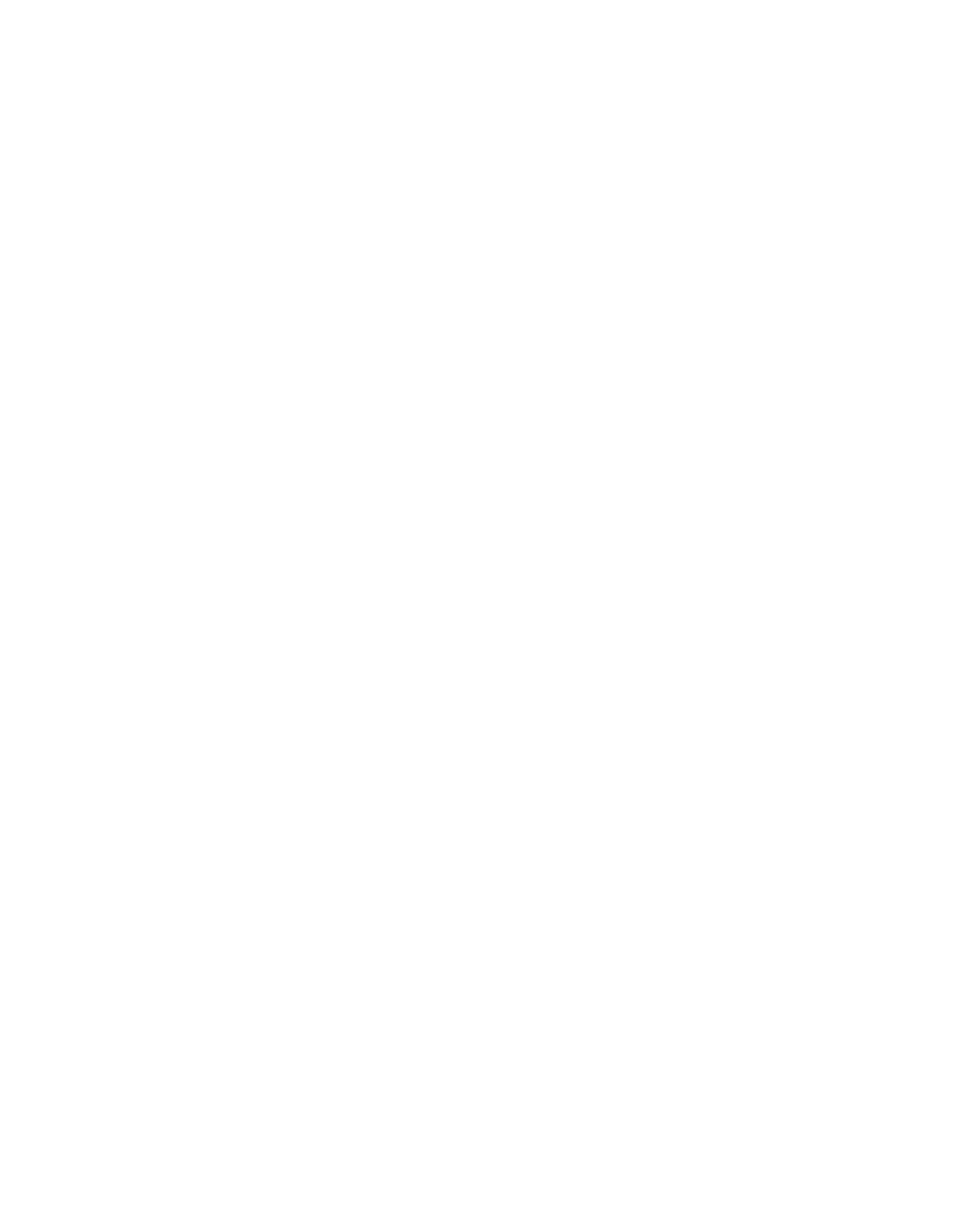## Certificate

This is to certify that the work reported in the thesis entitled 'A Study on Ultra L-topologies and Lattices of L-topologies' that is being submitted by Smt. Raji George for the award of Doctor of Philosophy to Cochin University of Science and Technology is based on bona fide research work carried out by her under my supervision in the Department of Mathematics, Cochin University of Science and Technology. The results embodied in this thesis have not been included in any other thesis submitted previously for the award of any degree or diploma.

> Dr. T. P. Johnson (Research Guide) Associate Professor Applied Sciences and Humanities Division School of Engineering Cochin University of Science and Technology Kochi - 682 022, Kerala.

Cochin-22 04-09-2013.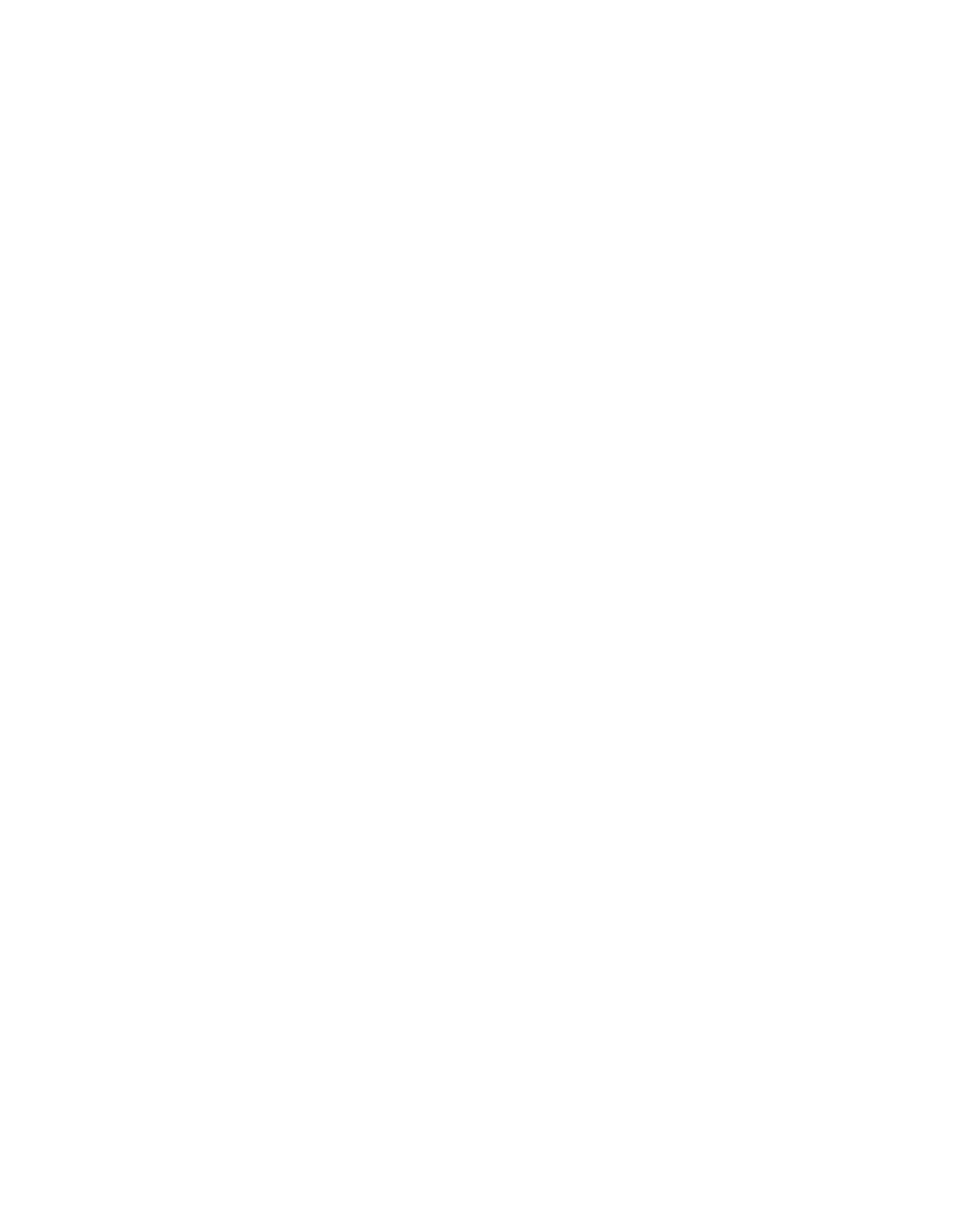## Declaration

I, Raji George, hereby declare that this thesis entitled 'A Study on Ultra L-topologies and Lattices of L-topologies' contains no material which had been accepted for any other Degree or Diploma in any University and to the best of my knowledge and belief, it contains no material previously published by any person except where due references are made in the text of the thesis.

> Raji George Research Scholar (Reg No: 3653) Department of Mathematics Cochin University of Science and Technology Cochin - 22.

Cochin - 22 04-09-2013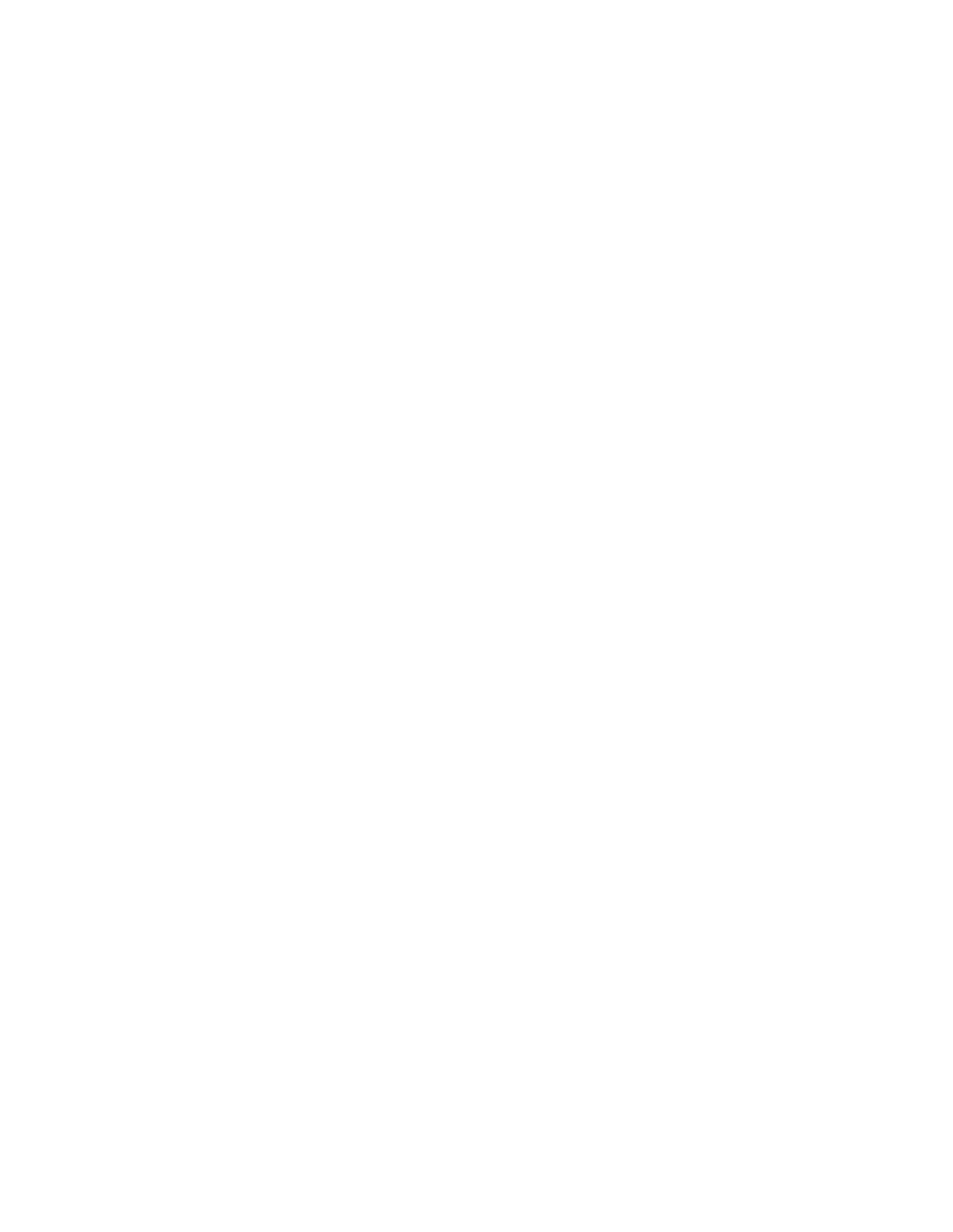To

The loving memory of

my Parents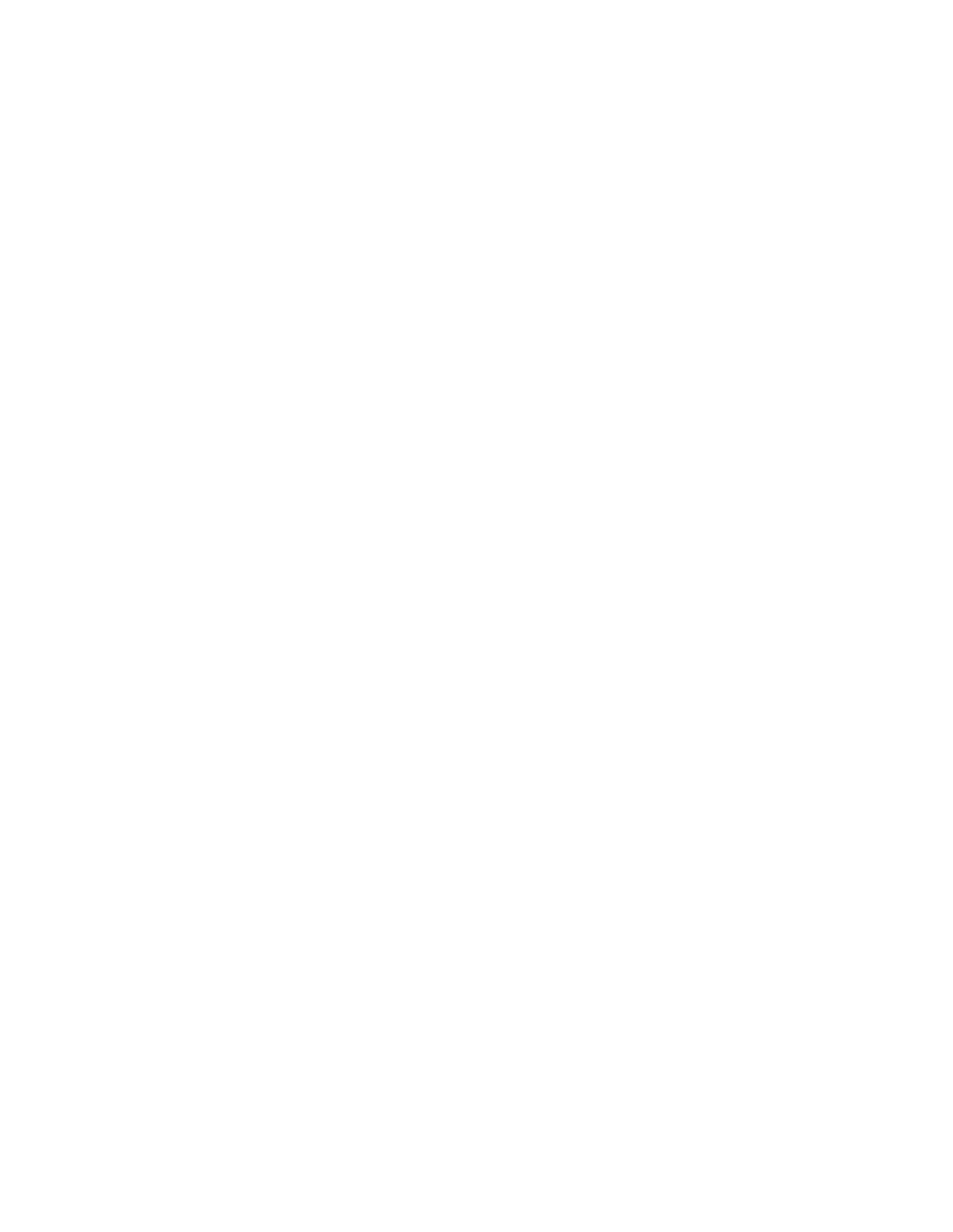### Acknowledgement

"I can do everything through the LORD, who strengthens me."

(Philippians 4:13)

It's said that Rome was not built in one day, and not by the effort of a single person. I would like to thank all those who were material in getting me into this research work and helped to shape this thesis as it is.

I thank my guide Dr. T. P. Johnson for his motivation, guidance and patience throughout the course of my research work which were instrumental in formulating this thesis.

I am particularly obliged to Prof. T. Thrivikraman, former Head of the Dept. of Mathematics, Cochin University of Science and Technology, for his fruitful suggestions and blessings.

I thank Dr. R. S. Chakravarti and Dr. A. Vijayakumar, both former Heads of the Dept. of Mathematics, Cochin University of Science and Technology, and Dr. P. G. Romeo current HOD for their special support.

I also thank other faculty members Dr. A. Krishnamoorthy, Dr. M. N. Narayanan Namboothiri, Dr. B. Lakshmi, Ms. Meena, library and office staff of the Dept. of Mathematics. My gratitude also goes to the authorities of CUSAT for the facilities they provided.

I thank my friends Dr. C. Sreenivasan and Dr. Kirankumar V. B. Also I thank my fellow research scholars, Mr. Jayapasad P.N, Ms. Vineetha, Ms. Rejina, Ms. Reshma, Mr. Manikandan, Mr. Balesh, Ms. Chithra M.R, Ms. Seethu Varghese, Ms. Dhanya Shajin, Ms. Aghila,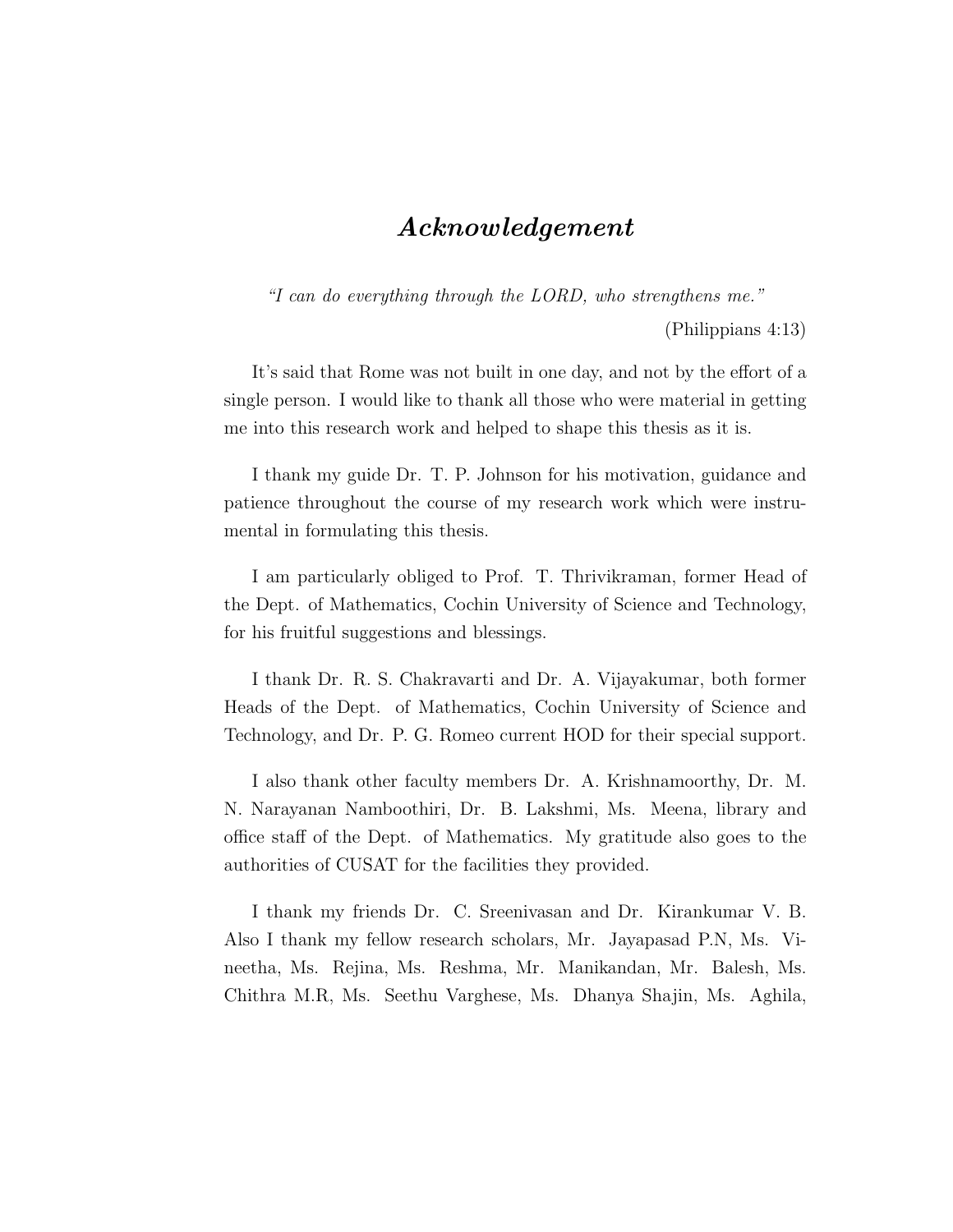Mr. Pravas K, Mr. Didimos K.V., Mr. Vivek P.V., Ms. Anu Varghese, Mr. Manjunath A. S., Ms. Binitha Benny, Ms.Anusha K. K., Ms. Divya V., Ms. Jaya S., Ms. Savitha, Mr. Jaison Jacob, Ms. Resmi T., Ms. Resmi Varghese, Ms. Lakshmy, Mr. Tibin Thomas, Mr. Gireesan K.K., Ms. Susan Mathew for their support and making the otherwise boring surrounding to a world of fun. I extend my thanks to Pamy and Deepthi for their friendly advices and a special word of thanks to Dr. Varghese Jacob and Mr. Tijo James who were of great help in transforming the scribbling into transcript with remarkable skill and patience.

I thank Dr. K.P.Jose for introducing my guide. I also thank Dr. Thampy Abraham and Prof. Joy K. Paul for helping me to complete the procedures for doing research work under FIP of UGC. Thanks to the Management and the office staff of St. Peter's College Kolenchery for all the necessary help.

I also thank my colleagues and teachers for their support. I remember my teachers Prof. K. K. George and Prof. M. Y. Yacob who are not with us today.

I am indebted to the U.G.C for granting me a teacher fellowship under the Faculty Improvement Programme during the 11th plan. I am also grateful to the Director of Collegiate Education, Government of Kerala for sanctioning me deputation to avail FIP of UGC.

I remember my parents S. P. George and Mariamma George, my fatherin-law V.Rev.Prof.P. V. Paulose Corepiscopa who are in eternal bliss in heaven who's prayers and blessings are showering from above. I also extend my gratitude to my mother in law, brothers and sisters especially my elder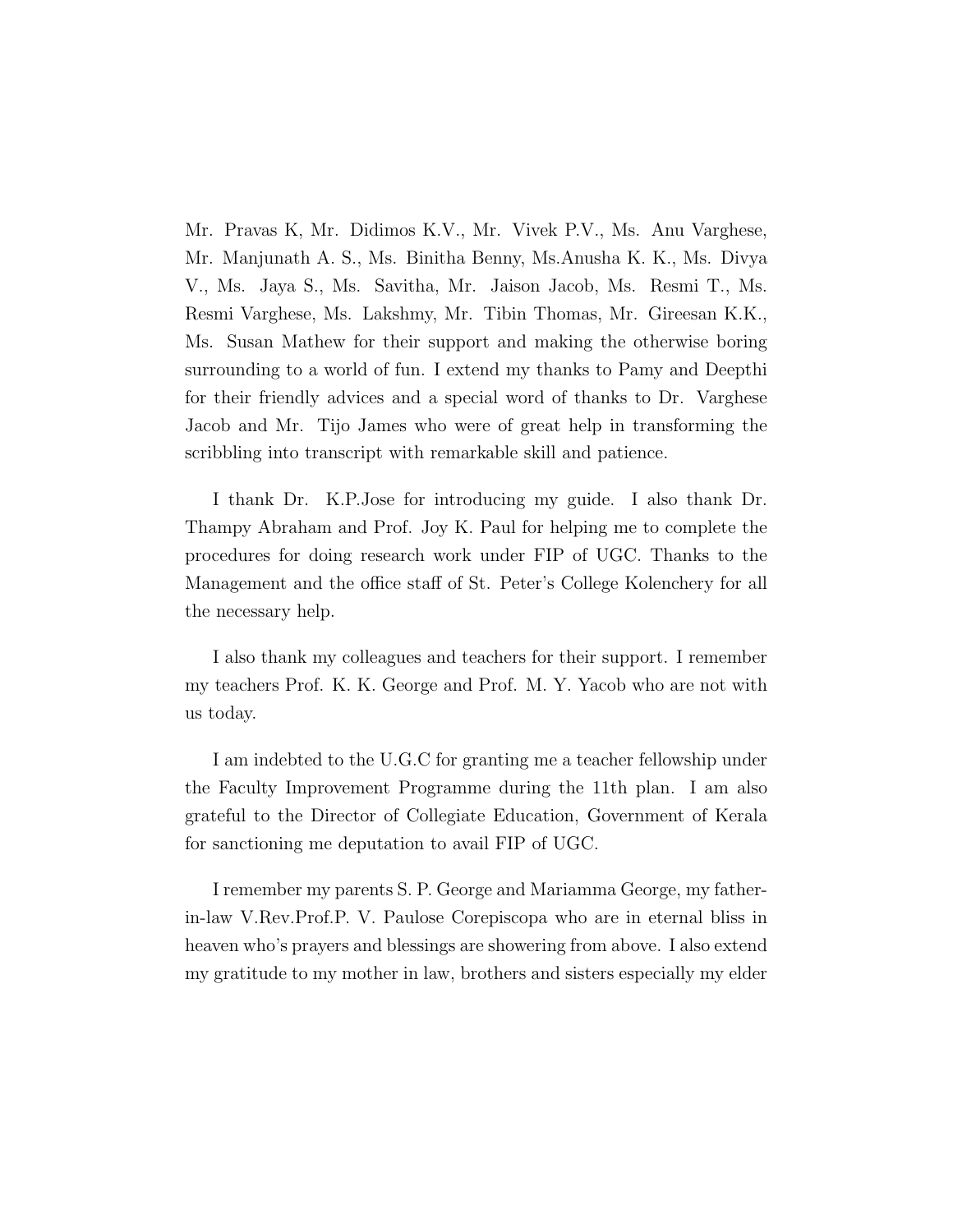brother Rajan for the care he has been giving to me.

Not even the fastest jet plane will reach its destination without fuel that runs it. I thank Lord Almighty for being that fuel and for gifting me with the most precious possessions of my life, my husband Boby and my children Elza and Paul who are my constant source of inspiration and energy.

Raji George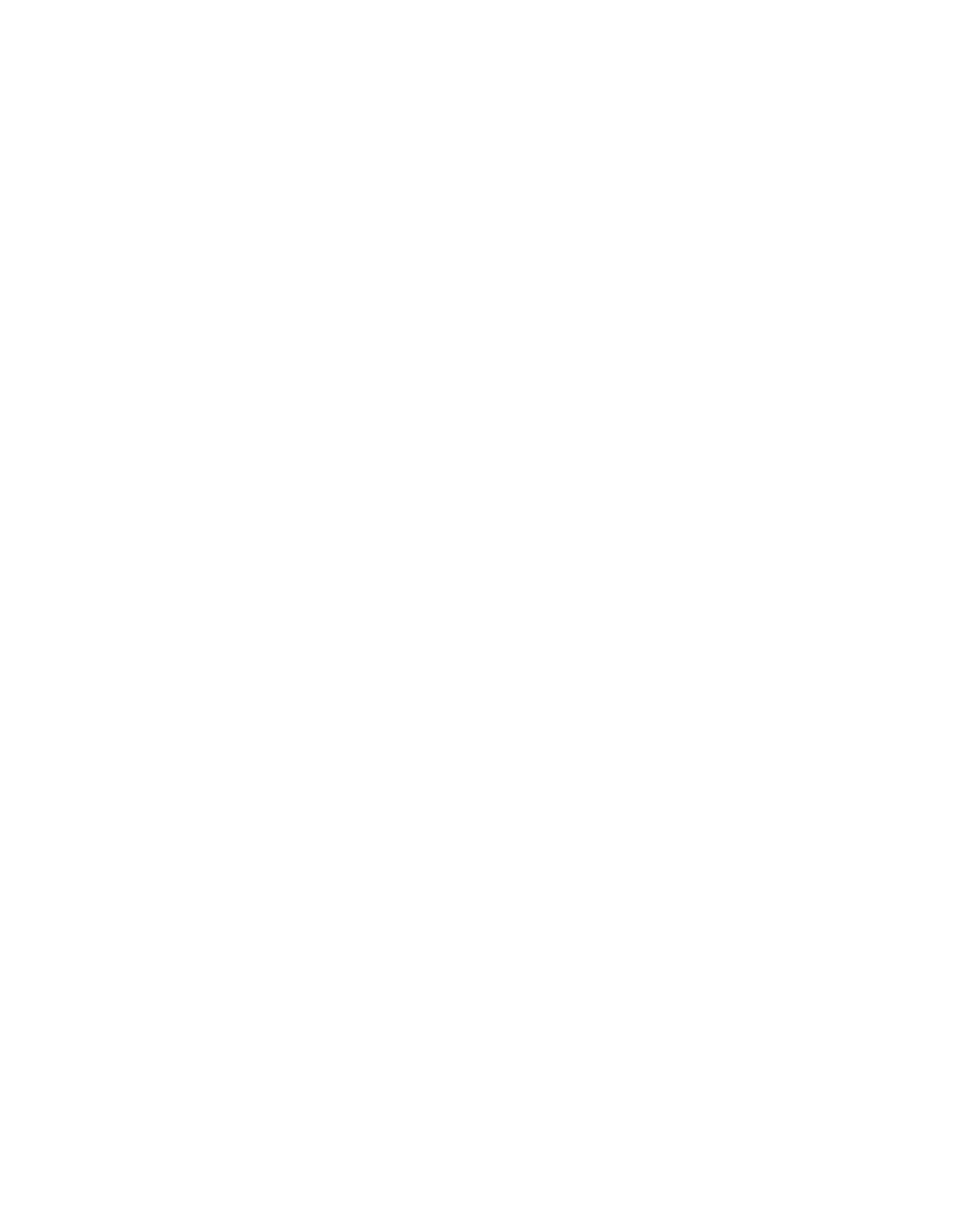# A STUDY ON ULTRA L-TOPOLOGIES AND LATTICES OF L-TOPOLOGIES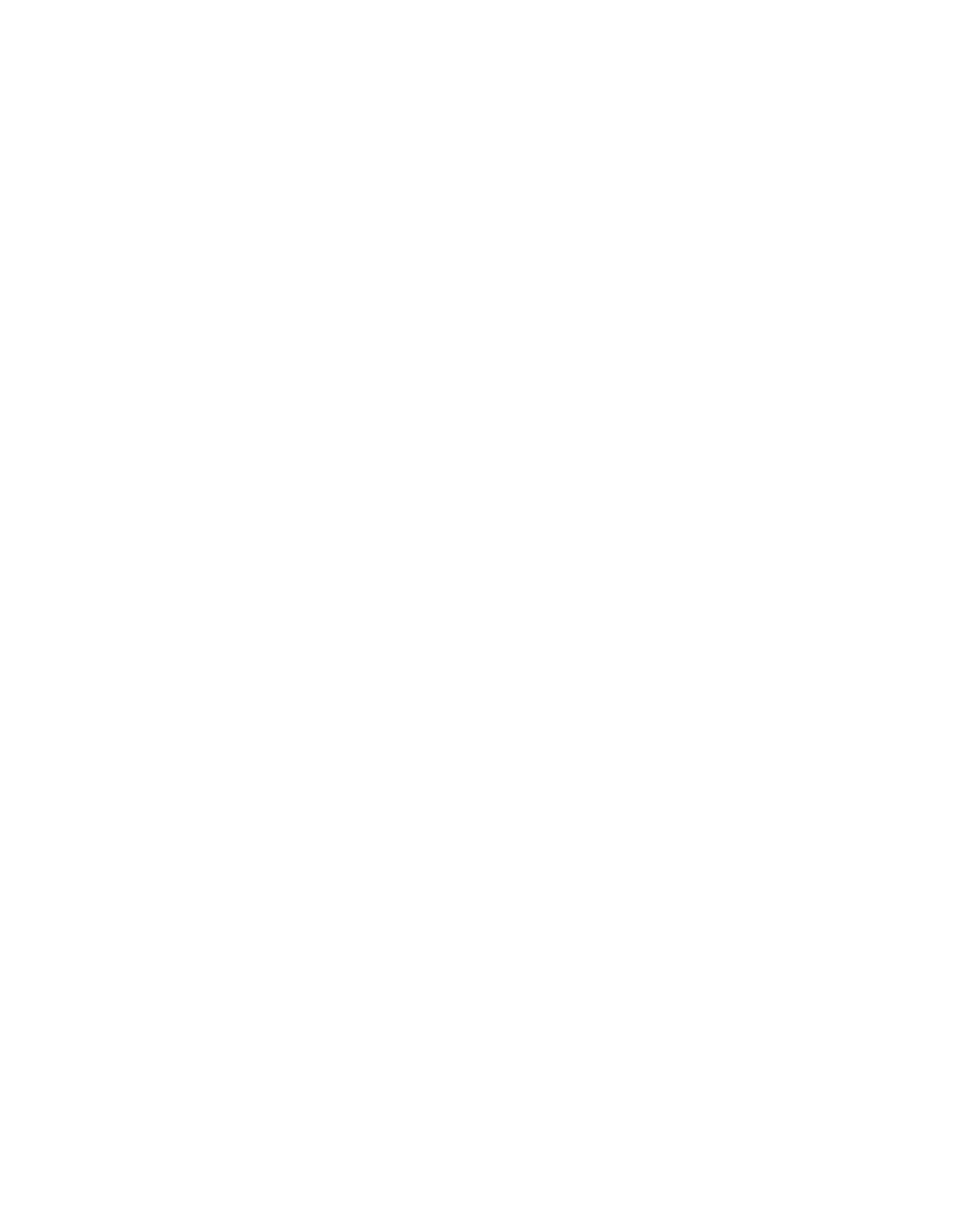# **Contents**

|              | Abstract and key words                              |                                   |              |
|--------------|-----------------------------------------------------|-----------------------------------|--------------|
| $\mathbf{1}$ | Introduction                                        |                                   | $\mathbf{1}$ |
|              | $1.1 -$                                             |                                   |              |
|              | 1.2                                                 | Basic Concepts and Definitions 13 |              |
|              | 1.3                                                 |                                   |              |
|              | 2 Ultra L-Topologies in the Lattice of L-Topologies |                                   | $\bf{27}$    |
|              |                                                     |                                   | 27           |
|              |                                                     |                                   |              |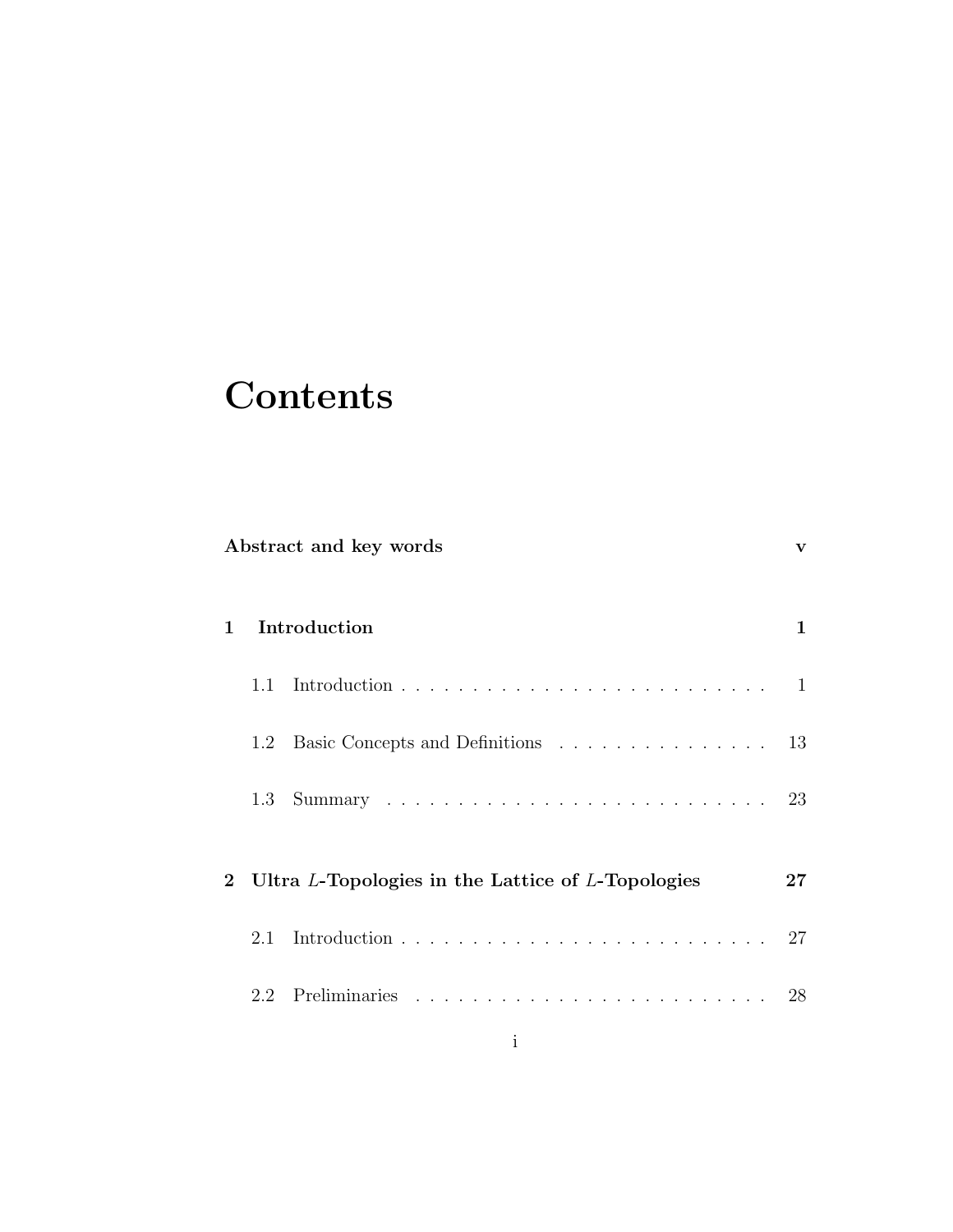|                         | 2.3     |                                                           | $30\,$ |
|-------------------------|---------|-----------------------------------------------------------|--------|
|                         | 2.4     |                                                           | 40     |
|                         | 2.5     |                                                           | 47     |
| 3                       |         | Lattice of $T_1$ -L topologies                            | 49     |
|                         | 3.1     |                                                           | 49     |
|                         | $3.2\,$ |                                                           | 50     |
|                         | 3.3     |                                                           | $53\,$ |
|                         |         |                                                           |        |
| $\overline{\mathbf{4}}$ |         | Lattice of Weakly Induced $T_1$ -L topologies             | 59     |
|                         | 4.1     |                                                           | $59\,$ |
|                         | 4.2     |                                                           | 60     |
|                         | 4.3     | Lattice of weakly induced $T_1 - L$ topologies            | 63     |
|                         | 4.4     | Complementation in the lattice of weakly induced $T_1$ -L |        |
|                         |         |                                                           | 68     |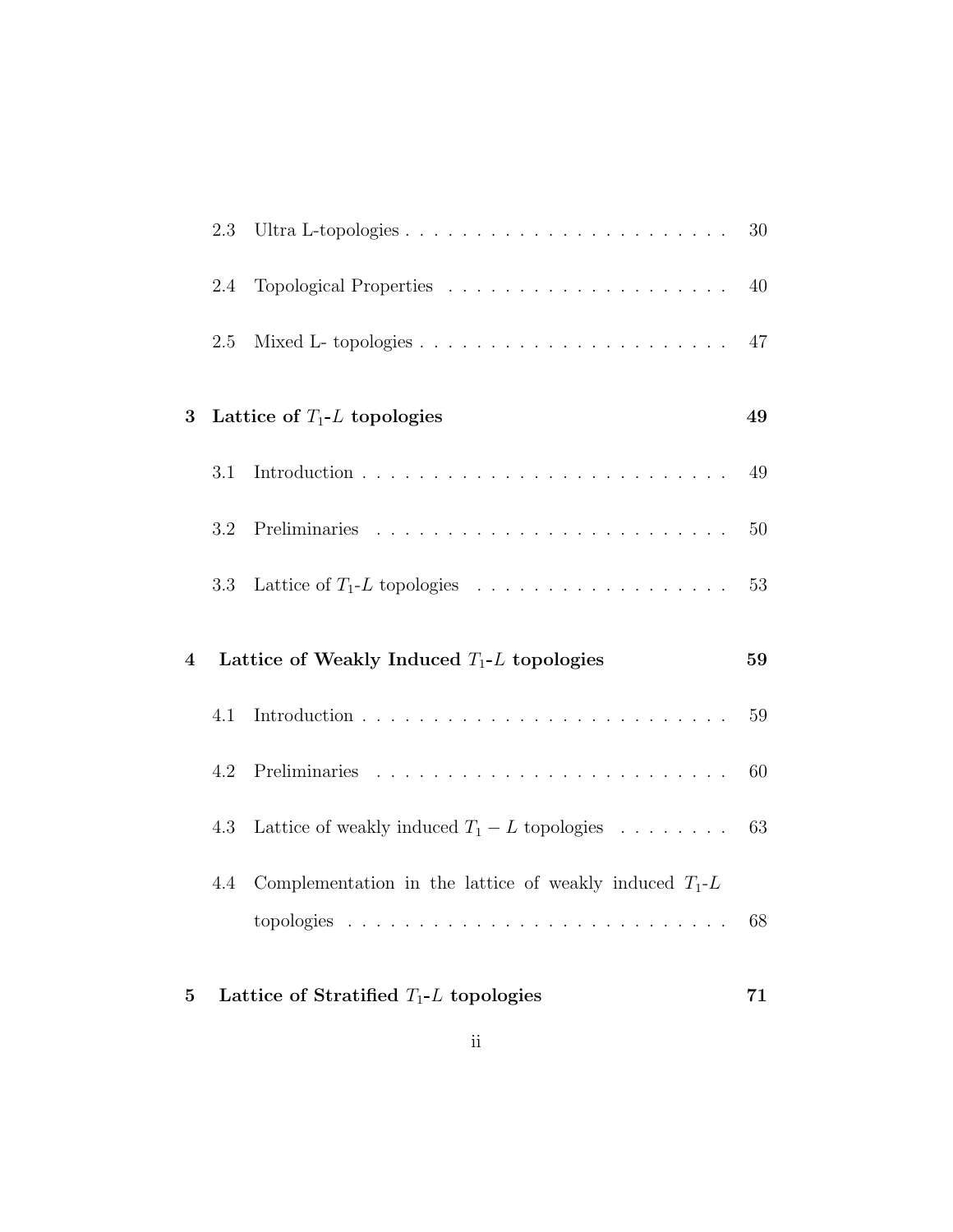|   | 5.1 |                                                                           | 71         |
|---|-----|---------------------------------------------------------------------------|------------|
|   | 5.2 |                                                                           | 72         |
|   | 5.3 | Lattice of Stratified $T_1 - L$ topologies                                | 75         |
| 6 |     | Lattice of Principal L-topologies                                         | 85         |
|   | 6.1 |                                                                           | 85         |
|   | 6.2 |                                                                           | 87         |
|   | 6.3 | Lattice of principal $L$ -topologies $\ldots \ldots \ldots \ldots \ldots$ | 91         |
|   | 6.4 | Complementation problem in the lattice of principal $L$ -                 | 96         |
| 7 |     | Lattice of Weakly Induced Principal L-topologies                          | 99         |
|   | 7.1 |                                                                           | 99         |
|   | 7.2 |                                                                           | <b>100</b> |
|   | 7.3 | Lattice of weakly induced principal L-topologies $\ldots$ 103             |            |
|   |     | $\overline{\text{iii}}$                                                   |            |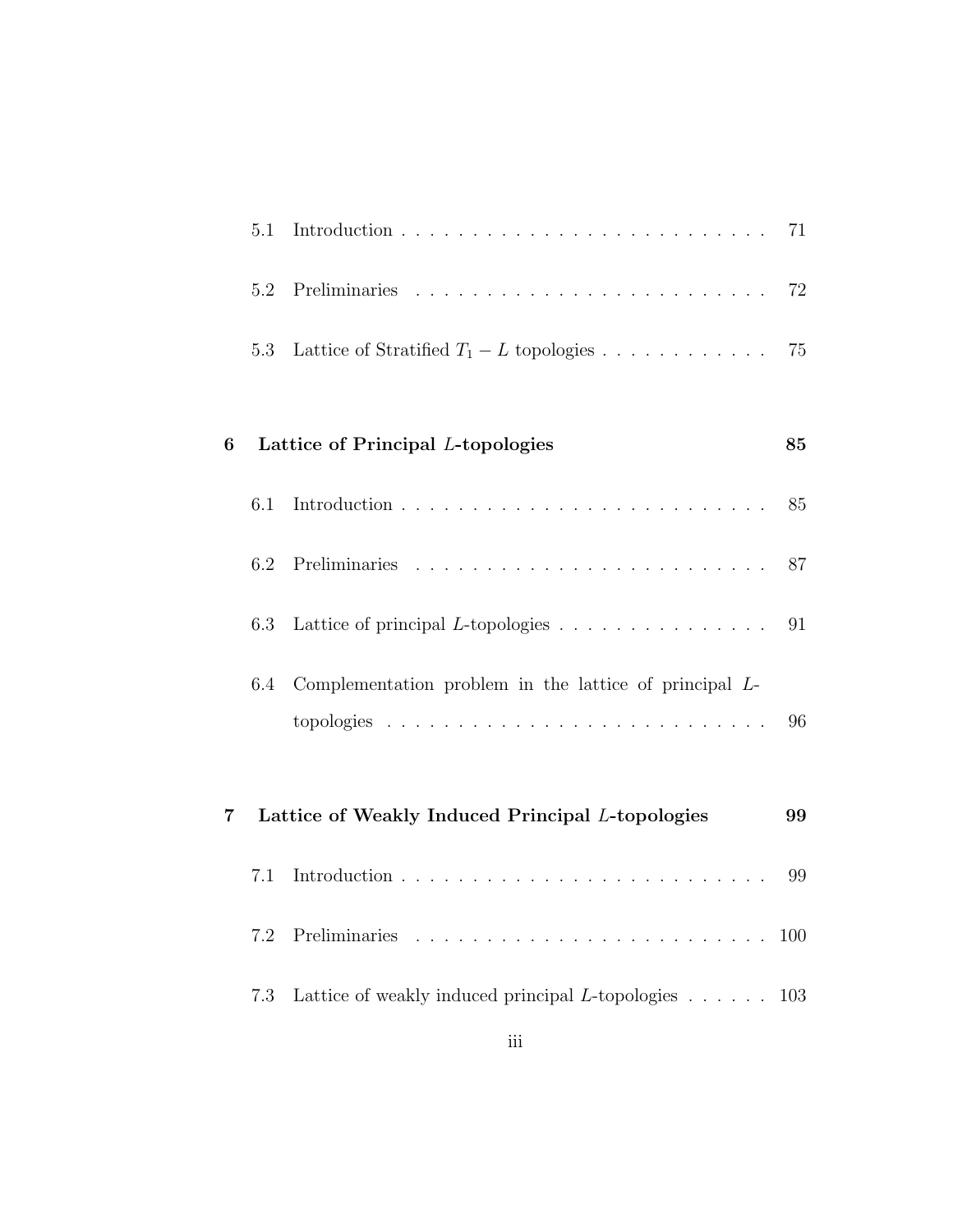|                                                      | 7.4 | Complementation problem in the lattice of weakly induced             |     |
|------------------------------------------------------|-----|----------------------------------------------------------------------|-----|
|                                                      |     |                                                                      | 108 |
| 8                                                    |     | Lattice of Stratified Principal L-topologies                         | 111 |
|                                                      | 8.1 |                                                                      | 111 |
|                                                      | 8.2 |                                                                      | 112 |
|                                                      | 8.3 | Lattice of Stratified Principal L-topologies 114                     |     |
|                                                      | 8.4 | Complementation problem in the lattice of stratified prin-           | 123 |
| 9                                                    |     | Lattice of L-closure operators                                       | 125 |
|                                                      | 9.1 |                                                                      | 125 |
|                                                      | 9.2 |                                                                      | 126 |
|                                                      | 9.3 | Lattice of L-closure operators $\dots \dots \dots \dots \dots \dots$ | 129 |
| Concluding remarks and suggestions for further study |     |                                                                      | 139 |
| Publications                                         |     |                                                                      | 149 |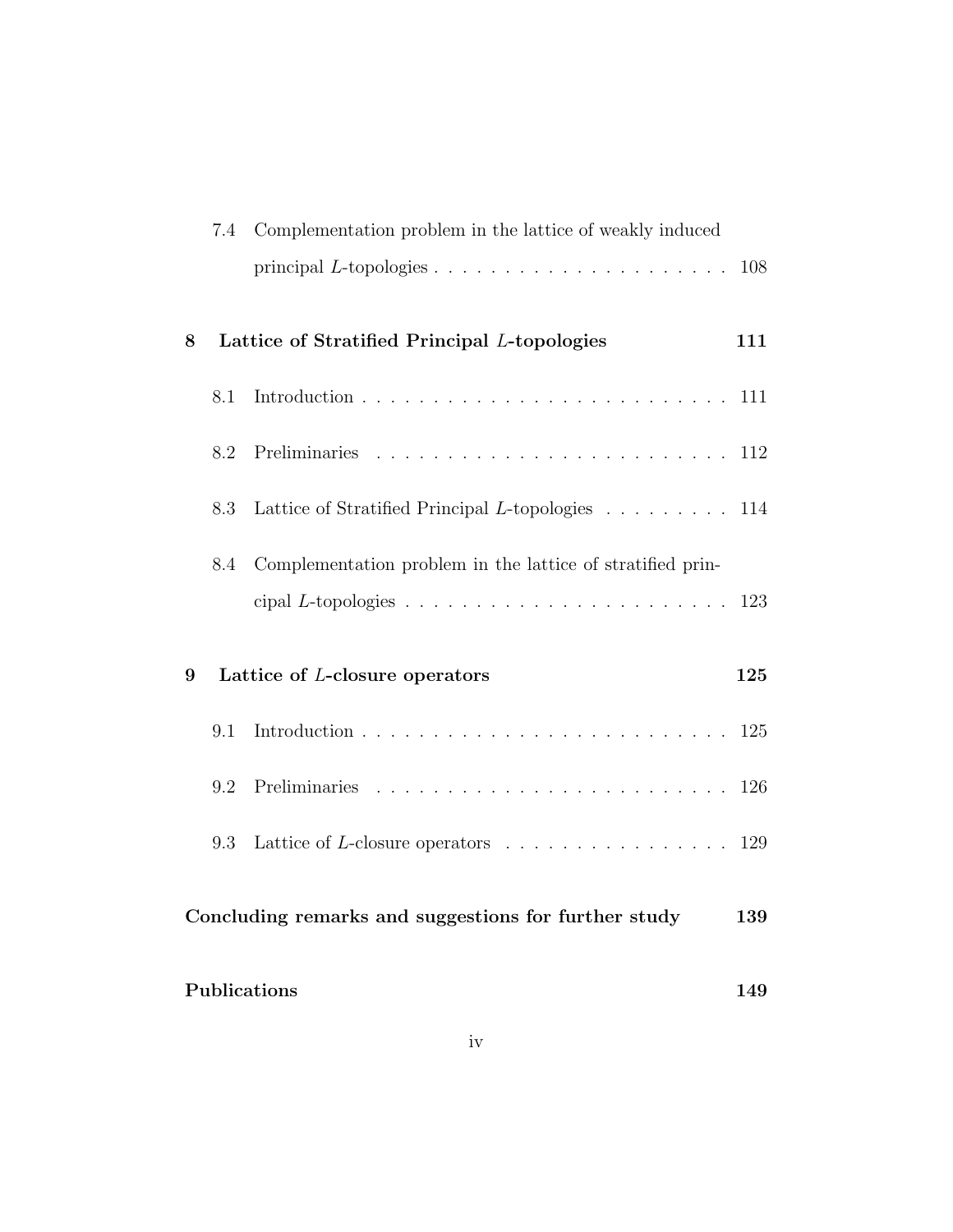# ABSTRACT AND KEY WORDS

The thesis is divided into nine chapters including introduction. Mainly

- we determine ultra L-topologies in the lattice of L- topologies and study their properties.
- We find some sublattices in the lattice of  $L$ -topologies and study their properties.
- Also we study the lattice structure of the set of all *L*-closure operators on a set  $X$ .

Keywords: Ultra L-topology, principal ultra L-topology, non principal ultra L-topology, scott continuous function,  $T_1$ -L topology, weakly induced  $T_1$ -L topology, stratified  $T_1$ -L topology, principal L-topology, weakly induced principal L-topology, stratified principal L-topology, L-closure operator, infra L-closure operature, ultra L-closure operator, join complement, meet complement, complement, F-lattice, atom, dual atom.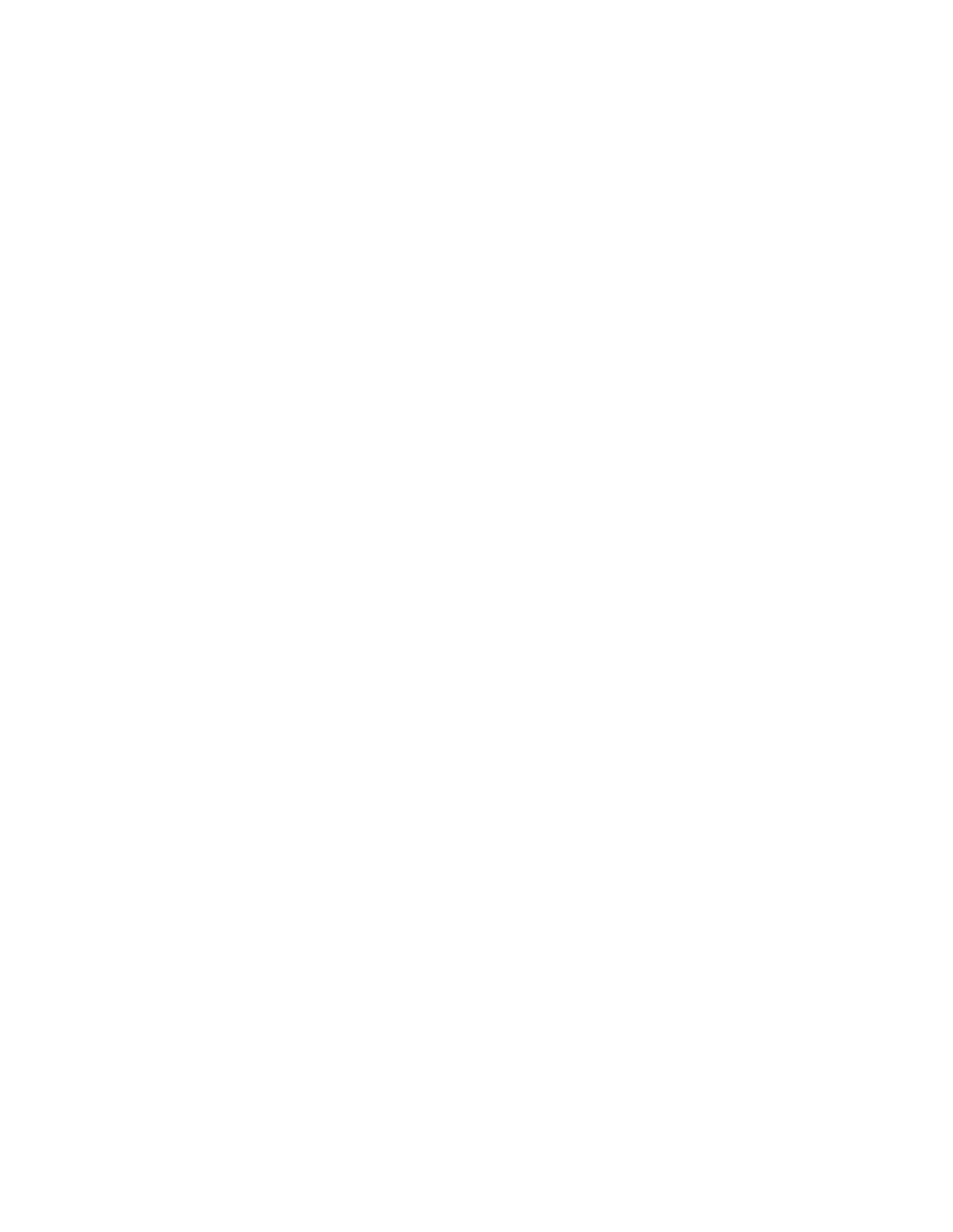# Chapter 1

# Introduction

## 1.1 Introduction

"One should study Mathematics because it is only through Mathematics that nature can be conceived in harmonious form"

Birkhoff

"In most sciences one generation tears down what another has built and what one has established another undoes. In Mathematics alone each generation builds a new story to the old structure"

Herman Hankel

In the first half of the nineteenth century, George Boole's attempt to formalize propositional logic led to the concept of Boolean algebra. While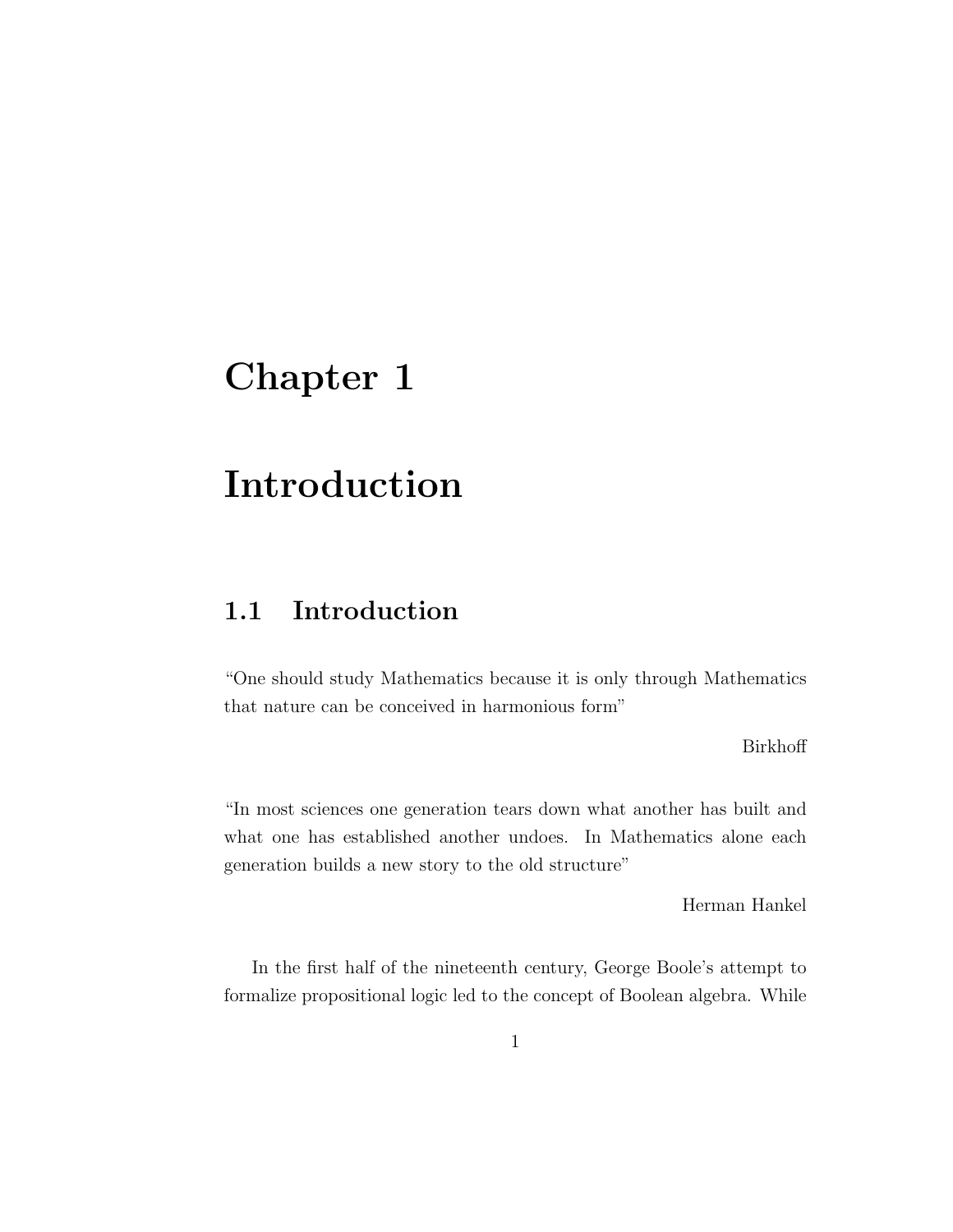investigating the axiomatics of Boolean algebra at the end of the nineteenth century, Charles S. Peirce and Earnst Schröder found it useful to introduce the lattice concept. Independently, Richard Dedekind's research on ideals of algebraic numbers led to the same discovery. Dedekind also introduced modularity, a weakened form of distributivity. The hostility towards lattice theory began when Dedekind published two fundamental papers that brought the theory to life.

Lattices are partially ordered sets in which least upper bounds and greatest lower bounds of any two elements exist. Dedekind discovered that this property may be axiomatized by identities. A lattice is a set on which two operations are defined called join and meet, denoted by  $\vee$  and  $\wedge$ , which satisfy the idempotent, commutative and associative laws, as well as absorption laws  $a \vee (b \wedge a) = a$ ,  $a \wedge (b \vee a) = a$ . Lattices are better behaved than partially ordered sets lacking upper or lower bounds. The contrast is evident in the example of the lattice of partitions of a set and the partially ordered set of partitions of a number. The family of all partitions of a set(equivalence relations) is a lattice when partitions are ordered by refinement. Although some of the early results of these mathematicians and of Edward V. Huntington are very elegant and far from trivial, they did not attract the attention of the mathematical community.

It was Garret Birkhoff's work in the mid-thirties that started the general development of lattice theory. In a brilliant series of papers he demonstrated the importance of lattice theory and showed that it provides a unifying framework for unrelated developments in many mathematical disciplines. Birkhoff himself, Valere Glivenko, Karl Menger, John Von Neumann, Oystein Ore and others had developed enough of this new field for Birkhoff to attempt to "sell" it to the general mathematical commu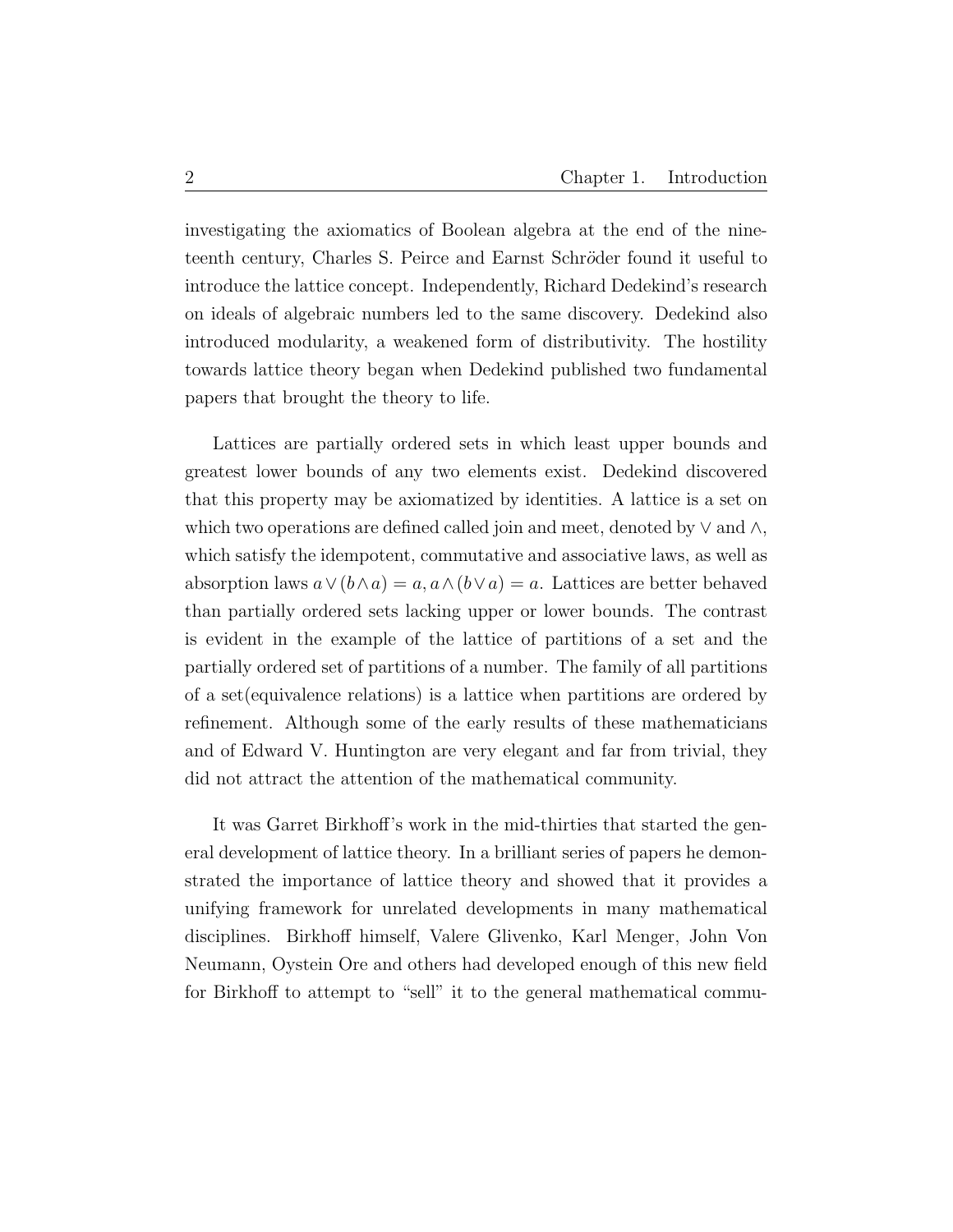nity, which he did with astonishing success in the first edition of his book Lattice Theory. The further development of the subject is evident from the first, second and third editions of his book (G. Birkhoff 1940 [8], 1948 [9] and 1967 [10]).

In George Grätzer's view, distributive lattices have played a many faceted role in the development of lattice theory. Historically lattice theory started with (Boolean) disributive lattices and the theory of distributive lattices is one of the most extensive and most satisfying chapters of lattice theory. Many conditions on lattices and on elements and ideals of lattices are weakened forms of disributivity. Also, in many applications the condition of disributivity is imposed on lattices arising in various areas of mathematics in topology and related topics.

General topology and lattice theory are two related branches of mathematics, each influencing the other. Many mathematicians obtained a lot of excellent results combining topology and lattice theory ([17], [22], [53], [61], [69], [71], [70]). Correspondence between order and topology was investigated by many mathematicians in different contexts. Perhaps Birkhoff [11] and Vaidyanathaswamy [66] are the fore runners in this direction.

Zadeh's pioneering paper "Fuzzy Sets" in 1965 opened a new discipline in mathematics. Only in twentieth century, mathematicians defined the concept of sets and functions to represent problems. This way of representing problems is more rigid. In many circumstances the solutions using this concept are meaningless. The difficulty was overcome by the fuzzy concept. But the origin of fuzzy sets dates back to the well known contro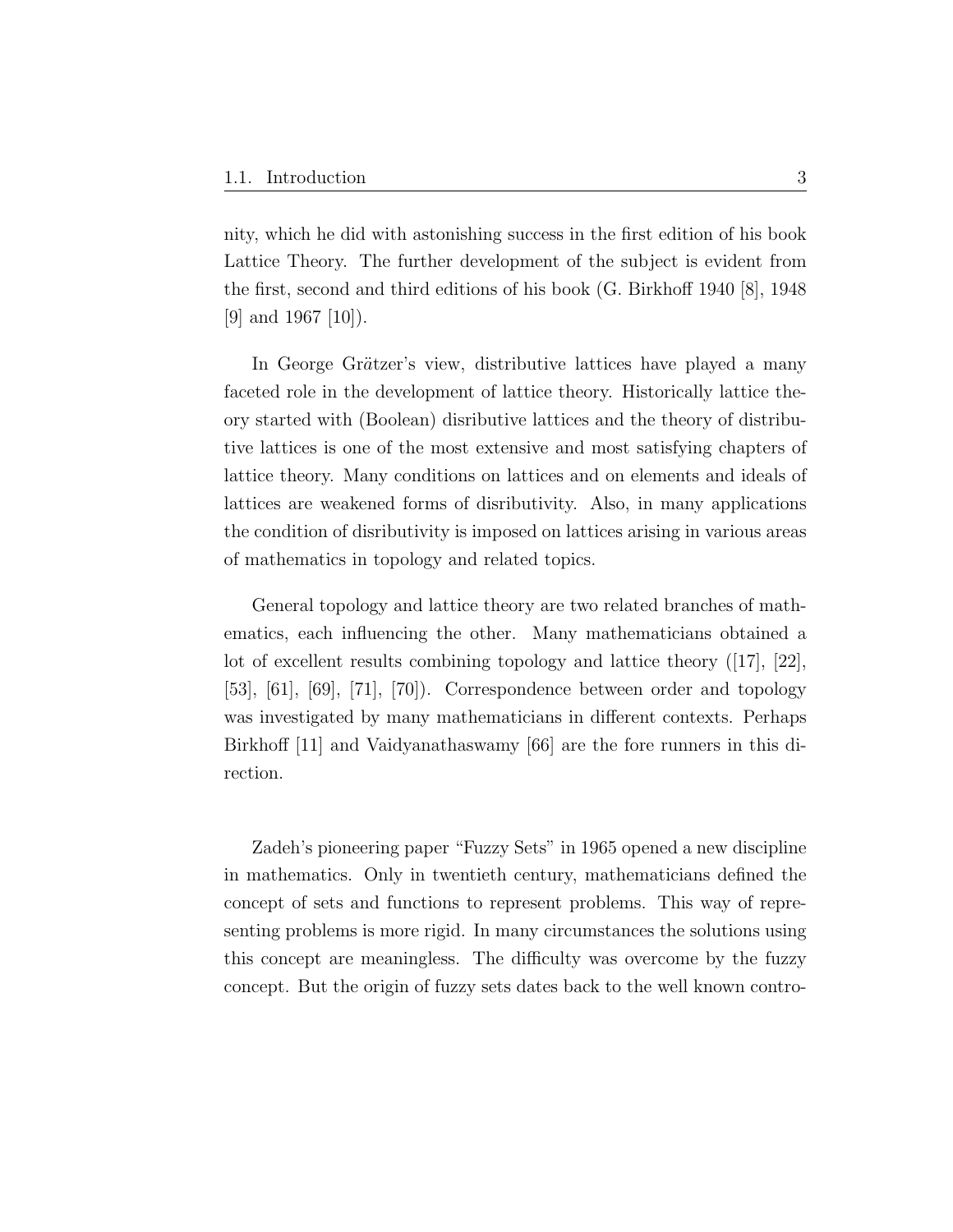versy between Cantor and Kronecker regarding the mathematical meaning of infinite sets that took place during the later half of the nineteenth century. Cantor was in favour of infinite sets where as Kronecker refused to accept the concept of infinite sets. The mathematician Dedekind came in support of Cantor. A compromise between Kronecker's and Dedekind's point of view was reached which could be given as follows. A set S is completely determined if and only if there is a decision procedure satisfying whether an element is a member of S or not. Using the ideas of naive set theory such an approach leads to characteristic functions in the context of binary logic whereas in the case of many-valued logic the approach leads to the concept of membership functions introduced by Zadeh. Thus the rejection of infinite sets by Kronecker and the defence of Cantor's notion of infinite sets by Dedekind paved the way for the advent of fuzzy set theory. According to S. Mac Lane-"Math Intelligencer Vol.5 no.4, 1983"

" ....The case of fuzzy sets is even more striking. The original idea was an attractive one..... Someone then recalled (Pace Lowere) that all Mathematics can be based on set theory; it followed at once that all mathematics could be rewritten so as to be based on fuzzy sets. Moreover, it could be based on fuzzy sets in more than one way, so this turned out to be a fine blue print for the publication of lots and lots of newly based mathematics." Hence it is a must to popularise these ideas for our future generation.

In order to study the central problems of complicated systems and dealing with fuzzy information, American Cyberneticist Zadeh [77] introdued fuzzy set theory, describing fuzziness mathematically. Following the study on certainity and randomness, the study of mathematics began to explore the previously restricted zone-fuzziness. Fuzziness is a kind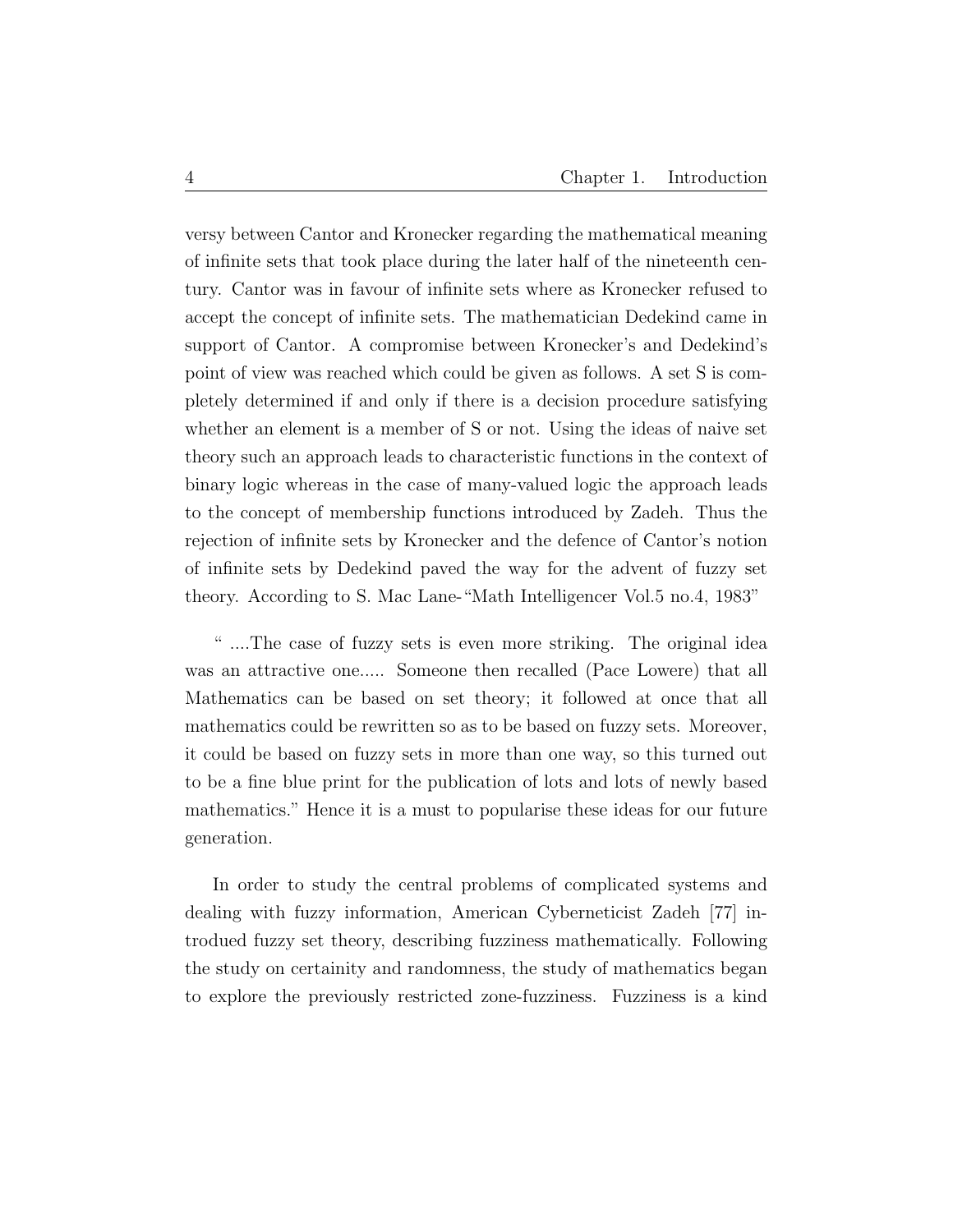of uncertainity. Since the sixteenth century, probability theory has been studying a kind of uncertainity-randomness, i.e., the uncertainity of the occurrance of an event; but in this case, the event itself is completely certain, the only uncertain thing is whether the event will occur or not. However, there exists another kind of uncertainity-fuzziness, i.e. for some events, it cannot be completely determined that which cases these events should be subordinated to, they are in a nonblack nonwhite state; that is to say, the law of excluded midddle in logic cannot be applied any more. In mathematics, a set A can be equivalently represented by its characteristic function- a mapping  $\chi_A$  from the universe X of discourse containing A to the 2-valued set  $\{0, 1\}$ ; that is to say x belongs to A if and only if  $\chi_A(x) = 1$ . But in "fuzzy" case "belonging to" relation  $\chi_A(x)$  between x and  $A$  is no longer "0 or otherwise 1", it has a degree of "belonging to", i.e., membership degree such as  $\alpha$ , where  $\alpha$  lies between 0 and 1. Therefore the range has to be extended from  $\{0, 1\}$  to  $[0, 1]$ ; or more generally, a lattice L because all the membership degrees, in mathematical view, form an ordered structure, a lattice.

A mapping from X to  $[0, 1]$  or a lattice L called a generalized characteristic function describes the fuzziness of "set" in general. A fuzzy set on a universe X is simply just a mapping from X to  $[0, 1]$ . Such a set is characterized by a membership function which assigns to each object a grade of membership ranging btween zero and one. When compared with ordinary set theory, fuzzy set theory has greater applications and it enables researchers to review various concepts and theorems of mathematics in the broader frame work of fuzzy setting. The notion of inclusion, union, intersection, complement relation, convexity etc. are extended to such sets and various properties of this notions in the context of fuzzy sets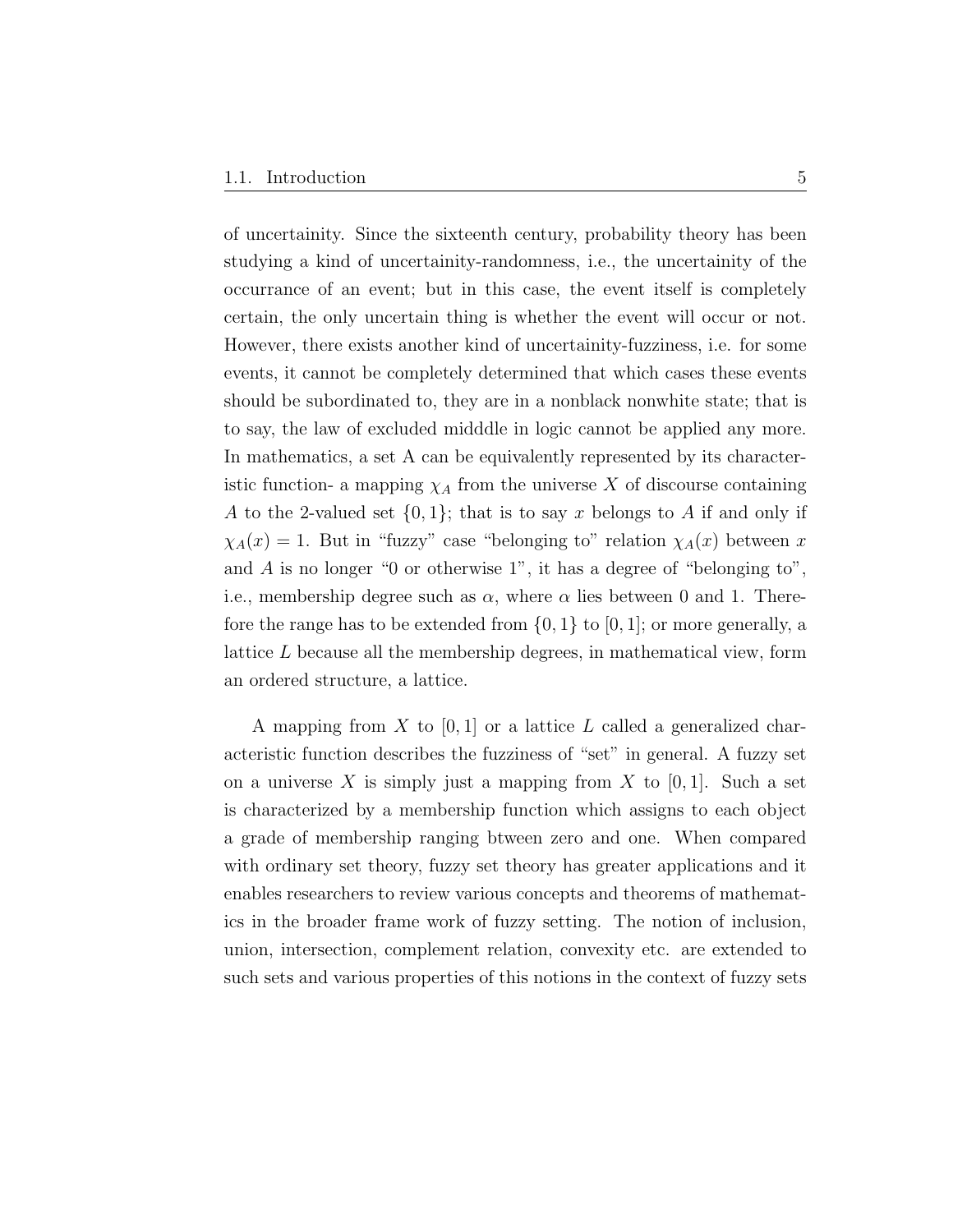are established.

Thus fuzzy set extended the basic mathematical concept-'set'. In view of the fact that set theory is the cornerstone of modern mathematics, a new and more general framework of mathematics was established. Fuzzy mathematics is just a kind of mathematics developed in this framework and fuzzy topology is just a kind of topology developed on fuzzy sets. Hence fuzzy mathematics is a kind of mathematical theory which contains wider content than the classical theory.

Denote the family of all fuzzy sets on the universe  $X$  which takes  $I = [0, 1]$  as the range, by  $I^X$ . After introducing the fuzzy set, Chang [13], in 1968, introduced fuzzy topology on a set X as a family  $\tau \subset I^X$ , satisfying the arbitrary union condition and finite inersection condition, substituting inclusive relation by the order relation in  $I^X$ . Now a days it is called I-topology rather than I-fuzzy topology. He introduced a topological structure naturally into  $I^X$  so that fuzzy topology is a common carrier of ordered structure and topological structure. According to the point of view of Bourbakian School, there are mainly three kinds of structures in mathematics-topological structure, algebraic structure and ordered stucture. Fuzzy topology fuses just two large structures-ordered structure and topological structure. Therefore even if we consider only its mathematical significance but not its practical background, fuzzy topology do has important value to research.

Fuzzy topology is a generalization of topology in classical mathematics. But it also has its own marked characteristics. Also, it can deepen the understanding of basic structure of clssical mathematics, offer new methods and results, and obtain significant results of classical mathemat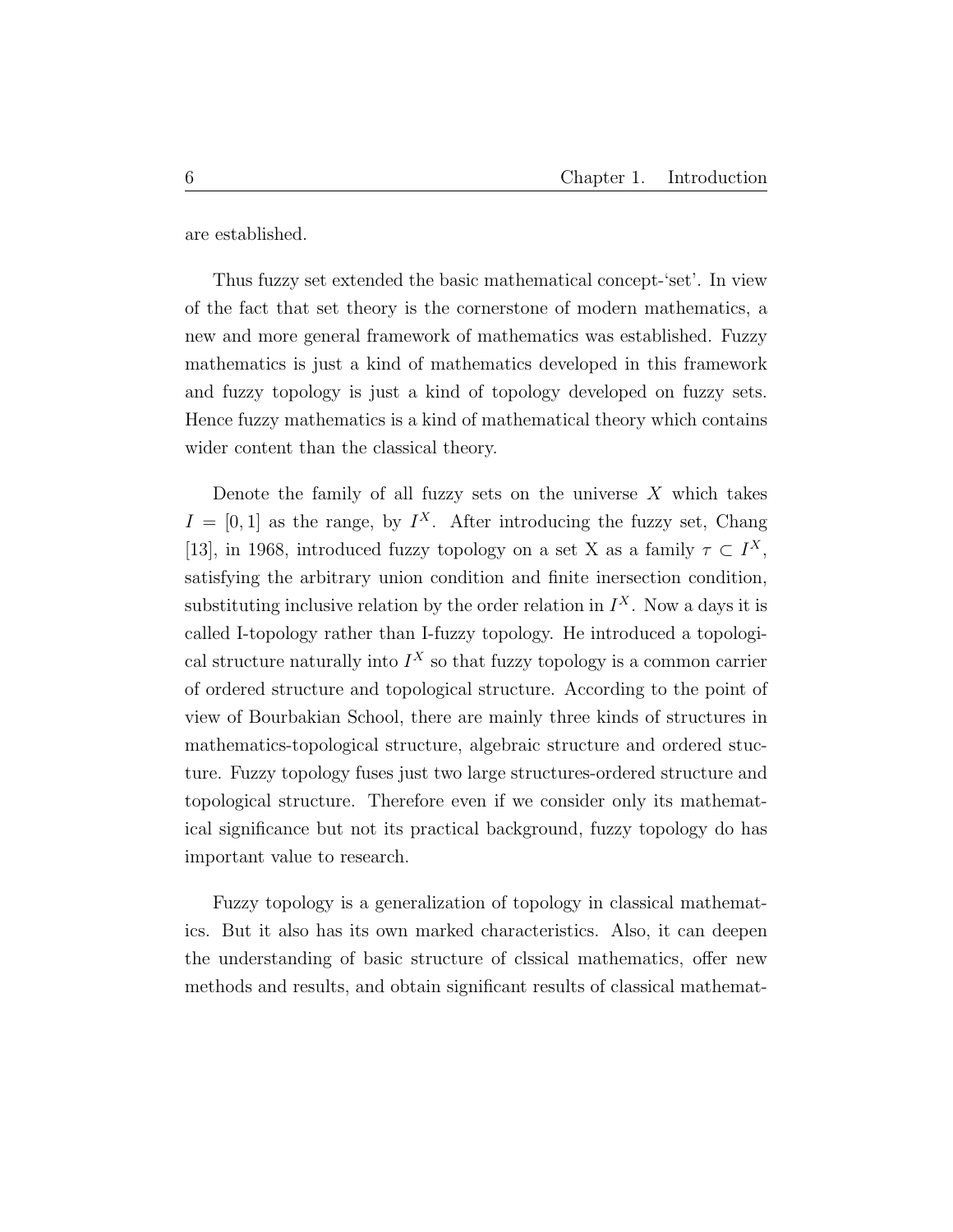ics. Moreover it also has applications in some important aspects of science and technology.

In Chang's definition of fuzzy topology some authors notice fuzziness in the concept of openness of a fuzzy set has not been considered. Keeping this in view, Shostak [52] began the study of fuzzy structure of topological type. Chattopadhyay et. al. [14] rediscovered the Shostak's fuzzy topology concept and called gradation of openness. After this, a fuzzy topology in Shostak's sense will be called gradation of openness and define a fuzzy topoloical space or fts for short, as a pair  $(X, \tau)$  where  $\tau$  is a fuzzy topology in Chang's sense on X. A set is called open if it is in  $\tau$  and closed if its complement is in  $\tau$ . The interior of a fuzzy set f is the largest open fuzzy set contained in  $f$ . The closure of a fuzzy set  $f$  is the smallest closed fuzzy set containing  $f$ . A fuzzy set which is both open and closed is said to be clopen.

In 1973 Goguen [23] generalized the concept of fuzzy sets with L-fuzzy sets, where L is a lattice. He considered different order structures for the membership set. The ordinary set theory is a special case of L-fuzzy set theory where the membership set is  $\{0, 1\}$ . The theory of general topology is based on the set operations union, intersection and complementation. L-fuzzy sets do have the same kind of operations. It is therefore natural to extend the concept of point set topology to L-fuzzy subsets resulting in a theory of L-fuzzy topology. The study of general topology can be regarded as a special case of L-fuzzy topology, where all fuzzy subsets in questions take 0 and 1 only.

The definitions, theorems and proofs of L-fuzzy set theory always hold for non fuzzy sets. The theory of L-fuzzy sets has a wider scope of appli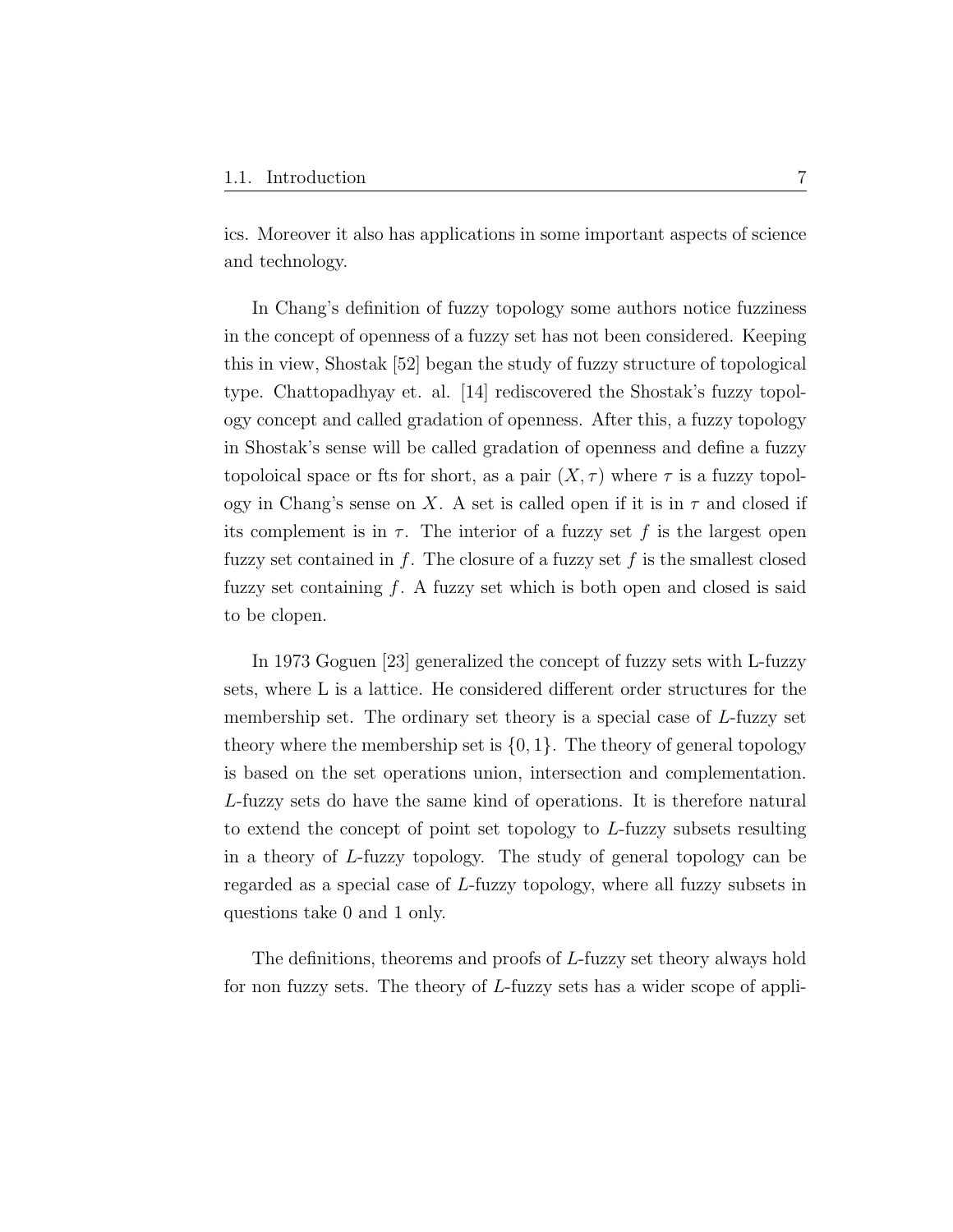cability than classical set theory in solving problems. L-fuzzy set theory has now become a major area of research and finds applications in various fields like lattice theory, algebra, topology, functional analysis, operational research, artificial intelligence, image processing, biological and medical sciences, economics, geography and many related topoics. Our interest of L-fuzzy set theory is in its application to theory of general topology and lattice theory. The concept of L-fuzzy sets and fuzzy topology led to the discussion of various aspects of L-fuzzy topology by Lowen $([35], [36])$ , Warren [74], Hutton [26], Rodabaugh [46], Ulrich Höhle [65] and many others. Lowen obtained a fuzzy version of Tychonoff theorem. Here we call L-fuzzy subsets as L-subsets and L-fuzzy topology as L-topology. We take the definition of L-topology in the sense of Chang [13] as in [34]. While developing the theory of L-topology, Mathematicians have used different order structure like (i) complete chain (ii) complete Heyting Algebra (iii) complete and distributive lattice (iv) complete Boolean Algebra and many other related structures.

Let  $(X, \tau)$  be a topological space. A function  $f : X \to [0, 1]$  is lower semi continuous(l. s. c) if  $f^{-1}(\alpha, 1]$  is open in X for every  $0 \le \alpha < 1$ . Let  $\omega(\tau)$  be the set of all l.s.c. functions on X. Then clearly  $\omega(\tau)$  is a fuzzy topology on X. Conversely let  $(X, F)$  be a given fuzzy topological space. Then the smallest topology on X which makes every  $f \in F$  l.s.c. is called the associated topology for F and is denoted by  $i(F)$ . The concept of induced fuzzy topological space was introduced by Weiss [75]. Lowen [35] called these spaces as topologically generated spaces. A fuzzy topology F on X is called topologically generated if there exist a topology  $\tau$  on X such that  $F = \omega(\tau)$ . Martin [38] introduced a generalized concept weakly induced fuzzy topolgical space, which was called semi induced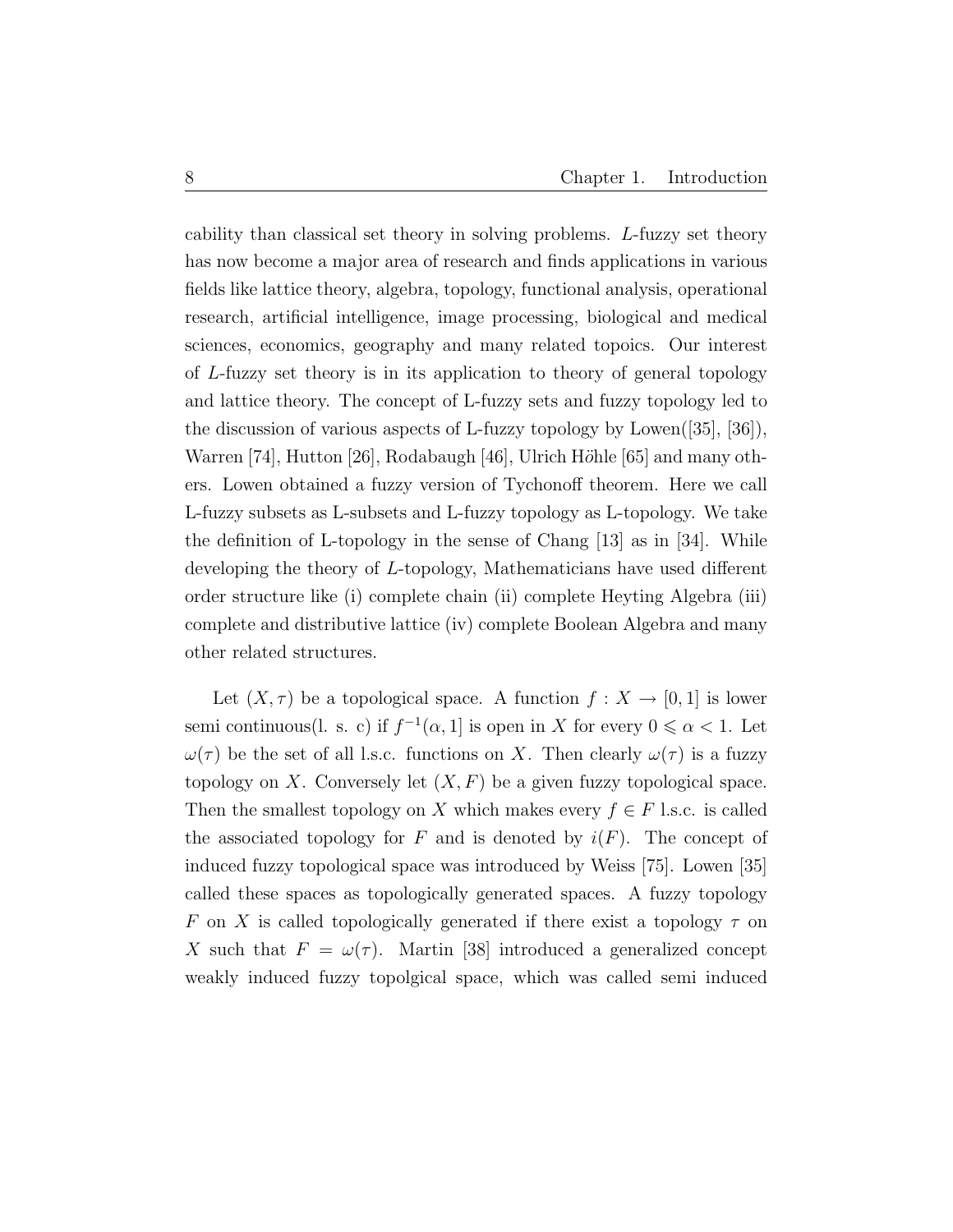space by Mashhour, Ghanim, Wakeil and Morsi [40]. The notion of l.s.c. function plays an important tool in defining the above concept in  $([5], [7])$ . Bhaumik and Mukherjee introduced two new classes of fuzzy topological spaces using the tool completely l.s.c. functions [6]. These are defined with the generalized concept of completely continuous functins introduced by Arya and Gupta [2].

In [24] Aygün, Warner and Kudri introduced a new class of functions from a topological space  $(X, \tau)$  to a F-lattice(fuzzy lattice) L with its scott topology called completely scott continuous function as a generalization of completely l.s.c. functions from  $(X, \tau)$  to L is an L-topology which is a generalization of the fuzzy topology of completely lower semicontinuous functions presented in ([5], [7]). The L-topology  $\omega(\tau)$  obtained from a given ordinary topology is called completely induced L-topology. Completely Scott continuous functions turn out to be the natural tool for studying completely induced L-topological space.

In this thesis we take X as a nonempty ordinary set and  $L = \langle \langle \rangle$  $,\leq, \vee, \wedge,')$  be a F-lattice. That is a completely distributive lattice with smallest element 0 and largest element  $1(0 \neq 1)$  and with an order reversig involuton  $a \to a'(a \in L)$ . In 1936, Birkhoff [11] described the comparison of two topologies on a set and proved that the collection of all topologies on a set X forms a complete lattice. In 1947, Vaidyanathaswamy [66] proved that this lattice is atomic and determined a class of dual atoms. In 1964, Fröhlich [18] determined a class of dual atoms (ultra topologies) and proved that the lattice is dually atomic.

In 1958, Juris Hartmanis [25] proved that the lattice of topologies on a finite set is complemented and raised the question about the comple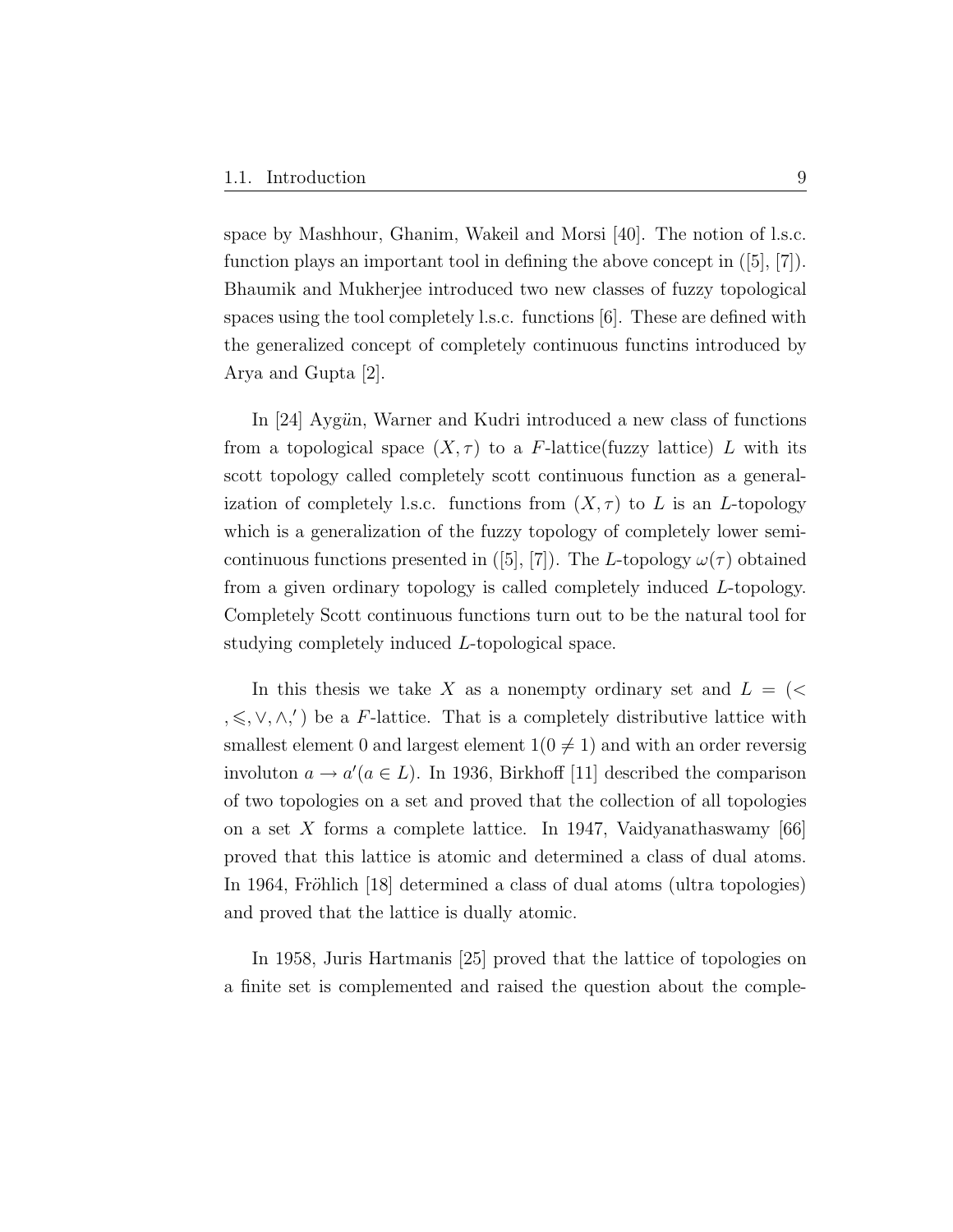mentation in the lattice of topologies on an arbitrary set. Gaifman [19] proved that the lattice of topologies on a countable set is complemented. In 1968, Steiner [58] proved that the lattice of topologies on an arbitrary set is complemented. In 1968, Van Rooji [68] gave a simpler proof independently that the lattice of topologies is complemented. Hartmanis noted that even in the lattice of topologies on a set with three elements only, the least and the greatest elements have unique complements. Paul S. Schnare [41] proved that every element in the lattice of topologies on a set except the least and the greatest element have atleast n-1 complements when X is finite such that  $|X| = n \geq 2$  and have infinitely many complements when  $X$  is infinite.

In 1989, Babu Sundar [3] proved that the collection of all fuzzy topologies on a fixed set forms a complete lattice with the natural order of set inclusion. He introduced t-irreducible subsets in the membership lattice and solved comlementation problem in the negative. Lattice structure of the set of all fuzzy topologies on a fixed set  $X$  was further explored by Johnson. For a given topology  $\tau$  on X, he studied properties of the lattice  $F_{\tau}$  of fuzzy topologies defined by families of lower semi continuous functions with reference to a topology  $\tau$  on X. He deduced from the lattice  $F_{\tau}$  that the set of all fuzzy topologies on a fixed set forms a complete atomic lattice and the lattice is not complemented [29]. In 2002, Sunil C. Mathew [62] introduced the concept of immediate predicessor and of immediate successor or cover in the lattice of fuzzy topologies. He defined simple extensions of fuzzy topologies and studied some of its properties and consequently that of adjacent fuzzy topologies. In 2004, Johnson [30] studied the lattice structure of the set of all L-topologies on a fixed set X and proved that the lattice of L-topologies is not complemented. In 2008,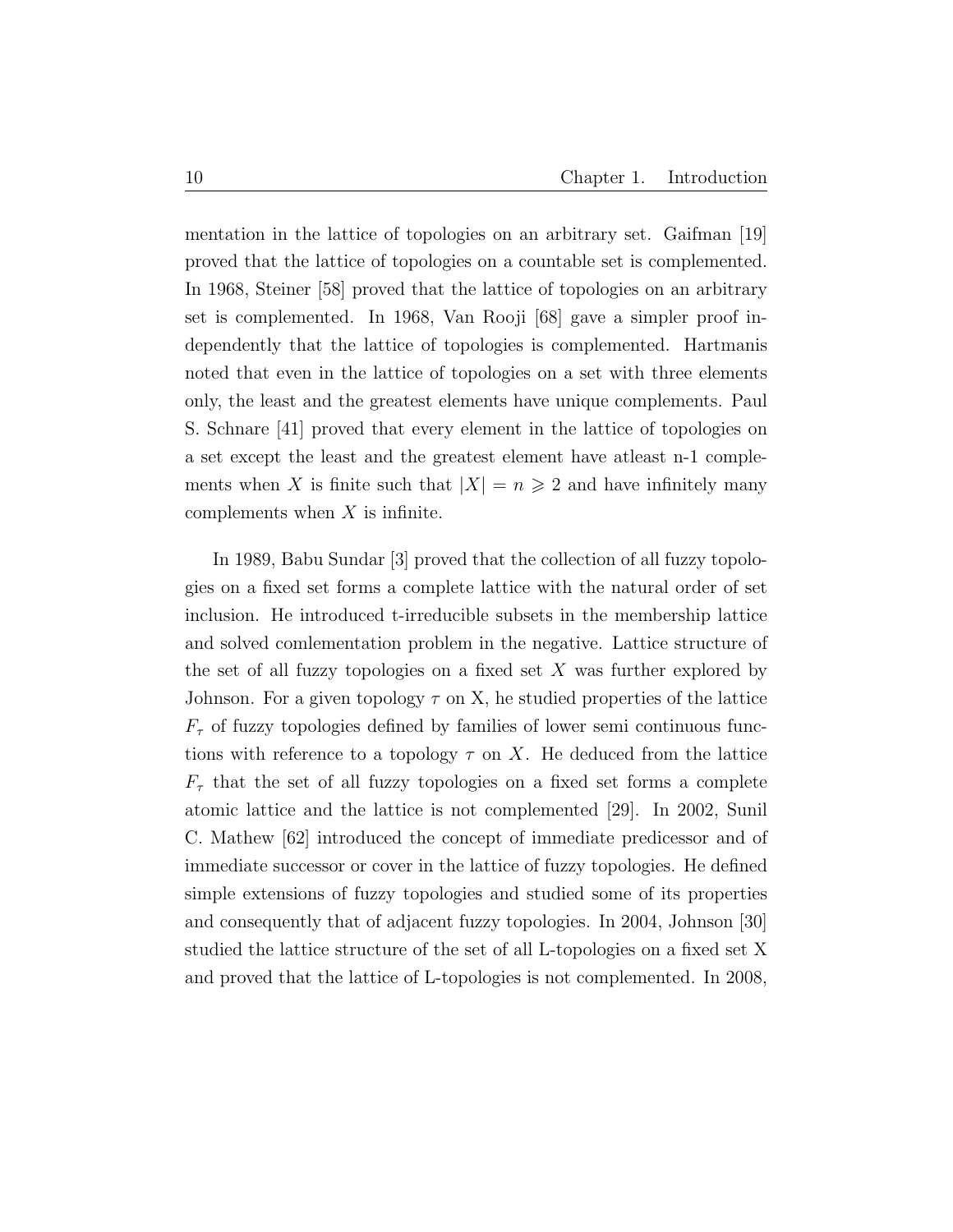Jose investigated the lattice stucture of the set of all stratified L-topologies [32] and weakly induced L-topologies on a fixed set  $X$  [31].

The concept of a topological space is generally introduced in terms of the axioms for the open sets. However alternate methods to describe a topology in the set X are often used in terms of neighbourhood systems, the family of closed sets, the closure operator, the interior operator etc. Of these, the closure operator was axiomatised by Kuratowski and he associated a topology from a closure space by taking closed sets as sets A such that  $cIA = A$ , where  $cIA$  is the topological closure of a subset A of X. It is also found that  $cIA$  is the smallest closed set containing A.

C<sup> $\check{C}$ </sup>ech introduced the concept of C<sup> $\check{C}$ </sup>ech closure spaces. In C<sup> $\check{C}$ </sup>ech's approach the condition  $c c A = c A$  among Kuratowski axioms need not hold for every subset A of X. When this condition is also true,  $c$  is called a topological closure operator. The concept of closure space is thus a generalization of that of toplogical spaces. We studied the definitions and theorems in the topological context from [60].

The concept of a fuzzy closure space has been introduced and studied by Mashhour and Ghanim in [39] and Srivasthava et. al. in [54]. The definitions of Mashhour and Ghanim is an analogue of Cech closure spaces and Srivasthava et. al. have introduced it as an analogue of the definition of closure space given by Dikranjan et. al. [16]. In 1985, Ramachandran [43] studied the properties of the lattice of closure operators. In 1992 Johnson [28] determined completely homogenous fuzzy closure spaces and proved that the set  $L(X)$  of all fuzzy closure operators on a fixed set  $X$  forms a complete lattice. Some other properties of the lattice including complementation are also discussed. In 1994, Sunitha [63] in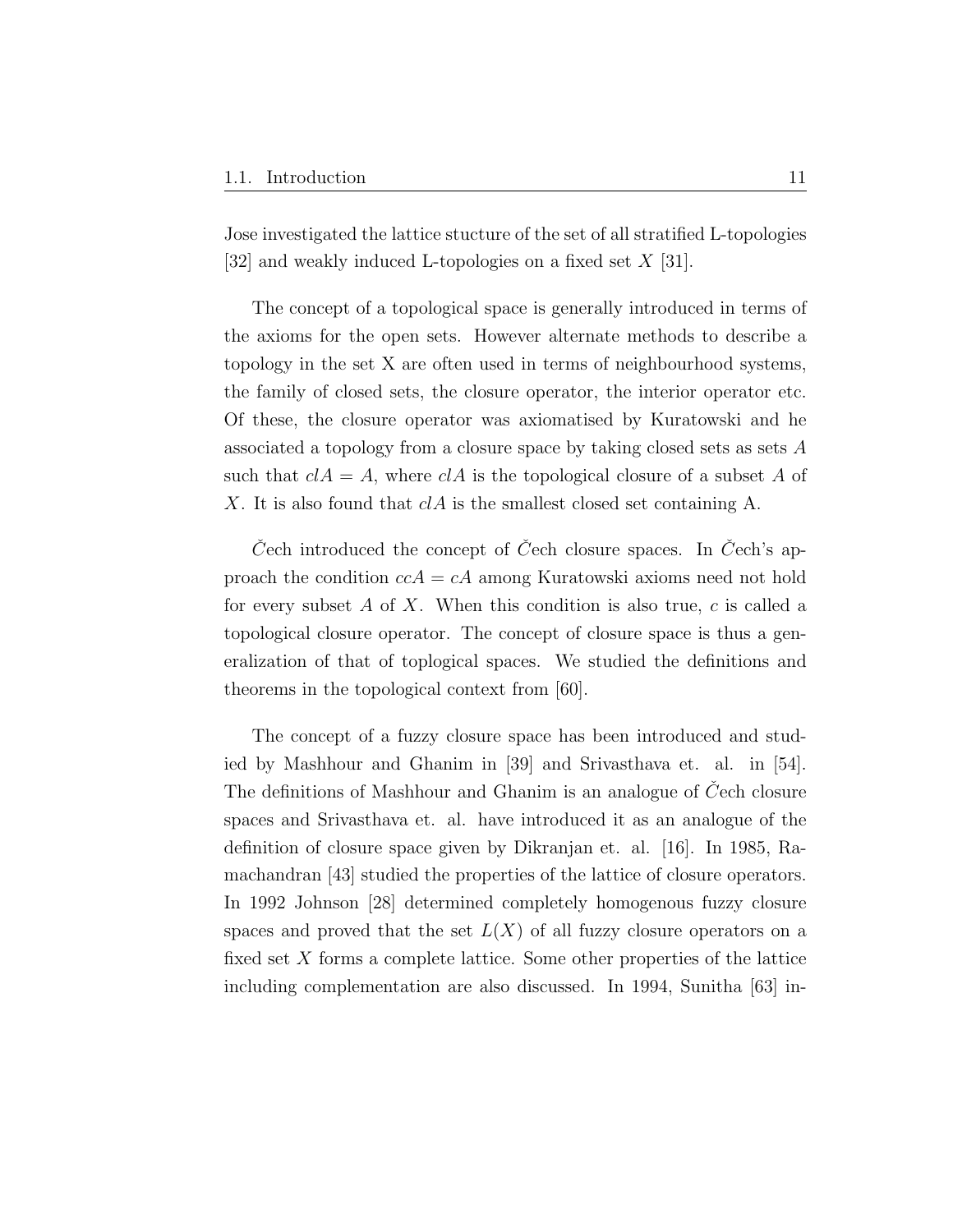troduced and studied  $T_0$  and  $T_1$ -closure spaces in topological context. In 1994, Srivasthava et. al [54] introduced the concept of  $T_0$ -fuzzy closure spaces. The notion of  $T_1$ -fuzzy closure space was introduced by Rekha Srivasthava and Manjari Srivasthava [45]. They have studied  $T_0$  and  $T_1$ separation axioms in a fuzzy closure spaces. Also they observed that  $T_0$ and  $T_1$  satisfied the hereditary, productive and projective properties and in addition both were "good extensions" of the corresponding concepts in a closure space. In 2005, Wu-Neng Zhou [76] introduced the concept of L-closure spaces and the convergence in L-closure spaces. In 2012, Madhavan Namboothiri [37] discussed the properties of  $L$ -fuzzy  $C$ ech closure operators on a set in relation with associated c-reflexive relation on the set of all L-fuzzy points.

Many results and theorems in L-topological spaces can further be extended to L-closure spaces. Mashhour and Ghanim studied  $\check{C}$ ech fuzzy closure spaces and extended many results to  $\dot{C}$ ech fuzzy closure spaces [39]. So it is quite natural to search for validity of our results and theorems in L-closure spaces. With this in view, we introduce the concept of  $T_1$ -L closure space.

A related problem in the lattice of L-topologies is

(i) to determine ultra L-topologies in the lattice of L-topologies and to study their properties.

(ii) to find sublattices in the lattice of  $L$ -topologies and study their properties.

(iii) to study the lattice structure of set of all L-closure operators on a set  $X$ .

In this thesis we have attempted to present our studies on these problems.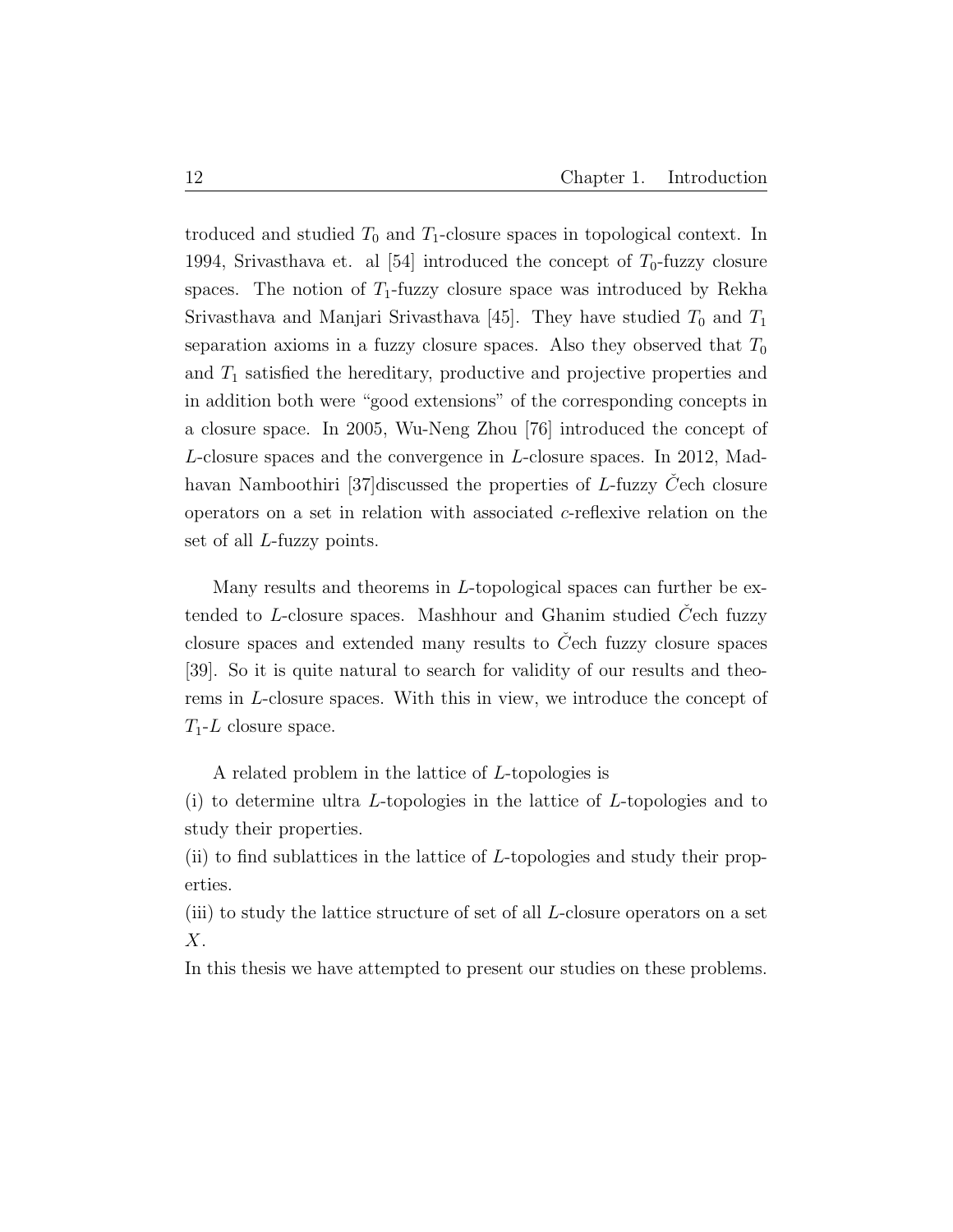### 1.2 Basic Concepts and Definitions

In this section we include certain definitions and known results needed for the susequent development. Throughout our discussions  $X$  always denote a non empty ordinary set and  $L$ , a  $F$ -lattice

Definition 1.2.1. [34] Let L be a lattice. L is called distributive, if L satisfies the following two conidtions

- (i)  $\forall a, b, c \in L, a \land (b \lor c) = (a \land b) \lor (a \land c)$
- (ii)  $\forall a, b, c \in L, a \lor (b \land c) = (a \lor b) \land (a \lor c)$

A distributive lattice L is also called finitely distributive.

**Definition 1.2.2.** [34] Let L be a poset. L is called a complete joinsemilattice if every join for an arbitrary subset of  $L$  exists; partiuclarly the smallest element exists as a join of empty subset. L is called a complete meet-semilattice if every meet for an arbitrary subset of L exists; particularly the largest element exists as the meet of empty subset.  $L$  is called a complete lattice if it is both a complete join-semilattice and a complete meet-semilattice.

**Definition 1.2.3.** [34] Let L be a complete lattice. L is called infinitely distributive, if  $L$  satisfies the following two conditions:

(i) 
$$
\forall a \in L, \forall B \subset L, a \land \bigvee B = \bigvee_{b \in B} (a \land b),
$$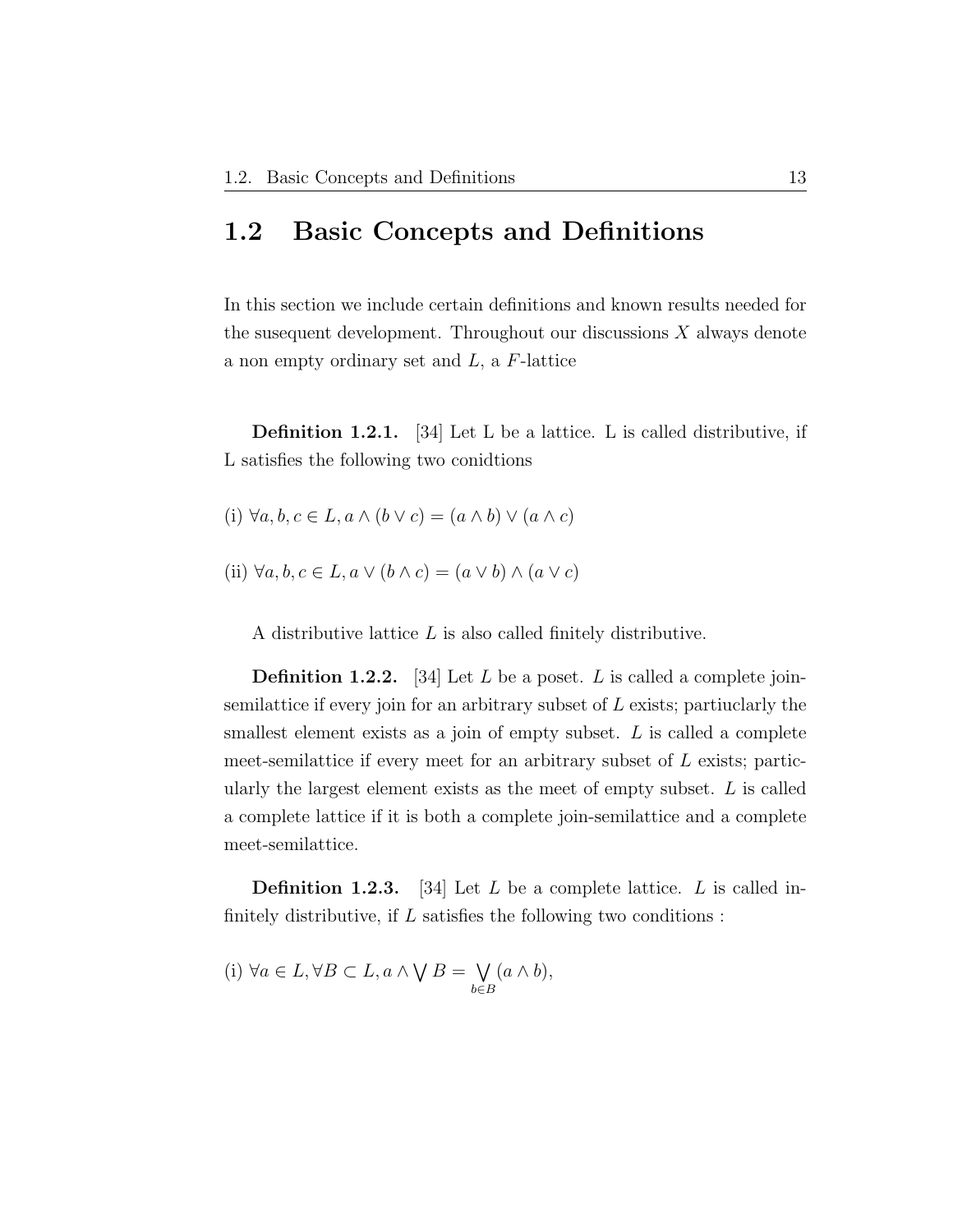(ii)  $\forall a \in L, \forall B \subset L, a \vee \bigwedge B = \bigwedge$ b∈B  $(a \vee b),$ 

**Definition 1.2.4.** [34] Let  $L$  be a complete lattice.  $L$  is called completely distributive if  $L$  satisfies the following two conditions :  $\forall \{\{a_{i,j} : j \in J_i\} : i \in I\} \subset \wp(L) \backslash \{\phi\}, I \neq \phi$ 

$$
(i) \bigwedge_{i \in I} (\bigvee_{j \in Ji} a_{i,j}) = \bigvee_{\varphi \in \Pi Ji} (\bigwedge_{i \in I} a_{i,\varphi(i)}),
$$
  

$$
(ii) \bigvee_{i \in I} (\bigwedge_{j \in J} a_{i,j}) = \bigwedge_{\varphi \in \Pi Ji} (\bigwedge_{i \in I} a_{i,\varphi(i)}),
$$

$$
(ii) \bigvee_{i \in I} (\bigwedge_{j \in Ji} a_{i,j}) = \bigwedge_{\varphi \in \Pi Ji} (\bigvee_{i \in I} a_{i,\varphi(i)})
$$

**Definition 1.2.5.** [20] A lattice L is called modular if it satisfies the condition  $x \geq z$  implies that  $(x \wedge y) \vee z = x \wedge (y \vee z)$ ,  $\forall x, y, z \in L$ .

**Theorem 1.2.1.** [20] A Lattice L is modular iff it does not contain a pentagon.

**Definition 1.2.6.** [34] Let L be a lattice. A mapping  $' : L \to L$ is called order reversing if for all  $a, b \in L, a \leq b \Rightarrow a' \geq b'$ , called an involution on L if  $'' =$  identity mapping $(id_L) : L \to L$ 

**Definition 1.2.7.** [34] A completely distributive lattice  $L$  is called a *F*-lattice, if *L* has an order reversing involution  $\prime: L \rightarrow L$ 

**Definition 1.2.8.** [34] Let X be a non empty set, L a F-lattice. An L-fuzzy subset of X is characterized by a mapping  $f: X \to L$ . We call it L-subset rather than L-fuzzy set. Hence the family of all L-subsets on  $X$ is just  $L^X$  consisting of all mappings from X to L.

Let c be an order reversing involution on L. For any  $f \in L^X$ , we use the order-reversing involution c to define an operation c on  $X$  by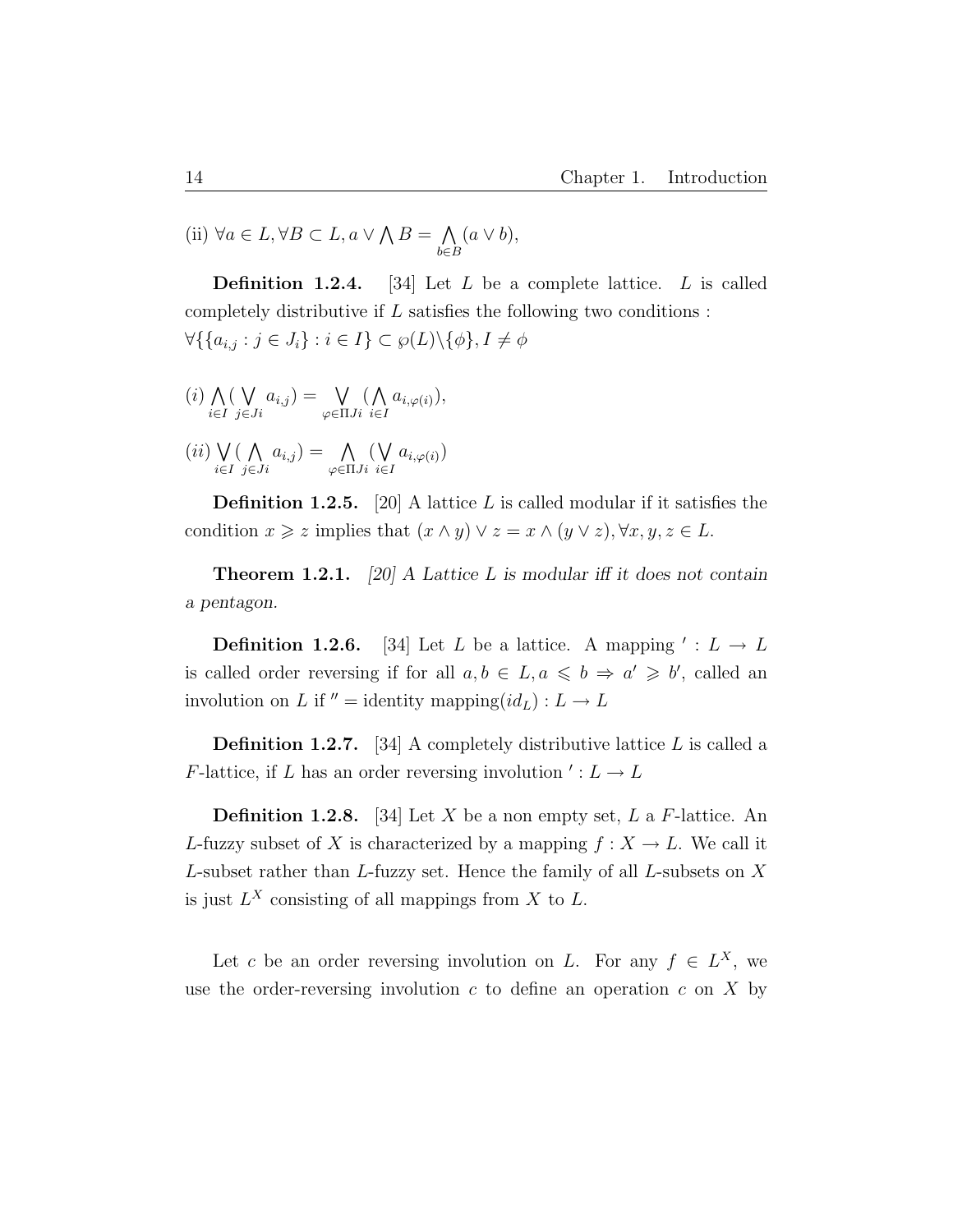$[c(f)](x) = c(f(x))$  for all x in X. We call  $c: L^X \to L^X$  the pseudocomplementary operation on  $L^X$  and  $c(f)$  the pseudo complementary  $L$ subset of f in  $L^X$ . Then c is an order reversing involution on  $L^X$ .

For each point x in X,  $f(x)$  is called the membership value of x in the L-subset f. Let f and g be L-subsets in X. Then we define  $f = g \Leftrightarrow f(x) = g(x), \forall x \in X$ 

 $f \leqslant q \Leftrightarrow f(x) \leqslant q(x), \forall x \in X$  $h = f \vee g \Leftrightarrow h(x) = \max\{f(x), g(x)\}, \forall x \in X$  $i = f \wedge q \Leftrightarrow i(x) = \min\{f(x), g(x)\}, \forall x \in X$  $g = c(f) \Leftrightarrow g(x) = c[f(x)], \forall x \in X$ 

Also for  ${f_{\alpha}}_{\alpha\in A}$ , we define

$$
h = \bigvee_{\alpha \in A} f_{\alpha} = \sup_{\alpha \in A} f_{\alpha} \Leftrightarrow h(x) = \sup \{ f_{\alpha}(x) : \alpha \in A \}, \forall x \in X,
$$
  

$$
k = \bigwedge_{\alpha \in A} f_{\alpha} = \inf_{\alpha \in A} f_{\alpha} \Leftrightarrow k(x) = \inf \{ f_{\alpha}(x) : \alpha \in A \}, \forall x \in X.
$$

An L-subset of X with membership value  $\alpha$  for all elements in X is denoted by  $\underline{\alpha}, \alpha \in L$ .

**Definition 1.2.9.** Let X be a non empty ordinary set,  $L$  a  $F$ -lattice. A subset  $F$  of  $L^X$  is called an  $L$ -topology on  $X$  if

(i)  $\underline{0}, \underline{1} \in F$ 

 $\alpha{\in}A$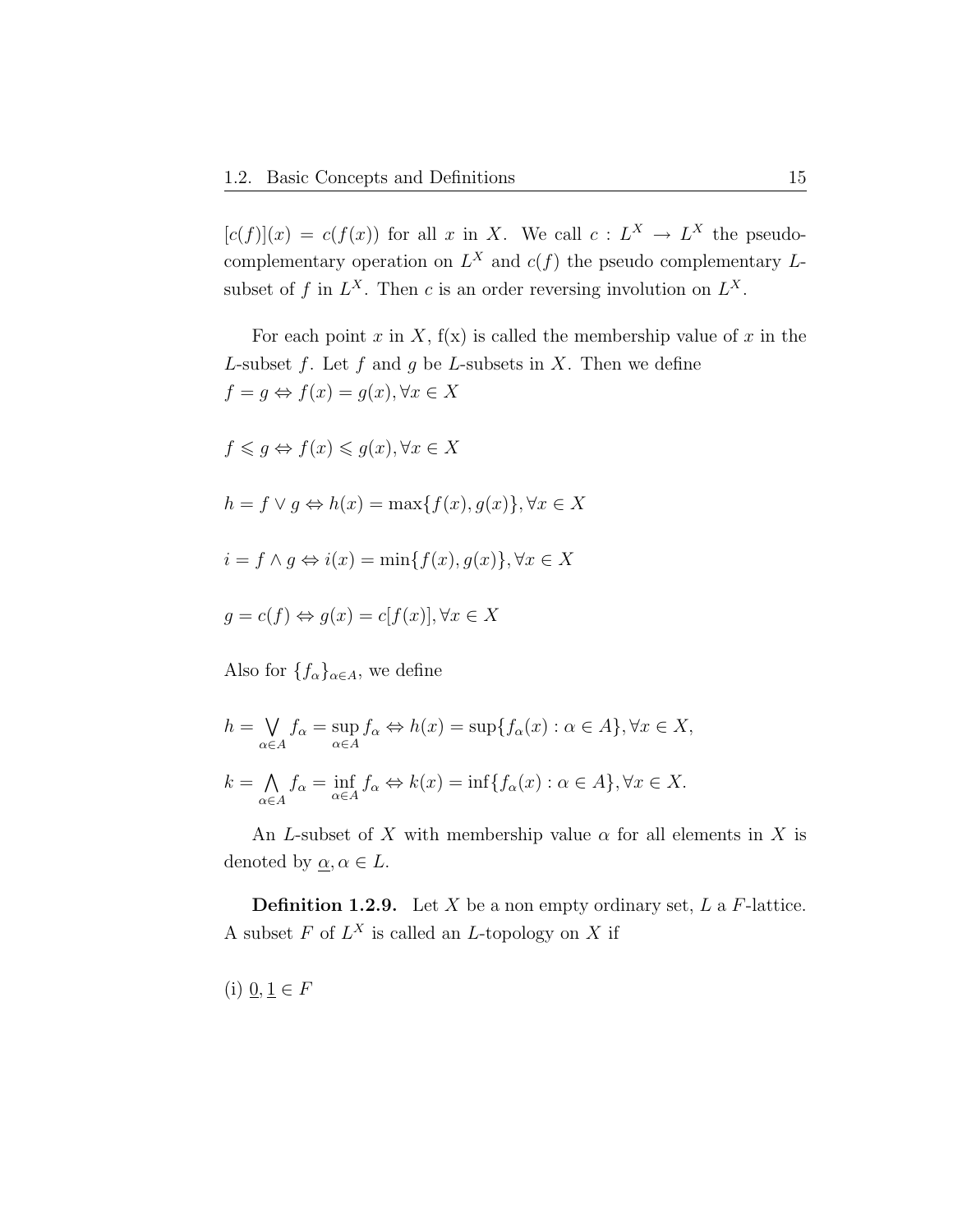- (ii)  $f, g \in F \Rightarrow f \wedge g \in F$
- (iii)  $f_{\alpha} \in F, \forall \alpha \in A \Rightarrow \bigvee$  $\alpha \in A$  $f_{\alpha} \in F$ , where A is some index set.

The set  $X$  together with  $F$  is called  $L$ -topological space denoted by  $(X, F)$ . The element of F are called open L-subsets. An L-subset  $f \in$  $L^X$  is called closed if  $c(f)$  is open L-subset in X. This definition of Ltopological space is in the sense of Chang [13] as in [34]. Particularly when  $L = [0, 1], (X, F)$  is called an *I*-topological space.

**Definition 1.2.10.** [34] Let X be a non empty ordinary set, L a F-lattice,  $\delta_0, \delta_1$  two L-fuzzy topologies on X. Then  $\delta_0$  is coarser than  $\delta_1$ or  $\delta_1$  is finer than  $\delta_0$  if  $\delta_0 \subset \delta_1$ .

**Example 1.2.1.** Let X be a non empty ordinary set, L a F-lattice. Then

(i)  $\delta = \{0, 1\} \subset L^X$  is the trivial L- topology on X and is the coarsest one.

(ii)  $\delta = L^X$  is the discrete L- topology on X and is the finest one.

(iii  $\delta = {\alpha : \alpha \in L} \subset L^X$ , is an L- topology on X.

(iv) Suppose  $\tau$  is an ordinary topology on X, then  $\delta = {\chi_U : U \in \tau} \subset L^X$ is an  $L$ - topology on  $X$ .

The set  $\{x \in X | f(x) > 0\}$ is called the support of f and is denoted by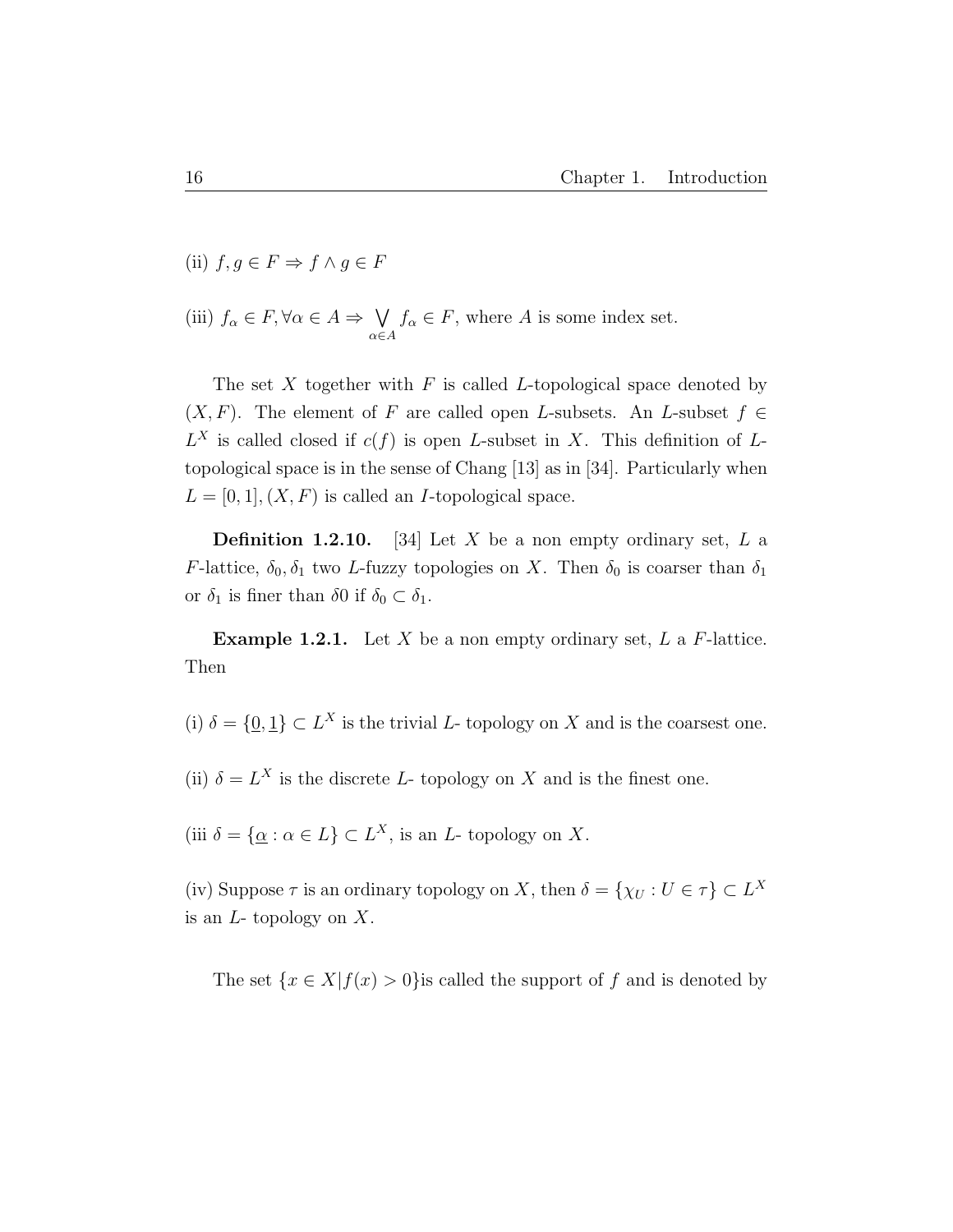supp.f. If f takes only the values 0 and 1 then f is called a crisp subset of  $X$ .

The fuzzy subset  $x_{\lambda}$  of X, with  $x \in X$  and  $0 < \lambda \leq 1$  defined by

$$
x_{\lambda}(y) = \begin{cases} \lambda & \text{if } y = x \\ 0 & \text{if } y \neq x \end{cases} \text{ where } 0 < \lambda \leq 1
$$

is called a fuzzy point in X with support x and value  $\lambda$ . Two fuzzy points with different supports are called distinct. Note that a fuzzy point  $x_{\lambda}$  is a fuzzy subset of a fuzzy set f, that is  $x_{\lambda} \in f$ , if and only if  $\lambda \leq f(x)$ .

Clearly any fuzzy set  $f$  on  $X$  can be decomposed in terms of fuzzy points contained in it. Thus  $f = \sqrt{x_\lambda} |x \in X, x_\lambda \in f$ . We know that the set of all fuzzy topologies on  $X$  forms a lattice under the operation of ordinary set inclusion. We denote by  $F_X$ , the lattice of all fuzzy topologies on a set  $X$ .

**Definition 1.2.11.** [21] A fuzzy topological space  $(X, F)$  is called normal if for any two closed fuzzy sets  $f_1$  and  $f_2$  in X such that  $f_1 \leq c(f_2)$ , there exists  $g, h \in F$  such that  $f_1 \leq g$  and  $f_2 \leq h$  with  $g \leq c(h)$ .

**Definition 1.2.12.** [55] A fuzzy topological space  $(X, F)$  is said to be Hausdorff if for any two fuzzy points  $x_{\lambda}$  and  $y_{\gamma}$ , there exists  $f, g \in F$ such that  $x_{\lambda} \in f$  and  $y_{\gamma} \in g$  with  $f \wedge g = 0$ .

**Definition 1.2.13.** [12] A function c from a power set of X to itself is called a closure operator for X provided that the following conditions are satisfied.

(i)  $c\phi = \phi$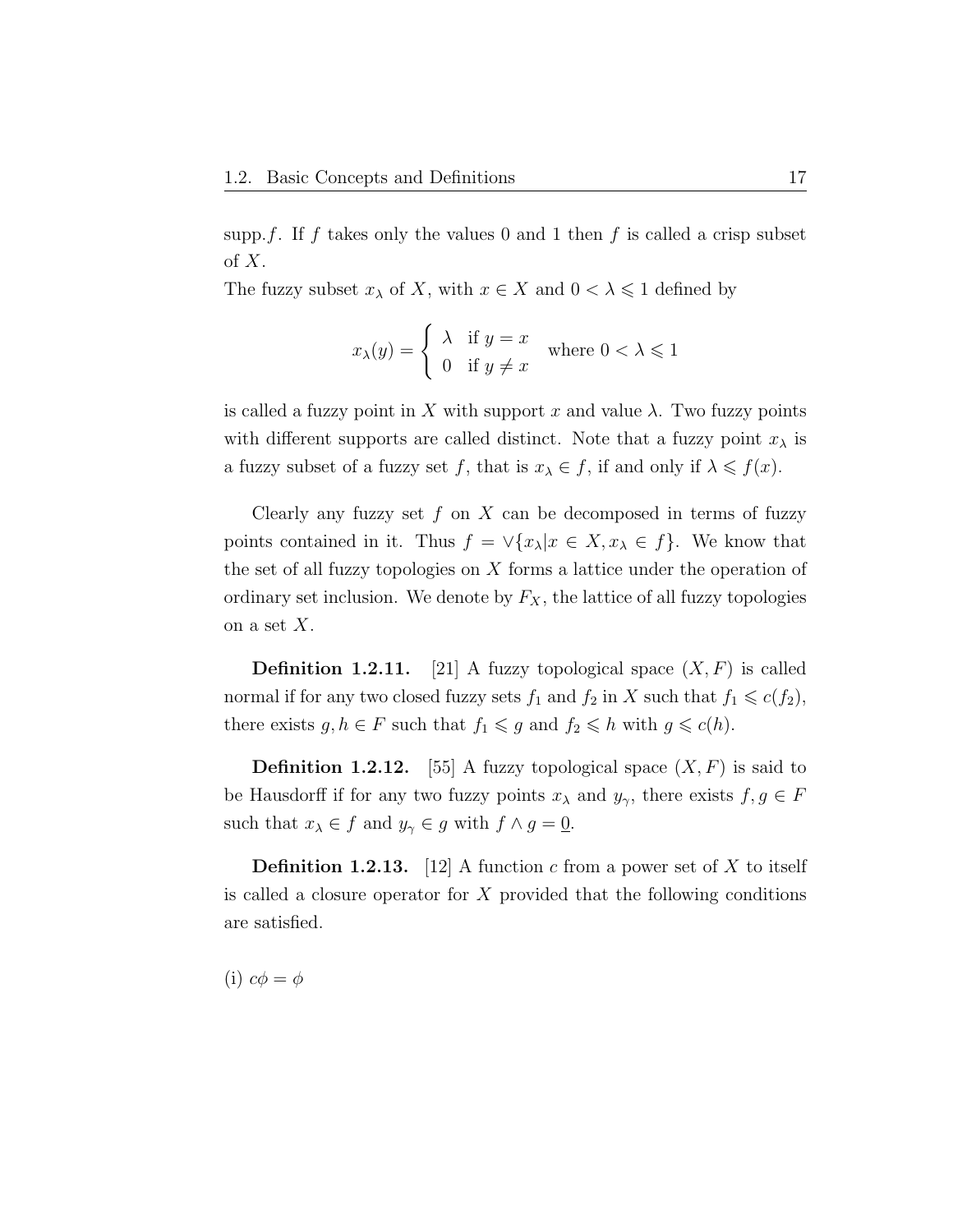(ii)  $A \subset c(A)$ 

(iii)  $c(A \cup B) = c(A) \cup c(B)$ 

A structure  $(X, c)$  where X is a set and c is a closure operation for  $X$  will be called closure space or  $C$ ech space. A  $C$ ech space which satisfies the condition  $c(cA) = cA$  for every  $A \subset X$ , is called Kuratowski(topological)space [12].

**Definition 1.2.14.** [12] A closure c is said to be coarser than a closure c' on the same set X if  $c'(A) \subset c(A)$  for each  $A \subset X$ . In this case we say  $c < c'$ .

**Definition 1.2.15.** [12] The identity relation on the powerset of X is the finest closure for X and it will be called the discrete closure for X. Setting  $c\phi = \phi$  and  $c(A) = X$  for every  $A \subset X$  we get the coarsest closure for X and it will be called the indiscrete closure for X.

**Definition 1.2.16.** [12] A subset A of a closure space  $(X, c)$  will be called closed if  $c(A) = A$  and open if its complement is closed. That is if  $c(X - A) = X - A$ .

**Example 1.2.2.** Let  $X = \{x, y, z\}$ , c be defined on X such that  $c\{x\} \ = \ \{x\}, c\{y\} \ = \ \{y,z\}, c\{z\} \ = \ \{x,z\}, c\{x,z\} \ = \ \{x,z\}, c\{x,y\} \ =$  $X, c\{y, z\} = X, cX = X, c\phi = \phi$ . Then c is a closure operator on X.

If  $(X, c)$  is a closure space, we denote the associated topology on X by  $\tau$ . That is  $\tau = \{A' : cA = A\}$ , where A' denotes the complement of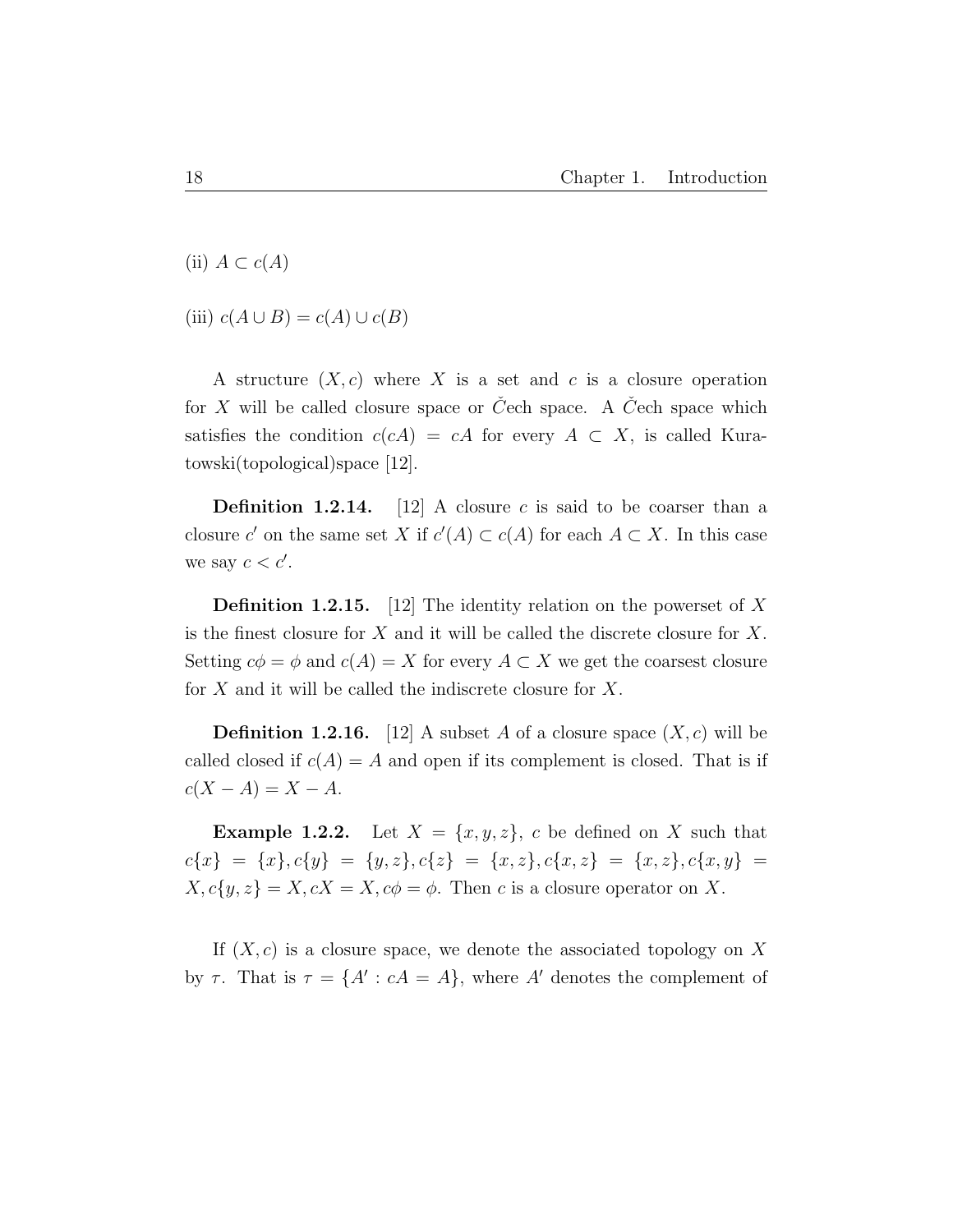A. Members of  $\tau$  are the open sets of  $(X, c)$  and their complements the closed sets.

Let  $\tau$  be a topology on a set X. Then a function c from  $\varphi(X)$  in to  $\wp(X)$  defined by  $c(A) = \overline{A}$  for every A in  $\wp(X)$ , where  $\overline{A}$  is the closure of A in  $(X, \tau)$ , is a closure operator on X called the closure operator associated with the topology  $\tau$ . Note that a closure operator on a set X is topological if and only if it is in the closure operator associated with a topology on X. Also the different closure operators can have the same associated topology. The topology associated with the discrete closure operator is the discrete topology and the topology associated with the indiscrete closure operator is the indiscrete topology.

**Definition 1.2.17.** [63] A closure space  $(X, c)$  is said to be  $T_0$  if for every  $x \neq y$  in X, either  $x \notin c\{y\}$  or  $y \notin c\{x\}.$ 

**Theorem 1.2.2.** [63] If  $(X, \tau)$  is  $T_0$ , then  $(X, c)$  is  $T_0$ .

Converse of this result is not true.

**Example 1.2.3.** Let  $X = \{x, y, z\}$  and c be defined on X such that  $c{x} = {x, y}, c{y} = {y, z}, c{z} = {x, z}, c{x, y} = c{y, z} = c{x, z} =$  $cX = X$ ,  $c\phi = \phi$ . Then c is a closure operation on X and  $(X, c)$  is  $T_0$ . But  $(X, \tau)$  is the indiscrete topology, which is not  $T_0$ .

**Definition 1.2.18.** [63] A closure space  $(X, c)$  is said to be  $T_1$  if for  $x \neq y$ , we have  $x \notin c\{y\}$  and  $y \notin c\{x\}.$ 

**Theorem 1.2.3.** [63] Every  $T_1$  space is also  $T_0$ .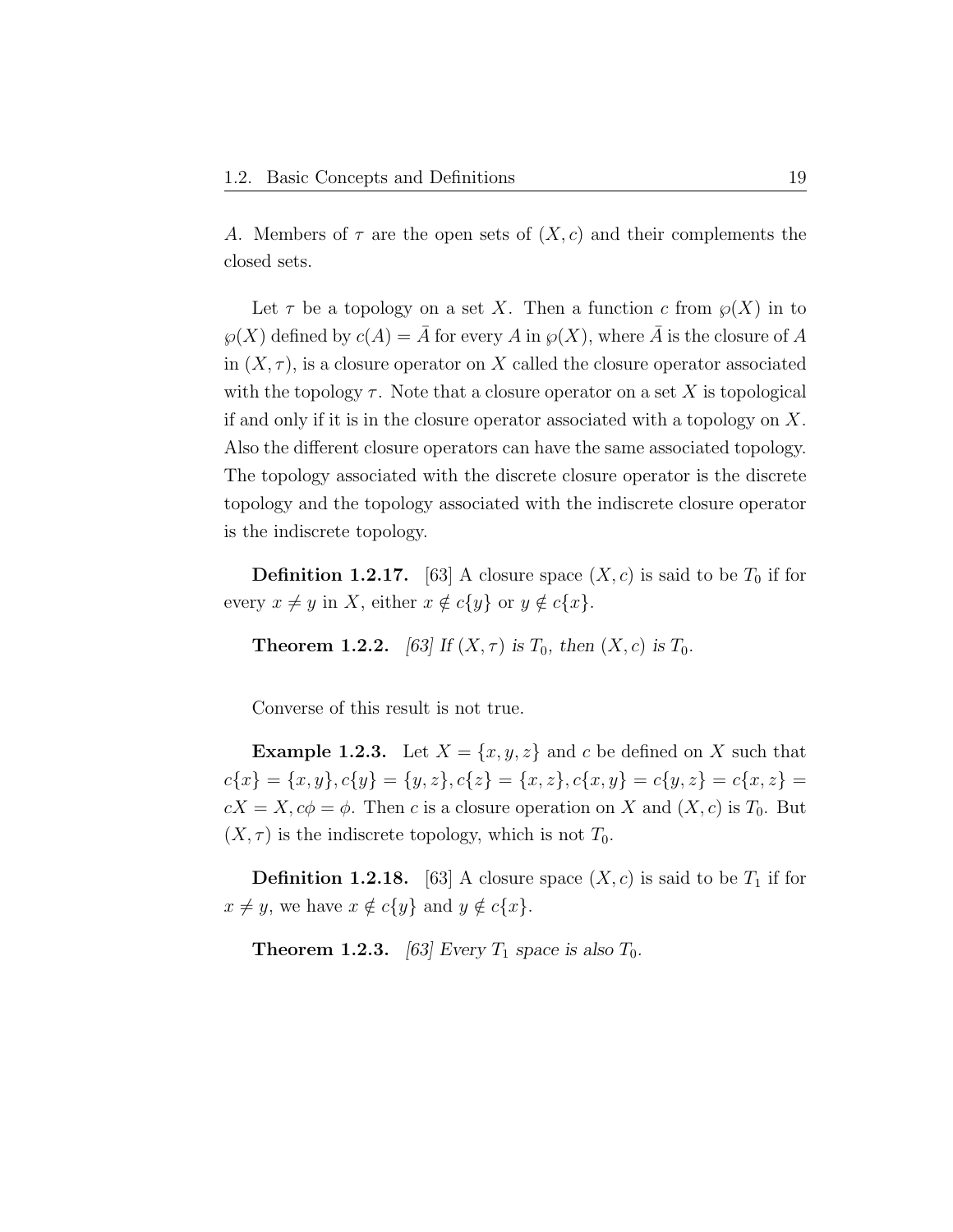But the converse need not be true.

**Example 1.2.4.** Let  $X = \{x, y, z\}$  and c be defined on X such that  $c\{x\} = \{x, y\}, c\{y\} = \{y, z\}, c\{z\} = \{x, z\}, c\{x, y\} = c\{y, z\} = c\{x, z\} = c\{x, z\}$  $cX = X, c\phi = \phi$ . Then c is a closure operation on X and  $(X, c)$  is  $T_0$  but it is not  $T_1$ .

**Definition 1.2.19.** [39] A C<sup> $\check{C}$ ech fuzzy closure operator on a set X is</sup> a function  $\chi: I^X \to I^X$ , satisfying the following three axioms:

- (i)  $\chi(\underline{0}) = \underline{0}$
- (ii)  $f \leq \chi(f), \forall f \in I^X$
- (iii)  $\chi(f \vee g) = \chi(f) \vee \chi(g), I = [0, 1]$

For convenience it is called fuzzy closure operator on X and  $(X, \chi)$  is called fuzzy closure space.

**Definition 1.2.20.** In a fuzzy closure space  $(X, \chi)$ , a fuzzy subset f of X is said to be closed if  $\chi(f) = f$ . A fuzzy subset f of X is open if its complement is closed in  $(X, \chi)$ . The set of all open fuzzy subsets of  $(X, \chi)$  forms a fuzzy topology on X called the fuzzy topology associated with the fuzzy closure operator  $\chi$ .

Let F be a fuzzy topology on a set X. Then a function  $\chi$  from  $I^X$  in to  $I^X$  defined by  $\chi(f) = \bar{f}$  for every f in  $I^X$ , where  $\bar{f}$  is the fuzzy closure of f in  $(X, F)$ , is a fuzzy closure operator on X called the fuzzy closure operator associated with the fuzzy topology  $F$ .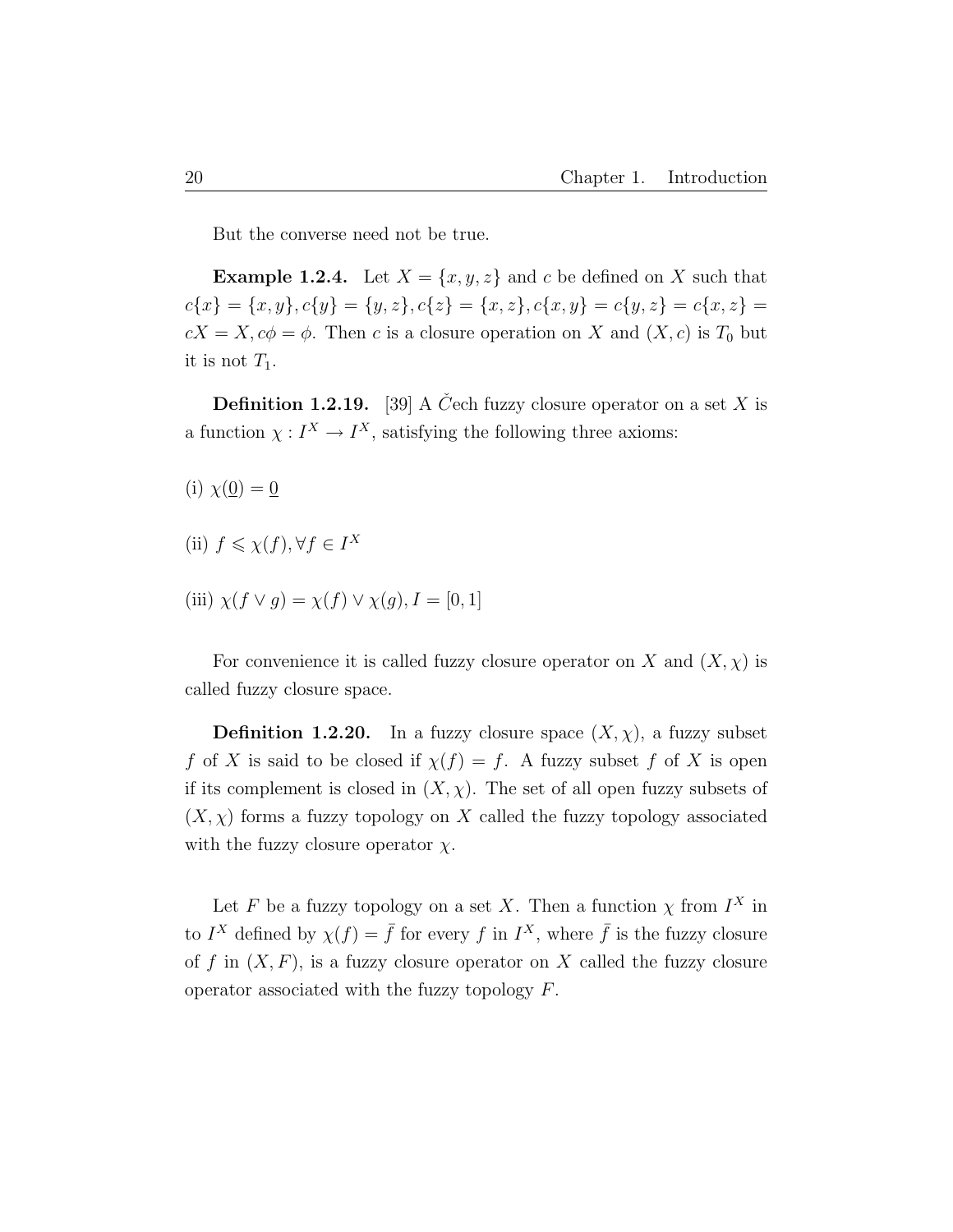A fuzzy closure operator on a set  $X$  is called fuzzy topological if it is the fuzzy closure operator associated with a fuzzy topology on  $X$ . Note that different fuzzy closure operators can have the same associated fuzzy topology.

**Example 1.2.5.** Let  $X = \{a, b, c\}$ ,  $I = [0, 1]$ . Let  $\psi_1 : I^X \to I^X$ defined by

$$
\psi_1(f) = \begin{cases} \n\underline{0} & \text{if } f = 0 \\ \n\underline{\beta} & \text{if } f(x) < \beta, \forall x \\ \n\underline{1} & \text{otherwise} \n\end{cases}
$$

Then  $\psi_1$  is a fuzzy closure operator.  $\psi_2: L^X \to L^X$  defined by

$$
\psi_2(f) = \begin{cases} 0 & \text{if } f = 0 \\ 1 & \text{otherwise} \end{cases}
$$

Then  $\psi_2$  is a fuzzy closure operator

Associated fuzzy topologies of  $\psi_1$  and  $\psi_2$  are same, which is the indiscrete fuzzy topology.

**Definition 1.2.21.** Let  $\chi_1$  and  $\chi_2$  be fuzzy closure operators on X. Then  $\chi_1 \leq \chi_2$  if and only if  $\chi_2(f) \leq \chi_1(f)$  for every f in  $I^X$ . The set  $L(X)$  of all fuzzy closure operators forms a lattice with the relation  $\leq$ .

**Definition 1.2.22.** The fuzzy closure operator  $D$  on  $X$  defined by  $D(f) = f$  for every f in I<sup>X</sup> is called the discrete fuzzy closure operator. The fuzzy closure operator I on X defined by  $I(f) = \begin{cases} 0 & \text{if } f = 0 \\ 0 & \text{if } f = 0 \end{cases}$ 1 otherwise is called the indiscrete fuzzy closure operator.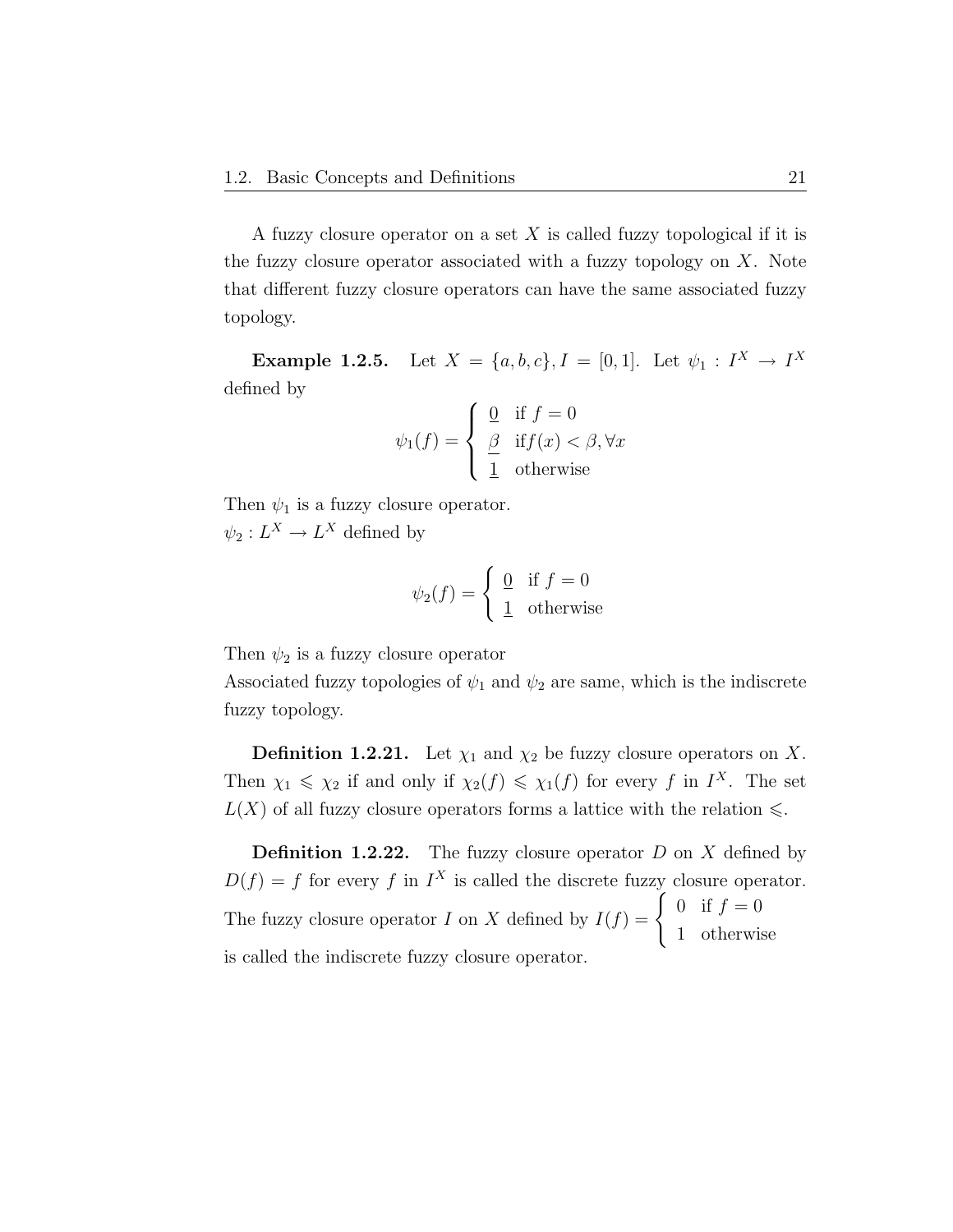**Remark 1.2.1.** D and I are the fuzzy closure operators associated with the discrete and indiscrete fuzzy topologies on X respectively. More over  $D$  is the unique fuzzy closure operator whose associated fuzzy topology is discrete. Also I and D are smallest and the largest elements of  $L(X)$  respectively.

**Definition 1.2.23.** [16] A map  $c: 2^X \to 2^X$  is said to be a closure operation on X if the following conditions hold for any  $M, N \in 2^X$ ;

(i)  $c(\phi) = \phi$ ,

- (ii)  $M \subseteq c(M)$ ,
- (iii)  $M \subseteq N \Rightarrow c(M) \subseteq c(N)$ ,

(iv) 
$$
c(c(M)) = c(M)
$$
.

The pair  $(X, c)$  is called a closure space and subsets  $M \subseteq X$  with  $c(M) = M$  are called C-closed sets in X. Analogue of this has been given in the following definition.

**Definition 1.2.24.** [54] A function  $c: I^X \to I^X$  is called a fuzzy closure operation on  $X$  if it satisfies the following conditions for any  $A, B \in I^X, \alpha \in [0, 1]$ :

(i)  $c(\underline{\alpha}) = \underline{\alpha}$ ,

(ii)  $A \subseteq c(A)$ ,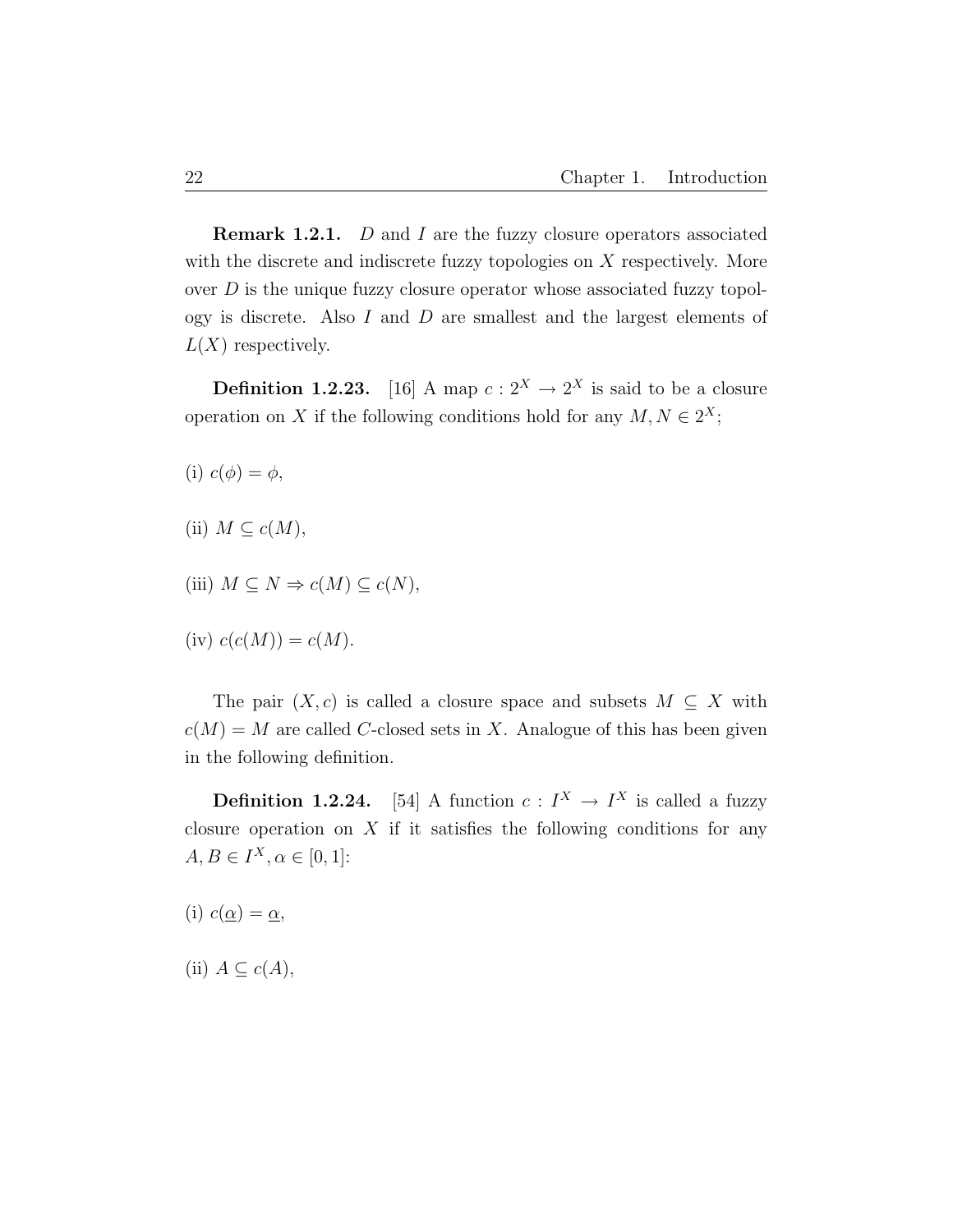(iii) 
$$
A \subseteq B \Rightarrow c(A) \subseteq c(B)
$$
,

(iv) 
$$
c(c(A)) = c(A)
$$
.

The pair  $(X, c)$  is called a fuzzy closure space and  $U \in I^X$  is called a C-closed fuzzy set if  $c(U) = U$ .

**Definition 1.2.25.** [54] A fuzzy closure space  $(X, c)$  is said to be  $T_0$  if for all  $x, y \in X, x \neq y$ , there exists a c-closed fuzzy set U such that  $U(x) \neq U(y).$ 

**Definition 1.2.26.** [45] A fuzzy closure space  $(X, c)$  is said to be  $T_1$ if  $\{x\}$  is c-closed  $\forall x \in X$ .

**Remark 1.2.2.** [17] In a fuzzy closure space, obviously  $T_1$ -ness  $\Rightarrow$   $T_0$ ness but not conversely as can be seen in the following counter example.

**Example 1.2.6.** Let  $X = \{x, y\}$  and  $\Im$  denote the family of all possible intersections of the members of  $\{x_{\alpha}\}\cup\{\underline{\alpha}:\alpha\in[0,1]\}.$  Let  $c: I^X \to I^X$  be defined as  $c(A) = \bigwedge \{U \in \Im; U \supseteq A\}$ . Then  $(X, c)$  is a fuzzy closure space which is obviously  $T_0$  but not  $T_1$  since  $\{y_\alpha\}$  is not c-closed in X.

### 1.3 Summary

The thesis entitled with "A STUDY ON ULTRA L-TOPOLOGIES AND LATTICES OF L-TOPOLOGIES" is arranged into nine chapters. The thesis starts with an introduction to the topoic of research. In the second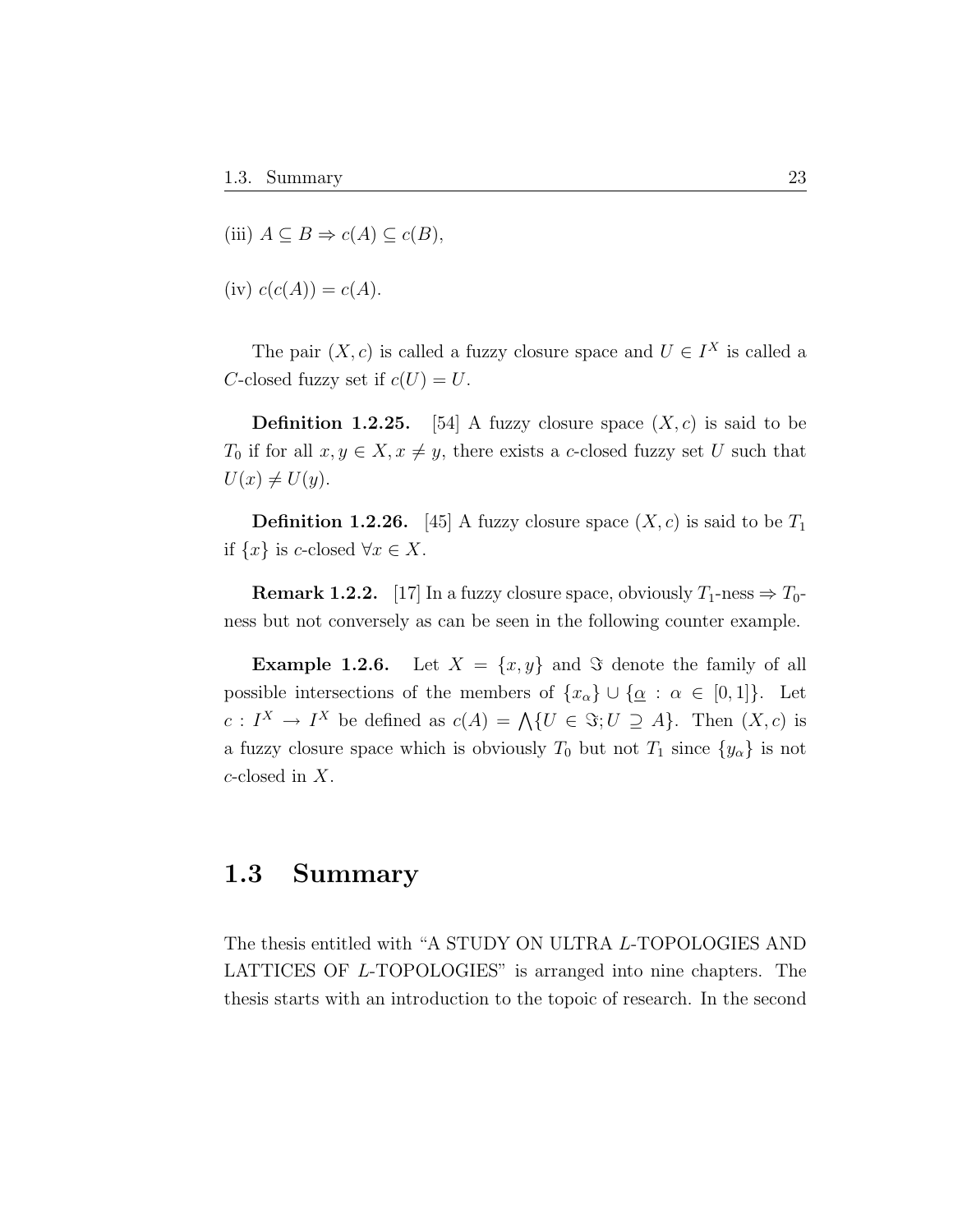chapter we determine ultra L-topologies and it is classified into principal and non principal ultra L-topologies in the lattice of L-topologies under certain conditions of the membership lattice L. Also we determine the number of ultra L-topologies and study some topological properties of them.

The lattice structure of the set of all  $T_1$ -L topologies on a given set X is investigated in the third chapter. It is a complete sublattice of the lattice of L-topologies on X. Here we prove that the lattice of  $T_1$ -L topologies on a given set  $X$  has dual atoms if and only if membership lattice  $L$  has dual atoms. It is also proved that this lattice is not atomic, not modular, not complemented and not dually atomic in general.

In the fourth chapter we generalize the concept weakly induced space introduced by Martin using the tool Scott continuous functions and study the lattice structure of the set of all weakly induced  $T_1$ -L topologies defined by families of (completely)Scott continuous functions on  $X$ . It is proved that this lattice is complete, not atomic, not distributive, not complemented and not dually atomic. From this we deduce the properties of the lattice of all weakly induced  $T_1$ -L topologies on a given set X.

In the fifth chapter, we study the lattice structure of the set of all stratified  $T_1$ -L topologies on X. Here we prove that the lattice of stratified  $T_1$ -L topologies is complete and not complemented and this has atoms and dual atoms if and only if L has atoms and dual atoms respectively. It is also proved that this lattice is not atomic and dually atomic in general.

The lattice structure of the set of all principal L-topologies on a given set  $X$  is investigated in the sixth chapter. We prove that the lattice of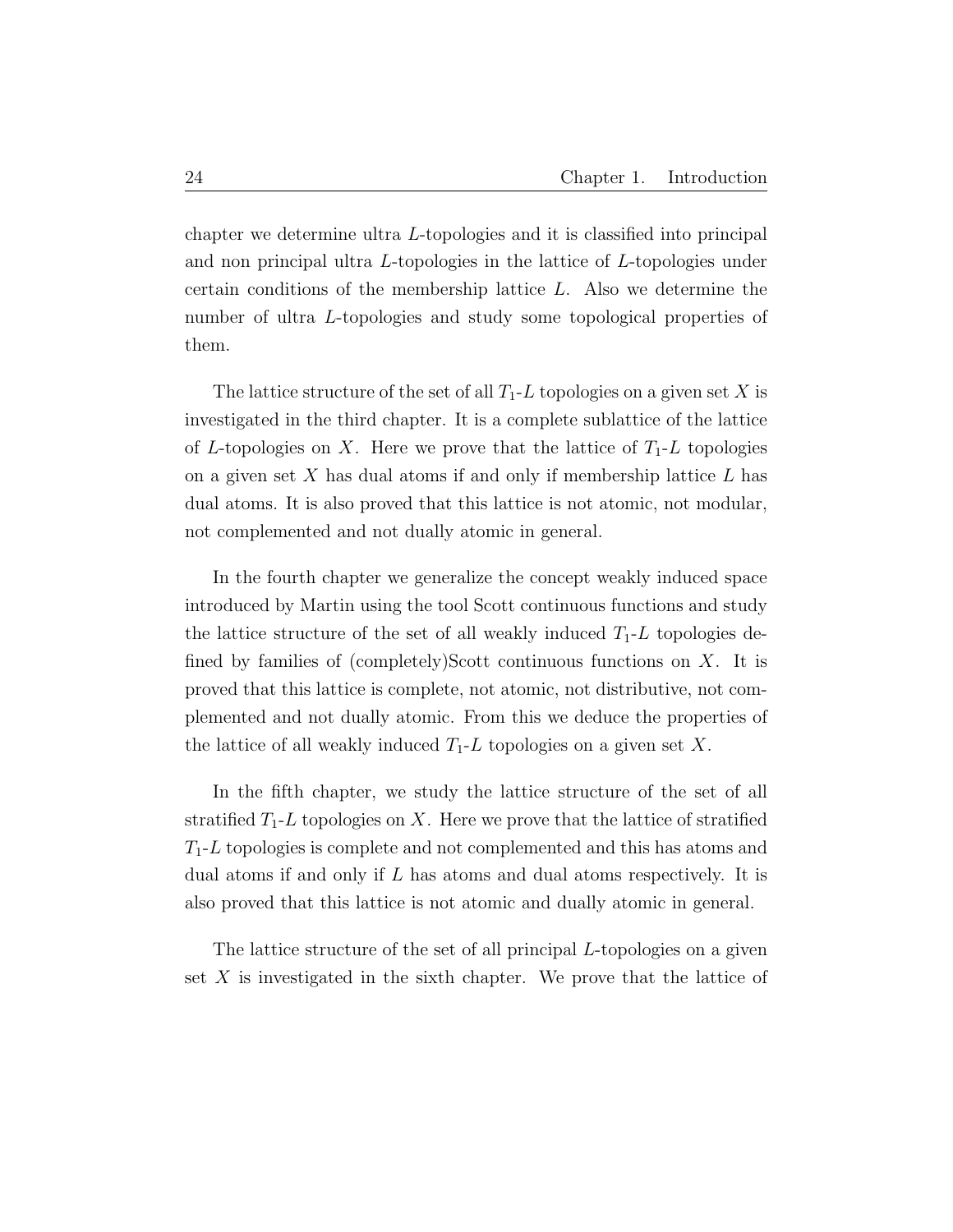principal ultra L-topologies is atomic and not even modular. It is also proved that this lattice is complete and not complemented. Again we prove that if this lattice has dual atoms, then L has dual atoms and atoms. Also if L is a finite pseudo complemented chain or a Boolean lattice, then the lattice of principal ultra L-topologies has dual atoms.

In the seventh chapter we study the properties of the lattice of weakly induced principal L-topologies defined by families of (completely) Scott continuous functions with reference to the principal topology  $\tau$  on X. This lattice is complete, not atomic, not complemented and not distributive. From this lattice we deduce properties of the lattice of all weakly induced principal L-topologies on  $X$ . It is also proved that this lattice is join complemented.

In the eighth chapter we investigate the lattice structure of the set of all stratified principal  $L$ -topologies on a given set  $X$ . We prove that this lattice has atoms if and only if L has atoms. If the lattice of stratified principal L-topologies  $S_P(X)$  on a set X has dual atoms, then L has dual atoms and atoms. Also if L is a finite pseudo complemented chain or a Boolean lattice, then  $S_P(X)$  has dual atoms. It is proved that this lattice is complete, semi complemented and not dually atomic in general.

In the last chapter we study the lattice structure of the set of all L-closure operators on a fixed set X. We prove that this lattice is not modular. We identify the infra L-closure operators and ultra L-closure operators. It is also established the relation between ultra L-topologies and ultra L-closure operators. Again we characterize  $T_0$  and  $T_1$  L-closure spaces.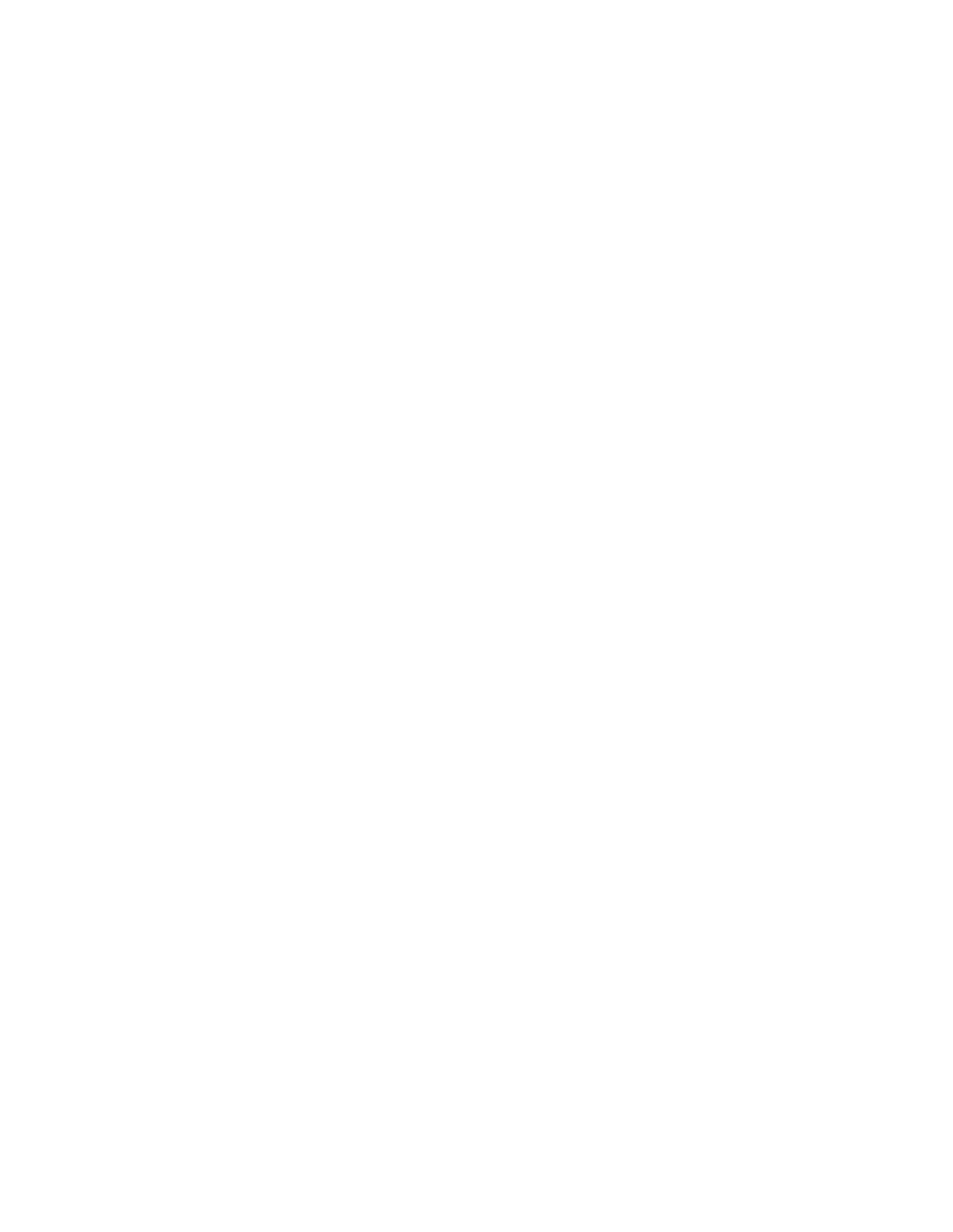## Chapter 2

# Ultra L-Topologies in the Lattice of L-Topologies

## 2.1 Introduction

In the paper 'On the combination of topologies' [11], G.Birkhoff proved that the collection of all topologies on a given set  $X$  forms a complete lattice. Birkhoff's ordering was the natural one of set inclusion; that is, if  $\tau$  and  $\tau'$  are topologies on a given set X,  $\tau$  is less than or equal to  $\tau'$  if and only if  $\tau$  is a subset of  $\tau'$ . The least element is the indiscrete topology and the greatest element is the discrete topology. In the above lattice, the least upperbound of a collection of topologies is the topology generated by

Some results of this chapter are included in the following paper. Raji George and T. P. Johnson : Ultra L-Topologies in the Lattice of L-Topologies.

InternationalJournal of Engineering Research and Technology, Vol.2, no.1, 2013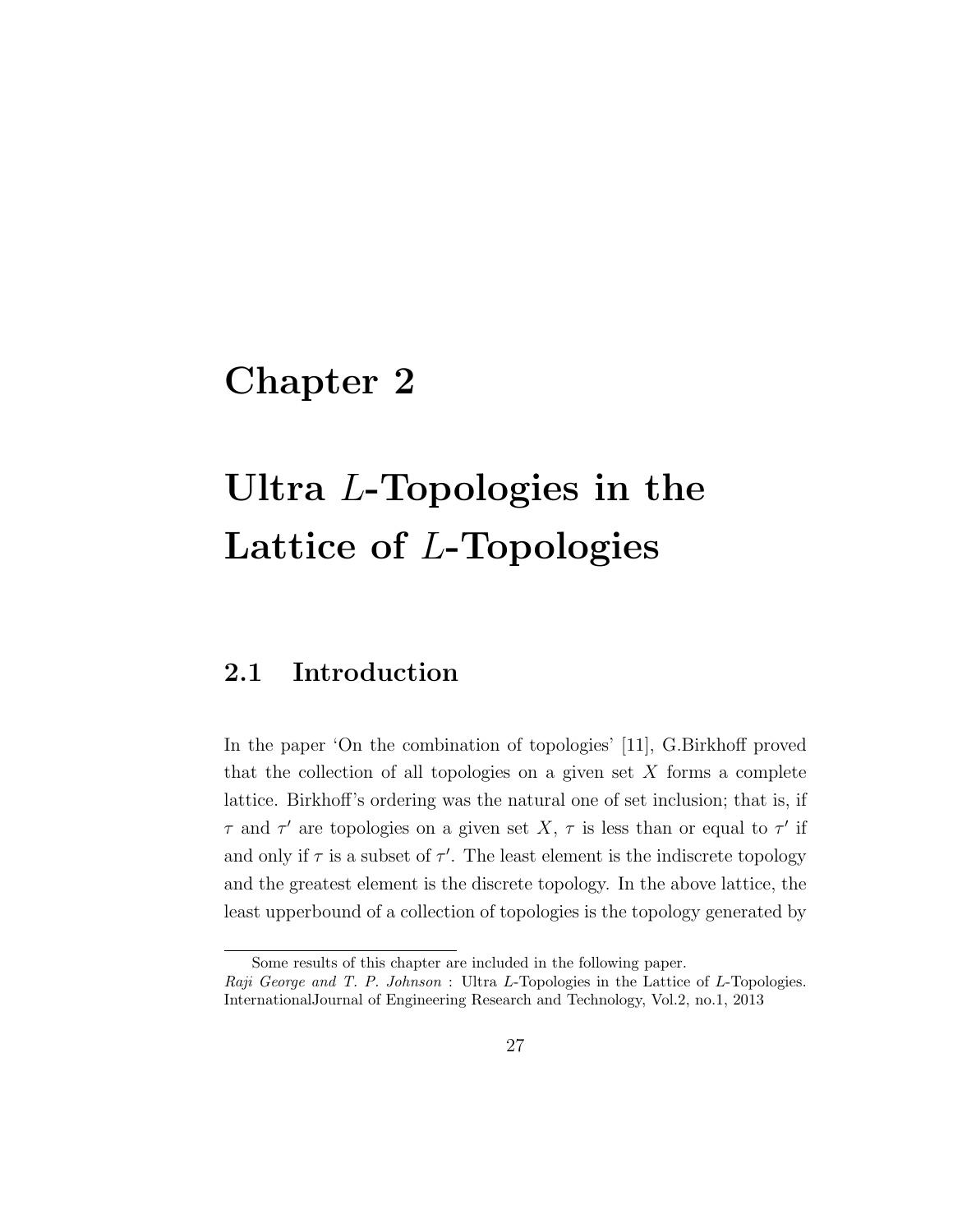their union and the greatest lower bound is their intersection. Since 1936, many topologists, Vaidynathaswamy [66],Otto Fröhlich [18], Hartmanis [25], Steiner [58], Van Rooji [68] have investigated several properties of this lattice.

In [30] Johnson studied the lattice structure of the set of all L-topologies on a given set  $X$ . The least upper bound of a collection of  $L$ -topologies is the L-topology generated by their union and the greatest lower bound is their intersection. In this paper Johnson proved that this lattice is complete, atomic and not complemented. Also he showed that it is neither modular nor dually atomic in general. In [18] Fröhlich determined the ultra spaces (ultra topologies) on a set X, and he proved that if  $|X| = n$ , there are  $n(n-1)$  principal ultra topologies in the lattice of topologies on a set X. In [59] Steiner studied some topological properties of the ultra spaces. A related problem in the lattice of L-topologies is to identify the ultra L-topologies in the lattice of L-topologies. In this chapter we show that if  $|X| = n$  and L is a finite pseudocomplemented chain or a Boolean lattice, there are  $n(n-1)mk$  principle ultra L- topologies, where m and k are the number of dual atoms and atoms in  $L$  respectively. If  $X$  is infinite, there are |X| principal ultra L- topologies and  $|X|$  nonprincipal ultra L-topologies. Also we study some topological properties of the ultra L topologies and characterise  $T_0$ ,  $T_1$ ,  $T_2$  L-topologies.

## 2.2 Preliminaries

Let X be a non empty ordinary set and  $L = L(\leq, \vee, \wedge,')$  be a completely distributive lattice with the smallest element 0 and the largest element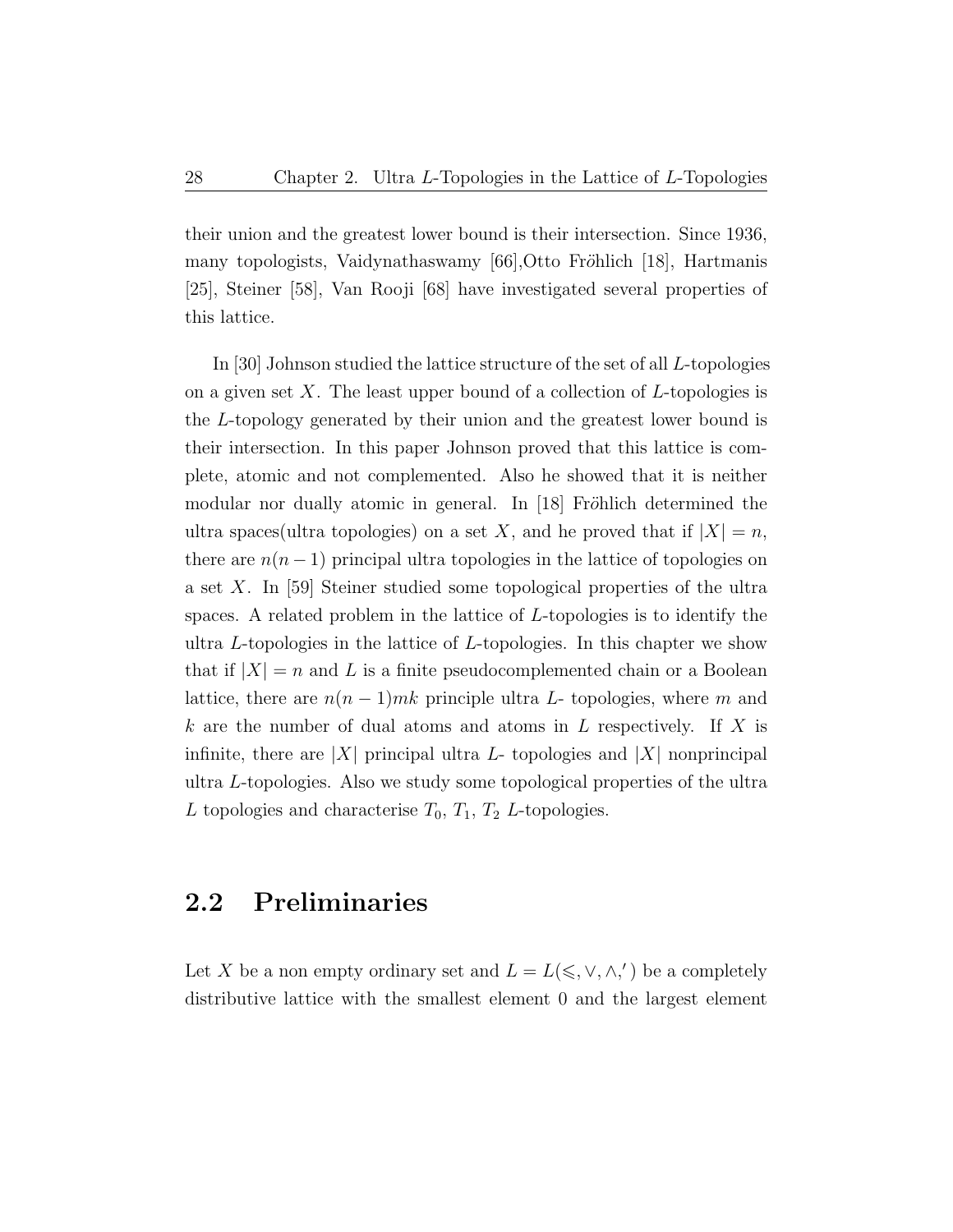$1((0 \neq 1)$  and with an order reversing involution  $a \rightarrow a'$  called F-lattice [34](which is also called Hutton algebra in e.g., [47]). We denote the constant function in  $L^X$  taking the value  $\alpha \in L$  by  $\underline{\alpha}$ . Here we call L-fuzzy subsets as L-subsets and a subset F of  $L^X$  is called an L-topology in the sense of Chang [13] and Goguen [23] as in [34] if

 $(i)$   $\underline{0}, \underline{1} \in F$ 

(ii) 
$$
f, g \in F \Rightarrow f \land g \in F
$$

(iii)  $f_i \in F$  for each  $i \in I \Rightarrow \bigvee$ i∈I  $f_i \in F$ .

In this chapter,  $L$ -filter on  $X$  are defined according to the definition given by Katsaras [33] and Srivastava and Gupta[56] by taking a F-lattice  $L$  to be the membership lattice, instead of the closed unit interval  $[0, 1]$ .

**Definition 2.2.1.** A non empty subset  $\mathscr U$  of  $L^X$  is said to be an L-filter if

(i)  $\underline{0} \notin \mathscr{U}$ 

- (ii)  $f, g \in \mathscr{U}$  implies  $f \wedge g \in \mathscr{U}$  and
- (iii)  $f \in \mathscr{U}, g \in L^X$  and  $g \geq f$  implies  $g \in \mathscr{U}$ .

An L-filter is said to be an ultra L-filter if it is not properly contained in any other L-filter.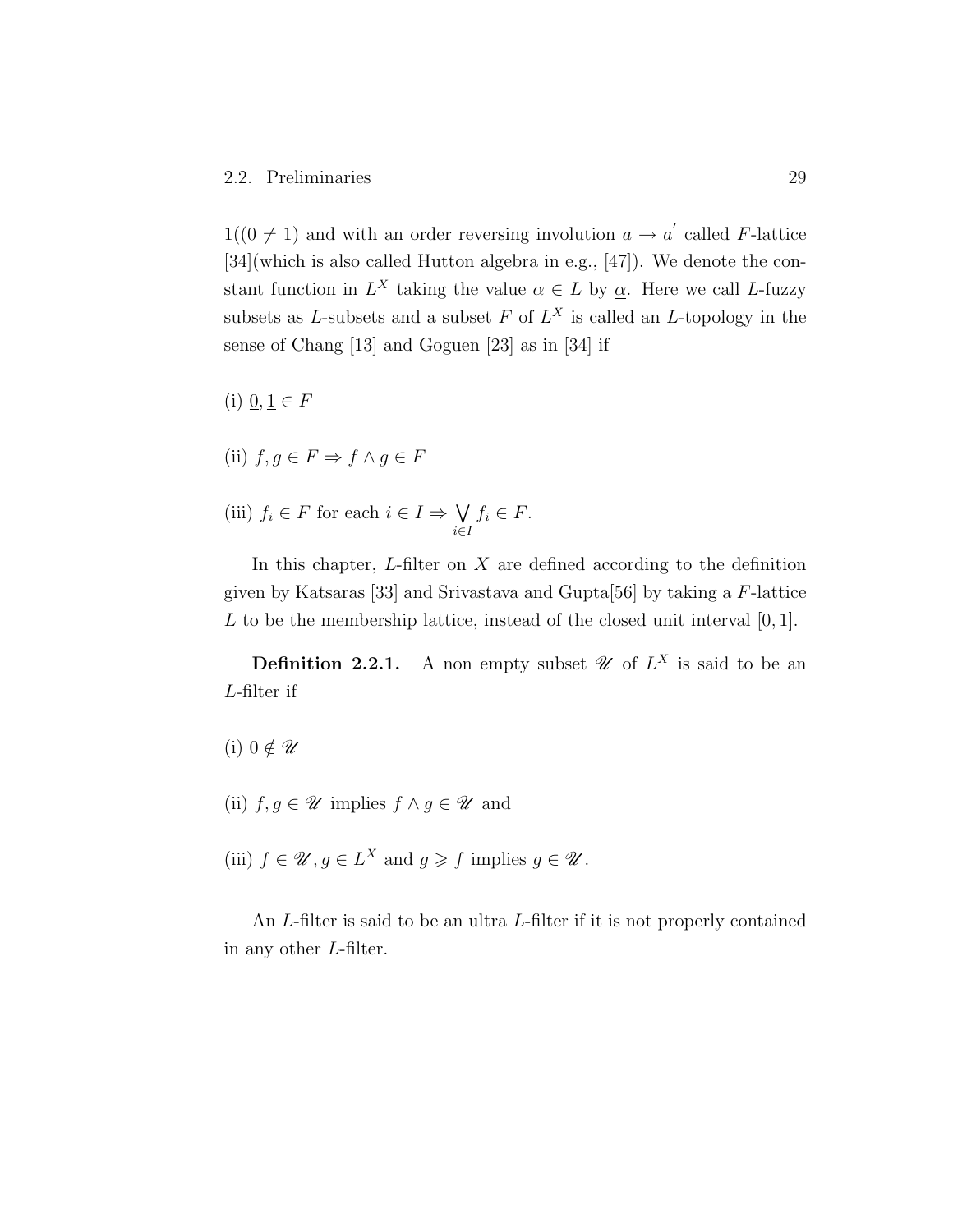**Definition 2.2.2.** Let  $x \in X, \lambda \in L$  An *L*-point  $x_{\lambda}$  is defined by

$$
x_{\lambda}(y) = \begin{cases} \lambda & \text{if } y = x \\ 0 & \text{if } y \neq x \end{cases} \text{ where } 0 < \lambda \leq 1
$$

**Definition 2.2.3.** In a filter  $\mathscr{U}$ , if there is an *L*-subset with finite support, then  $\mathscr U$  is called a principal *L*-filter.

**Example 2.2.1.** Let  $\mathcal{U} = \{f \in L^X | f \geq x_\lambda, \text{where } x_\lambda \text{ is an } L\text{-point}\}.$ Then  $\mathscr U$  is a principal *L*-filter.

**Definition 2.2.4.** In a filter  $\mathscr{U}$ , if there is no *L*-subset with finite support, then  $\mathscr U$  is called a non principal *L*-filter.

**Example 2.2.2.** Let  $\mathcal{U} = \{f \in L^X | f > 0 \text{ for all but finite number of points}\}.$ Then  $\mathscr U$  is a nonprincipal *L*-filter.

Let f be a nonzero L-subset with finite support. Then  $\mathscr{U}(f) \subset L^X$ defined by  $\mathscr{U}(f) = \{g \in L^X | g \geqslant f\}$  is an L-filter on X, called the principal L-filter at  $f$ . Every L-filter is contained in an ultra L-filter. From the definition it follows that on a finite set  $X$ , there are only principal ultra L-filters.

#### 2.3 Ultra L-topologies

An L-topology  $F$  on  $X$  is an ultra L-topology if the only L-topology on X strictly finer than  $F$  is the discrete L-topology.

**Definition 2.3.1.** [62] Let  $(X, F)$  be an *L*-topological space and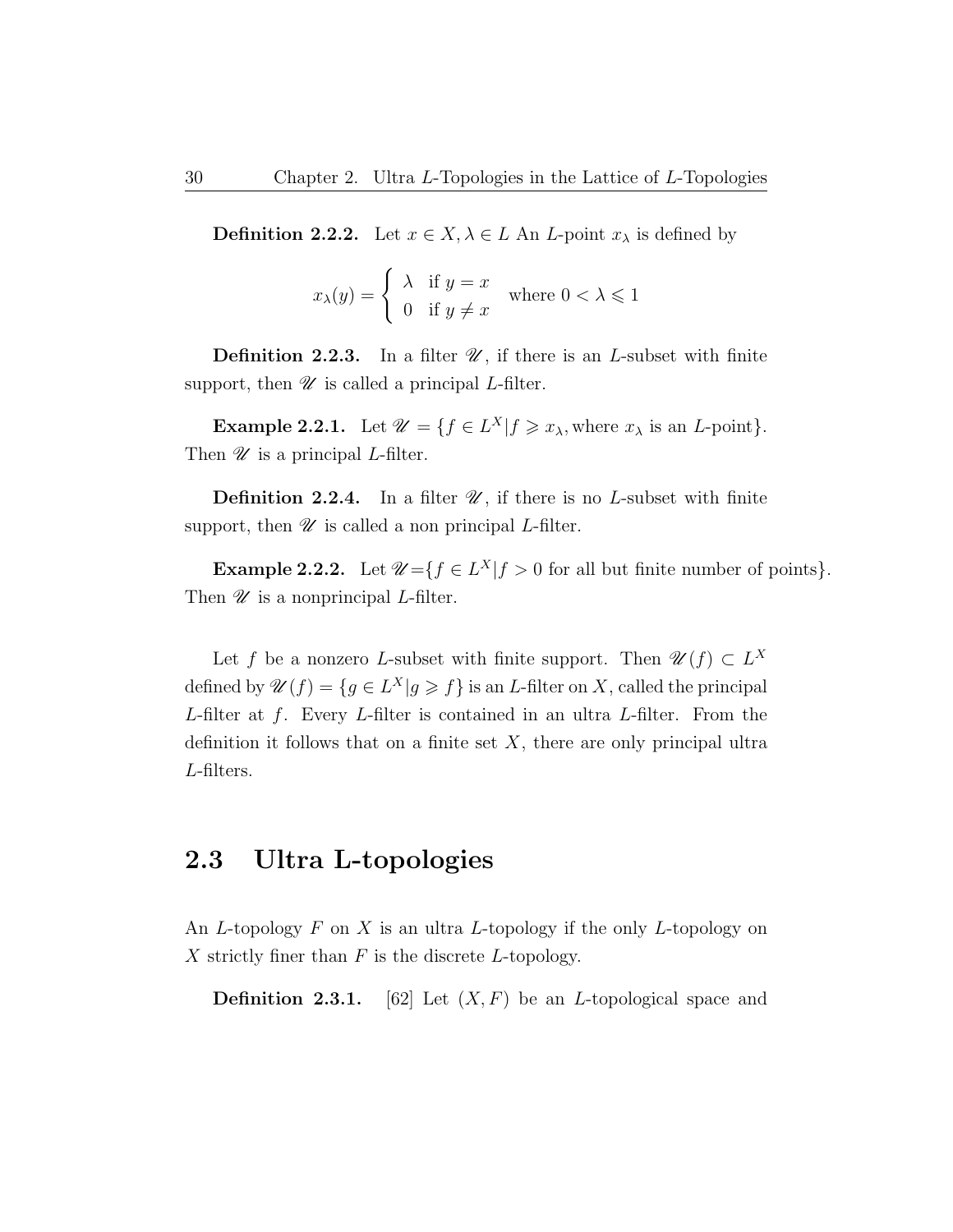suppose that  $g \in L^X$  and  $g \notin F$ . Then the collection  $F(g) = \{g_1 \vee (g_2 \wedge g_1) \in L^X\}$  $g||g_1, g_2 \in F$  is called the simple extension of F determined by g.

**Theorem 2.3.1.** [62] Let  $(X, F)$  be an L-topological space and suppose that  $F(g)$  be the simple extension of F determined by g. Then  $F(g)$ is an L-topology on X.

**Theorem 2.3.2.** [62] Let F and G be two L-topologies on a set X such that  $G$  is a cover of  $F$ . Then  $G$  is a simple extension of  $F$ .

**Theorem 2.3.3.** [18] The ultraspaces on a set E are exactly the topologies of the form  $\mathfrak{S}(x, \mathcal{U}) = \wp(E - \{x\}) \cup \mathcal{U}$  where  $x \in E$  and  $\mathcal{U}$  is an ultrafilter on E not containing  $\{x\}$ .

Analogously we can define ultra L-topologies in the lattice of L-topologies according to the nature of lattices. If it contains principal ultra L-filter, then it is called principal ultra L-topology and if it contains non principal ultra L-filter, it is called non principal ultra L-topology.

**Theorem 2.3.4.** [3] A principal L-filter at  $x_{\lambda}$  on X is an ultra L-filter iff  $\lambda$  is an atom in L.

**Theorem 2.3.5.** Let a be a fixed point in X and  $\mathcal{U}$  be an ultra L-filter not containing  $a_{\alpha}, 0 \neq \alpha \in L$ . Define  $\mathscr{F}_a = \{f \in L^X | f(a) = 0\}.$ Then  $\mathfrak{S} = \mathfrak{S}(a, \mathcal{U}) = \mathscr{F}_a \cup \mathcal{U}$  is an *L*-topology.

Proof. Can be easily proved.

**Theorem 2.3.6.** If X is a finite set having n elements and L is a finite pseudo complemented chain or a Boolean lattice, there are  $n(n-1)mk$ 

 $\Box$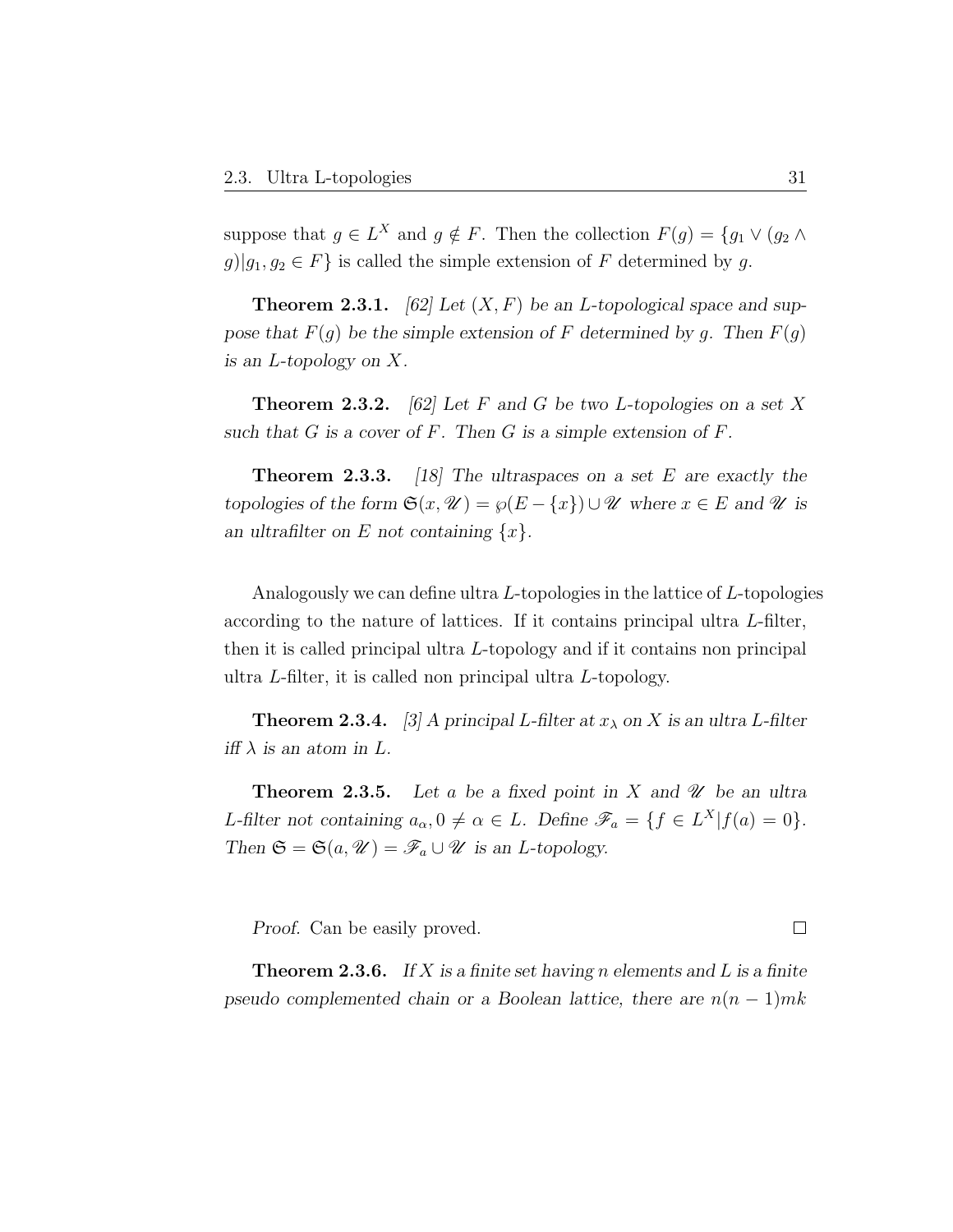principal ultra L-topologies, where m and k are the number of dual atoms and atoms in L respectively. If  $k = m$  there are  $n(n - 1)m^2$  ultra Ltopologies.

#### Illustration:

1. Let  $X = \{a, b, c\}, L = \{0, \alpha, \beta, 1\},\$ a pseudo complemented chain. Here  $\alpha$  is the atom and  $\beta$  is the dual atom. (Refer figure 2.1)



Figure 2.1:

Let  $\mathfrak{S} = \mathfrak{S}(a, \mathcal{U}(b_{\alpha})) = \{f | f(a) = 0\} \cup \{f | f \geq b_{\alpha}\}, \mathfrak{S}$  does not contain the L-points  $a_{\alpha}, a_{\beta}, a_1$ . Then  $\mathfrak{S}(a, \mathcal{U}(b_{\alpha}), a_{\beta}) = \mathfrak{S}(a_{\beta}) = \text{simple}$ extension of G by  $a_{\beta} = \{f \vee (g \wedge a_{\beta}) | f, g \in \mathfrak{S}, a_{\beta} \notin \mathfrak{S} \}$  is an ultra Ltopology, since  $\mathfrak{S}(a_1)$  is the discrete L-topology. Similarly

if  $\mathfrak{S} = \mathfrak{S}(a, \mathcal{U}(c_{\alpha}))$ , then  $\mathfrak{S}(a_{\beta})$  is an ultra *L*-topology.

if  $\mathfrak{S} = \mathfrak{S}(b, \mathcal{U}(a_{\alpha}))$ , then  $\mathfrak{S}(b_{\beta})$ ,,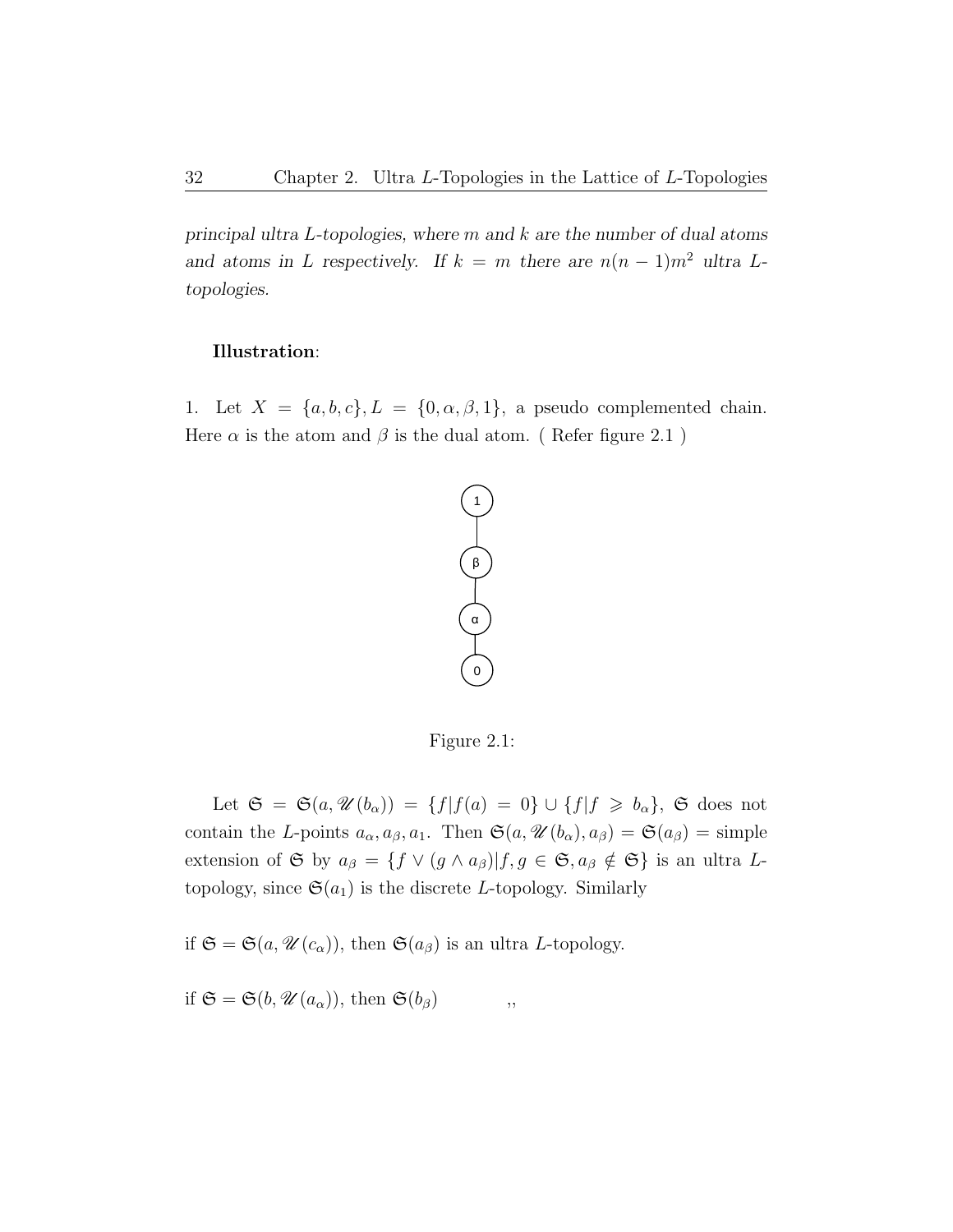if 
$$
\mathfrak{S} = \mathfrak{S}(b, \mathcal{U}(c_{\alpha}))
$$
, then  $\mathfrak{S}(b_{\beta})$ ,

if 
$$
\mathfrak{S} = \mathfrak{S}(c, \mathcal{U}(a_{\alpha}))
$$
, then  $\mathfrak{S}(c_{\beta})$ ,

if  $\mathfrak{S} = \mathfrak{S}(c, \mathscr{U}(b_{\alpha}))$ , then  $\mathfrak{S}c_{\beta}$ , , Number of ultra L-topologies =  $6 = 3 * 2 * 1 * 1 = n(n - 1)m^2$ , where  $n=3, k=m=1.$ 

2. Let  $X = \{a, b, c\}$ , L = Diamond lattice  $\{0, \beta_1, \beta_2, 1\}$ . (Refer figure 2.2)



Figure 2.2:

Here  $\beta_1$  and  $\beta_2$  are the atoms as well as the dual atoms. Let  $\mathfrak{S} =$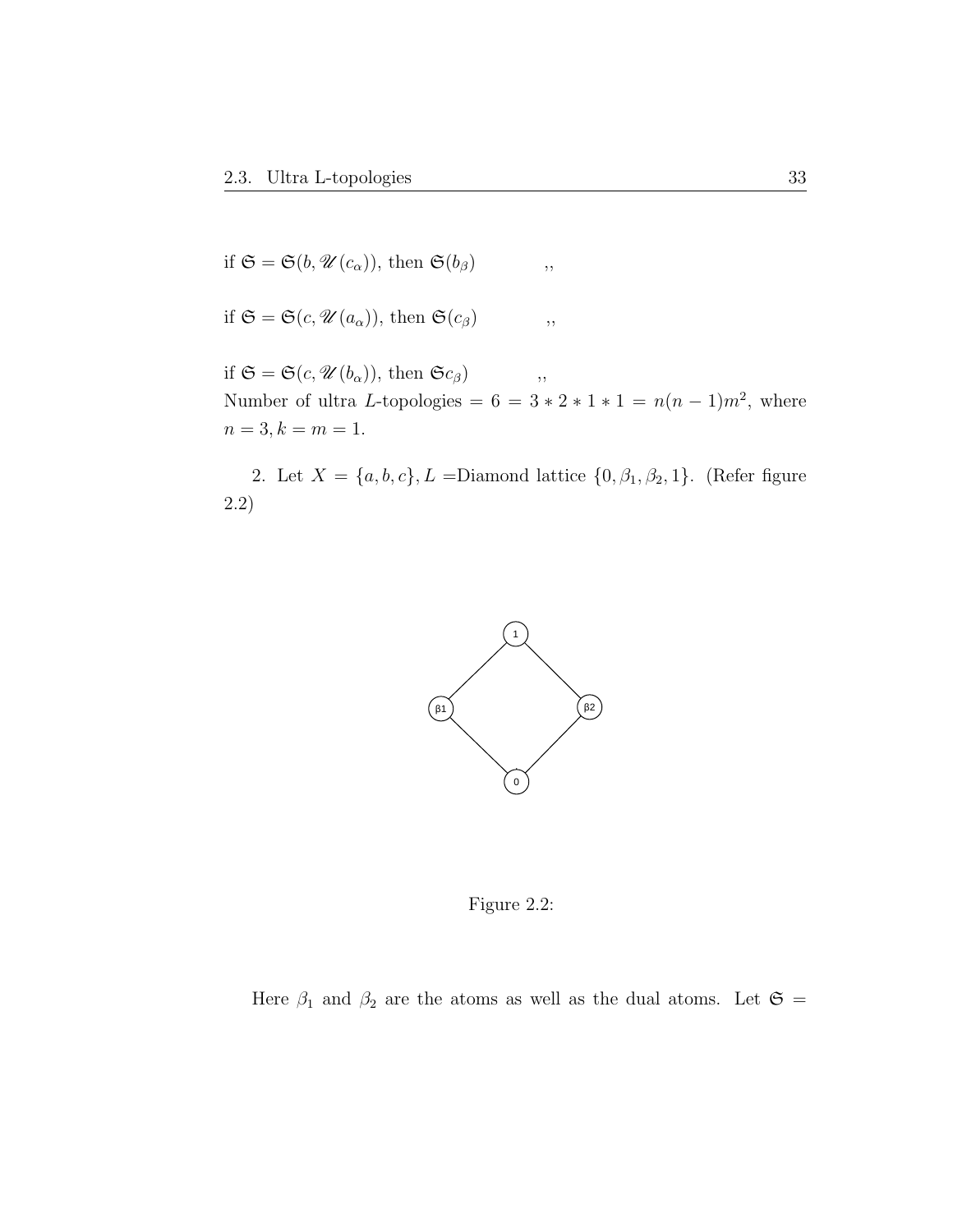$\mathfrak{S}(a, \mathcal{U}(b_{\beta1})) = \{f | f(a) = 0\} \cup \{f | f \ge b_{\beta1}\}\$ , does not contain the Lpoints  $a_{\beta 1}, a_{\beta 2}, a_1$ . Then the simple extension  $\mathfrak{S}(a_{\beta 1})$  contains the L-point  $a_{\beta1}$  also. Let  $\mathfrak{S}_1 = \mathfrak{S}(a_{\beta1})$ . Then the simple extension  $\mathfrak{S}_1(a_{\beta2})$  contains all L-points and hence it is discrete. So  $\mathfrak{S}(a_{\beta 1}) = \mathfrak{S}(a, \mathcal{U}(b_{\beta 1}), a_{\beta 1})$  is an ultra L-topology. Similarly the simple extension  $\mathfrak{S}(a_{\beta 2}) = \mathfrak{S}(a, \mathcal{U}(b_{\beta 1}), a_{\beta 2})$ is an ultra L-topology. If  $\mathfrak{S} = \mathfrak{S}(a, \mathcal{U}(b_{\beta 2}) = \{f | f(a) = 0\} \cup \{f | f \geq b_{\beta 2}\},\$ Then the simple extensions  $\mathfrak{S}(a_{\beta 1})$  and  $\mathfrak{S}(a_{\beta 2})$  are ultra L-topologies. That is corresponding to the elements a and b there are 4 ultra L-topologies. Similarly corresponding to the elements  $a$  and  $c$ , there are 4 ultra  $L$ topologies. So there are 8 ultra L-topologies corresponding to  $a$ . Similarly there are 8 ultra L-topologies corresponding to b and 8 ultra Ltopologies corresponding to c. Hence total number of ultra L-topologies  $= 8 + 8 + 8 = 24 = 3 * 2 * 2 = n(n-1)m^2$ , where  $n = 3, k = m = 2$ .

3. Let  $X = \{a, b, c\}, L = \wp(X) = \{\phi, \{a\}, \{b\}, \{c\}, \{a, b\}, \{a, c\}, \{b, c\}, X\}.$  $\alpha_1 = \{a\}, \alpha_2 = \{b\}, \alpha_3 = \{c\}, \beta_1 = \{a, b\}, \beta_2 = \{a, c\}, \beta_3 = \{b, c\}.$  Atoms are  $\alpha_1, \alpha_2, \alpha_3$  and dual atoms are  $\beta_1, \beta_2, \beta_3$ . (Refer figure 2.3)

Let  $\mathfrak{S} = \mathfrak{S}(a, \mathcal{U}(b_{\alpha 1})) = \{f | f(a) = 0\} \cup \{f | f \geq b_{\alpha 1}\}\,$ , does not contain the L-points  $a_{\alpha 1}, a_{\alpha 2}, a_{\alpha 3}, a_{\beta 1}, a_{\beta 2}, a_{\beta 3}, a_1$ . Let  $\mathfrak{S}_1 =$  Simple extension of  $\mathfrak{S}$ by  $a_{\beta 1}$  denoted by  $\mathfrak{S}(a_{\beta 1})$ . Then  $\mathfrak{S}_1$  contains more L-subsets than  $\mathfrak{S}$ , but not discrete L-topology. Let  $\mathfrak{S}_2 = \mathfrak{S}_1(a_{\beta 2})$ , simple extension of  $\mathfrak{S}_1$  by  $a_{\beta 2}$ . Then  $\mathfrak{S}_2$  contain more L subsets than  $\mathfrak{S}_1$  but not discrete L-topology. Let  $\mathfrak{S}_3 = \mathfrak{S}_2(a_{\beta 3})$ , simple extension of  $\mathfrak{S}_2$  by  $a_{\beta 3}$ , which is a discrete L-topology. Hence  $\mathfrak{S}_2 = \mathfrak{S}_1(a_{\beta 2})$  is an ultra L-topology, which is the L-topology generated by  $\mathfrak{S}(a_{\beta 1})$  and  $\mathfrak{S}(a_{\beta 2})$ . Also L-topology generated by  $\mathfrak{S}(a_{\beta1})$  and  $\mathfrak{S}(a_{\beta3})$  and L-topology generated by  $\mathfrak{S}(a_{\beta2})$  and  $\mathfrak{S}(a_{\beta3})$ are ultra L-topologies. That is if  $\mathfrak{S} = \mathfrak{S}(a, \mathcal{U}(b_{\alpha 1}))$ , there are 3 ultra Ltopologies. Similarly if  $\mathfrak{S} = \mathfrak{S}(a, \mathcal{U}(b_{\alpha 2}))$ , there are 3 ultra *L*-topologies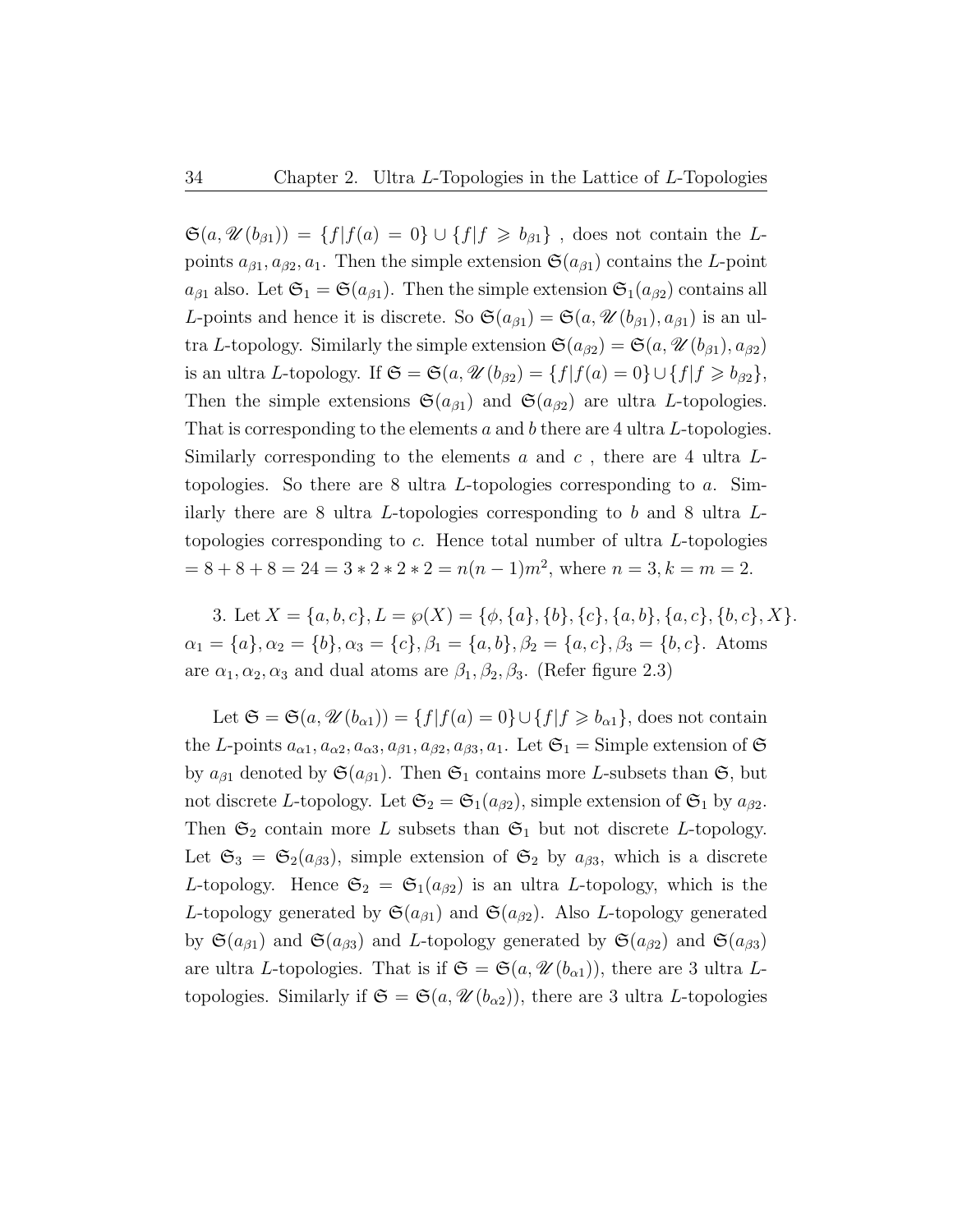

Figure 2.3:

and if  $\mathfrak{S} = \mathfrak{S}(a, \mathcal{U}(b_{\alpha 3}))$ , there are 3 ultra L-topologies. So corresponding to the elements  $a, b$  there are 9 ultra L-topologies. Similarly corresponding to the elements  $a, c$  there are 9 ultra *L*-topologies. Hence there are 18 ultra L-topologies corresponding to the element a. Similarly corresponding to each element  $b$  and  $c$  there are 18 ultra  $L$ -topologies. So total number of ultra L-topologies =  $54 = 3*2*3*3 = n(n-1)m^2, n = 3, k = m = 3.$ 4. Let  $X = \{a, b, c, d\}, L = \wp(X) = \{\phi, \{a\}, \{b\}, \{c\}, \{d\}, \{a, b\}, \{a, c\}, \{a, d\},\$  $\{b, c\}, \{b, d\}, \{c, d\}, \{a, b, c\}, \{a, b, d\}, \{b, c, d\}, \{c, d, a\}, X\}$ . Let  $\{a\} = \alpha_1, \{b\}$  $\alpha_2, \{c\} = \alpha_3, \{d\} = \alpha_4, \{a, b\} = \gamma_1, \{a, c\} = \gamma_2, \{a, d\} = \gamma_3, \{b, c\} =$  $\gamma_4, \{b, d\} = \gamma_5, \{c, d\} = \gamma_6, \{a, b, c\} = \beta_1, \{a, b, d\} = \beta_2, \{b, c, d\} = \beta_3, \{c, d, a\} = \gamma_4$  $\beta_4$ . (Refer figure 2.4) If  $\mathfrak{S} = \mathfrak{S}(a, \mathcal{U}(b_{\alpha 1}))$ , there are 4 ultra L -topologies.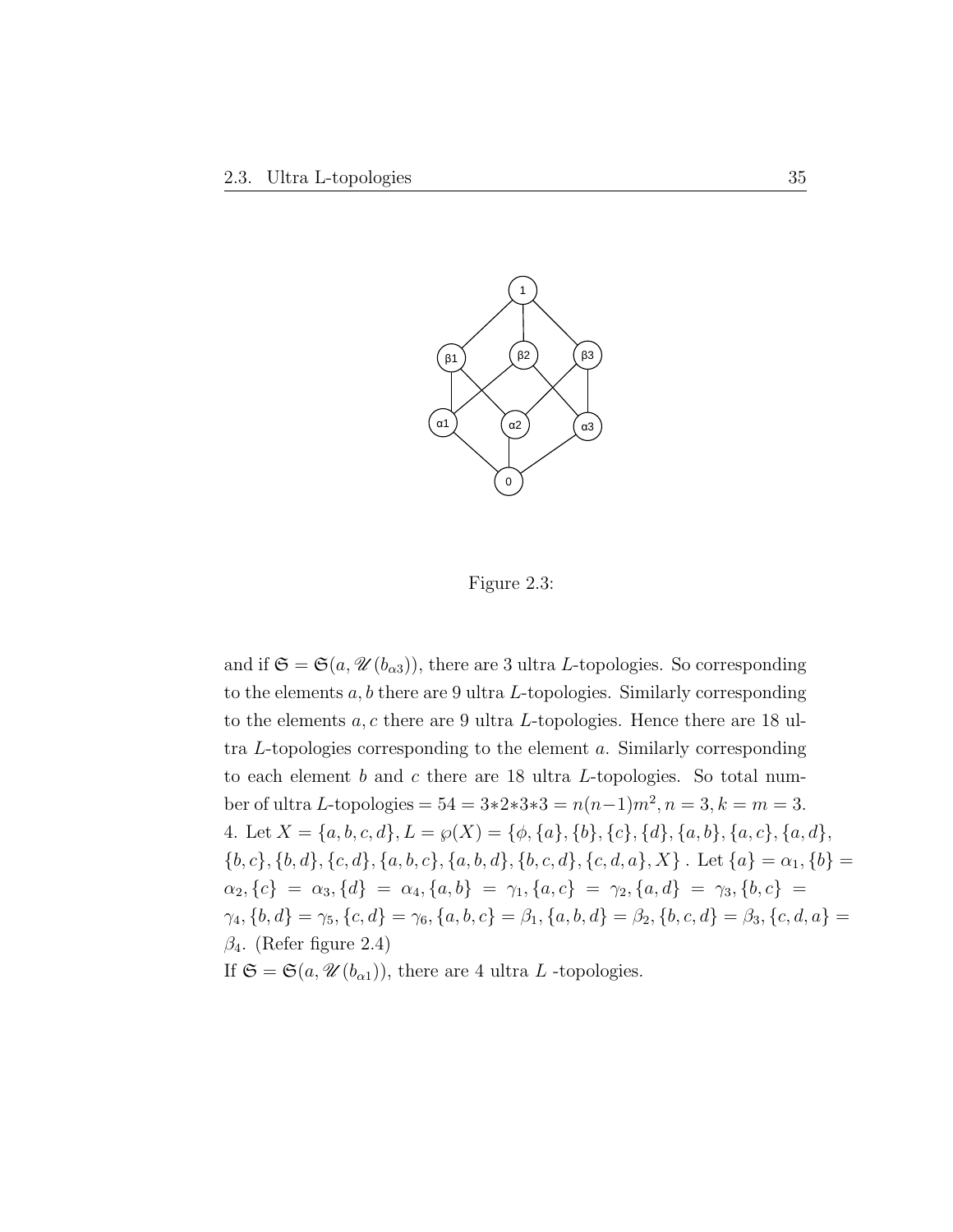

Figure 2.4: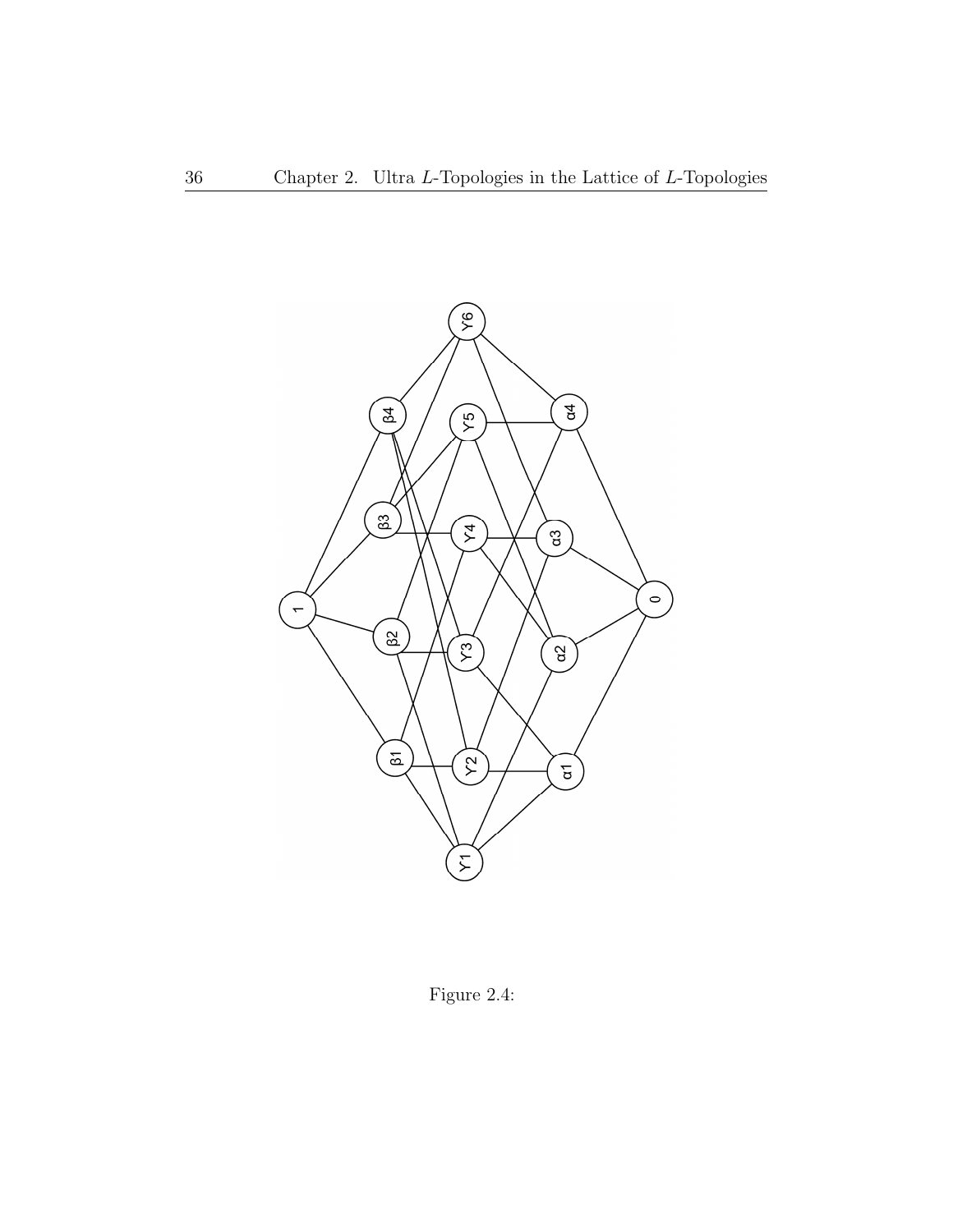If  $\mathfrak{S} = \mathfrak{S}(a, \mathscr{U}(b_{\alpha 2}))$ ,, If  $\mathfrak{S} = \mathfrak{S}(a, \mathcal{U}(b_{\alpha 3}))$ , If  $\mathfrak{S} = \mathfrak{S}(a, \mathscr{U}(b_{\alpha 4}))$ ,

So corresponding to the elements  $a, b$ , there are 16 ultra L-topologies. Similarly corresponding to the elements  $a, c$ , there are 16 ultra L-topologies and corresponding to the elements  $a, d$ , there are 16 ultra L-topologies. Hence there are 48 ultra L-topologies corresponding to the element a. Similarly corresponding to each elements  $b, c$  and  $d$ , there are 48 ultra L-topologies. So total number of ultra L-topologies =  $48 * 4 = 192$  =  $4 * 3 * 4 * 4 = n(n-1)m^2, n = 4, k = m = 4.$  In general if  $|X| = n$  and L is a finite pseudo complemented chain or a Boolean lattice, there are  $n(n-1)$ mk ultra L-topologies where m and k are the number of dual atoms and number of atoms respectively. If  $k = m$ , it is equal to  $n(n-1)m^2$ .

**Remark 2.3.1.** If L is neither a finite pseudo complemented chain nor a Boolean lattice, we cannot identify the principal ultra L-topologies in this way. But we can identify ultra L-topology in certain cases.

## Example 2.3.1. Let  $X = \{a, b, c\}, L = D_{12} = \{1, 2, 3, 4, 6, 12\}$

Here the atoms are  $\alpha_1 = 2, \alpha_2 = 3$  and dual atoms are  $\beta_1 = 4, \beta_2 = 6$ . If  $\mathfrak{S} = \mathfrak{S}(a, \mathcal{U}(b_{\alpha 1})) = \{f | f(a) = 0\} \cup \{f | f \geq b_{\alpha 1}\}, L$ -topology generated by  $\mathfrak{S}(a_{\beta1})$  and  $\mathfrak{S}(a_{\beta2})$  does not contain the L-point $a_{\alpha2}$ . It is not a discrete L-topology. So we cannot say that  $\mathfrak{S}(a_{\beta 1})$  is a principal ultra L-topology. But L-topology generated by  $\mathfrak{S}(a_{\beta 1})$  and  $\mathfrak{S}(a_{\beta 2})$  is a principal ultra Ltopology.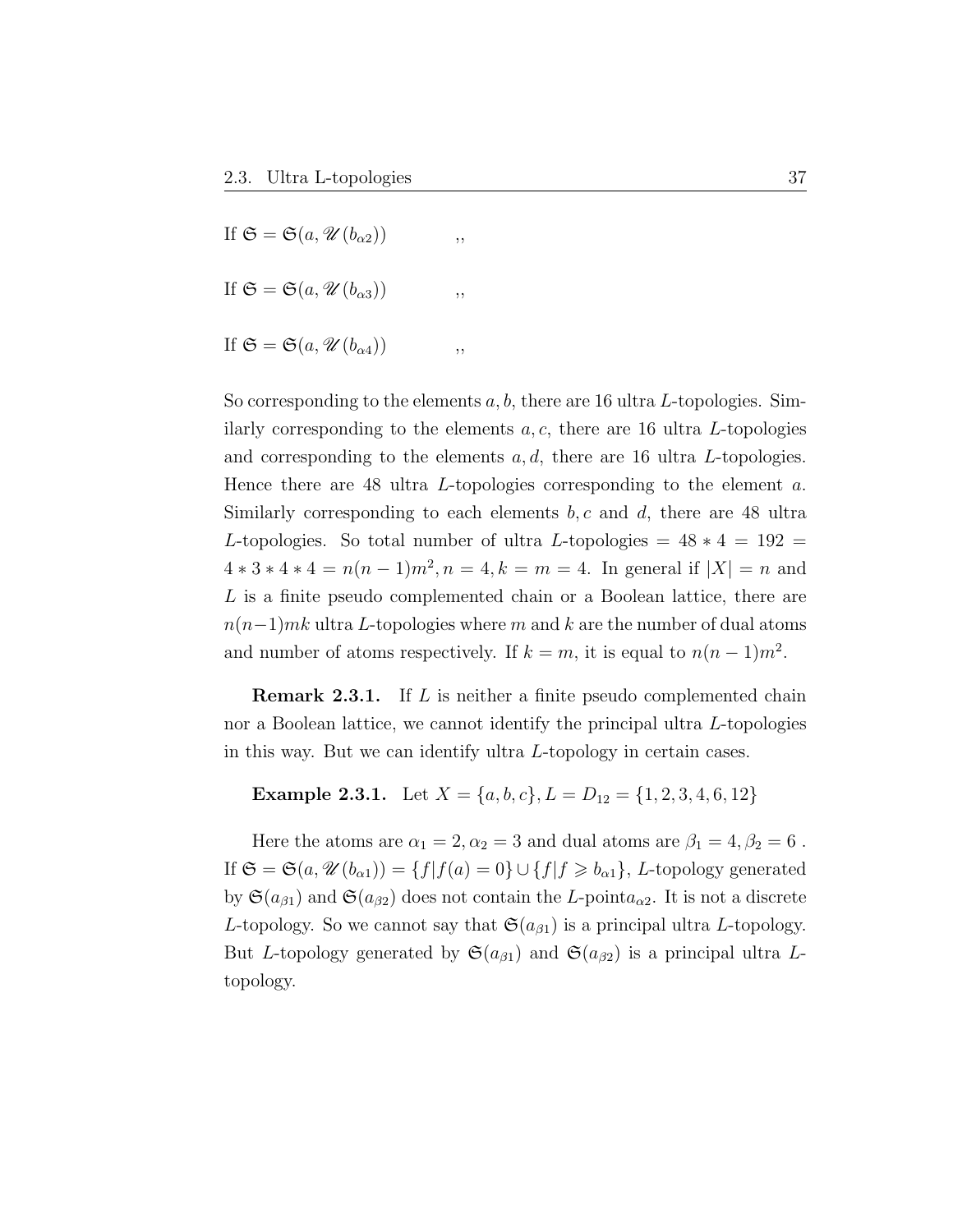

Figure 2.5:

**Theorem 2.3.7.** If  $X$  is infinite and  $L$  is a finite pseudo complemented chain or a Boolean lattice, there are  $|X|$  principal ultra Ltopologies and  $|X|$  non principal ultra L-topologies.

#### Illustration:

If X is countably infinite, we have |X|, cardinality of  $X = \aleph_0$  and If X is uncountable, we have  $|X| > \aleph_0$ 

Case 1.

 $X$  is infinite and  $L$  is finite

Let  $X = \{a, b, \ldots\}, L = \{0, \alpha, \beta, 1\}$  a pseudo complemented chain.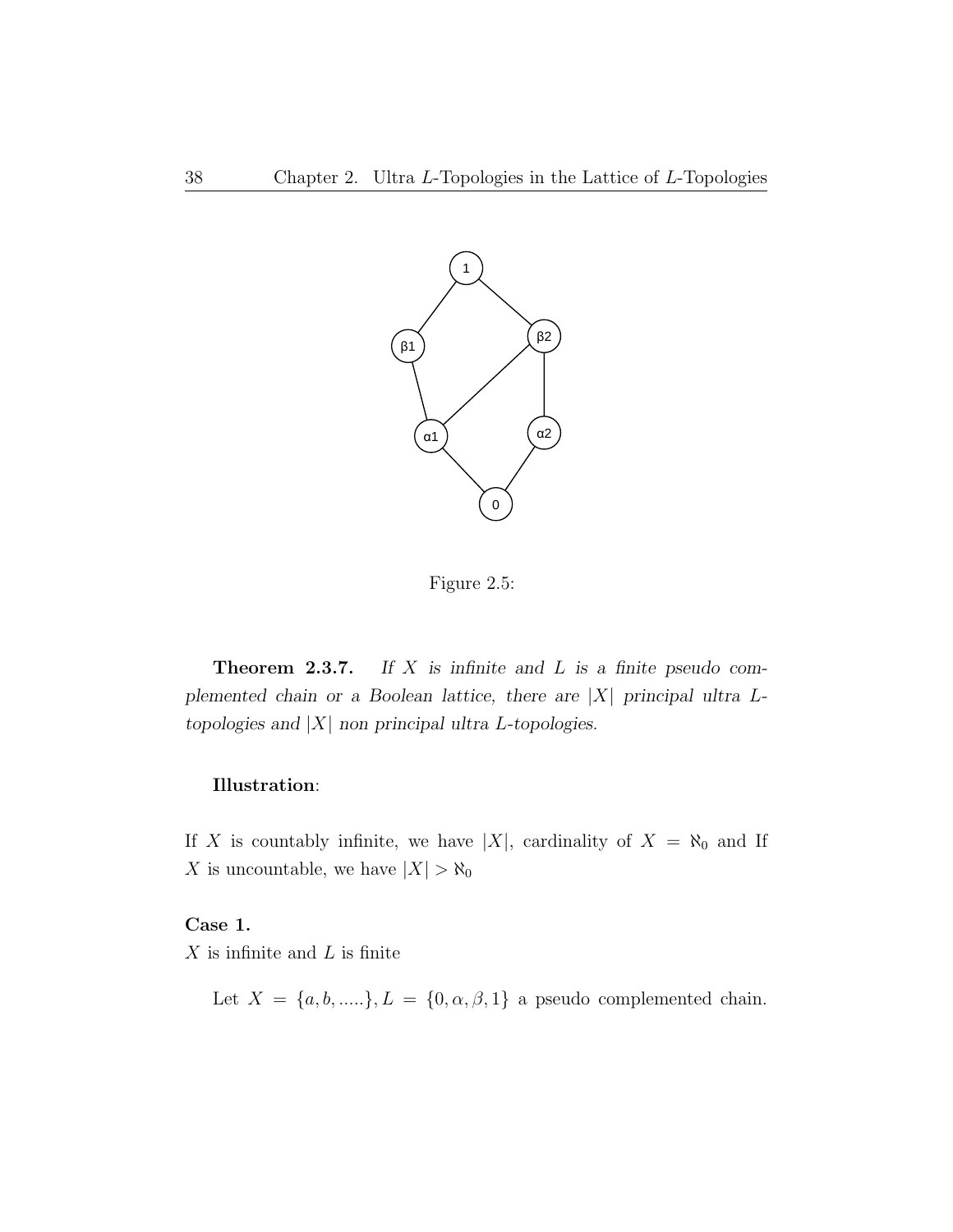Let  $\mathfrak{S} = \mathfrak{S}(a, \mathcal{U}(b_{\alpha})) = \{f | f(a) = 0\} \cup \{f | f \geq b_{\alpha}\}.$  G does not contain the L points  $a_{\alpha}, a_{\beta}, a_1$ . Here  $\mathfrak{S}(a_{\beta}) = \mathfrak{S}(a, \mathscr{U}(b_{\alpha}), a_{\beta})$  is a principal ultra Ltopology since  $\mathfrak{S}(a_1)$  is the discrete L-topology, where  $\mathfrak{S}(a_\beta)$  is the simple extension of  $\mathfrak S$  by  $a_{\beta}$ . Similarly we can identify other ultra L-topologies. Hence corresponding to the element a, there are  $|X| - 1 = |X|$  principal ultra L-topologies. Similarly corresponding to each element  $b, c, d, \ldots$ there are  $|X|$  principal ultra L-topologies. So total number of principal ultra L-topologies =  $|X||X| = |X|$ . If  $\mathfrak{S} = \mathfrak{S}(a, \mathcal{U}) = \{f|f(a) = 0\} \cup \mathcal{U}$ , where  $\mathscr U$  is a nonprincipal ultra L-filter not containing  $a_\lambda, 0 \neq \lambda \in L$ . Then the simple extension of G by  $a_{\beta} = \mathfrak{S}(a_{\beta}) = \mathfrak{S}(a, \mathcal{U}, a_{\beta})$  is a nonprincipal ultra L-topology since  $\mathfrak{S}(a_1)$  is discrete L-topology. So there are  $|X|$  non principal ultra L topologies.

#### Case 2.

X and L are infinite

Let  $X = \{a, b, c, \ldots\}, L = \wp(X)$ . There are |X| atoms and |X| dual atoms. Number of principal ultra L-topologies corresponding to one element =  $|X||X|(|X|-1) = |X|$ . Hence total number of principal ultra L-topologies =  $|X||X| = |X|$ . Let  $\mathfrak{S} = \mathfrak{S}(a, \mathcal{U}) = \{f|f(a) = 0\} \cup \mathcal{U}$ , where  $\mathscr U$  is a nonprincipal ultra filter not containing  $a_\lambda, 0 \neq \lambda \in L$ . There are |X| nonprincipal ultra L-filters not containing  $a_{\lambda}$  so that corresponding to a there are  $|X||X| = |X|$  nonprincipal ultra L-topologies. So total number of nonprincipal ultra L-topologies  $= |X||X| = |X|$ .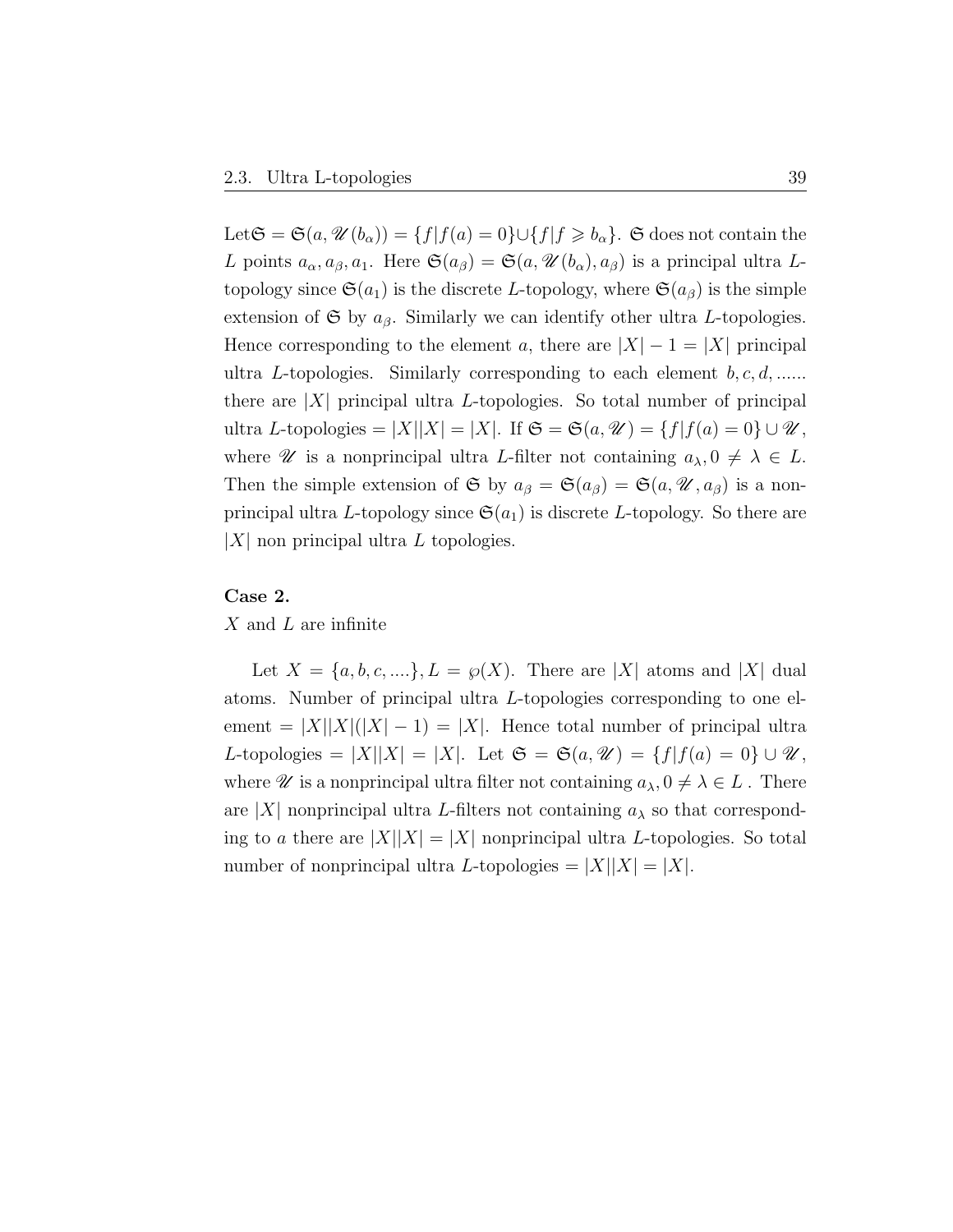### 2.4 Topological Properties

#### (a). Principal Ultra L-topologies

Let X be a non empty set and L is a finite pseudo complemented chain. If  $\mathfrak{S} = \mathfrak{S}(a, \mathcal{U}(b_\lambda)) = \{f | f(a) = 0\} \cup \{f | f \geq b_\lambda\}$ , then a principal ultra L-topology =  $\mathfrak{S}(a, \mathcal{U}(b_{\lambda}), a_{\beta}) = \mathfrak{S}(a_{\beta}),$  which is the simple extension of  $\mathfrak{S}$  by  $a_{\beta}$  i.e.,  $\mathfrak{S}(a_{\beta}) = \{ f \lor (g \land a_{\beta}), f, g \in \mathfrak{S}, a_{\beta} \notin \mathfrak{S} \}$ , where  $a, b \in X, \lambda$ and  $\beta$  are the atom and dual atom in L respectively.

Let X be a non empty set and L is a finite Boolean lattice. If  $\mathfrak{S} =$  $\mathfrak{S}(a, \mathcal{U}(b_{\lambda})) = \{f | f(a) = 0\} \cup \{f | f \geq b_{\lambda}\}\$  where  $a, b \in X, \lambda$  is an atom, then a principal ultra L-topology denoted by  $\mathfrak{S}_{\beta j} = \mathfrak{S}_{\beta j} (a, \mathcal{U}(b_\lambda)) = L$ topology generated by any  $(m-1) \mathfrak{S}(a_{\beta i})$  among  $m \mathfrak{S}(a_{\beta i}), i = 1, 2, ..., m, j = 1$  $1, 2, ..., m, i \neq j$  if there are m dual atoms  $\beta_1, \beta_2, ... \beta_m$ , where  $\mathfrak{S}(a_{\beta i}) =$  $\mathfrak{S}(a, \mathscr{U}(b_{\lambda}), a_{\beta i}).$ 

**Definition 2.4.1.** An *L*-topology *F* is said to be a  $T_0$ -*L* topology if for every two distinct L-points  $x_{\lambda}$  and  $y_{\gamma}$  with distinct support, there is an open L subset containing one and not the other.

**Definition 2.4.2.** An *L*-topology *F* is said to be a  $T_1$ -*L* topology if for every two distinct L-points  $x_{\lambda}$  and  $y_{\gamma}$ , with distinct support, there exists an  $f \in F$  such that  $x_{\lambda} \in f$  and  $y_{\gamma} \notin f$  and another  $g \in F$  such that  $y_{\gamma} \in g$  and  $x_{\lambda} \notin g \ \forall \lambda, \gamma \in L \setminus \{0\}.$ 

**Definition 2.4.3.** An *L*-topology *F* is said to be a  $T_2$ -*L* topology if for every two distinct L-points  $x_{\lambda}$  and  $y_{\gamma}$ , with distinct support, there exists  $f, g \in F$  such that  $x_{\lambda} \in f$  and  $y_{\gamma} \in g$  with  $f \wedge g = 0$ .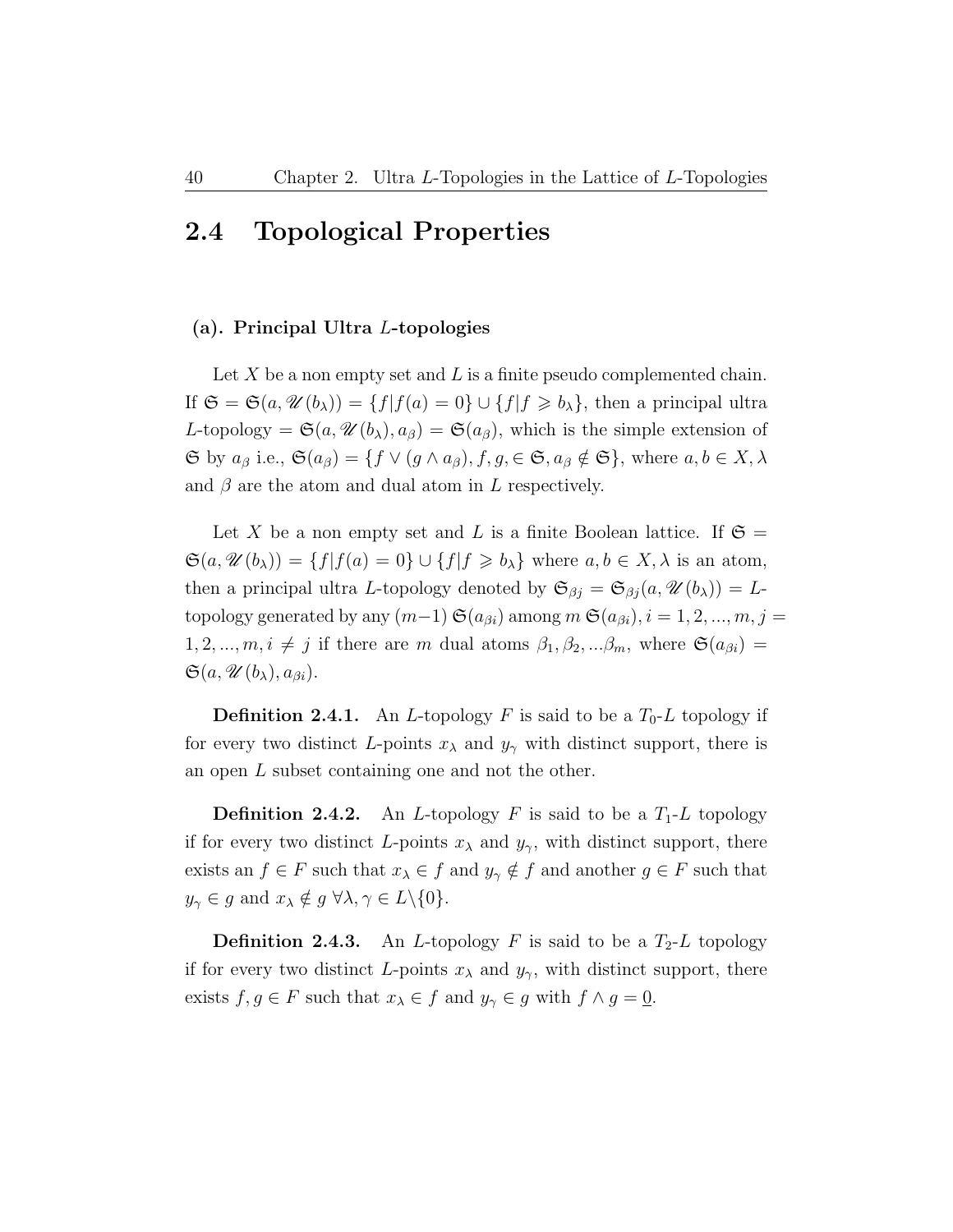**Theorem 2.4.1.** Let X be a non empty set and L is a finite pseudo complemented chain or a Boolean lattice. Then every principal ultra Ltopology  $\mathfrak{S}_{\beta j} = \mathfrak{S}_{\beta j} (a, \mathcal{U}(b_\lambda))$  is  $T_0$ -L topology but not  $T_1$ -L topology.

**Example 2.4.1.** Let  $X$  be a non empty set

Suppose that L is a finite pseudo complemented chain and  $a, b \in$  $X, \lambda, \beta$  are atom and dual atom in L respectively. Take two distinct L points  $a_1, b_\lambda$ .  $b_\lambda$  is an open L subset contain  $b_\lambda$  but not  $a_1$ . Since  $\mathscr{U}(b_\lambda)$  =  $\{f|f \ge b_\lambda\}$ , any open set contains  $a_1$  must contain  $b_\lambda$ . So  $\mathfrak{S}_{\beta j} = \mathfrak{S}_{\beta j}(a, \mathcal{U}(b_\lambda))$ is a  $T_0$ -L topology but not  $T_1$ -L topology.

Suppose that L is a finite Boolean lattice and  $a, b \in X$ ,  $\lambda$  is an atom and  $\beta_1, \beta_2, \ldots$  are dual atoms in L. Take two distinct L-ponints  $a_1, b_\lambda$ .  $b_\lambda$  is an open L-subset that contains  $b_\lambda$  but not  $a_1$ . Since  $\mathscr{U}(b_\lambda) = \{f | f \geq b_\lambda\}$ , any open set contains  $a_1$  must contain  $b_\lambda$ . So the principal ultra L-topology  $\mathfrak{S}_{\beta j} = \mathfrak{S}_{\beta j} (a, \mathcal{U}(b_\lambda))$  is  $T_0$ -*L* topology but not  $T_1$ -*L* topology.

**Definition 2.4.4.** An *L*-topological space  $(X, F)$ ,  $F \subseteq L^X$  is called door L-space if every L-subset g of X is either L-open or L-closed in  $F$ .

**Example 2.4.2.** Let  $X = \{a, b\}$  and  $L = \{o, .5, 1\}$ . Define  $f_1(a) =$  $0, f_1(b) = 0, f_2(a) = 0, f_2(b) = .5, f_3(a) = 0, f_3(b) = 1, f_4(a) = .5, f_4(b) =$  $0, f_5(a) = .5, f_5(b) = .5, f_6(a) = .5, f_6(b) = 1, f_7(a) = 1, f_7(b) = 0, f_8(a) =$  $1, f_8(b) = .5, f_9(a) = 1, f_9(b) = 1$ . Let  $F = \{f_1, f_9, f_2, f_3, f_4, f_5, f_6\}.$ Then  $f_7$  and  $f_8$  are closed L-subsets. So  $(X, F)$  is a door L-space.

Let  $X = \{a, b, c\}, L = [0, 1]$  and the the L-topology  $F = \{\underline{0}, \mu_{\{a\}}, \mu_{\{b,c\}}, \underline{1}\}.$ Then  $(X, F)$  is not a door L-space since  $\mu_{\{b\}}$  is neither an L-open set nor an L-closed set.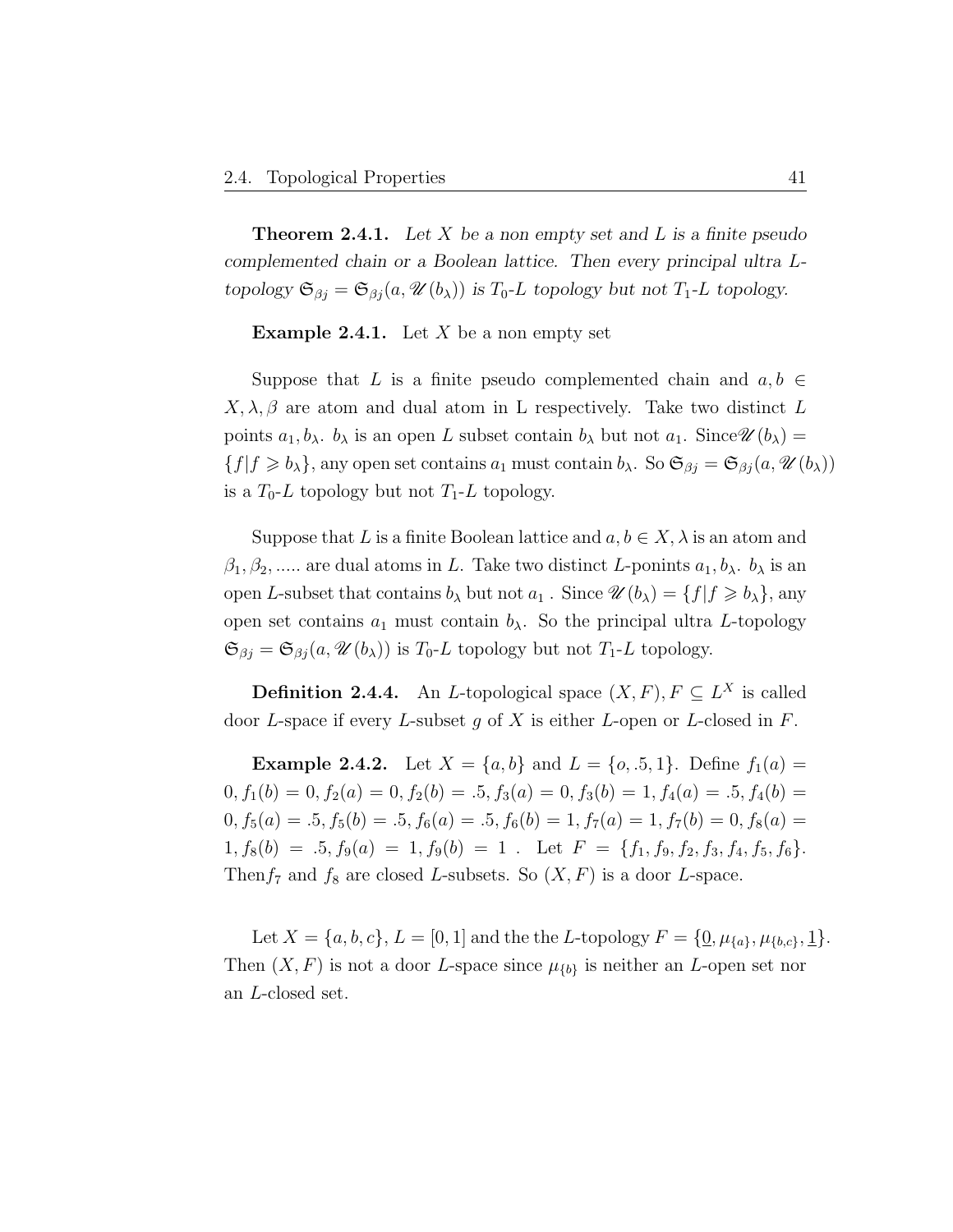In a principal ultra L-topology  $\mathfrak{S}_{\beta j} = \mathfrak{S}_{\beta j} (a, \mathcal{U}(b_\lambda))$  every L-subset of X is either open or closed if L is a finite pseudo complemented chain or a Boolean lattice. So every principal ultra L-topological space  $\mathfrak{S}_{\beta j}$  is a door L space.

**Definition 2.4.5.** An *L*-topological space  $(X, F)$  is said to be regular at an L-point  $a_{\lambda}$  if for every closed L subset h of X not containing  $a_{\lambda}$ , there exists disjoint open sets f, g such that  $a_{\lambda} \in f$  and  $h \in g$ .  $(X, F)$  is said to be regular L-topology if it is regular at each of its L-points.

**Theorem 2.4.2.** Let X be a non empty set and  $L = \wp(X)$ . Then the principal ultra L-topology  $\mathfrak{S}_{\beta j} = \mathfrak{S}_{\beta j} (a, \mathcal{U}(b_\lambda))$  is not regular if  $|X| \geq 3$ .

Example 2.4.3. Let  $X = \{a, b, c\}, L = \wp(X) = \{\phi, \{a\}, \{b\}, \{c\}, \{a, b\},\}$  ${a, c}, {b, c}, X$ .  $\alpha_1 = {a}, \alpha_2 = {b}, \alpha_3 = {c}, \beta_1 = {a, b}, \beta_2 = {a, c}, \beta_3 =$  ${b, c}$ . Atoms are  $\alpha_1, \alpha_2, \alpha_3$  and dual atoms are  $\beta_1, \beta_2, \beta_3$ . Take  $\lambda = \alpha_1$  in the principal ultra L-topology  $\mathfrak{S}_{\beta 3}$ , which is an L-topology generated by  $\mathfrak{S}(a,\mathscr{U}(b_\lambda),a_{\beta1})$  and  $\mathfrak{S}(a,\mathscr{U}(b_\lambda),a_{\beta2})$ . Consider the point  $a_{\beta1}$  and then  $a_{\alpha3}$  is a closed L subset not containing  $a_{\beta1}$ . Consider the open sets f, g such that  $f(a) = \beta_1, f(b) = \alpha_1, f(c) = \alpha_1, g(a) = \beta_2, g(b) = 0, g(c) = 0.$ f is an open set containing  $a_{\beta1}$  and g is an open set containing  $a_{\alpha3}$  but  $f \wedge g \neq \underline{0}$ . That is f and g are not disjoint.

**Definition 2.4.6.** An L topological space  $(X, F)$  is said to be normal if for every two disjoint closed  $L$  subsets  $h$  and  $k$ , there exists two disjoint open L subsets  $f, g$  such that  $h \in f$  and  $k \in g$ .

**Theorem 2.4.3.** Let X be a non empty set and  $L = \varphi(X)$ . Then the principal ultra L-topology  $\mathfrak{S}_{\beta j} = \mathfrak{S}_{\beta j} (a, \mathcal{U}(b_\lambda))$  is not a normal Ltopology if  $|X| \geq 3$ .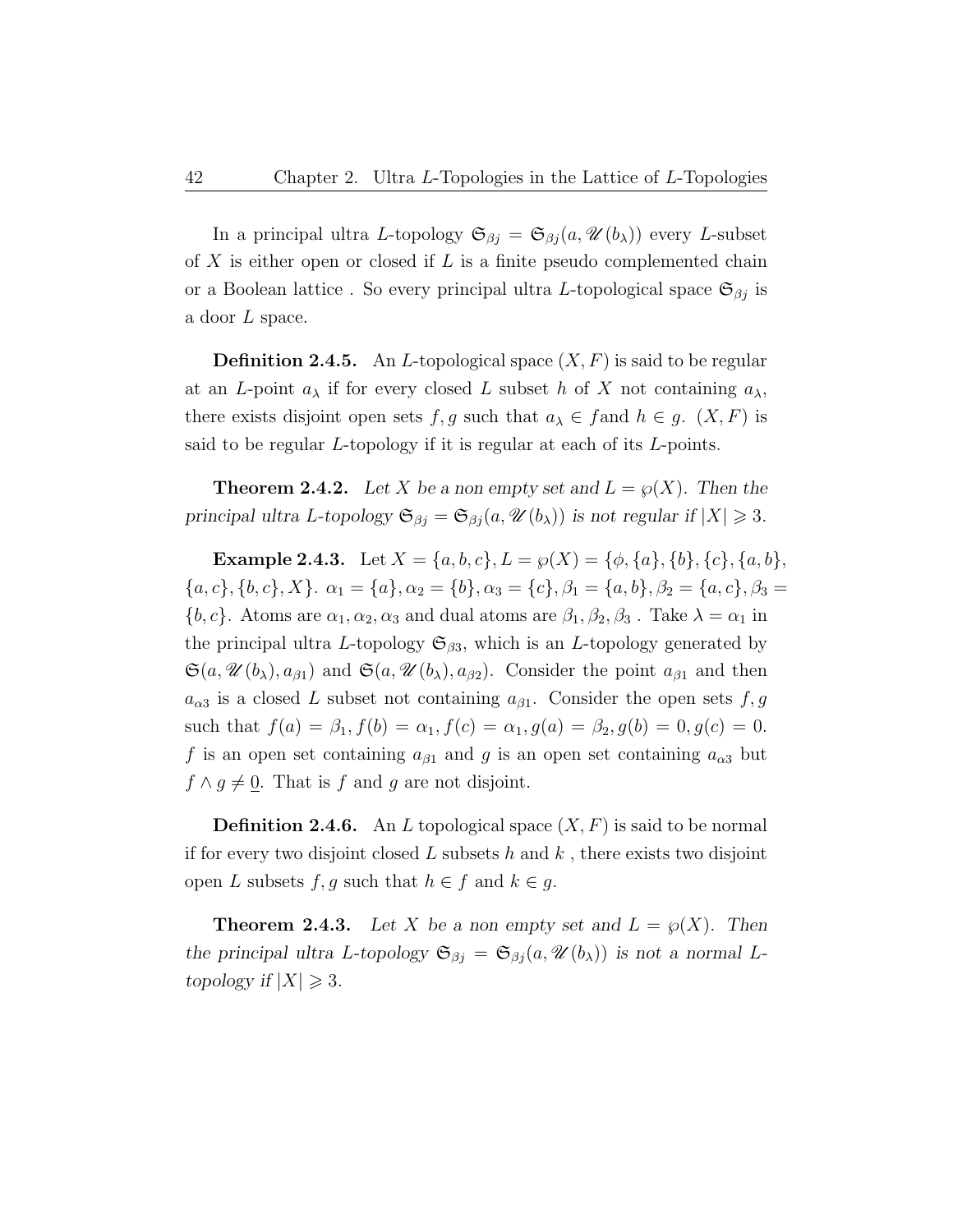**Example 2.4.4.** Let  $X = \{a, b, c\}$ ,  $L = \wp(X) = \{\phi, \{a\}, \{b\}, \{c\}, \{a, b\}$ ,  ${a, c}, {b, c}, X$ .  $\alpha_1 = {a}, \alpha_2 = {b}, \alpha_3 = {c}, \beta_1 = {a, b}, \beta_2 = {a, c}, \beta_3 =$  ${b, c}$ . Atoms are  $\alpha_1, \alpha_2, \alpha_3$  and dual atoms are  $\beta_1, \beta_2, \beta_3$ . Take  $\lambda = \alpha_1$  in the principal ultra L-topology  $\mathfrak{S}_{\beta 3}$ . Then  $a_{\alpha 2}$  and  $a_{\alpha 3}$  are disjoint closed L subsets. There is no disjoint open L subsets containing  $a_{\alpha 2}$  and  $a_{\alpha 3}$ .

#### (b). Non Principal Ultra L-topology

Let  $X$  be an infinite set and  $L$  is a finite pseudo complemented chain. If  $\mathfrak{S} = \mathfrak{S}(a, \mathcal{U}) = \{f | f(a) = 0\} \cup \mathcal{U}$  where  $\mathcal U$  is a non principal ultra L-filter not containing  $a_{\lambda}, 0 \neq \lambda \in L$ . Then the non principal ultra Ltopology =  $\mathfrak{S}(a, \mathcal{U}, a_{\beta}) = \mathfrak{S}(a_{\beta})$ , is the simple extension of  $\mathfrak{S}$  by  $a_{\beta}$ , i.e.,  $\mathfrak{S}(a_{\beta}) = \{f \vee (g \wedge a_{\beta}), f, g \in \mathfrak{S}, a_{\beta} \notin \mathfrak{S}\}, \text{ where } a \in X, \beta \text{ is the dual atom}\}$ in L.

Let X be an infinite set and L be a Boolean lattice. If  $\mathfrak{S} = \mathfrak{S}(a, \mathcal{U}),$ then a non principal ultra L-topology denoted by  $\mathfrak{S}_{\beta i} = \mathfrak{S}_{\beta i} (a, \mathcal{U})$  is the L-topology generated by any  $(m-1)$   $\mathfrak{S}(a_{\beta i})$  among  $m \mathfrak{S}(a_{\beta i}), i =$  $1, 2, ..., m, j = 1, 2, ..., m, i \neq j$  if there are m dual atoms  $\beta_1, \beta_2, ... \beta_m$ where  $\mathfrak{S}(a_{\beta i}) = \mathfrak{S}(a, \mathcal{U}, a_{\beta i}).$ 

**Theorem 2.4.4.** Every non principal ultra L-topology  $\mathfrak{S}_{\beta i}(a, \mathcal{U})$  is a  $T_1$ -L topology.

*Proof.* Let X be an infinite set and  $\mathfrak{S}_{\beta j} = \mathfrak{S}_{\beta j} (a, \mathcal{U})$  be a non principal ultra L-topology. Let  $a_{\alpha}, b_{\beta}$  be any two distinct L-points,  $a, b \in X, \alpha, \beta \in$ L. Since  $\mathscr U$  is a non principal ultra L-filter, there exists L open sets containing each L-points but not the other. $\Box$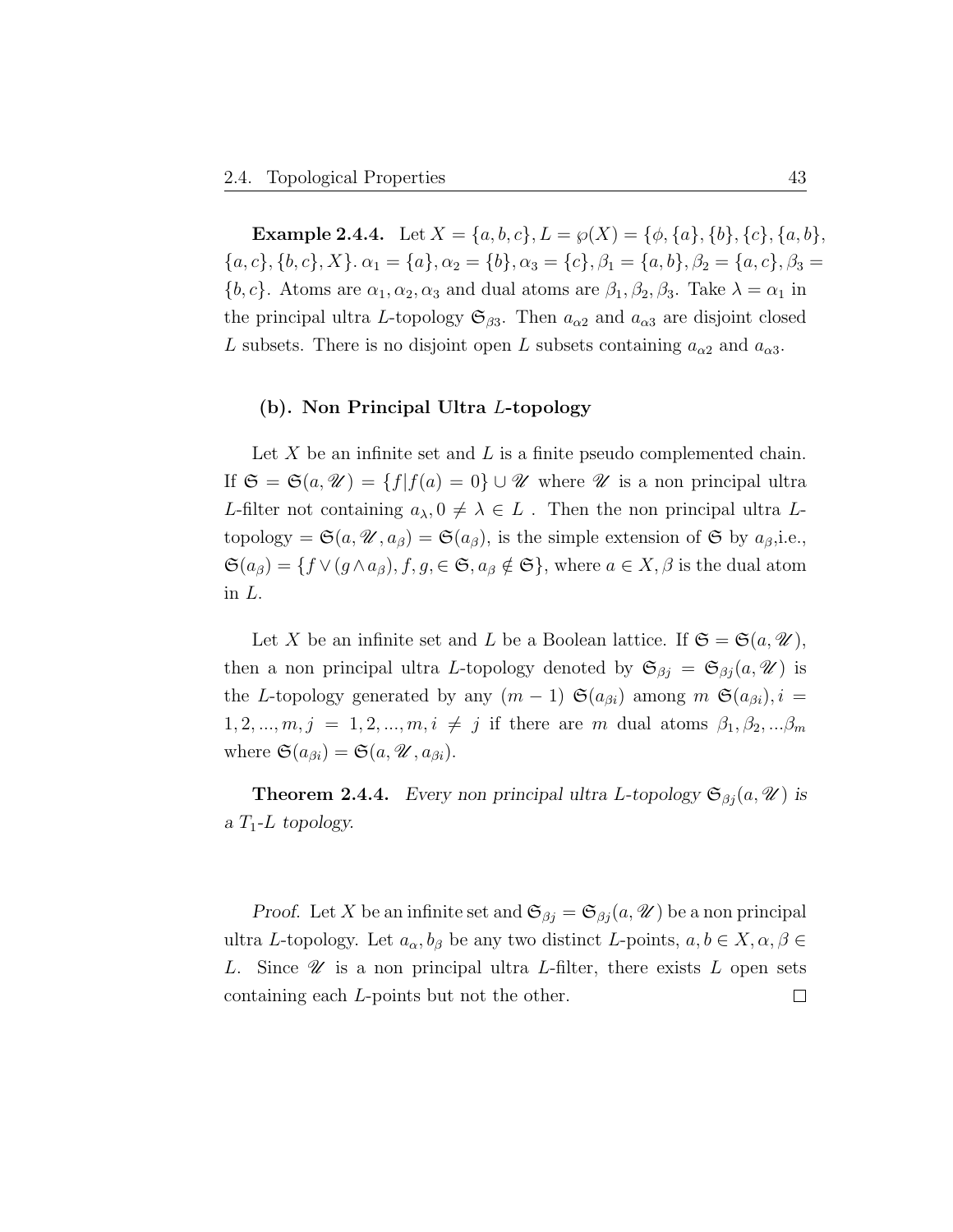**Theorem 2.4.5.** Every non principal ultra L topology  $\mathfrak{S}_{\beta j}(a, \mathcal{U})$  is a  $T_2$ -L topology.

*Proof.* Let X be an infinite set and  $\mathfrak{S}_{\beta i}(a, \mathcal{U})$  be a non principal ultra L-topology. Take two distinct L-points  $a_{\alpha}, b_{\beta}$ , where  $a, b \in X, \alpha, \beta \in L$ . Since  $\mathscr U$  is a non principal ultra L-filter, we can find disjoint open sets f and g such that  $a_{\alpha} \in f$ ,  $b_{\beta} \notin f$  and  $b_{\beta} \in g$ ,  $a_{\alpha} \notin g$ .  $\Box$ 

**Theorem 2.4.6.** Suppose that X is an infinite set and L is a Boolean lattice. Then every non principal ultra L-topology is a door L-space.

*Proof.* Let X be an infinite set, L be a Boolean lattice and  $\mathfrak{S}_{\beta j}(a, \mathcal{U})$ be a non principal ultra L-topology. Since L is a Boolean Lattice, it is complemented. So every  $L$ -subset of  $X$  is either  $L$ -closed or  $L$ -open in  $\mathfrak{S}_{\beta i}(a,\mathcal{U})$ . Since a and  $\beta_i$  are arbitrary, every non principal ultra Ltopology is door L-space.  $\Box$ 

**Remark 2.4.1.** If L is not a complemented F-lattice except a finite pseudo complemented chain,  $\mathfrak{S}_{\beta i}(a, \mathscr{U})$  is not a door L-space.

**Example 2.4.5.** Let X be a nonempty set and  $L = D_{12} = \{1, 2, 3, 4, 6, 12\}$ . Here the atoms are  $\alpha_1 = 2, \alpha_2 = 3$  and dual atoms are  $\beta_1 = 4, \beta_2 = 6$ (Refer figure 2.5). Take the non principal ultra L topology  $\mathfrak{S}_{\beta 1}(a, \mathscr{U})$ . The L point  $a_{\beta 2}$  is not open in  $\mathfrak{S}_{\beta 1}(a, \mathscr{U})$ . Since L is not complemented, the L point  $a_{\beta 2}$  is not closed also in  $\mathfrak{S}_{\beta 1}(a, \mathscr{U})$ .

**Theorem 2.4.7.** If X is an infinite set and L is a finite pseudo complemented chain or a diamond lattice, then the non principal ultra L-topology  $\mathfrak{S}_{\beta j}(a, \mathcal{U})$  is a regular L-topology.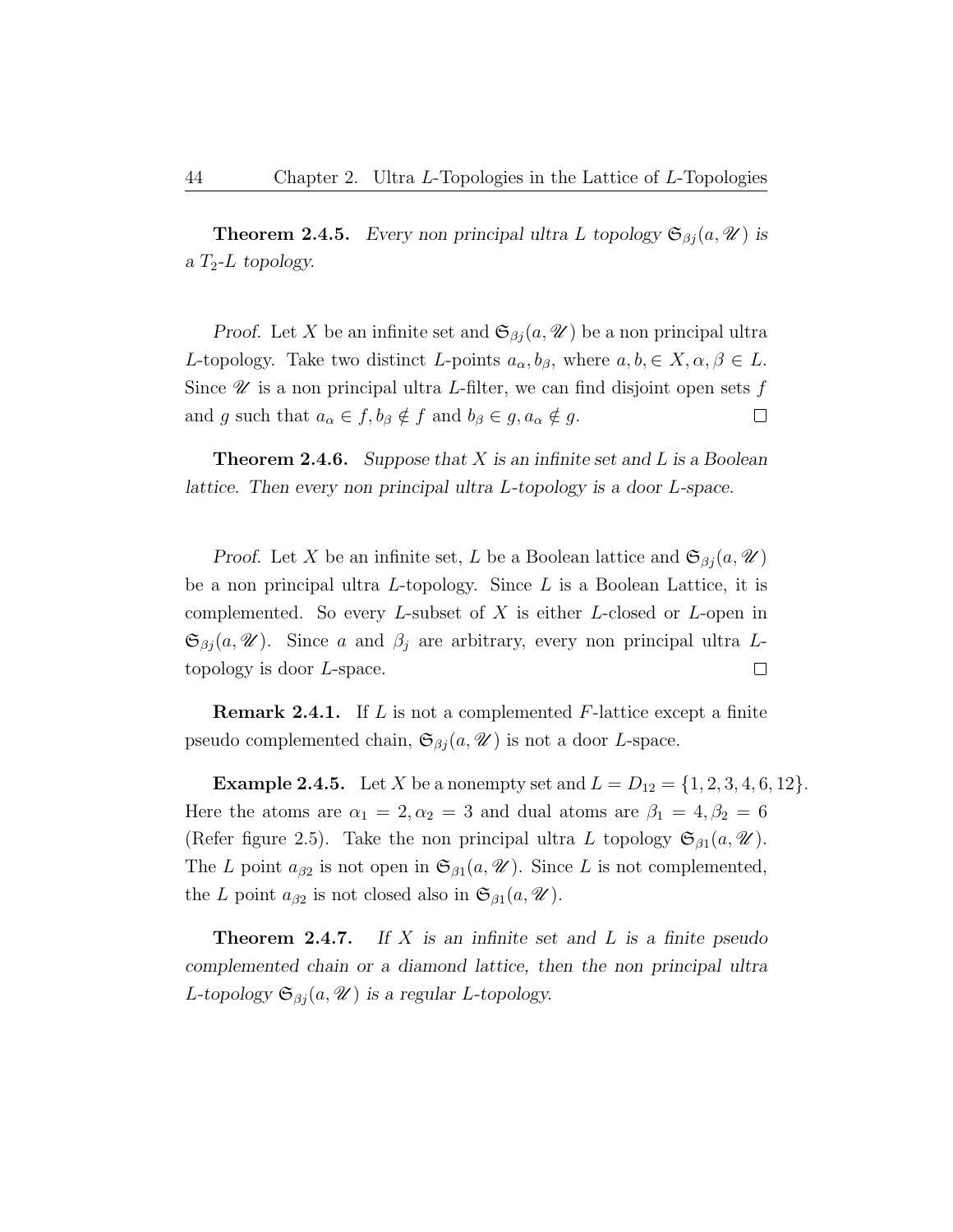Proof. It is trivial.

**Theorem 2.4.8.** Let X be an infinite set and  $L = \wp(X)$ . Then the non principal ultra L-topology  $\mathfrak{S}_{\beta j}(a, \mathcal{U})$  is not a regular L-topology.

Proof. Let  $X = \{a, b, c...\}$ ,  $L = \wp(X)$ . Let  $\alpha_1, \alpha_2, ...$  be atoms and  $\beta_1, \beta_2, \dots$  are dual atoms in L. Consider  $a_{\beta 1}$ . Then there exists a closed L subset  $a_{\alpha i}$  for some i not containing  $a_{\beta 1}$ . But we cannot find disjoint open L subsets f and g such that f contains  $a_{\beta 1}$  and g contains  $a_{\alpha i}$ .  $\Box$ 

**Theorem 2.4.9.** If X is an infinite set and L is a finite pseudo complemented chain or a diamond lattice, the non principal ultra L-topology  $\mathfrak{S}(a, \mathcal{U}, a_{\beta})$  is a normal L-topology.

Proof. It is trivial

**Theorem 2.4.10.** If X is an infinite set and  $L = \wp(X)$  having dual atoms  $\beta_1, \beta_2, ...,$  then the non principal ultra L topology  $\mathfrak{S}_{\beta i}(a, \mathcal{U}), a \in X$ is not a normal L-topology.

Proof. Let  $X = \{a, b, c, \ldots\}, L = \wp(X)$ . Let  $\alpha_1, \alpha_2, \ldots$  be atoms and  $\beta_1, \beta_2, \dots$  are dual atoms in L. Then there exists two closed L subsets  $a_{\alpha i}$  and  $a_{\alpha j}$  for some i and j. But there does not exists disjoint open L subsets f and g such that f contains  $a_{\alpha i}$  and g contains  $a_{\alpha j}$ .  $\Box$ 

**Theorem 2.4.11.** Let  $X$  is an infinite set and  $L$  is a finite pseudo complemented chain or a Boolean lattice. An ultra L-topology  $F$  is a  $T_1$ -L topology if and only if it is a non principal ultra L-topology.

 $\Box$ 

 $\Box$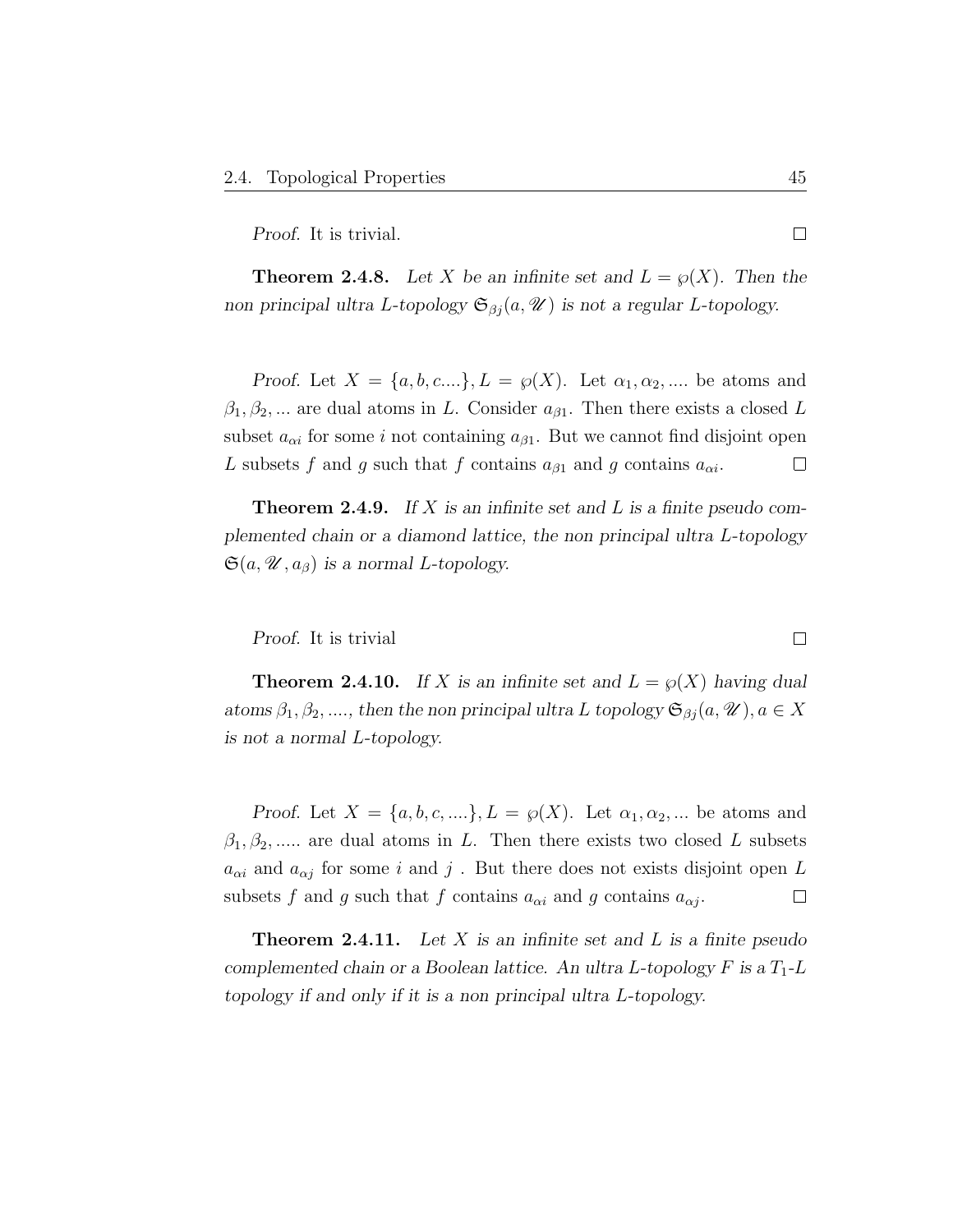Proof. Suppose that the ultra L-topology  $F$  is a  $T_1$ -L topology. We have to show that  $F$  is a non principal ultra  $L$ -topology.  $F$  is a principal ultra L-topology implies F is not a  $T_1$ -L topology. So we can say that F is a  $T_1$ -L topology implies F is a non principal ultra L-topology.

Next assume that  $F$  is a non principal ultra L-topology. Then by theorem 2.4.4  $F$  is a  $T_1$ -L topology.  $\Box$ 

**Theorem 2.4.12.** An *L*-topology *F* on *X* is a  $T_1$ -*L* topology if and only if it is the infimum of non principal ultra L-topologies.

#### Proof. Necessary part

Any L-topology finer than a  $T_1$ -L topology must also be a  $T_1$ -L topology. So a  $T_1$ -L topology can be the infimum of only non principal ultra L topologies.

Sufficient part

Each non principal ultra  $L$ -topology on  $X$  contains non principal ultra L- filter. So there exists distinct L-points  $a_{\lambda}, b_{\gamma}$  where  $a, b \in X; \lambda, \gamma \in L$ and L-open sets f, g such that  $a_{\lambda} \in f, b_{\gamma} \notin f$  and  $a_{\lambda} \notin g, b_{\gamma} \in g$ . This is also true in the infimum of any family of non principal ultra L-topologies since every L-points are closed in non principal ultra L-filters. So infimum of any family of non principal ultra L-topologies is a  $T_1$ -L topology.  $\Box$ 

**Theorem 2.4.13.** Let X is an infinite set and L is a finite pseudo complemented chain or a Boolean lattice . Then an ultra L-topology is a  $T_2$ -L topology if and only if it is a non principal ultra L-topology.

Proof. Suppose that an ultra L-topology is a  $T_2$ -L topology. This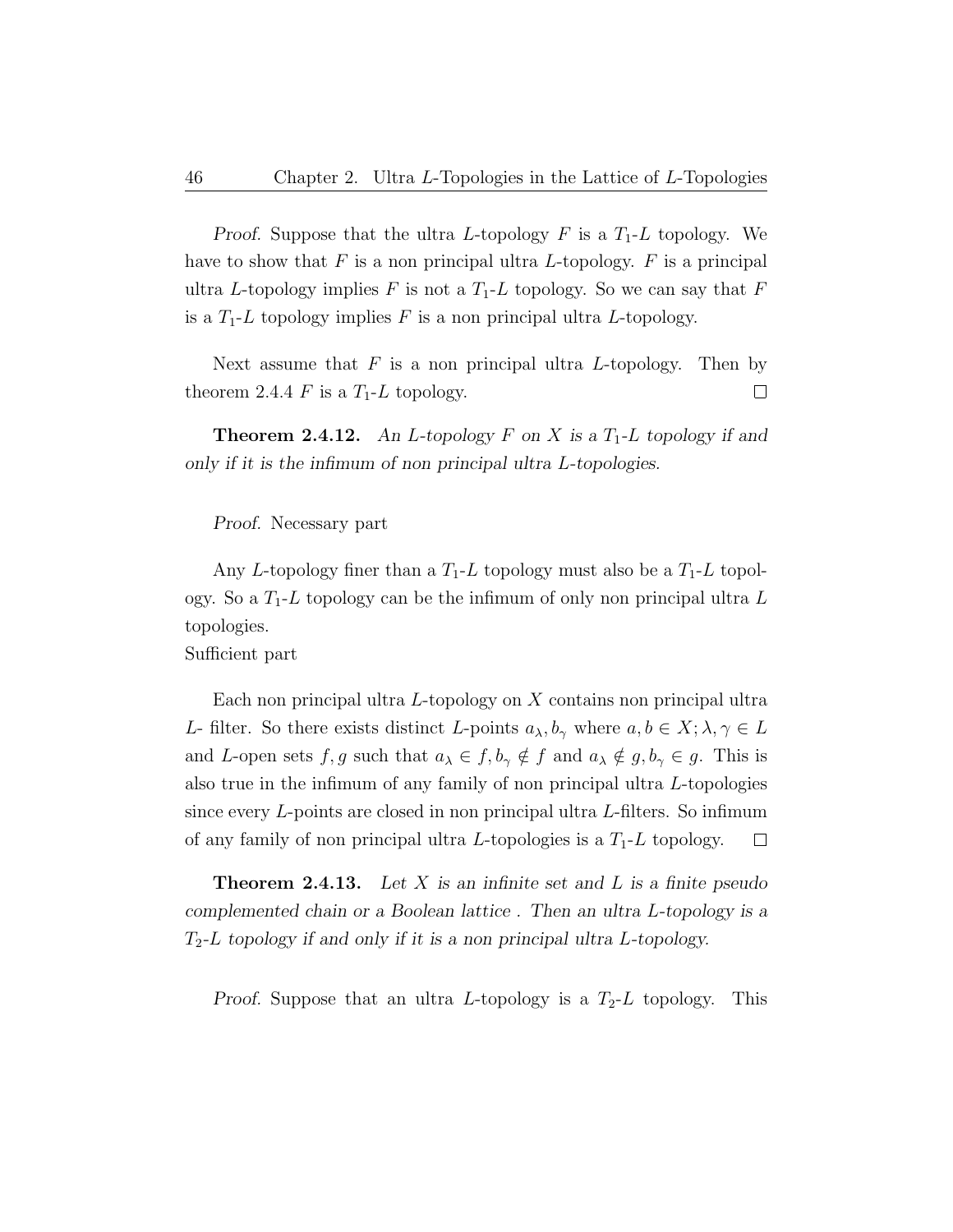implies that the ultra L-topology is a  $T_1$ -L topology. Hence it is a non principal ultra L-topology.

Conversely suppose that the ultra L-topology is a non principal ultra L-topology. Since a non principal ultra L-topology contains a non principal ultra L-filter, for any two distinct L-points in the non principal ultra L-topology there exists disjoint L-open sets contains each L-point but not the other. So it is a  $T_2$ -Ltopology.  $\Box$ 

## 2.5 Mixed L- topologies

In [59] Steiner studied the mixed topologies. Analogously we can say that a mixed L-topology on X is not a  $T_1$ -L topology and does not have a principal representation. Thus a mixed L-topology is the intersection of a  $T_1$ -L topology and a principal L-topology.

The representation of a mixed L-topology as the infimum of a  $T_1$ -L topology and a principal L-topology need not be unique.

Example 2.5.1. Let  $\mathscr{C} = {\mu_A | X - A \text{ is finite}}$  together with  $\underline{0}$ , is a  $T_1$ -L topology and  $\delta$  and  $\delta'$  be the principal L-topologies given by  $\delta = \bigwedge$  $a \in X - \{b, c\}$  $\mathfrak{S}_{\beta j}$ ,  $\delta' = \bigwedge$  $a \in X - \{b\}$  $\mathfrak{S}_{\beta j}$ , if  $\mathfrak{S} = \mathfrak{S}(a, \mathcal{U}(b_{\lambda})), \lambda$  is an atom and  $\beta_j$ 's are dual atoms in L.

 $\mathscr{C} \wedge \delta = {\mu_A | b \in A, X - A \text{ is finite or } f = \underline{0}} = \mathscr{C} \wedge \delta' \text{ is a mixed } L$ topology. Here  $c_{\lambda} \in \delta$  and  $c_{\lambda} \notin \delta'$ . That is the representation of a mixed topology as the infimum of  $T_1$ -L topology and principal L-topology need not be unique.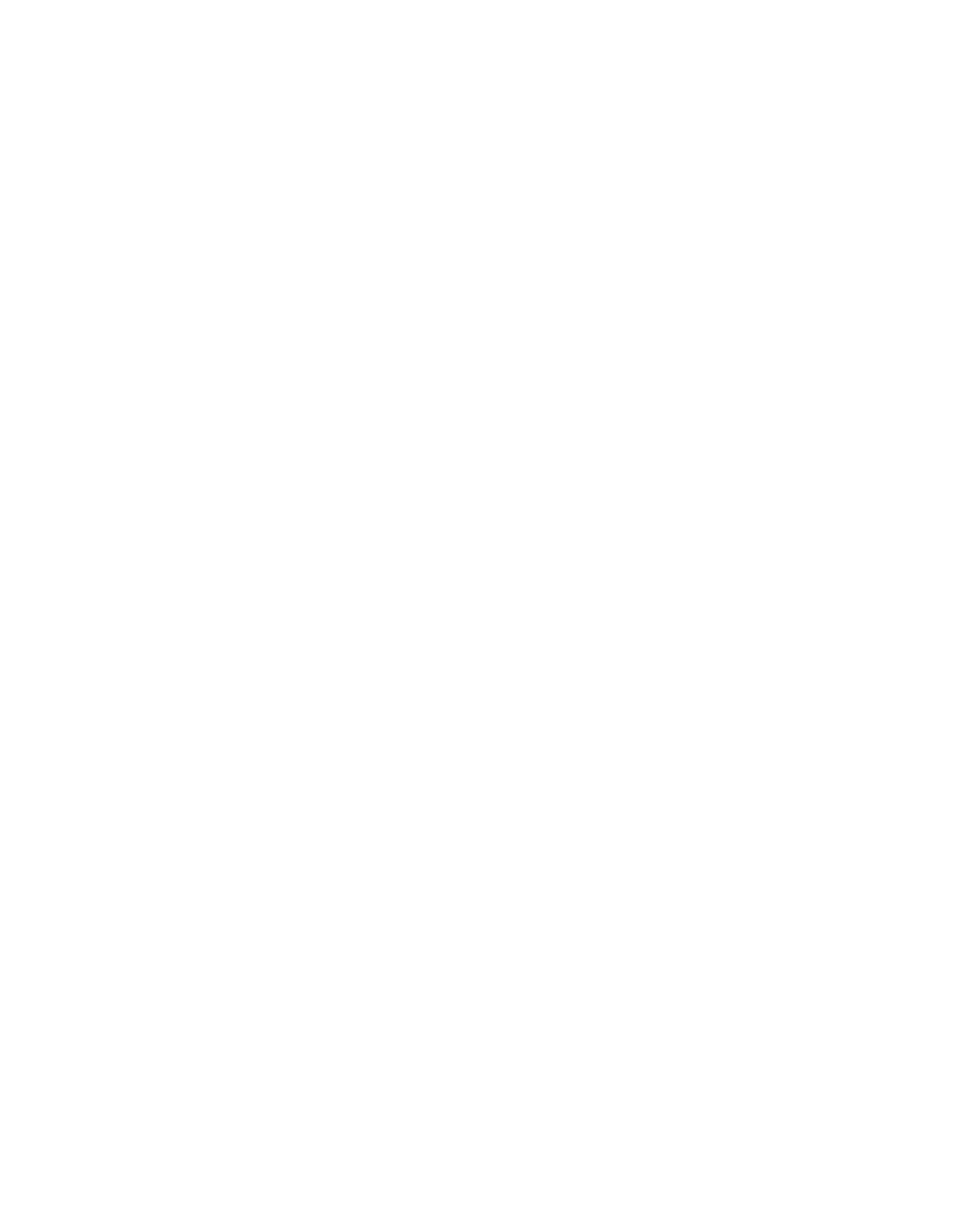## Chapter 3

# ${\rm Lattice\,\, of}\,\, T_1\hbox{-}L\,\, {\rm topologies}$

## 3.1 Introduction

In this chapter we investigate the lattice structure of the collection of all  $T_1$ -L topologies on a given set X. In [30], Johnson studied the lattice structure of the set of all  $L$ -topologies on a given set  $X$ . It is quite natural to find sublattices in the lattice of L-topologies and study their properties. The collection of all  $T_1$ -L topologies on a given set X forms one of the sublattice of the lattice of  $L$ -topologies on  $X$ . One distinguishing feature between these two lattices is that the lattice of L-topologies is atomic while the collection of all  $T_1$ -L topologies is not. Lattice of  $T_1$ -L topologies is a complete sublattice of lattice of L-topologies. Also, the collection of

Some results of this chapter are included in the following paper.

Raji George and T.P. Johnson : Lattice Properties of  $T_1$ -L Topologies. Missouri Journal of Mathematical Sciences, USA, Volume 24, Number 2, 2012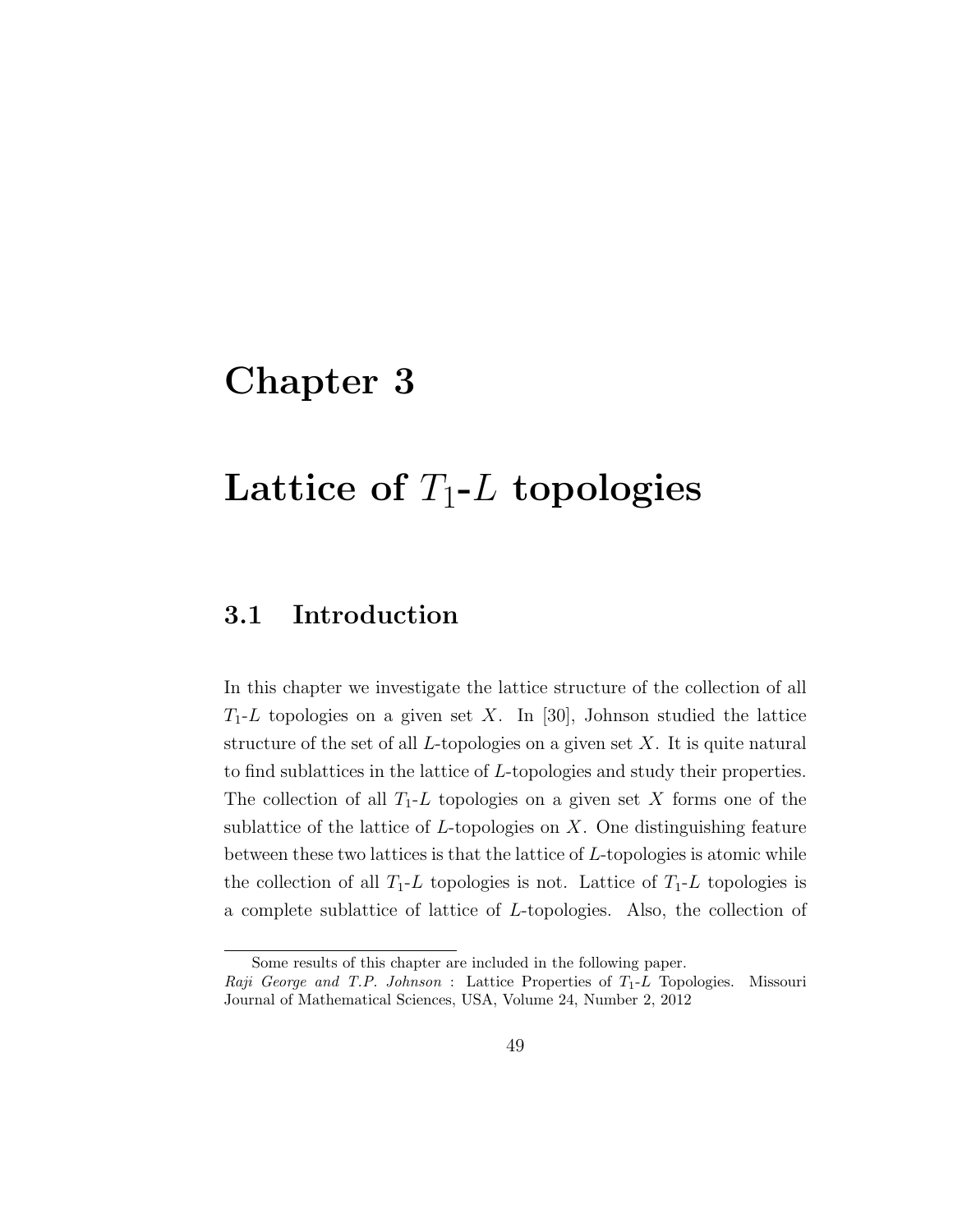all  $T_1$ -L topologies is not modular. In [64] Liu determined dual atoms in the lattice of  $T_1$  topologies and Frolich [18] proved this lattice is dually atomic. However, we prove that the collection of all  $T_1$ -L topologies has dual atoms if and only if L has dual atoms and that the collection of all  $T_1$ -L topologies is not dually atomic in general.

### 3.2 Preliminaries

Let X be a non empty ordinary set and  $L = L(\leq, \vee, \wedge,')$  be a F-lattice, i.e, a completely distributive lattice with a smallest element 0 and a largest element  $1((0 \neq 1)$  and with an order-reversing involution  $a \rightarrow a'(a \in L)$ [34]. Assume  $L$  has more than two elements. An  $L$ -fuzzy subset on  $X$  is a mapping  $f: X \to L$ . The family of all L-fuzzy subsets on X is denoted by  $L^X$ . We denote the constant function in  $L^X$  taking the value  $\alpha \in L$ by  $\underline{\alpha}$ . Here we call L-fuzzy subsets as L-subsets and  $F \subseteq L^X$  is called an L-topology in the sense of Chang [13] and Goguen [23] as in [34], if

(i)  $0, 1 \in F$ ,

- (ii)  $f, g \in F \Rightarrow f \wedge g \in F$ ,
- (iii)  $f_i \in F$  for each  $i \in I \Rightarrow \bigvee$ i∈I  $f_i \in F$ .

**Definition 3.2.1.** [44] A fuzzy point  $x_{\lambda}$  in a set X is a fuzzy set in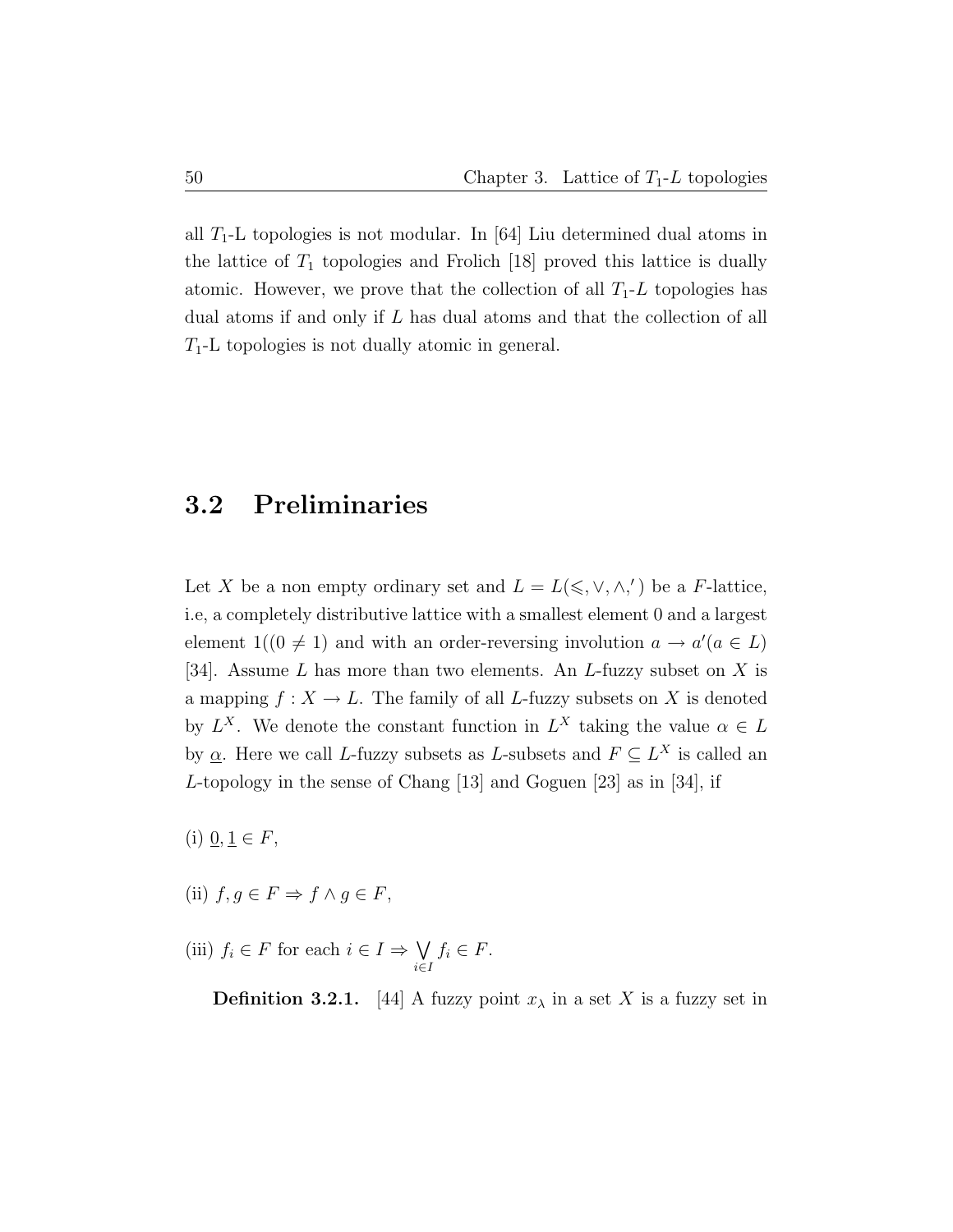X defined by

$$
x_{\lambda}(y) = \begin{cases} \lambda & \text{if } y = x \\ 0 & \text{if } y \neq x \end{cases} \text{ where } 0 < \lambda \leq 1
$$

In an *L*-topological space  $x_{\lambda}$  is called an *L*-point.

**Definition 3.2.2.** [44] An *L*-topological space  $(X, F)$  is said to be a  $T_1 - L$  topological space if for every two distinct fuzzy points  $x_p$  and  $y_q$ , with distinct support, there exists an  $f \in F$  such that  $x_p \in f$  and  $y_q \notin f$ and another  $g \in F$  such that  $y_q \in g$  and  $x_p \notin g$ ,  $\forall p, q \in L \setminus \{0\}.$ 

**Remark 3.2.1.** We take the definition of L-points  $x_{\lambda}, 0 < \lambda \leq 1$ so as to include all crisp singletons. Hence every crisp  $T_1$  topology is a  $T_1$ -L topology by identifying it with its characteristic function. If  $\tau$  is any topology on a finite set, then  $\tau$  is  $T_1$ , if and only if it is discrete. However, the same is not true in L-topology.

**Example 3.2.1.** Let  $X = \{a, b, c\}$  and  $L = \{0, \alpha, \beta, 1\}$  be the diamond lattice, then  $F = \{0, \mu_{\{a\}}, \mu_{\{b\}}, \mu_{\{c\}}, \mu_{\{a,b\}}, \mu_{\{a,c\}}, \mu_{\{b,c\}}, \underline{1}\}\$ is a  $T_1 - L$ topology. Let  $a_{\lambda}, b_{\lambda}, c_{\lambda}, 0 \neq \lambda \in L$  are L-points. The complements of  $a_{\lambda}, b_{\lambda}, c_{\lambda}$  are not open in F so that  $a_{\lambda}, b_{\lambda}, c_{\lambda}$  are not closed.

**Definition 3.2.3.** [22] An element  $p \in L$  is called prime if  $p \neq 1$  and whenever  $a, b \in L$  with  $a \wedge b \leq p$ , then  $a \leq p$  or  $b \leq p$ . The set of all prime elements of L will be denoted by  $P_r(L)$ .

**Definition 3.2.4.** [73] Scott topology on L is the topology generated by the sets of the form  $\{t \in L : t \nleq p\}$ , where  $p \in P_r(L)$ . Let  $(X, \tau)$ be a topological space and  $f : (X, \tau) \to L$  be a function where L has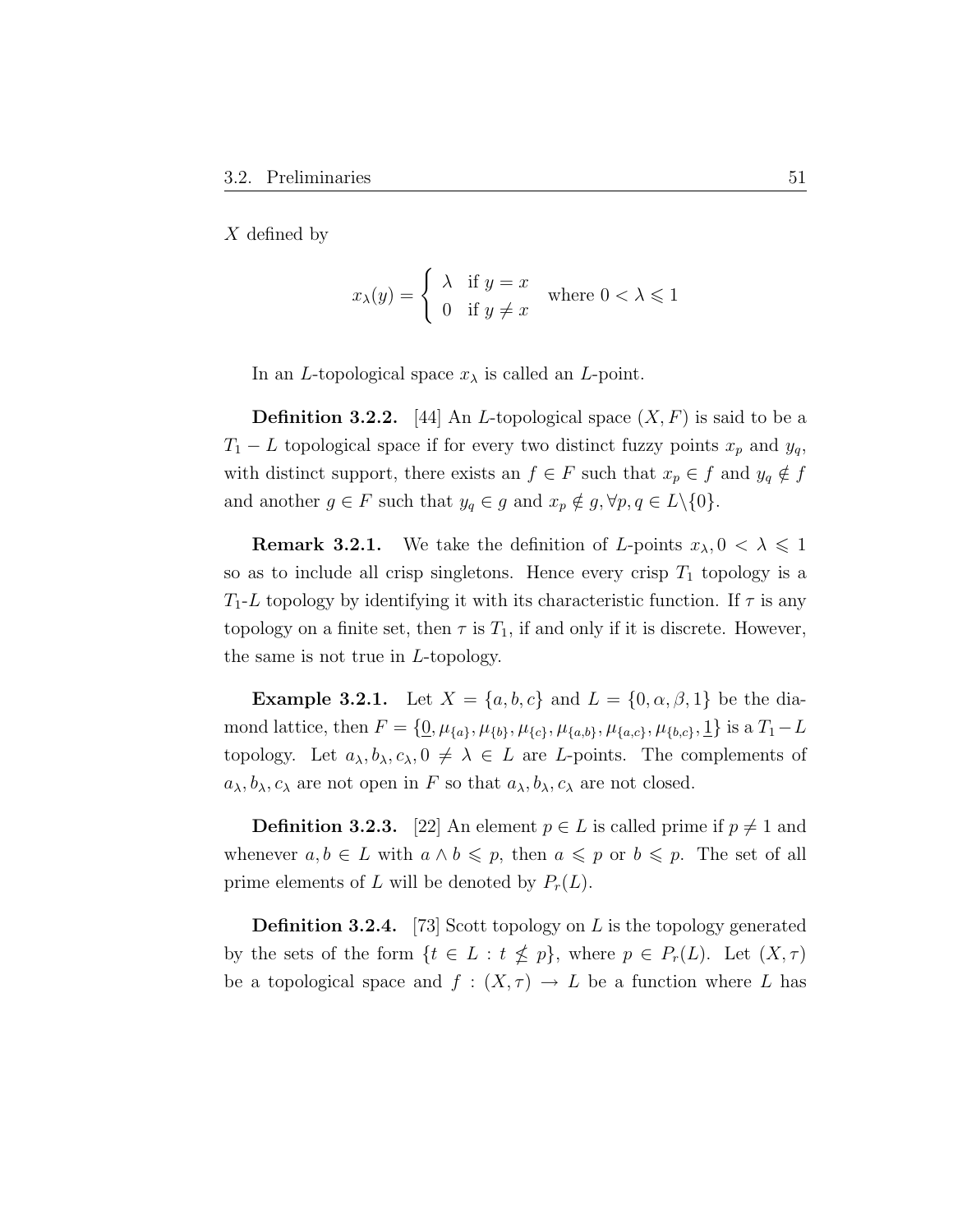its Scott topology, we say that f is Scott continuous if for every  $p \in$  $P_r(L)$ ,  $f^{-1}(t \in L : t \nleq p) \in \tau$ . (Some authors used the notation  $f^{\leftarrow}$  instead of  $f^{-1}$ , for example in [48], [49], [50], [51]).

**Remark 3.2.2.** When  $L = [0, 1]$ , the Scott topology coincides with the topology of topologically generated spaces of Lowen [35]. Every Scott continuous function need not be lower semi continuous.

**Example 3.2.2.** Suppose k is a large positive integer. Let  $D_k$  be the set of all devisors of k. Give the order  $a/b$  in  $D_k$ ;  $a, b \in D_k$  such that  $a \wedge b =$  $gcd(a, b), a \vee b = lcm(a, b)$  and the corresponding Scott topology. Consider  $X = D_k$  with the Scott topology,  $L = D_k$  Then  $f: X \to L$  defined as  $f(x) = x$  is Scott continuous since  $f^{\leftarrow}(p, \infty) = (p, \infty)$ , which is open in X for any prime p. But not lower semi continuous since  $f^{\leftarrow}(n,\infty) = (n,\infty)$ , where  $n$  is not a prime is not open in X.

**Remark 3.2.3.** The set  $\omega_L(\tau) = \{f \in L^X; f : (X, \tau) \to L \text{ is scott}\}\$ continuous } is an  $L$ -topology. An  $L$ -topology  $F$  on  $X$  is called an induced L-topology if there exists a topology  $\tau$  on X such that  $F = \omega_L(\tau)$ . If  $\tau$  is a  $T_1$  topology,  $\omega_L(\tau)$  is a  $T_1$ -L topology.

#### Note 1.

A lattice L is modular if and only if, it has no sublattice isomorphic to  $N_5$ , where  $N_5$  is a standard non modular lattice [20].

**Definition 3.2.5.** [34] An element of a lattice  $L$  is called an atom if it is the minimal element of  $L \setminus \{0\}.$ 

**Definition 3.2.6.** [34] An element of a lattice L is called a dual atom if it is the maximal element of  $L \setminus \{1\}.$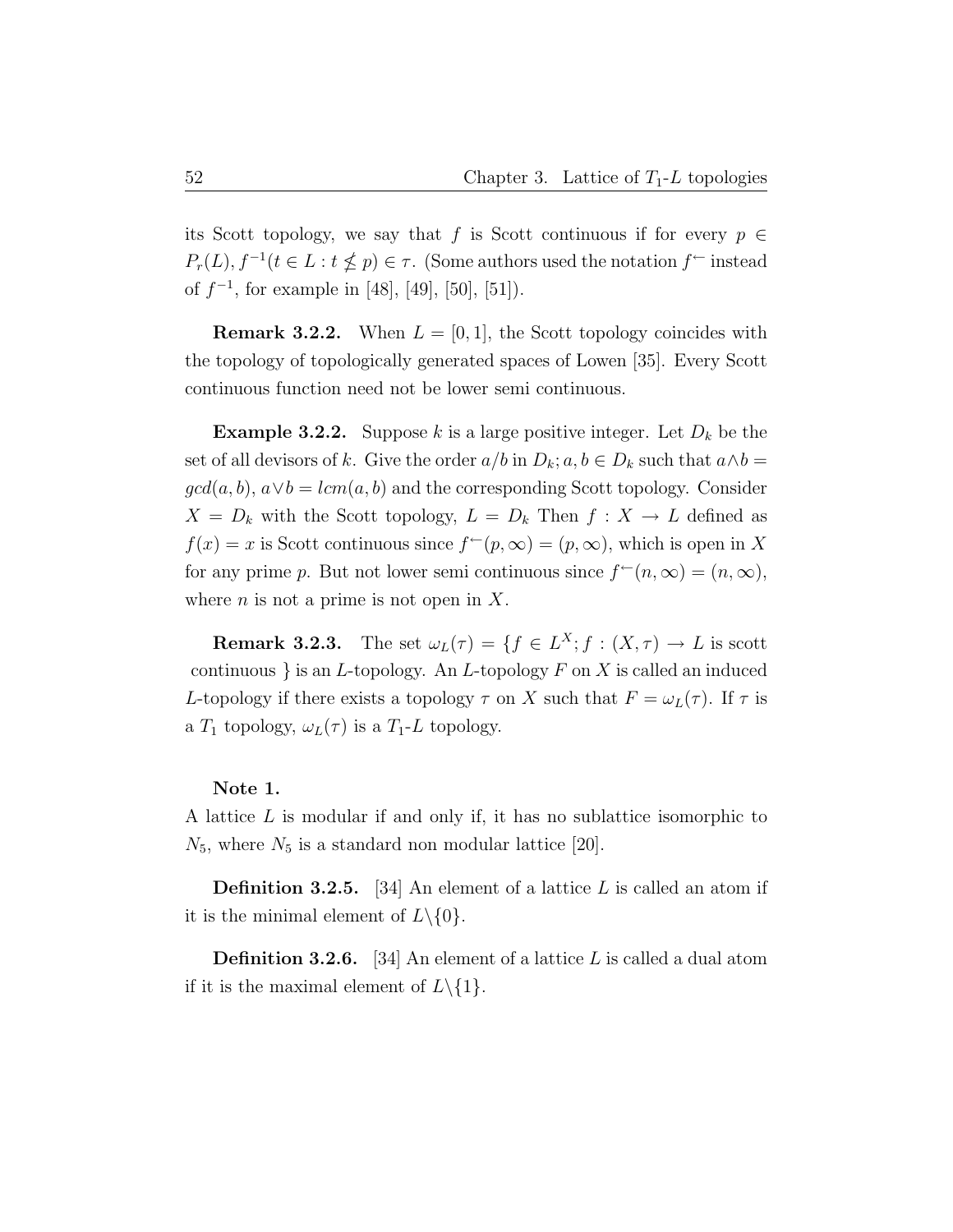### 3.3 Lattice of  $T_1$ -L topologies

For any set X, the set  $\Omega(X)$  of all  $T_1$ -L topologies on X forms a lattice with natural order of set inclusion. The least upper bound of a collection of  $T_1$ -L topologies belonging to  $\Omega(X)$  is the  $T_1$ -L topology generated by their union and the greatest lower bound is their intersection. The smallest  $T_1$ -L topology is the cofinite topology denoted by 0 and largest  $T_1$ -L topology is the discrete L-topology denoted by 1.

**Theorem 3.3.1.** [18] The Ultra spaces on a set E are exactly the topologies of the form  $\mathfrak{S}(x, \mathcal{U}) = \wp(E - x) \cup \mathcal{U}$ , where  $x \in E, \mathcal{U}$  is an ultrafilter on E not containing  $\{x\}$ .

**Theorem 3.3.2.** [62] Let  $(X, F)$  and  $(X, G)$  be two fuzzy topological spaces on X. Then G covers F if and only if  $G = F(g)$  for every  $g \in G - F$ , where  $F(g)$  is the simple extension of F by g.

**Theorem 3.3.3.** The lattice  $\Omega(X)$  is complete.

Proof. Let S be a subset of  $\Omega(X)$  and  $G = \bigcap$ δ. Then *G* is a  $T_1$ -*L*  $\delta \in S$ topology and  $G$  is the greatest lower bound of  $S$ . Since any join(resp. meet) complete lattice with a smallest (resp.largest) element is complete,  $\Omega(X)$  is complete.  $\Box$ 

### Note 2.

Let CFT denote the crisp cofinite topology, where CFT  $= \{ \chi_A | A$  is a subset of X whose complement is finite } together with  $Q$ ,  $\chi_A$  is the characteristic function of A.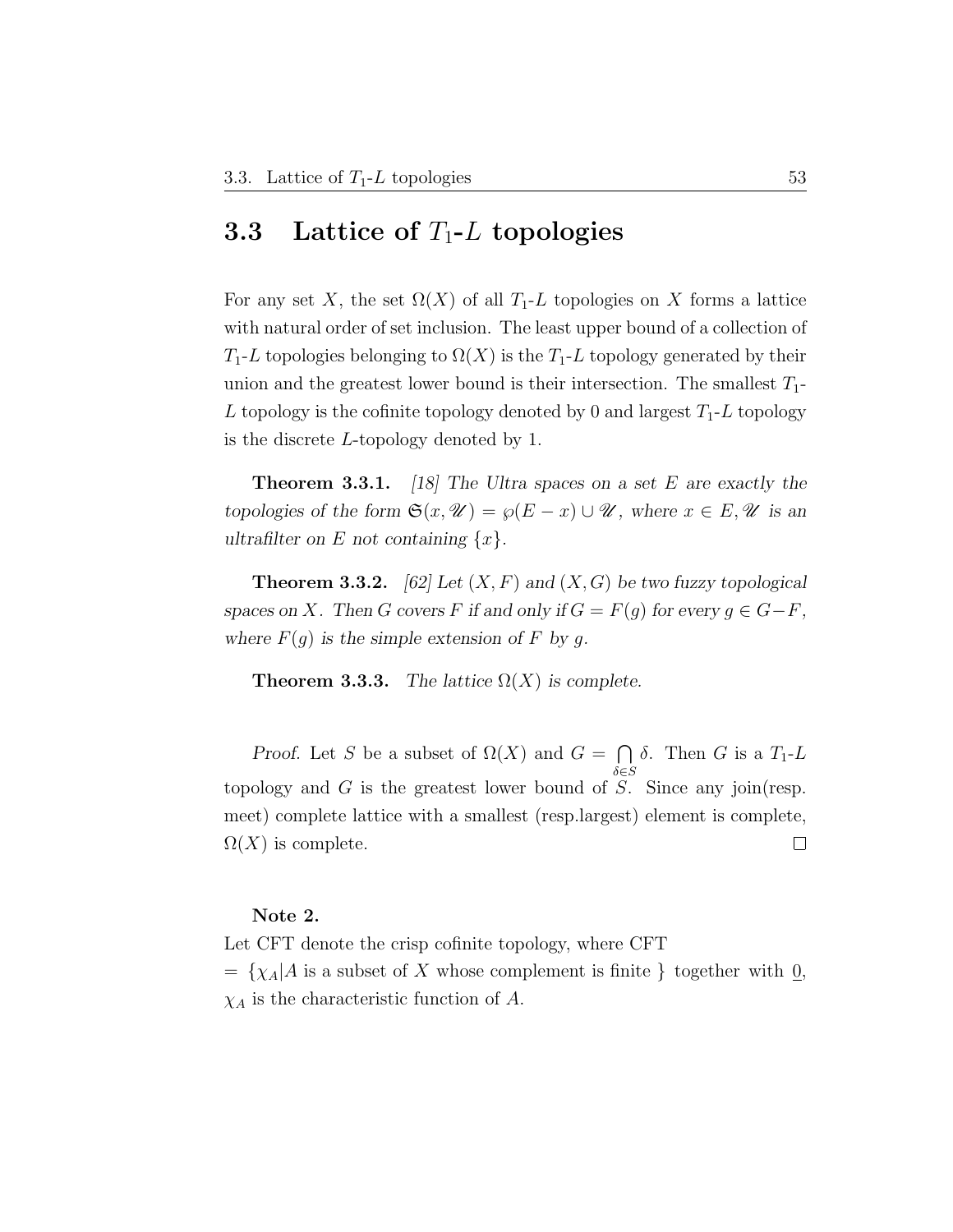**Theorem 3.3.4.**  $\Omega(X)$  is not atomic.

Proof. Atoms in  $\Omega(X)$  are the T<sub>1</sub>-L topologies generated by CFT  $\bigcup \{x_{\lambda}\}, 0 < \lambda \leq 1$ , or CFT  $\bigcup_{\lambda} 0 < \lambda < 1$ , where  $x_{\lambda}$  is an *L*-point. Let  $P = \{f \in L^X : f(x) > 0 \text{ for all but finite number of points of } X\}$ together with  $Q$ . Then P is a  $T_1$ -L topology and P cannot be expressed as join of atoms. Hence  $\Omega(X)$  is not atomic.  $\Box$ 

**Theorem 3.3.5.**  $\Omega(X)$  is not modular.

Proof. Let  $x_1, x_2, x_3 \in X$  and  $\alpha, \beta, \gamma \in (0, 1)$ .

Let F be the  $T_1$ -L topology generated by CFT  $\cup$ {f<sub>1</sub>, f<sub>2</sub>, f<sub>3</sub>} where f<sub>1</sub>, f<sub>2</sub>, f<sub>3</sub> are L subsets defined by

$$
f_1(y) = \begin{cases} \alpha & \text{when } y = x_1 \\ 0 & \text{when } y \neq x_1 \end{cases}
$$

$$
f_2(y) = \begin{cases} \alpha & \text{when } y = x_1 \\ \beta & \text{when } y = x_2 \\ \gamma & \text{when } y = x_3 \\ 0 & \text{when } y \neq x_1, x_2, x_3 \end{cases}
$$

$$
f_3(y) = \begin{cases} \beta & \text{when } y = x_2 \\ \gamma & \text{when } y = x_3 \\ 0 & \text{when } y \neq x_2, x_3 \end{cases}
$$

Let  $F_1$  be the  $T_1$ -L topology generated by CFT ∪{f<sub>1</sub>}. Let  $F_2$  be the  $T_1$ -L topology generated by CFT  $\cup \{f_1, f_2\}$ .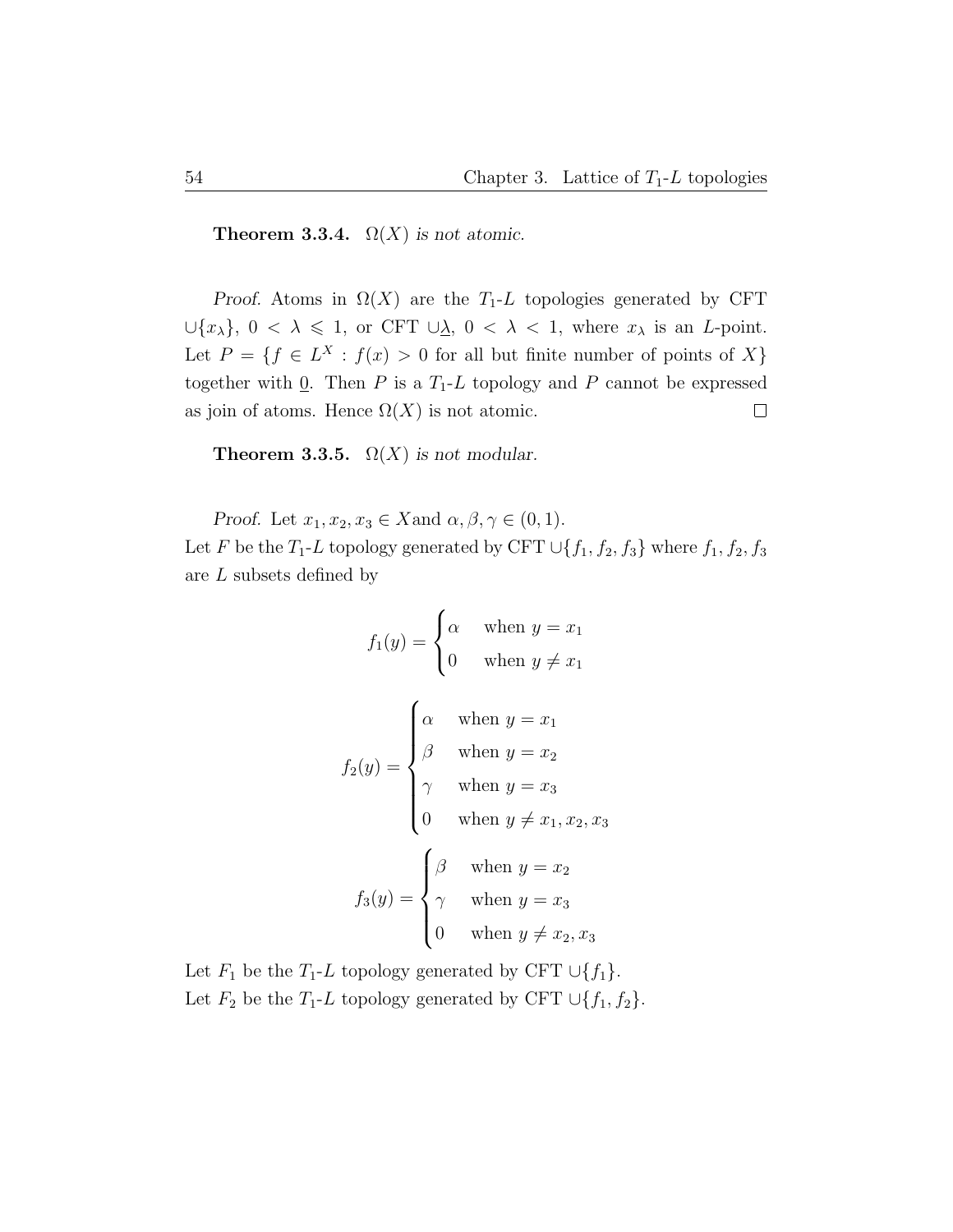Let  $F_3$  be the  $T_1$ -L topology generated by CFT  $\cup \{f_3\}$ . Then, we notice that  $F_2 \vee F_3 = F$  and  $F_1 \vee F_3 = F$  so that {CFT,  $F_1, F_2, F_3, F$  forms a sublattice of  $\Omega(X)$  isomorphic to  $N_5$ , where  $N_5$  is the standard non-modular lattice. Hence  $\Omega(X)$  is not modular.  $\Box$ 

**Theorem 3.3.6.**  $\Omega(X)$  is not complemented.

*Proof.* Let F be the T<sub>1</sub>-L topology generated by CFT  $\cup \{x_{\lambda}\}\$ . Then 1 is not a complement of F since  $F \wedge 1 \neq 0$ . Let H be any  $T_1$ -L topology other than 1, the discrete L-topology. If  $F \subset H$ , then H cannot be the complement of F. Suppose that  $F \nsubseteq H$ , then H cannot contain simultaneously all characteristic functions of open sets in  $\tau$  and all constant L-subsets. Then the set  $K = \{k : k \text{ is a function from } (X, \tau) \text{ to }$ L and  $k \notin H$ } is non empty. Let  $F \vee H = G$  and G has the subbase  $\{f \wedge h | f \in F, h \in H\}$ . Then G cannot be equal to the discrete L-topology, since there exists at least one subset of  $K$  which is not contained in  $G$ . Hence  $H$  is not a complement of  $F$ .  $\Box$ 

**Theorem 3.3.7.** If L has dual atoms, then  $\Omega(X)$  has dual atoms.

Proof. Case 1.

Let X be a non empty set and L be a finite pseudo complemented chain.

Let  $\tau$  be a dual atom in the lattice of  $T_1$  topologies on X. Then by theorem 3.3.1,  $\tau$  must be of the form  $\mathfrak{S}(a, \mathcal{U}) = \wp(X - a) \cup \mathcal{U}$ , where  $a \in X, \mathscr{U}$  is non principal ultrafilter not containing  $\{a\}$ . Then  $\omega_{1L}(\tau) = \{f | f : (X, \tau) \to L \text{ is a scott continuous function}\}.$  Then  $a_{\lambda} \notin$  $\omega_{1L}(\tau)$ ,  $\lambda \in L$ . Let  $\beta$  be the dual atom in L and  $F = \omega_{1L}(\tau) \vee a_{\beta}$  and then F is the ultra L-topology  $\mathfrak{S}(a_{\beta})$  in  $\Omega(X)$  since the simple extension of F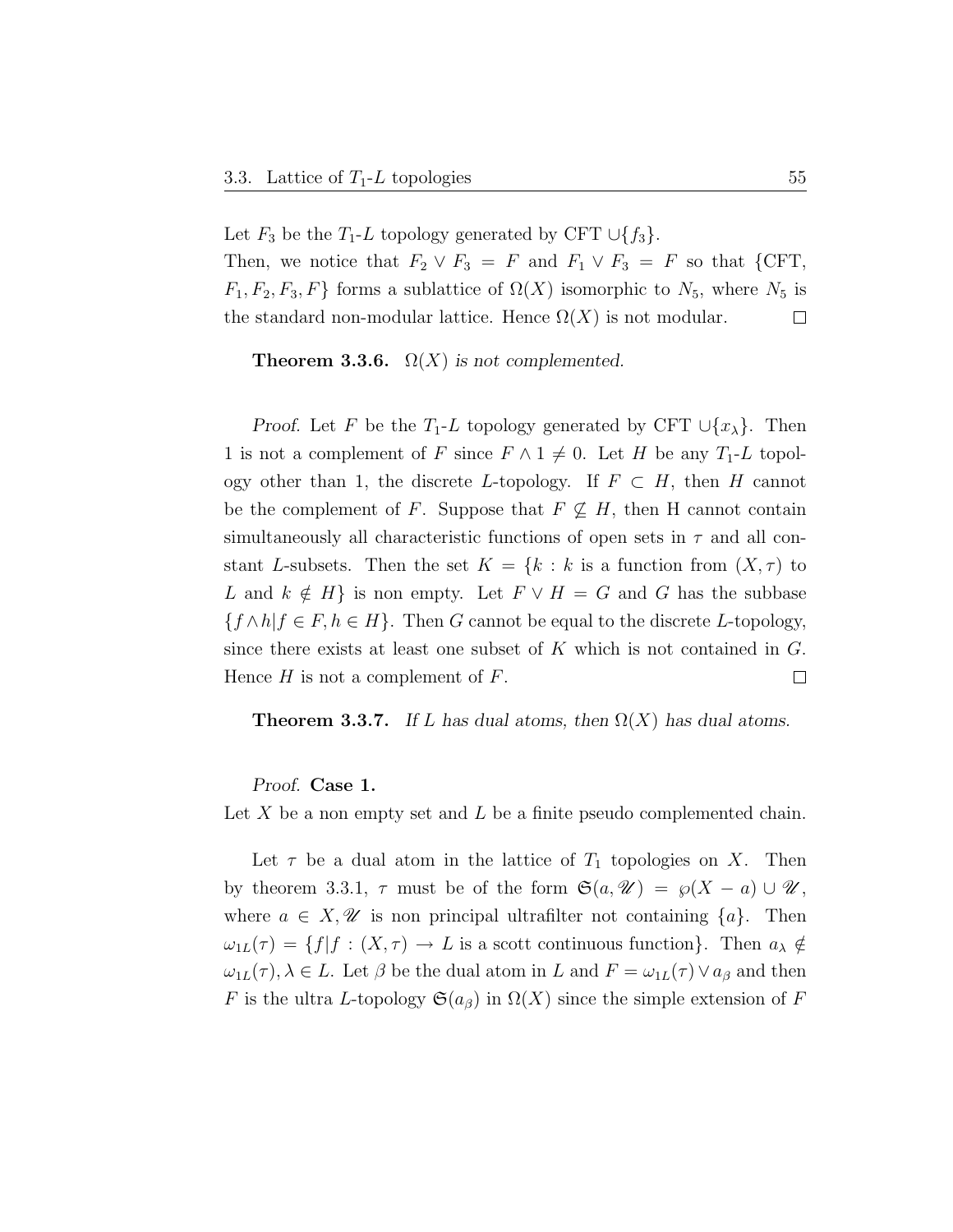by  $a_1$  is the discrete L-topology.

### Case 2.

Let  $X$  be a non empty set and  $L$  is not a finite pseudo complemented chain.

Let  $\tau$  be a dual atom in the lattice of  $T_1$  topologies on X. Then by theorem 3.3.1,  $\tau$  must be of the form  $\mathfrak{S}(a, \mathcal{U}) = \wp(X-a) \cup \mathcal{U}$ , where  $a \in X, \mathcal{U}$ is non principal ultrafilter not containing  $\{a\}$ . Then  $\omega_{1L}(\tau) = \{f | f :$  $(X, \tau) \to L$  is a scott continuous function}. Then  $a_{\lambda} \notin \omega_{1L}(\tau), \lambda \in L$ . Let  $\beta_1, \beta_2, ..., \beta_m$  are dual atoms in L and  $F(a_{\beta 1}) = \omega_{1L}(\tau) \vee a_{\beta 1}$ ,  $F(a_{\beta 2}) =$  $\omega_{1L}(\tau) \vee a_{\beta 2}, \dots, F(a_{\beta m}) = \omega_{1L}(\tau) \vee a_{\beta m}$ . Let  $F_{\beta j}$  is the L-topology generated by  $(m-1)$   $F(a_{\beta i})$  from  $m$   $F(a_{\beta i}), i = 1, 2, ..., m, j = 1, 2, ..., m, i \neq j$ . Then as in case 1.  $F_{\beta j}$  is the ultra L-topology  $\mathfrak{S}_{\beta j}$  in  $\Omega(X)$  since the simple extension of  $F_{\beta j}$  by  $a_{\beta j}$  is the discrete L-topology.

In both cases since L has dual atoms,  $\Omega(X)$  has dual atoms. Hence the theorem.  $\Box$ 

#### Note 3.

Let  $\tau$  be a dual atom in the lattice of  $T_1$  topologies on  $X, \beta$  be the dual atom in L and  $A \subset X$  not in  $\tau$ . Then  $\omega_{1L}(\tau) \vee a_{\beta} = \omega_{1L}(\tau) \vee \mu_{A}^{\beta}$  $^{\beta}_{A},~\mu^{\beta}_{A}$  $_A^{\beta}$  is defined by  $\mu_A^{\beta}$  $A^{\beta}(x) = \begin{cases} \beta & \text{if } x \in A \\ 0 & \text{otherwise} \end{cases}$ 0 otherwise

**Theorem 3.3.8.** If  $\Omega(X)$  has dual atoms, then L has dual atoms.

Proof. Case 1.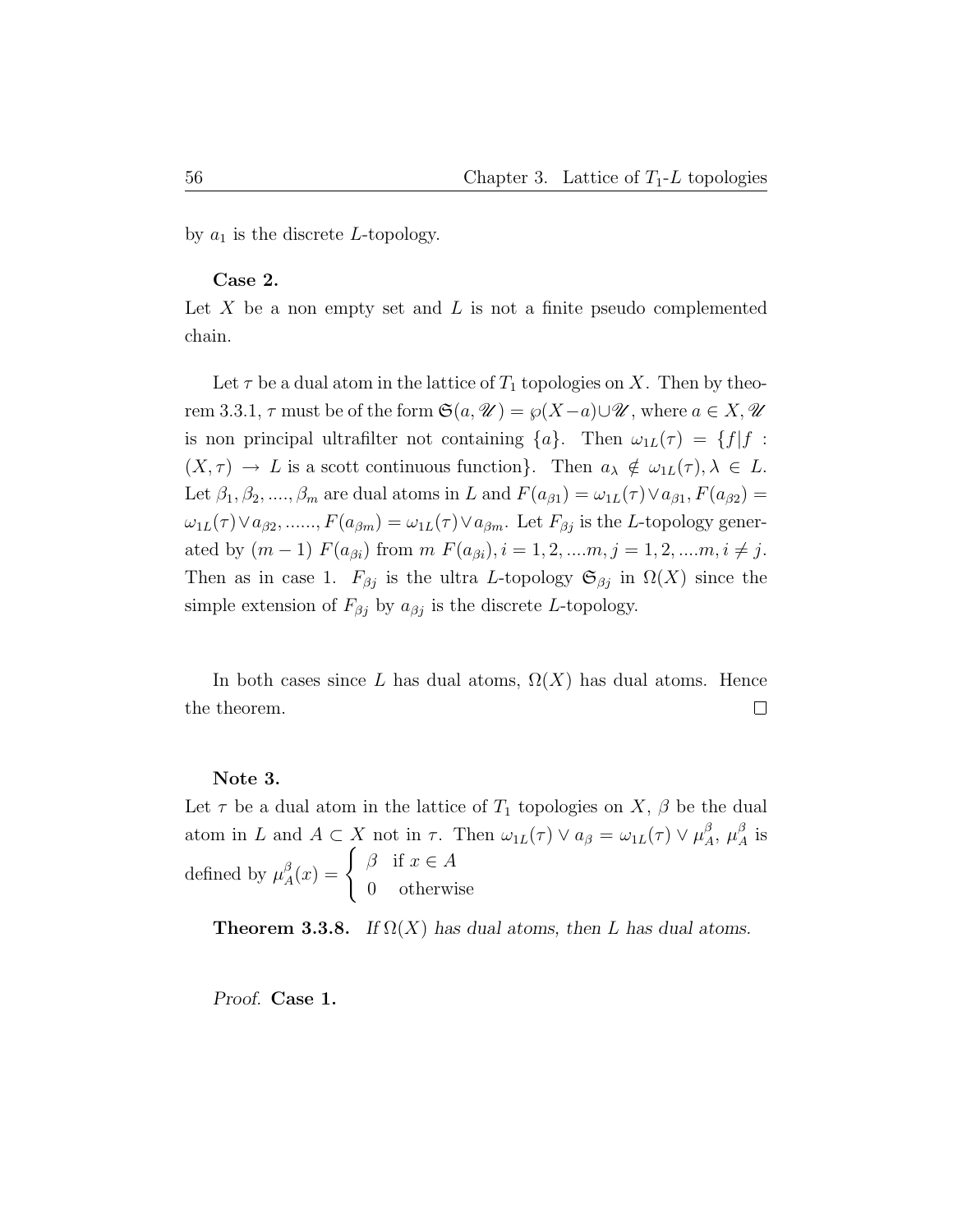Let  $X$  be a nonempty set and  $L$ , a finite pseudocomplemented chain.

Suppose that F is a dual atom in  $\Omega(X)$ . Then F is of the form  $\mathfrak{S}(a_{\beta})$ and  $\beta$  must be the dual atom in L. Otherwise there exists an element G greater than  $F$  and less than 1. Which is a contradiction to the hypothesis.

### Case 2.

Let  $X$  be a non empty set and  $L$  is not a finite pseudo complemented chain.

Suppose that F is a dual atom in  $\Omega(X)$ . Then F is of the form  $\mathfrak{S}_{\beta j}$  and  $\beta_1, \beta_2, \dots$  must be dual atoms in L. Otherwise there exists an element G greater than  $F$  and less than 1. Which is a contradiction to the hypothesis.

So in either case if  $\Omega(X)$  has dual atoms, then L has dual atoms. Hence the proof of the theorem is completed.  $\Box$ 

Combining theorem 3.3.7 and theorem 3.3.8, we have

**Theorem 3.3.9.** The lattice of  $T_1$ -L topologies  $\Omega(X)$  has dual atoms if and only if L has dual atoms.

**Theorem 3.3.10.**  $\Omega(X)$  is not dually atomic in general.

Proof. This follows from Theorem 3.3.7.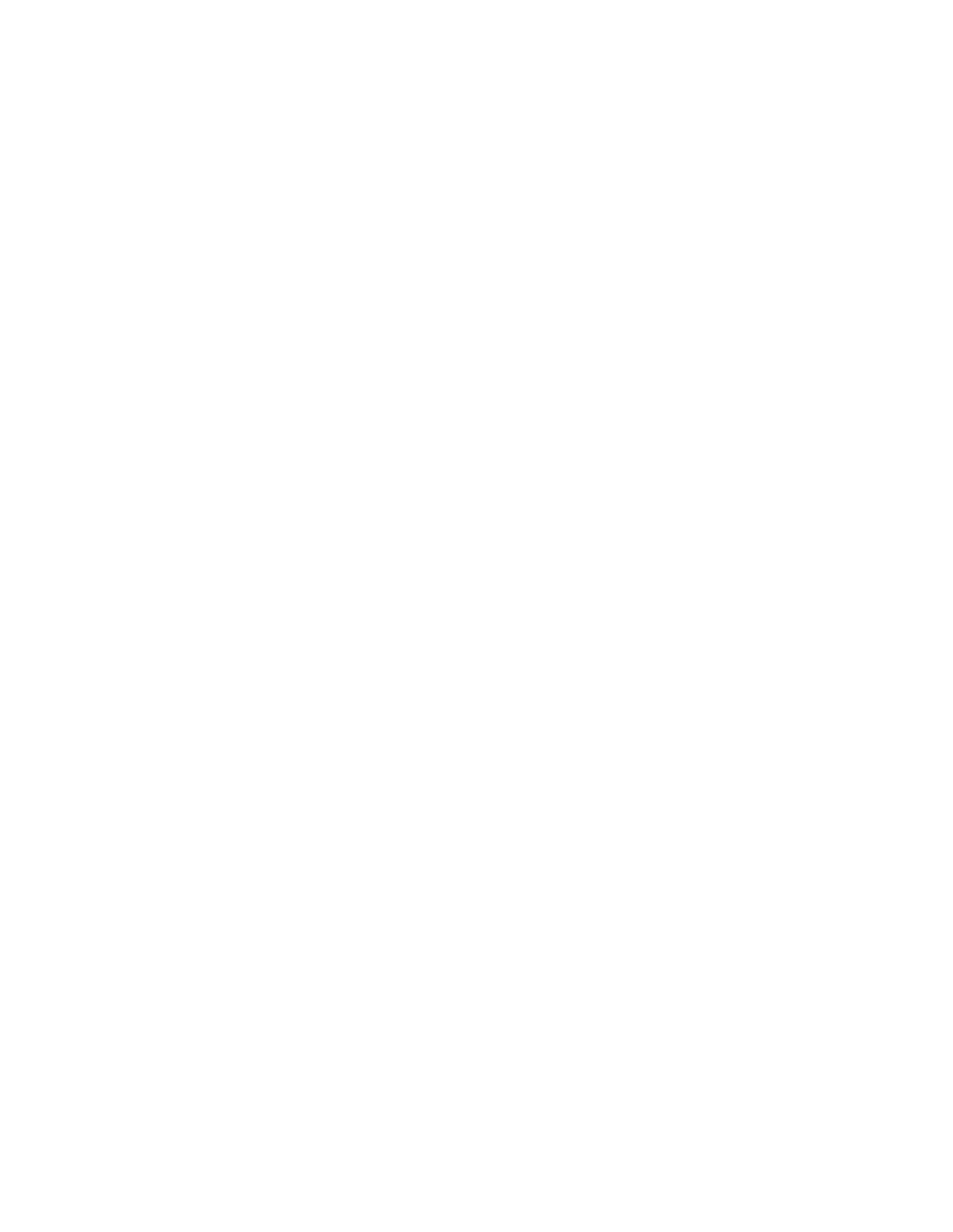# Chapter 4

# Lattice of Weakly Induced  $T_1\hbox{-} L \; \mathbf{topologies}$

## 4.1 Introduction

In [11] Birkhoff proved that the set of all  $T_1$  topologies,  $\Lambda(X)$  is a complete sublattice of  $\Sigma(X)$ , the lattice of all topologies.  $\Lambda(X)$  possess atoms, but is not atomic [67]. Also  $\Lambda(X)$  is not a complemented lattice [57]. The concept of induced fuzzy topological space was introduced by Weiss [75]. Lowen called these spaces a topologically generated spaces. Martin [38] introduced a generalized concept, weakly induced spaces, which was called semi induced space by Mashhour et al.[40]. The notion of lower

Some results of this chapter are included in the following paper.

Raji George and T.P. Johnson : On the Lattice of Weakly Induced  $T_1$ -L Topologies. Annals of Pure and Applied Mathematics, Volume 2, Number 2, 2012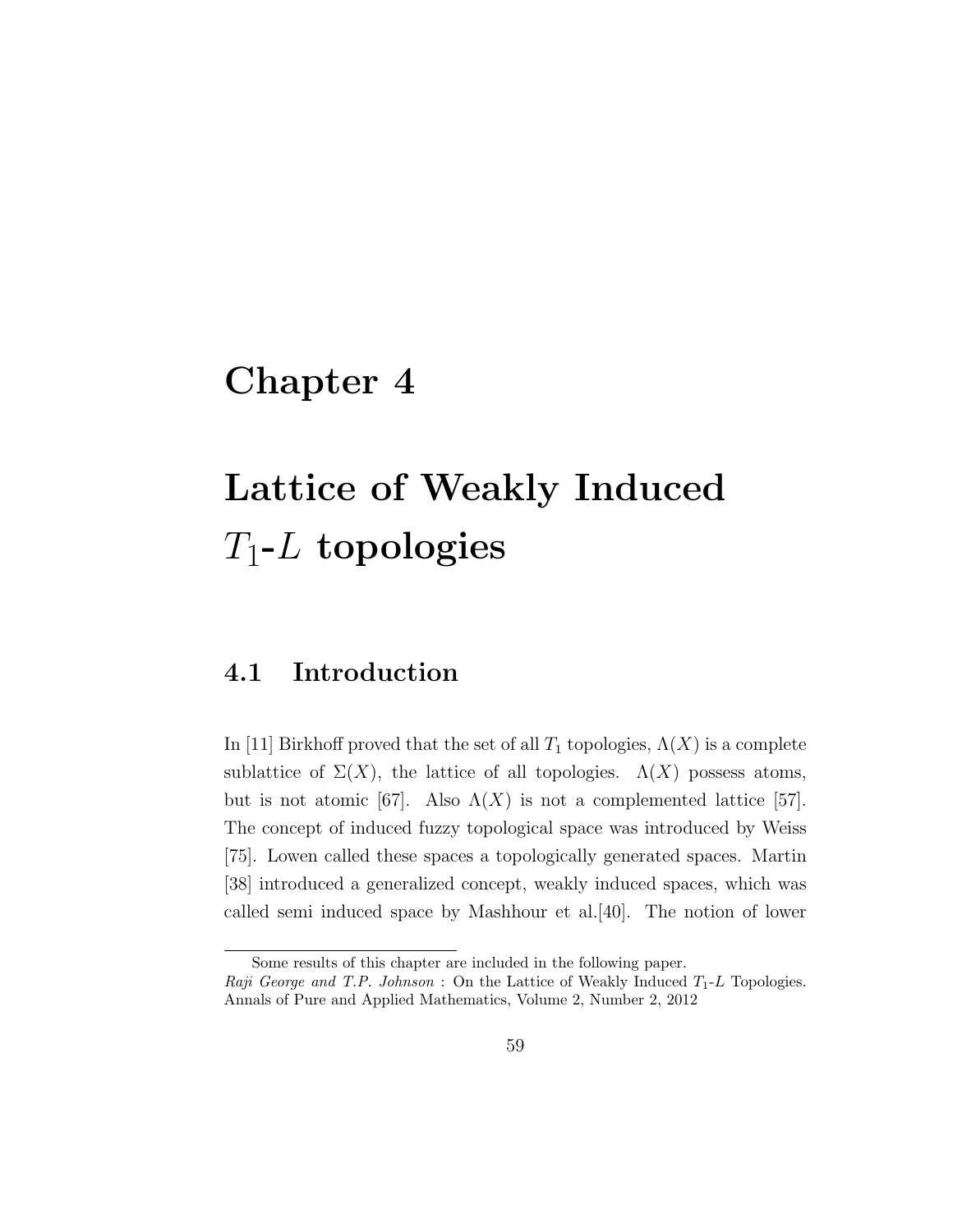semicontinuous functions plays an important tool in defining the above concepts. In [24] Aygun et al. introduced a new class of functions from a topological space  $(X, \tau)$  to a fuzzy lattice L with its scott topology called (completely) scott continuous functions as a generalization of (completely) lower-semi continuous functions from  $(X, \tau)$  to [0, 1]. It is known that [30] lattice of L-topologies is complete, atomic and not complemented. In [31] Jose and Johnson genralized weakly induced spaces introduced by Martin [38] using the tool (completely) scott continuous functions and studied the lattice structure of the set  $W(X)$  of all weakly induced Ltopologies on a given set  $X$ . A related problem is to find subfamilies in  $W(X)$  having certain properties. The collection of all weakly induced  $T_1$ -L topologies  $W_1(X)$  form a lattice with natural order of set inclusion. In [64] Liu determined dual atoms in the lattice of  $T_1$  topologies and Frolich [18] proved this lattice is dually atomic. Here we study properties of the lattice  $W_{1\tau}$  of weakly induced  $T_1$ -L topologies defined by families of (completely) scott continuous functions with reference to a  $T_1$  topology  $\tau$  on X. It has dual atoms if and only if the membership lattice L has dual atoms and it is not dually atomic in general. From the lattice  $W_{1\tau}$  we deduce the lattice  $W_1(X)$  of all weakly induced  $T_1$ -L topologies on a given set X.

## 4.2 Preliminaries

Let X be a non empty ordinary set and  $L = L(\leq, \vee, \wedge,')$  be a completely distributive lattice with smallest element 0 and largest element  $1, 0 \neq 1$ and with an order reversing involution  $a \to a'(a \in L)$ . We identify the constant function from X to L with value  $\alpha$  by  $\alpha$ . The fundamental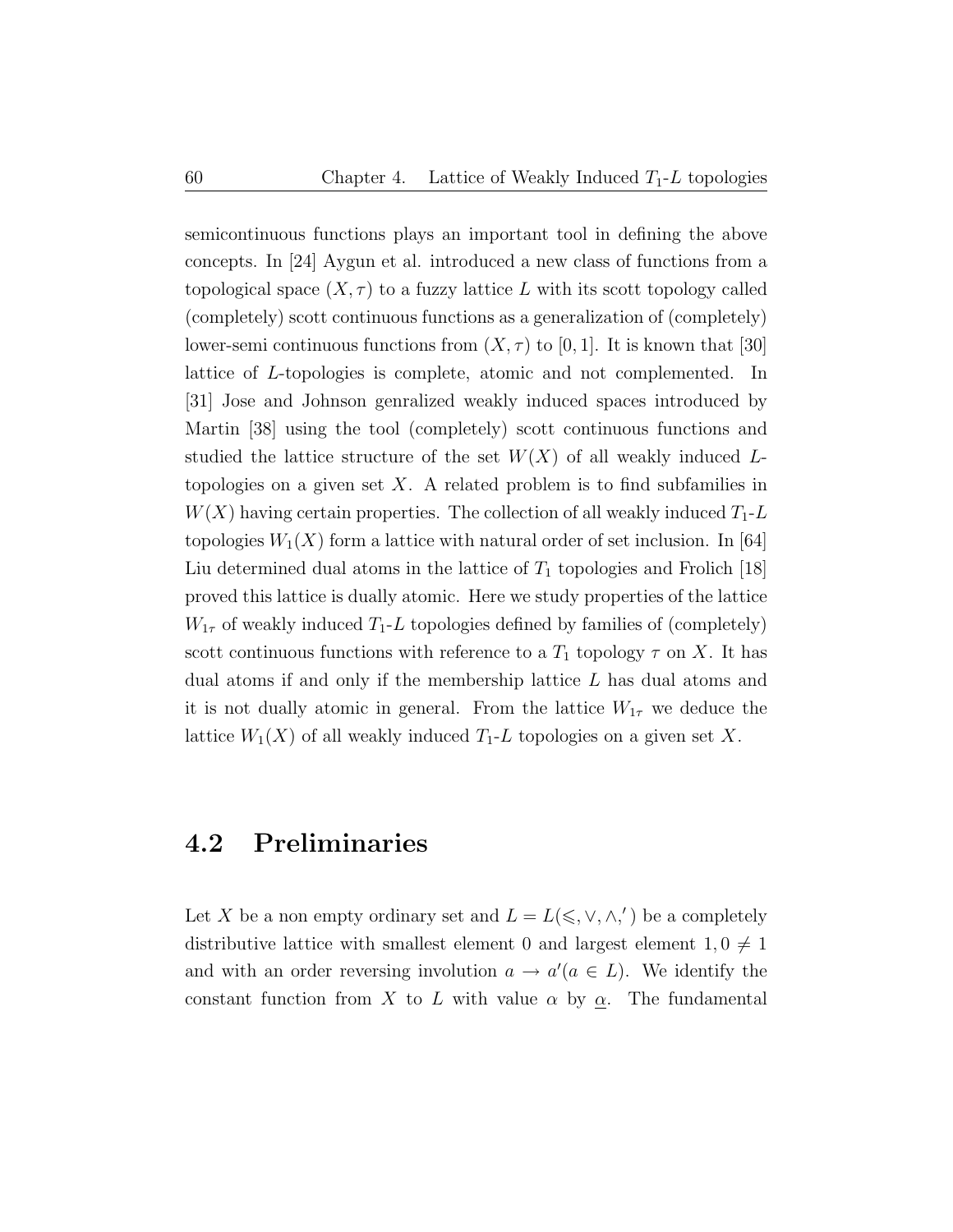definition of L-fuzzy set theory and L-topology are assumed to be familiar to the reader in the sense of Chang [13].

**Definition 4.2.1.** [44] A fuzzy point  $x_{\lambda}$  in a set X is a fuzzy set in X defined by  $x_{\lambda}(y) = \begin{cases} \lambda & \text{if } y = x \\ 0 & \text{if } y \end{cases}$ 0 if  $y \neq x$ where  $0 < \lambda \leq 1$ 

In an *L*-topological space  $x_{\lambda}$  is called an *L*-point.

**Definition 4.2.2.** [44] An *L*-topological space  $(X, F)$  is said to be a  $T_1$ -L topological space if for every two distinct L-points  $x_p$  and  $y_q$ , with distinct support, there exists an  $f \in F$  such that  $x_p \in f$  and  $y_q \notin f$  and another  $g \in F$  such that  $y_q \in g$  and  $x_p \notin g$ ,  $\forall p, q \in L \setminus \{0\}$ 

**Remark 4.2.1.** We take the definition of L-points  $x_{\lambda}, 0 < \lambda \leq 1$ so as to include all crisp singletons. Hence every crisp  $T_1$  topology is a  $T_1$ -L topology by identifying it with its characteristic function. If  $\tau$  is any topology on a finite set, then  $\tau$  is  $T_1$ , if and only if it is discrete. But in a  $T_1$ -L topological space every L-point need not be closed.

**Example 4.2.1.** Let  $X = \{a, b, c\}$  and  $L = \varphi(X)$ , power set of X, then  $F = \{0, \mu_{\{a\}}, \mu_{\{b\}}, \mu_{\{c\}}, \mu_{\{a,b\}}, \mu_{\{a,c\}}, \mu_{\{b,c\}}, \underline{1}\}\$ is a  $T_1$ -L topology. Let  $a_{\lambda}, b_{\lambda}, c_{\lambda}, 0 \neq \lambda \in L$  are L-points. The complements of  $a_{\lambda}, b_{\lambda}, c_{\lambda}$  are not open in F so that  $a_{\lambda}, b_{\lambda}, c_{\lambda}$  are not closed.

**Definition 4.2.3.** [22] An element  $p \in L$  is called prime if  $p \neq 1$  and whenever  $a, b \in L$  with  $a \wedge b \leq p$ , then  $a \leq p$  or  $b \leq p$ . The set of all prime elements of L will be denoted by  $P_r(L)$ .

**Definition 4.2.4.** [73] The scott topology on L is the topology generated by the sets of the form  $\{t \in L : t \nleq p\}$ , where  $p \in P_r(L)$ . Let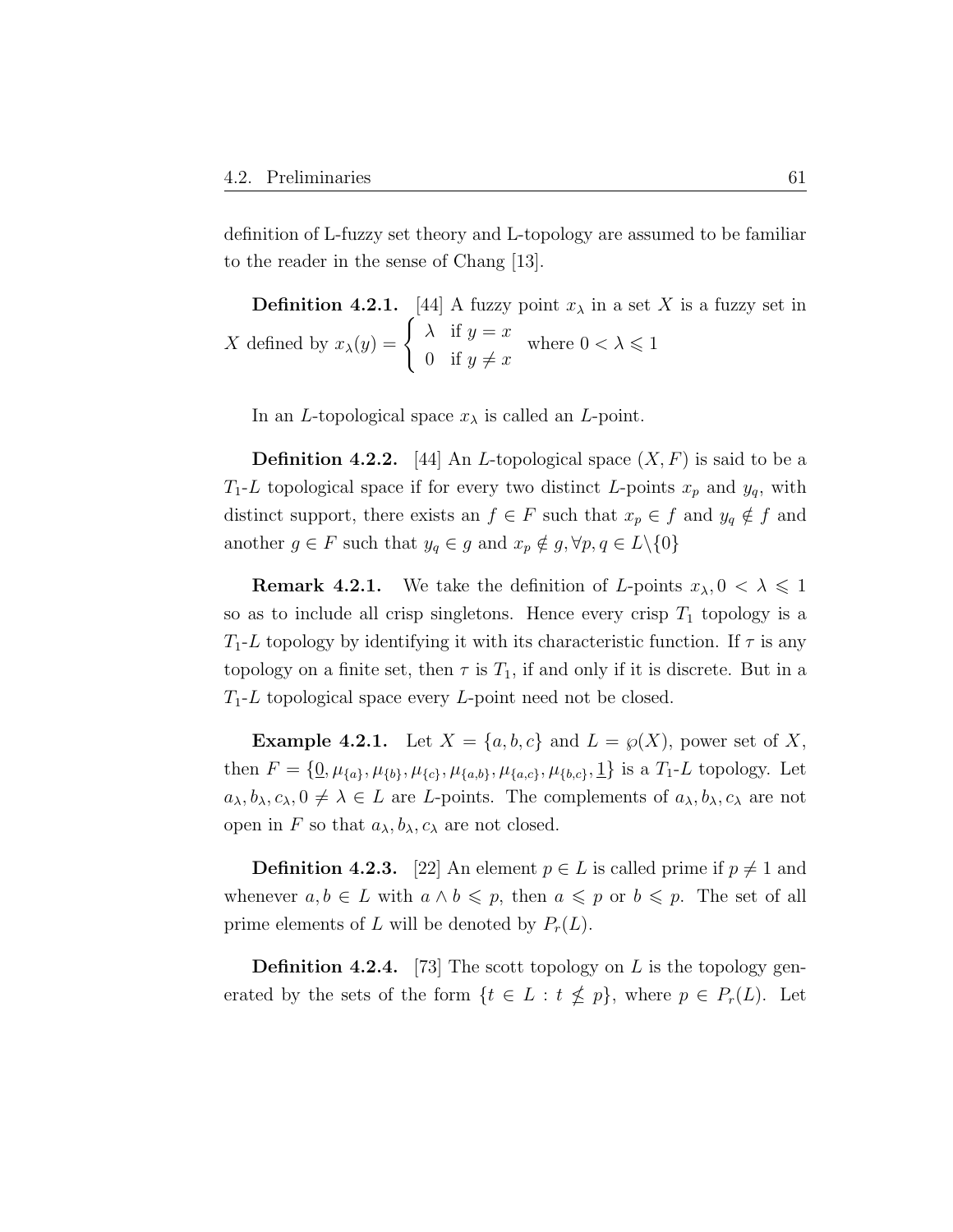$(X, \tau)$  be a topological space and  $f : (X, \tau) \to L$  be a function where L has its scott topology, we say that  $f$  is scott continuous if for every  $p \in P_r(L)$ ,  $f^{-1}\{t \in L : t \nleq p\} \in \tau$ .

**Remark 4.2.2.** When  $L = [0, 1]$ , the scott topology coincides with the topology of topologically generated spaces of Lowen[35]. Every Scott continuous function need not be lower semi continuous.

**Remark 4.2.3.** The set  $\omega_L(\tau) = \{f \in L^X; f : (X, \tau) \to L \text{ is scott}\}\$ continuous} is an L-topology. It is the largest element in  $W_{\tau}$ . If  $\tau$  is a  $T_1$  topology  $\omega_L(\tau)$  is a  $T_1$ -L topology, we can denote it by  $\omega_{1L}(\tau)$ . An L-topology F on X is called an induced  $T_1$ -L topology if there exists a  $T_1$ topology  $\tau$  on X such that  $F = \omega_{1L}(\tau)$ .

**Definition 4.2.5.** [24] Let  $(X, \tau)$  be a topological space and  $\alpha \in X$ . A function  $f: (X, \tau) \to L$ , where L has its scott topology, is said to be completely scott continuous at  $\alpha \in X$  if for every  $p \in P_r(L)$  with  $f(\alpha) \nleq p$ , there is a regular open neighbourhood U of  $\alpha$  in  $(X, \tau)$  such that  $f(x) \nleq p$ for every  $x \in U$ . That is  $U \subset f^{-1} \{ t \in L : t \nleq p \}$  and f is called completely scott continuous on  $X$ , if  $f$  is completely scott continuous at every point  $\mathrm{of}\ X.$ 

#### Note 1.

Let F be a  $T_1$ -L topology on the set X, let  $F_c$  denote the  $0-1$  valued members of  $F$ , that is,  $F_c$  is the set of all characteristic mappings in  $F$ . Then  $F_c$  is a  $T_1$ -L topology on X. Define  $F_c^* = \{A \subset X : \mu_A \in F_c$ , where  $\mu_A$  is the characteristic function of A}. The  $T_1$ -L topological space  $(X, F_c)$ is same as the  $T_1$  topological spaces $(X, F_c^*)$ 

**Definition 4.2.6.** A  $T_1$ -L topological space  $(X, F)$  is said to be a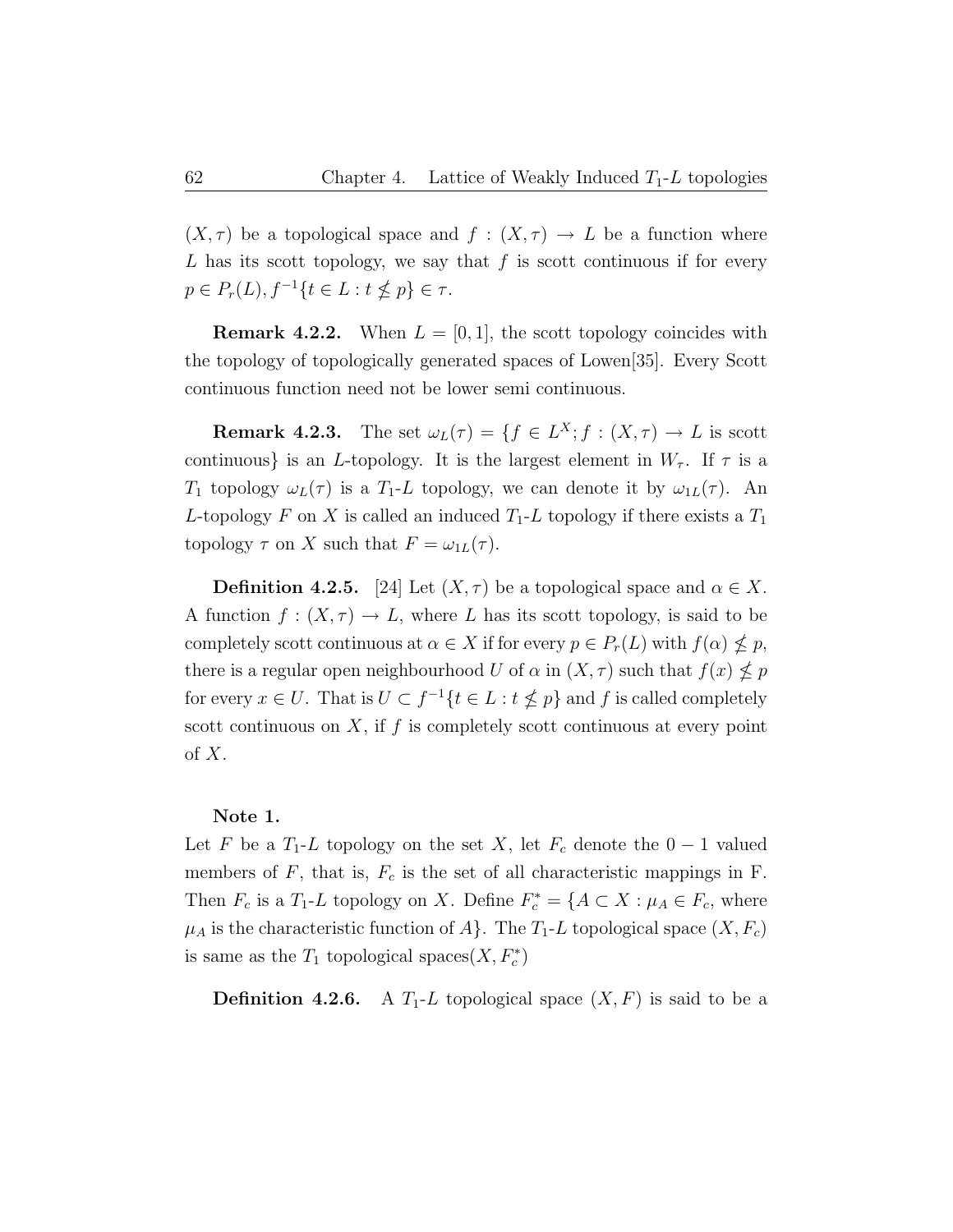weakly induced  $T_1$ -L topological space, if for each  $f \in F$ , f is a scott continuous function from  $(X, F_c^*)$  to L.

**Definition 4.2.7.** If  $F$  is the collection of all scott continuous functions from  $(X, F_c^*)$  to L, then F is an induced space and  $F = \omega_{1L}(F_c^*)$ .

**Definition 4.2.8.** [34] An element of a lattice  $L$  is called an atom if it is the minimal element of  $L \setminus \{0\}.$ 

**Definition 4.2.9.** [34] An element of a lattice  $L$  is called a dual atom if it is the maximal element of  $L \setminus \{1\}.$ 

Definition 4.2.10. [34] A bounded lattice is said to be complemented if for all x in L there exists y in L such that  $x \vee y = 1$  and  $x \wedge y = 0$ .

# 4.3 Lattice of weakly induced  $T_1 - L$  topologies

For a given  $T_1$ -topology  $\tau$  on X, the family  $W_{1\tau}$  of all weakly induced  $T_1$ -L topologies defined by families of scott continuous functions from  $(X, \tau)$  to L forms a lattice under the natural order of set inclusion. The least upper bound of a collection of weakly induced  $T_1$ -L topologies belonging to  $W_{1\tau}$ is the weakly induced  $T_1$ -L topology which is generated by their union and their greatest lower bound is their intersection. The smallest element is the crisp cofinite topology denoted by 0 and the largest element is  $\omega_{1L}(\tau)$ . Also for a  $T_1$  topology  $\tau$  on X, the family  $CW_{1\tau}$  of all weakly induced  $T_1$ -L topologies defined by families of completely scott continuous functions from  $(X, \tau)$  to L forms a lattice under the natural order of set inclusion.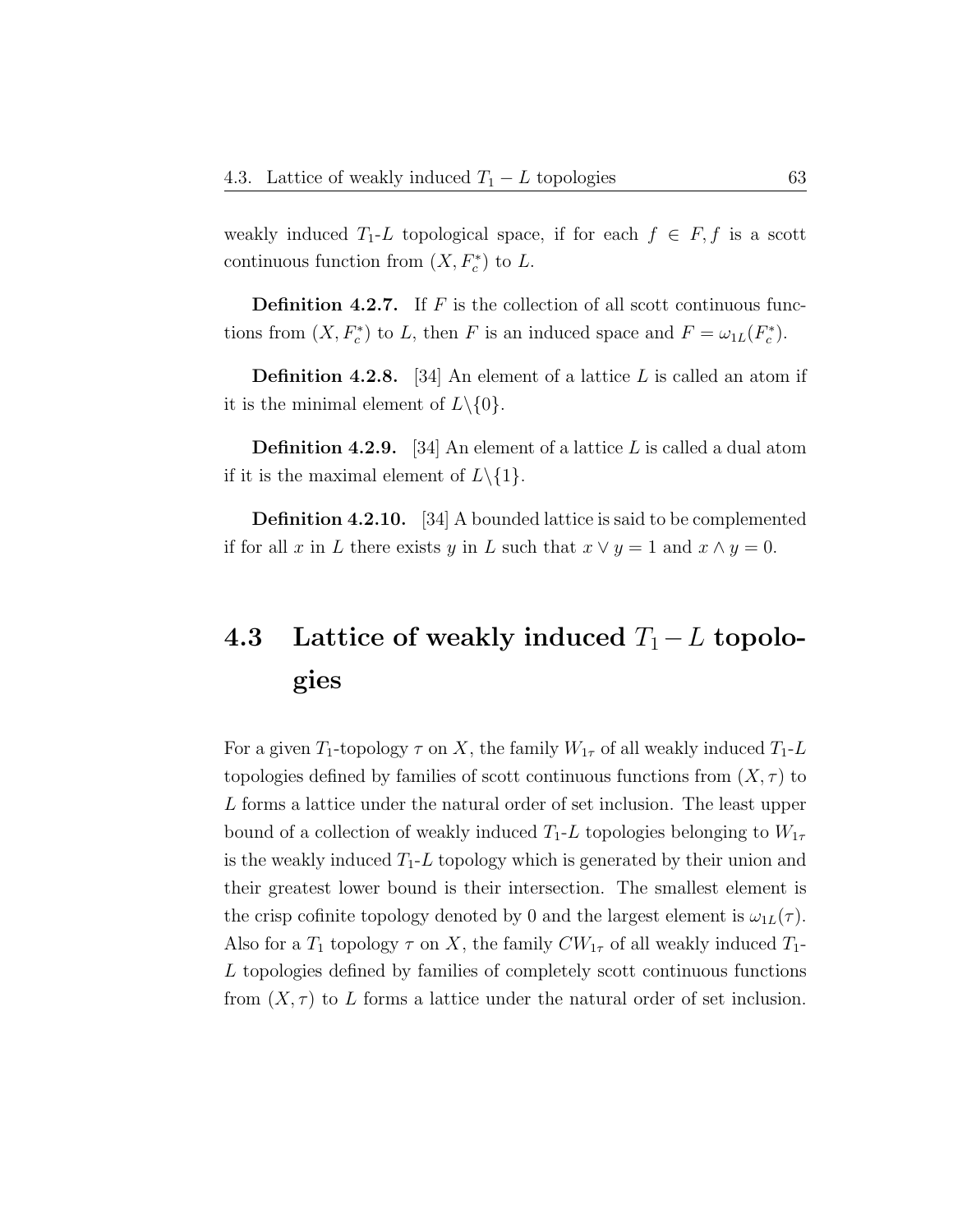Since every completely scott continuous function is scott continuous, it follows that  $CW_1\tau$  is a sublattice of  $W_{1\tau}$ . We note that  $W_{1\tau}$  and  $CW_{1\tau}$ coincide when each open set in  $\tau$  is regular open. When  $\tau = D$ , the discrete topology on X, these lattices coincide with lattice of weakly induced  $T_1$ -L topologies on X.

**Theorem 4.3.1.** [18] The Ultra spaces on a set E are exactly the topologies of the form  $\mathfrak{S}(x, \mathcal{U}) = \wp(E - x) \cup \mathcal{U}$ , where  $x \in E, \mathcal{U}$  is an ultrafilter on E not containing  $\{x\}.$ 

**Theorem 4.3.2.** [62] Let  $(X, F)$  and  $(X, G)$  be two fuzzy topological spaces on X. Then G covers F if and only if  $G = F(g)$  for every  $g \in G - F$ , where  $F(g)$  is the simple extension of F by g.

**Theorem 4.3.3.** The lattice  $W_{1\tau}$  is complete.

Proof. Let S be a subset of  $W_{1\tau}$  and let  $G = \bigcap$  $F$ . Clearly  $G$  is a  $_{F \in S}$  $T_1$ -L topology. Let  $g \in G$ . Since each  $F \in S$  is a weakly induced  $T_1$ -L topology, g is a scott continuous mapping from  $(X, F_c^*)$  to L. That is  $g^{-1}(\{t \in L : t \nleq p, \text{ where } p \in P_r(L)\}) \in F_c^*$  for each  $F \in S$ . Therefore  $g^{-1}(\lbrace t \in L : t \nleq p \text{ where } p \in P_r(L) \rbrace) \in \bigcap$  $F_c^*$ . Hence g is a scott  $F \in S$ continuous function from  $(X, G_c^*)$  to L, where  $(X, G_c^*) = (X, \bigcap F_c^*)$ . That is  $G \in W_{1\tau}$  and G is the greatest lower bound of S. Let K be the set of upper bounds of S. Then K is non empty since  $1 = \omega_{1L}(\tau) \in K$ . Using the above argument K has a greatest lower bound say H. Then this H is a least upper bound of S. Thus every subset S of  $W_{1\tau}$  has greatest lower bound and least upper bound. Hence  $W_{1\tau}$  is complete.  $\Box$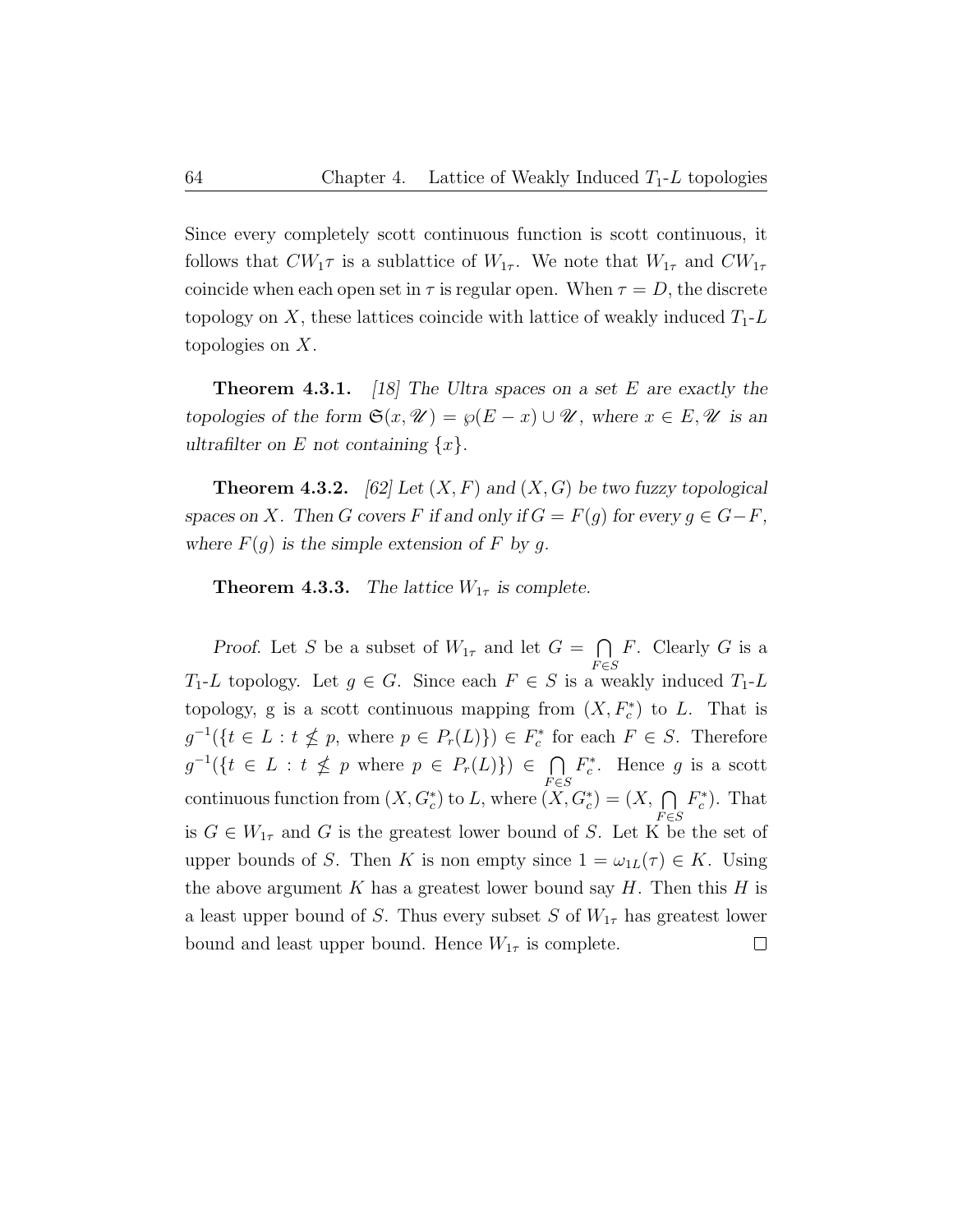### Note 2.

Let  $CFT$  denote the crisp cofinite topology, where  $CFT = \{\mu_A : A \text{ is } \}$ a subset of X whose complement is finite} together with  $\underline{0}$ ,  $\mu_A$  is the charcteristic function of A.

**Theorem 4.3.4.**  $W_{1\tau}$  is not atomic in general.

**Example 4.3.1.** Take  $\tau =$  Cocountable topology on the set R of real numbers and  $L = [0, 1]$ . The smallest element in  $W_{1\tau}$  is the crisp cofinite topology CFT denoted by 0 and largest element is  $\omega_{1L}(\tau) = \{f | f :$  $(X, \tau) \to L$  is a scott continuous function}. Then the  $T_1$ -L topologies of the form  $CFT \cup_{\alpha}$ ,  $CFT \cup_{\mu_A}$  where  $X - A$  is countably infinite are weakly induced. But  $T_1$ -L topology of the form  $CFT \cup h$  where h is a scottcontinuous function which is neither constant function nor a characteristic function is not weakly induced. Hence weakly induced  $T_1$ -L topologies of the form  $CFT \cup f$  are atoms in  $W_{1\tau}$  and hence  $\omega_{1L}(\tau)$  cannot be expressed as join of atoms. Thus  $W_{1\tau}$  is not atomic.

**Theorem 4.3.5.** [4]  $\Lambda(X)$  is not modular and hence not distributive.

**Theorem 4.3.6.**  $W_{1\tau}$  is not distributive in general.

Proof. Since every distributive lattice is necessarily modular, we prove that  $W_{1\tau}$  is not modular. This can be illustrated with an example. Take X as any infinite set and  $\tau = D$ , discrete topology on X. Then  $W_{1\tau}$ becoms lattice of all weakly induced  $T_1$ -L topology on X and  $\Lambda(X)$ , the lattice of  $T_1$  topologies on X (identifying by its characteristic functions) is a sublattice of  $W_{1D}$ . We know that by theorem 4.3.5  $\Lambda(X)$  is not modular and hence not distributive. Thus  $W_{1\tau}$  is not distributive in general.  $\Box$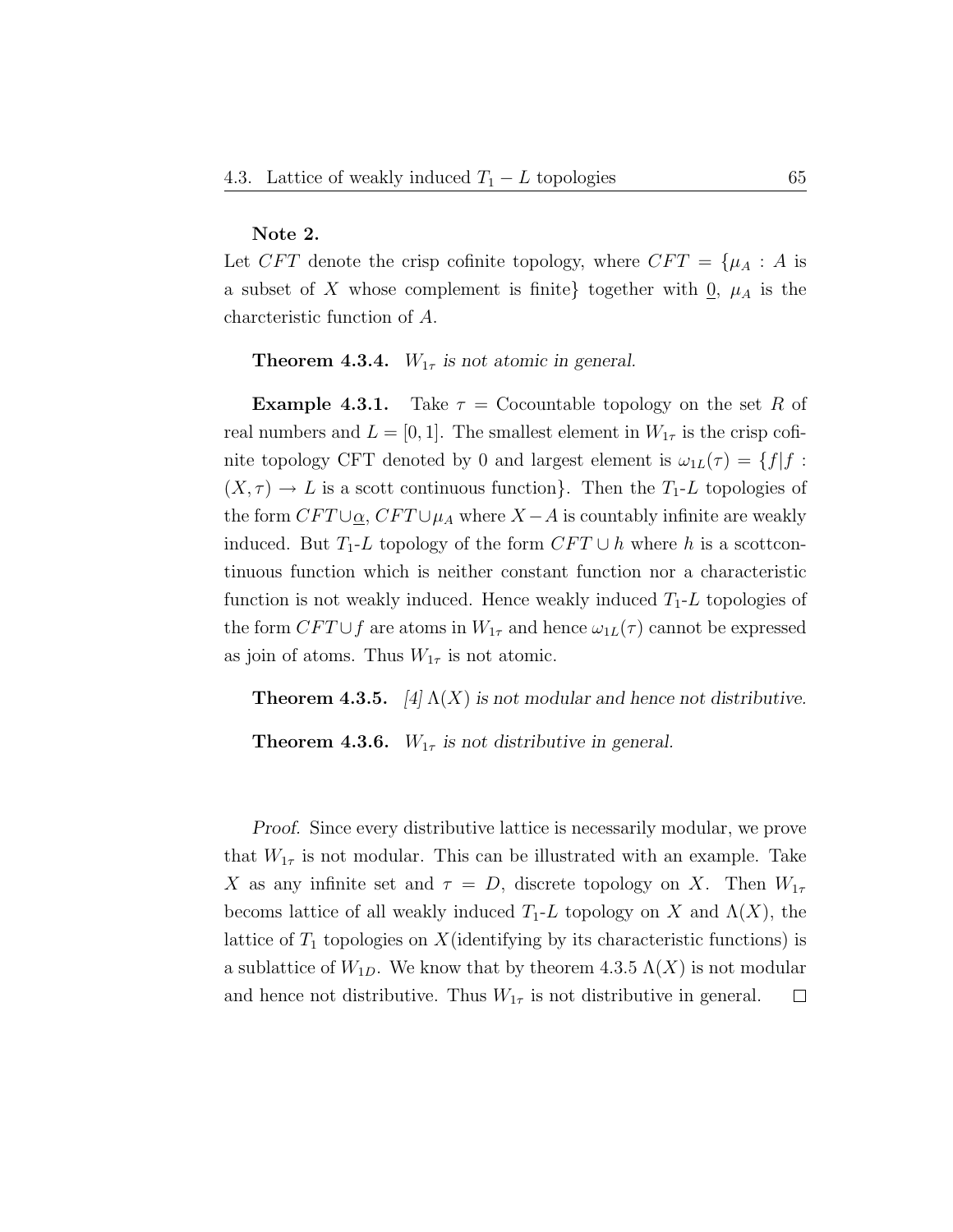**Theorem 4.3.7.** If L has dual atoms, then  $W_{1\tau}$  has dual atoms.

### Proof. Case 1.

Let X be a non empty set and  $L$  be a finite pseudo complemented chain.

Let  $\tau$  be a dual atom in the lattice of  $T_1$  topologies on X. Then by theorem 4.3.1,  $\tau$  must be of the form  $\mathfrak{S}(a, \mathcal{U}) = \varphi(X - a) \cup \mathcal{U}$ , where  $a \in X, \mathscr{U}$  is non principal ultrafilter not containing  $\{a\}$ . Then  $\omega_{1L}(\tau) = \{f | f : (X, \tau) \to L \text{ is a scott continuous function}\}.$  Then  $a_{\lambda} \notin$  $\omega_{1L}(\tau)$ ,  $0 \neq \lambda \in L$ . Let  $\beta$  be the dual atom in L and  $F = \omega_{1L}(\tau) \vee a_{\beta}$  Then F is the ultra L-topology  $\mathfrak{S}(a_{\beta})$  in  $\Omega(X)$  since the simple extension of F by  $a_1$  is the discrete L-topology. Let  $F_c$  = the  $0-1$  valued functions in F and  $F_c^* = \{A \subset X | \mu_A \in F_c\}$ . Then the weakly induced  $T_1$ -L topology defined by Scott continuous funcions from  $(X, (F_c^*)$  to L is a dual atom in  $W_1\tau$ .

### Case 2.

Let  $X$  be a non empty set and  $L$  is not a finite pseudo complemented chain.

Let  $\tau$  be a dual atom in the lattice of  $T_1$  topologies on X. Then by theorem 4.3.1,  $\tau$  must be of the form  $\mathfrak{S}(a, \mathcal{U}) = \wp(X - a) \cup \mathcal{U}$ , where  $a \in X, \mathscr{U}$  is non principal ultrafilter not containing  $\{a\}$ . Then  $\omega_{1L}(\tau) = \{f | f : (X, \tau) \to L \text{ is a scott continuous function}\}.$  Then  $a_{\lambda} \notin$  $\omega_{1L}(\tau)$ ,  $0 \neq \lambda \in L$ . Let  $\beta_1, \beta_2, ..., \beta_m$  are dual atoms in L and  $F(a_{\beta 1}) =$  $\omega_{1L}(\tau) \vee a_{\beta 1}, F(a_{\beta 2}) = \omega_{1L}(\tau) \vee a_{\beta 2}, \dots, F(a_{\beta m}) = \omega_{1L}(\tau) \vee a_{\beta m}.$  Let  $F_{\beta j}$  is the L-topology generated by  $(m-1)$   $F(a_{\beta i})$  from  $m F(a_{\beta i}), i =$  $1, 2, ..., m, j = 1, 2, ..., m, i \neq j$ . Then as in case 1.  $F_{\beta j}$  is the ultra Ltopology  $\mathfrak{S}_{\beta j}$  in  $\Omega(X)$  since the simple extension of  $F_{\beta j}$  by  $a_{\beta j}$  is the discrete L-topology. Let  $G = F_{\beta j}$ ,  $G_c =$  The  $0 - 1$  valued functions in G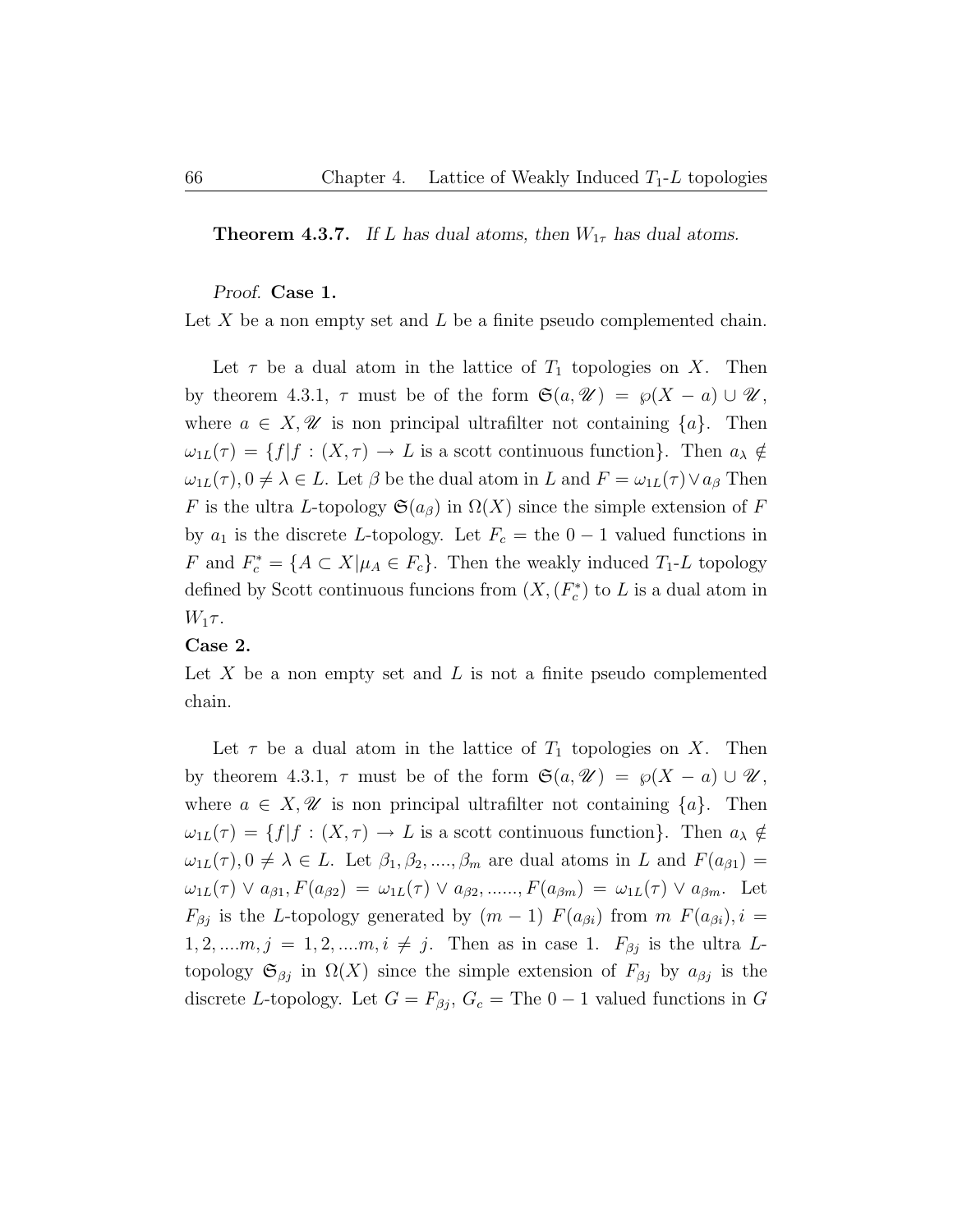and  $G_c^* = \{A \subset X | \mu_A \in G_C\}$ . Then the weakly induced  $T_1$ -Ltopology defined by Scott continuous functions from  $(X, G_c^*)$  to L is a dual atom in  $W_{1\tau}$ .

In both cases since L has dual atoms,  $W_{1\tau}$  has dual atoms. Hence the theorem.  $\Box$ 

**Theorem 4.3.8.** If L has no dual atoms, then  $W_{1\tau}$  has no dual atoms.

Proof. Let F be any weakly induced  $T_1$ -L topology other than  $1 =$  $\omega_{1L}(\tau)$ . Then we claim that there exists at least one weakly induced  $T_1$ -L topology finer than F. Since F is a weakly induced  $T_1$ -L topology different from  $\omega_{1L}(\tau)$ , F cannnot contain at the same time all characteristic functions of opensets in  $\tau$  and all constant L-subsets. Since L has no dual atoms, the collection  $S$  of  $L$  subsets not belonging to  $F$  is infinite. Since  $F$ is a  $T_1$ -L topology,  $g \in S$ , we have  $F(g)$ , the simple extension of F by g is also a  $T_1$ -L topology. Let  $G = F(g)$ ,  $G_c$  denote the 0−1 valued members of G and  $G_c^* = \{A \subset X | \mu_A \in G_c\}$ , where  $\mu_A$  is the characteristic function of A. Then there exists a weakly induced  $T_1$ -L topology K defined by Scott continuous functions from  $(X, G_e^*)$  to L. Thus for any weakly induced  $T_1$ -L topology F there exists a weakly induced  $T_1$ -L topology K such that  $F \subset K \neq 1$ . Hence the proof of the theorem is completed.  $\Box$ 

Combining Theorem 4.3.7 and Theorem 4.3.8 we have

**Theorem 4.3.9.** The lattice of weakly induced  $T_1$ -L topologies  $W_{1\tau}$ has dual atoms if and only if L has dual atoms.

**Theorem 4.3.10.**  $W_{1\tau}$  is not dually atomic in general.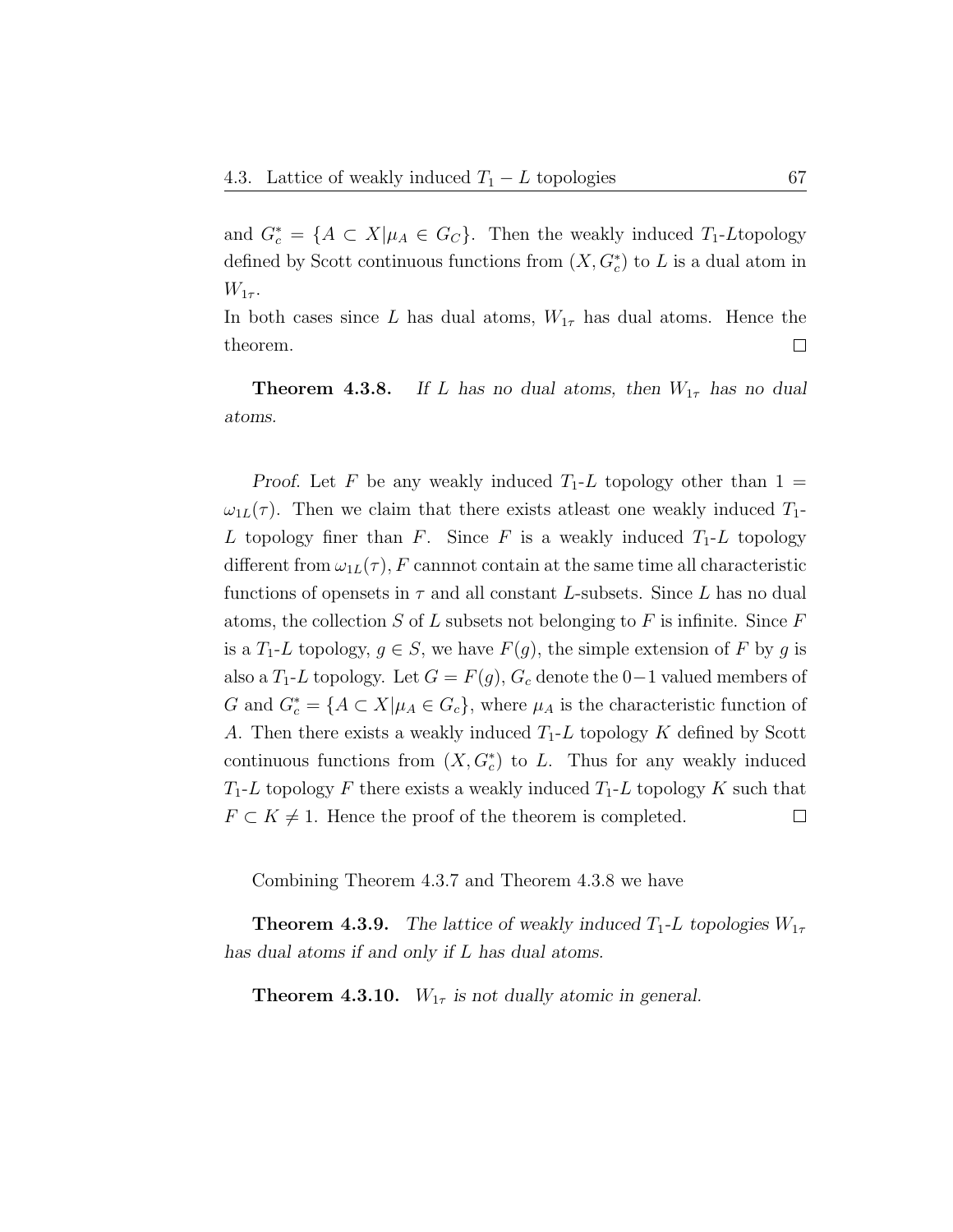Proof. This follows from Theorem 4.3.8.

# 4.4 Complementation in the lattice of weakly induced  $T_1$ -L topologies

**Theorem 4.4.1.**  $W_{1\tau}$  is not complemented in general.

**Example 4.4.1.** Let  $X = R$ , set of real numbers and  $\tau =$  Cocountable topology on R. Take  $L = [0, 1]$ . The weakly induced  $T_1$ -L topology of the form  $F = CFT \cup \alpha$  where  $\alpha \in (0,1)$  has no complement. For, clearly 1 is not a complement of F, since  $F \wedge 1 \neq 0$ . Let G be any weakly induced  $T_1$ -L topology in  $W_{1\tau}$  other than 1. If  $F \subset G$ , then G is not a complement of  $F$ . Hence suppose that  $F$  is not contained in  $G$ . Since  $G \neq 1$ , G cannot contain simultaneously all constant L-subsets and all characteristic functions of open sets in  $\tau$ . Then  $F \vee G = H \neq 1$  and so G is not a complement of  $F$ .

**Remark 4.4.1.** When  $\tau = D$ , the discrete topology on  $X, W_{1D} =$  $W_1(X)$ , the collection of all weakly induced L-topologies on X. The family of all weakly induced  $T_1$ -L topologies is defined by scott continuous functions where each scott continuous function is a characteristic function, is a sublattice of  $W_1(X)$  and is a lattice isomorphic to the lattice of all  $T_1$  topologies on X. The elements of this lattice are called crisp  $T_1$ topologies.

**Theorem 4.4.2.** The lattice of weakly induced  $T_1$ -L topologies  $W_1(X)$  is not complemented.

 $\Box$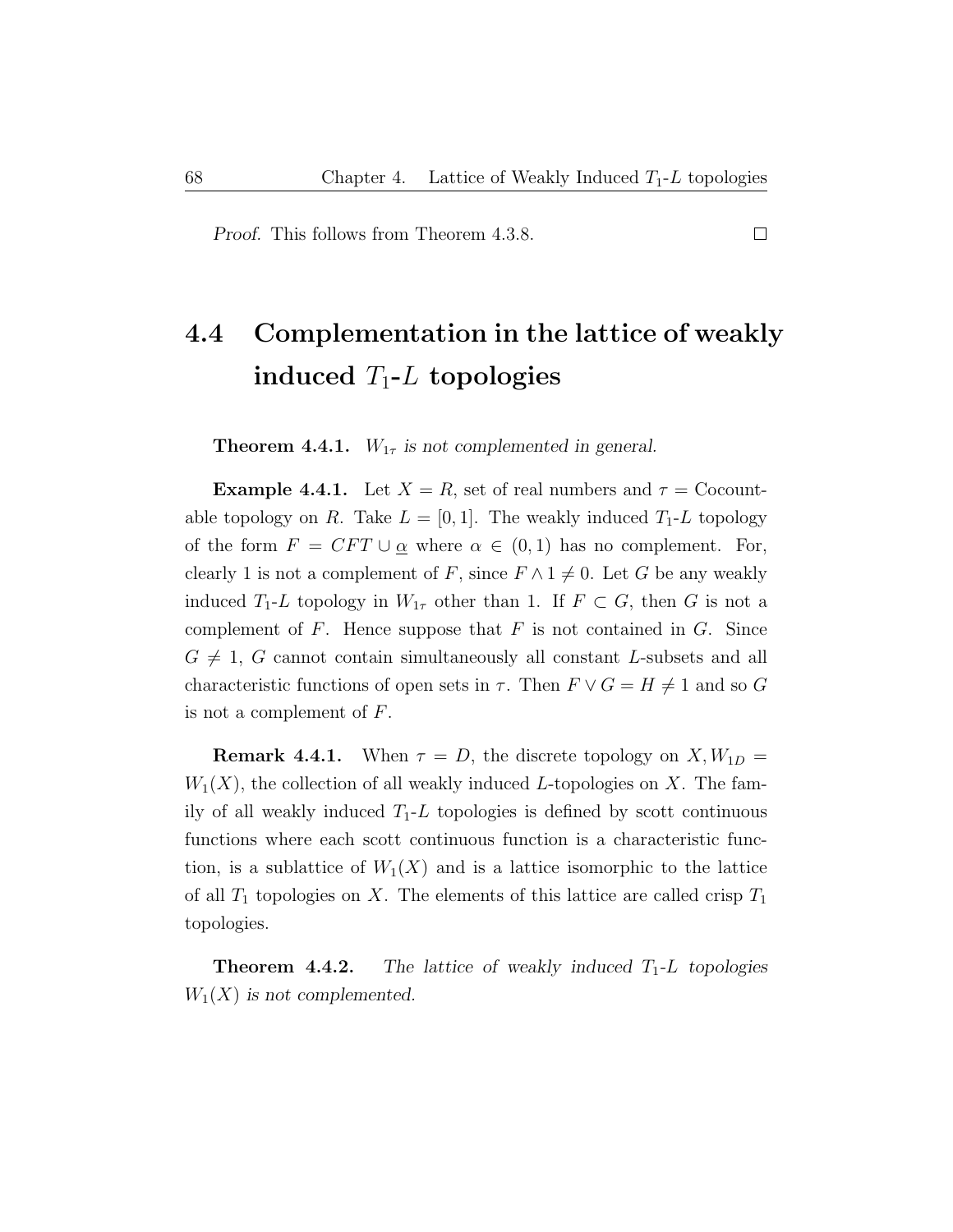$\Box$ 

Proof. This follows from theorem 4.4.1.

### Note 3.

Several types of  $T_1$  topologies have complements in  $\Lambda(X)$  [57].

**Theorem 4.4.3.** An induced  $T_1$ -L topology has complement if the corresponding  $T_1$  topology has complement.

Proof. Let F be an induced  $T_1$ -L topology. Since F is induced, F is the collection of all Scott continuous functions from  $(X, F_c^*)$  to L. Let  $F_c^* = \tau$ . If  $\tau$  has complement, there exists  $\tau'$  such that  $\tau \wedge \tau'$  equal to the cofinite topology and  $\tau \vee \tau'$  equal to the discrete topology on X. Then  $F \wedge \tau'$  is CFT and  $F \vee \tau'$  is the discrete L-topology.  $\Box$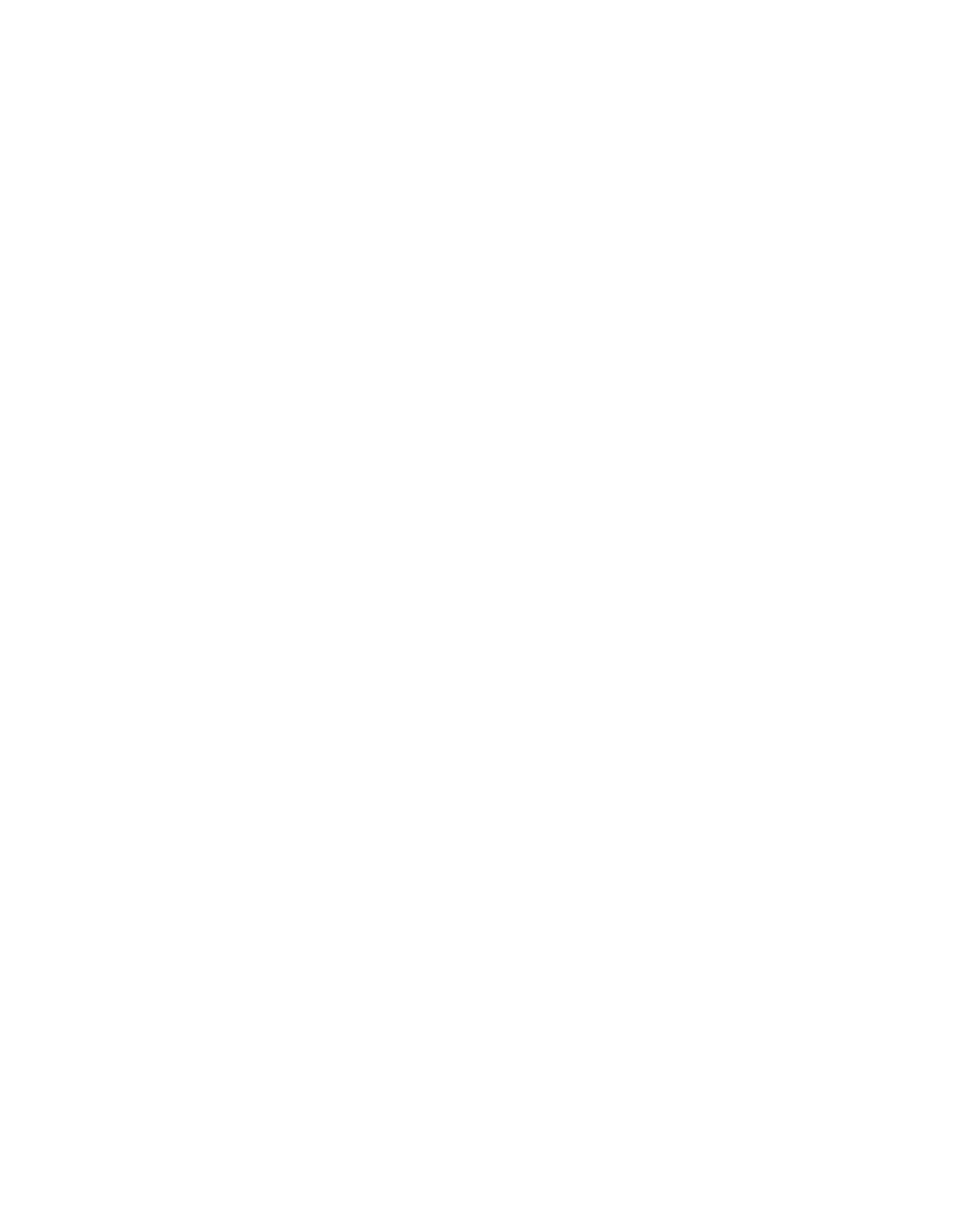# Chapter 5

# $\bf{Lattice\,\, of\,\, Stratified\,\, } T_1\hbox{-} L$ topologies

## 5.1 Introduction

This chapter aims at investigating the lattice structure of the set of all stratified  $T_1$ -L topologies on a given set X. In [11] Birkhoff proved that the set of all  $T_1$  topologies,  $\Lambda(X)$  is a complete sublattice of  $\Sigma(X)$ , the lattice of all topologies.  $\Lambda(X)$  possess atoms, but is not atomic [67]. Also  $\Lambda(X)$  ia not a complemented lattice [57].  $\Lambda(X)$  is not modular and hence not distributive [4]. In [64], Liu determined dual atoms in  $\Lambda(X)$  and Frolich [18] proved this lattice is dually atomic. In [32], Jose and Johnson studied the lattice structure of the set  $L(X)$  of all stratified L-topologies on a given set X. The lattice of all stratified  $T_1$ -L topologies on a given set X is denoted by  $S_1(X)$ . In this chapter we prove that  $S_1(X)$  has atoms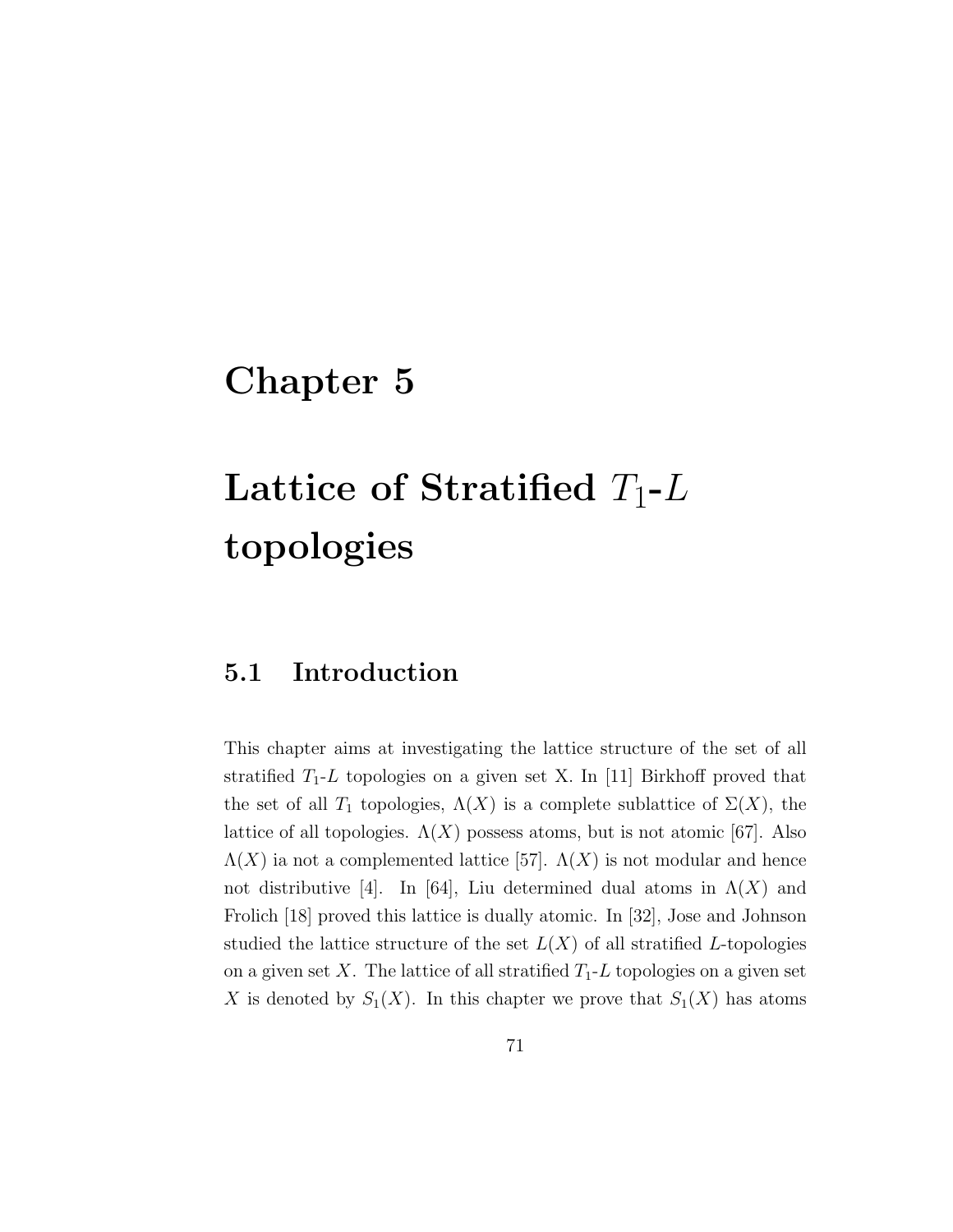and dual atoms if and only if the membership lattice  $L$  has atoms and dual atoms respectively and it is neither atomic nor dually atomic.

## 5.2 Preliminaries

Let X be a nonempty ordinary set and  $L = L(\leq, \vee, \wedge,')$  be a F-lattice, i.e, a completely distributive lattice with a smallest element 0 and a largest element  $1((0 \neq 1)$  and with an order-reversing involution  $a \to a'(a \in L)$ [34]. Assume  $L$  has more than two elements. An  $L$ -fuzzy subset on  $X$  is a mapping  $f: X \to L$ . The family of all L-fuzzy subsets on X is denoted  $L^X$ . We denote the constant function in  $L^X$  taking the value  $\alpha \in L$  by  $\underline{\alpha}$ . Here we call L-fuzzy subsets as L-subsets and  $F \subseteq L^X$  is called an L-topology in the sense of Chang [13] and Goguen [23] as in [34], if

(i)  $\underline{0}, \underline{1} \in F$ ,

- (ii)  $f, g \in F \Rightarrow f \wedge g \in F$ ,
- (iii)  $f_i \in F$  for each  $i \in I \Rightarrow \bigvee$ i∈I  $f_i \in F$ . A subset  $F$  of  $L^X$  is called a stratified  $L$ -topology, if
- (i)  $\underline{\alpha} \in F$  for all  $\alpha \in L$ ,
- (ii)  $f, g \in F \Rightarrow f \wedge g \in F$ ,
- (iii)  $f_i \in F$  for each  $i \in I \Rightarrow \bigvee$ i∈I  $f_i \in F$ .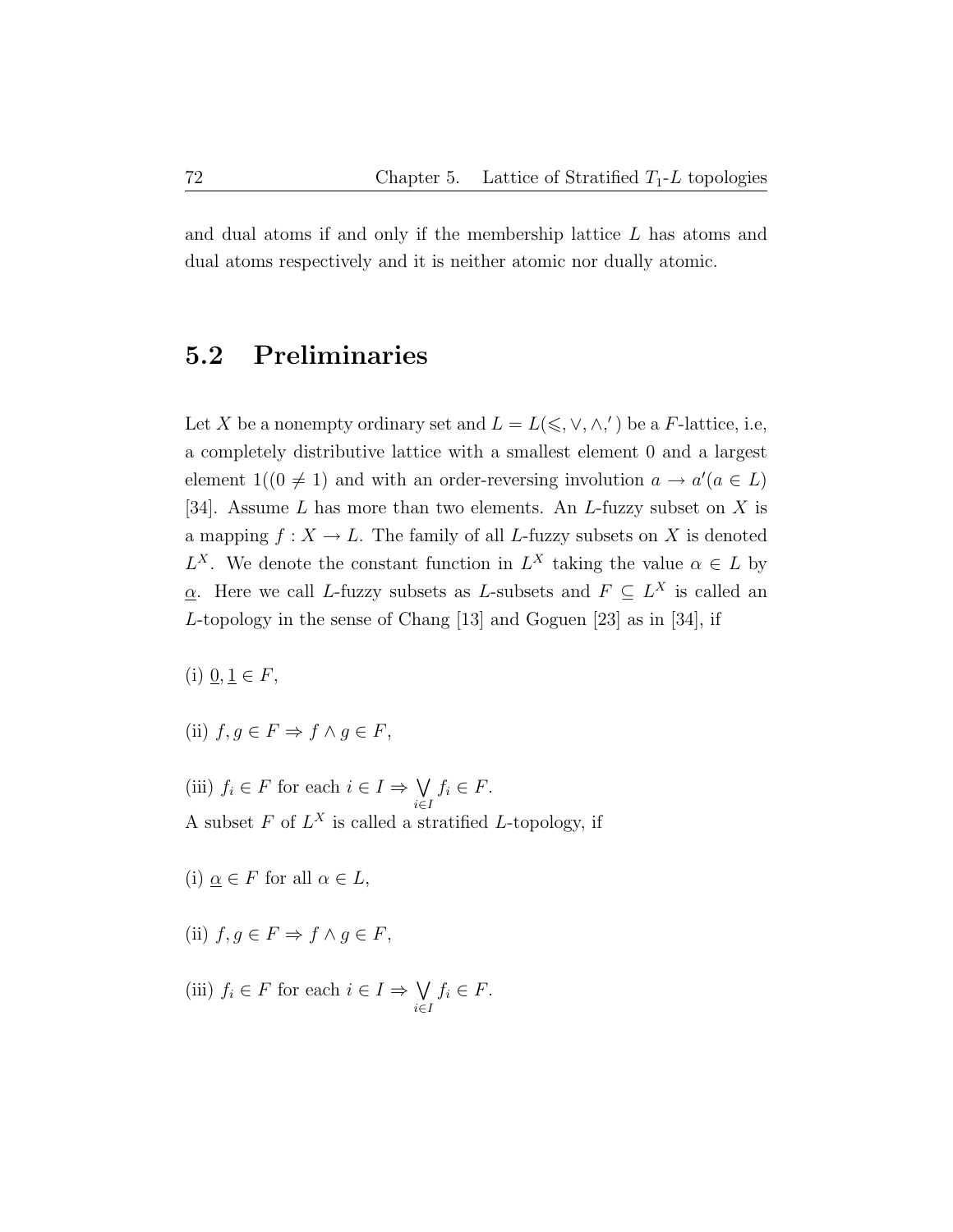(The idea goes up to Lowen [35], while the term "stratified" has appeared for the first time in  $|42|$ ).

**Example 5.2.1.** For a  $T_1$  topological space  $(X, \tau)$  and a F-lattice L,  $F = {\mu_A : A \in \tau, \mu_A \text{ is the characteristic function of } A}$  is a  $T_1$ -L topology on X. If we add all constant functions  $\alpha, \alpha \in L$  in to F and consider it as a subbase, then we get a new L-topology different from the original one, which is a stratified  $T_1$ -L topology.

**Example 5.2.2.** Let  $X = R$ . Then  $F = \{f \in L^X : f(x) > 0 \text{ for all }$ but finite number of points of  $X\}$  together with 0. Then F is a stratified  $T_1$ -L topology.

**Definition 5.2.1.** [44] A fuzzy point  $x_{\lambda}$  in a set X is a fuzzy set in X defined by

$$
x_{\lambda}(y) = \begin{cases} \lambda & \text{if } y = x \\ 0 & \text{if } y \neq x \end{cases} \text{ where } 0 < \lambda \leq 1
$$

In an *L*-topological space we call  $x_{\lambda}$  an *L*-point.

**Definition 5.2.2.** [44] An *L*-topological space  $(X, F)$  is said to be a  $T_1$ -L topological space if for every two distinct fuzzy points  $x_p$  and  $y_q$ , with distinct support, there exists an  $f \in F$  such that  $x_p \in f$  and  $y_q \notin f$ and another  $g \in F$  such that  $y_q \in g$  and  $x_p \notin g$ ,  $\forall p, q \in L \setminus \{0\}$ .

**Remark 5.2.1.** We take the definition of L points  $x_{\lambda}, 0 < \lambda \leq 1$ so as to include all crisp singletons. Hence every crisp  $T_1$  topology is a  $T_1$ -L topology by identifying it with its characteristic function. If  $\tau$  is any topology on a finite set, then  $\tau$  is  $T_1$ , if and only if it is discrete. However,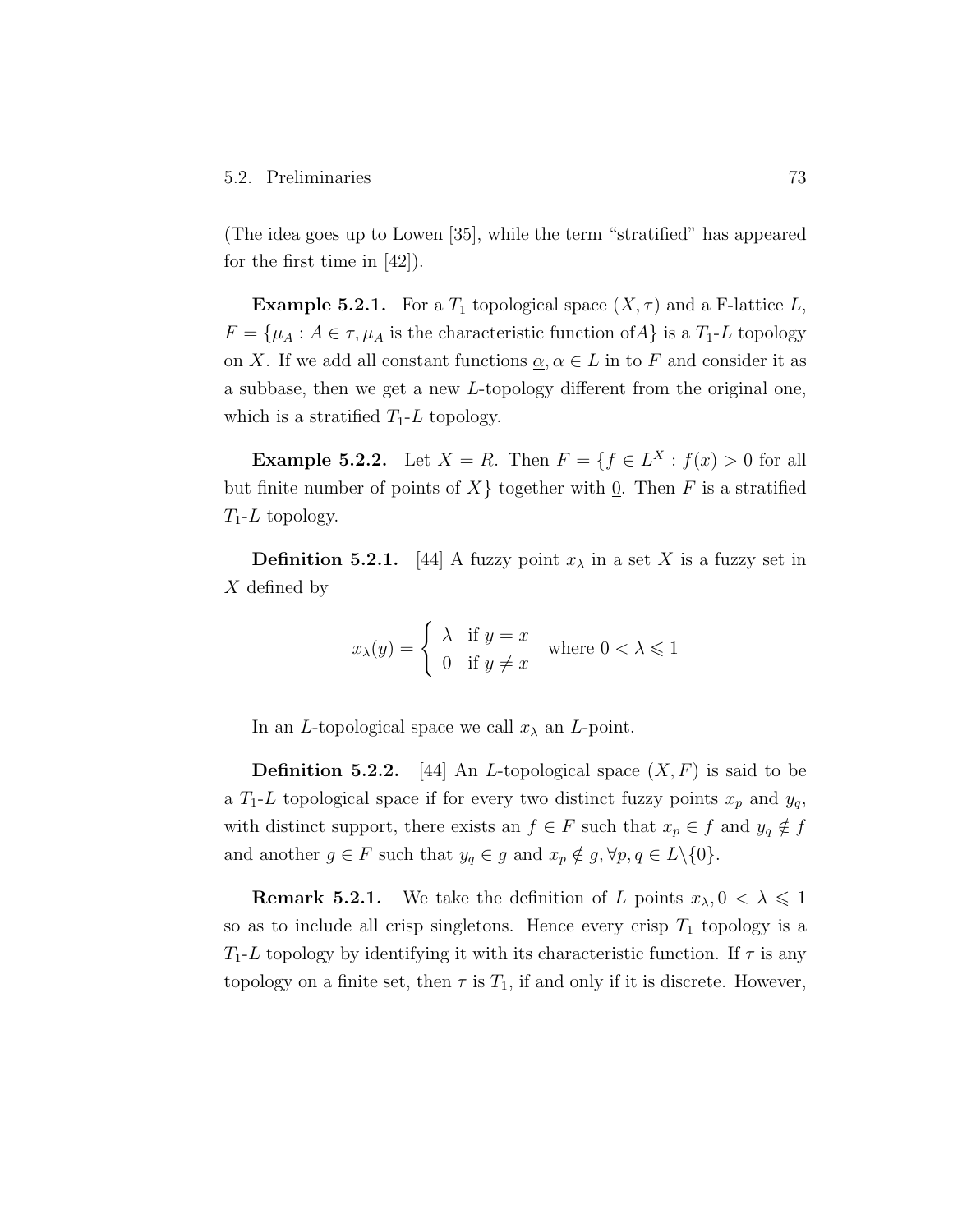the same is not true in L-topology.

**Example 5.2.3.** Let X be a nonempty set,  $A \subset X$  and  $L =$  $\{0, \alpha, \beta, 1\}$ , the diamond lattice. Then  $F = {\mu_A | X - A}$  is finite}  $\cup {\alpha | \alpha \in \mathbb{R}^d}$ L} is a stratified  $T_1$ -L topology. Let  $x \in X$ , then the complement of the L-point  $x_{\alpha}$  is not open in F so that  $x_{\alpha}$  is not closed.

**Definition 5.2.3.** [22] An element  $p \in L$  is called prime if  $p \neq 1$  and whenever  $a, b \in L$  with  $a \wedge b \leq p$ , then  $a \leq p$  or  $b \leq p$ . The set of all prime elements of L will be denoted by  $P_r(L)$ .

**Definition 5.2.4.** [73] Scott topology on L is the topology generated by the sets of the form  $\{t \in L : t \nleq p\}$ , where  $p \in P_r(L)$ . Let  $(X, \tau)$  be a topological space and  $f : (X, \tau) \to L$  be a function where L has its Scott topology, we say that f is Scott continuous if for every  $p \in P_r(L)$ ,  $f^{-1}\{t \in$  $L: t \nleq p$   $\in \tau$ .

**Remark 5.2.2.** When  $L = [0, 1]$ , the Scott topology coincides with the topology of topologically generated spaces of Lowen [35]. Every Scott continuous function need not be lower semi continuous. The set  $\omega_L(\tau) =$  ${f \in L^X; f : (X, \tau) \to L \text{ is Scott continuous}}$  is an L-topology. If  $\tau$  is a  $T_1$ topology  $\omega_L(\tau)$  is a stratified  $T_1$ -L topology, we can denote it by  $\omega_{1L}(\tau)$ . An L-topology F on X is called an induced  $T_1$ -L topology if there exists a  $T_1$  topology  $\tau$  on X such that  $F = \omega_{1L}(\tau)$ .

**Definition 5.2.5.** [34] An element of a lattice L is called an atom if it is the minimal element of  $L \setminus \{0\}.$ 

**Definition 5.2.6.** [34] An element of a lattice  $L$  is called a dual atom if it is the maximal element of  $L \setminus \{1\}.$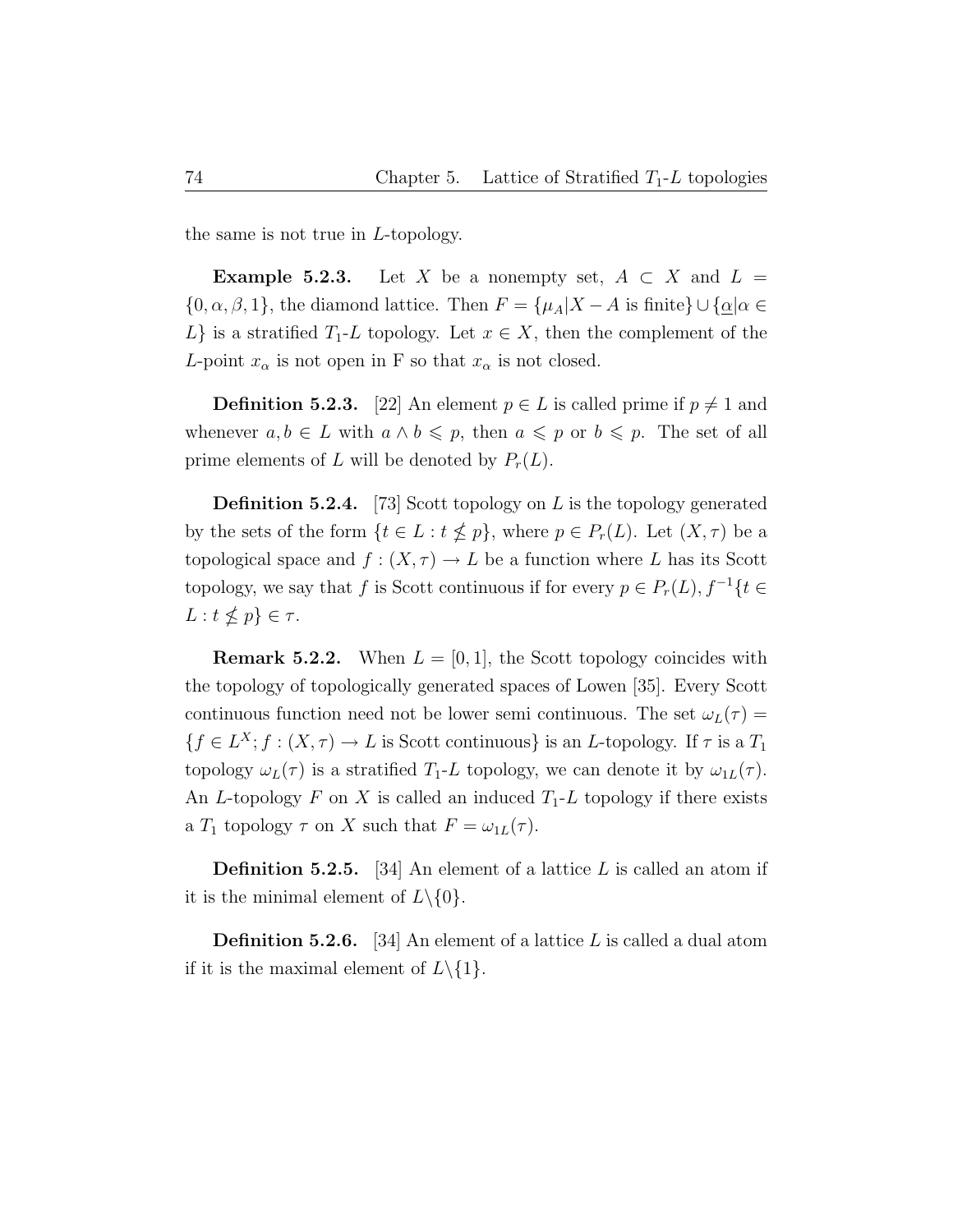### **5.3** Lattice of Stratified  $T_1 - L$  topologies

Let  $S_1(X) = \{F|F$  is a stratified  $T_1$ -L topology on X } and  $\Lambda(X) =$  $\{\tau | \tau \text{ is a } T_1 \text{ topology on } X\}.$  The family  $S_1(X)$  of all stratified  $T_1$ -L topologies form a lattice under the natural order of set inclusion. The smallest stratified  $T_1$ -L topology is CFT  $\cup{\{\lambda|\lambda\in L\}}$ , denoted by 0 and the largest stratified  $T_1$ -L topology is the discrete L-topology which consists of all L-subsets denoted by 1, where the crisp cofinite topology  $CFT =$  $\{\mu_A : A \text{ is a subset of } X \text{ whose complement is finite}\}$  together with  $\underline{0}, \mu_A$ is the charcteristic function of A.

**Definition 5.3.1.** [10] A lattice L is said to be join-complemented provided that for every x in L, there exists y in L such that  $x \vee y = 1$ .

**Definition 5.3.2.** [10] A lattice L is said to be meet-complemented provided that for every x in L, there exists y in L such that  $x \wedge y = 0$ .

**Definition 5.3.3.** [10] A lattice L is said to be complemented provided that for every x in L, there exists y in L such that  $x \wedge y = 0$  and  $x \vee y = 1.$ 

**Definition 5.3.4.** [10] A lattice L is said to be semi-complemented if it is either join complemented or meet-complemented.

Let  $\Lambda(X)$  be the set of all  $T_1$  topologies on X and let  $\mathscr{G} = \{G | G \subset$  $X, X \sim G$  is finite}  $\cup \{\phi, X\}.$ 

**Theorem 5.3.1.** [11]  $\Lambda(X)$  is a complete sublattice of  $\Sigma(X)$ . The least element in  $\Lambda(X)$  is the cofinite topology  $\mathscr G$ , and the greatest element is the discrete topology.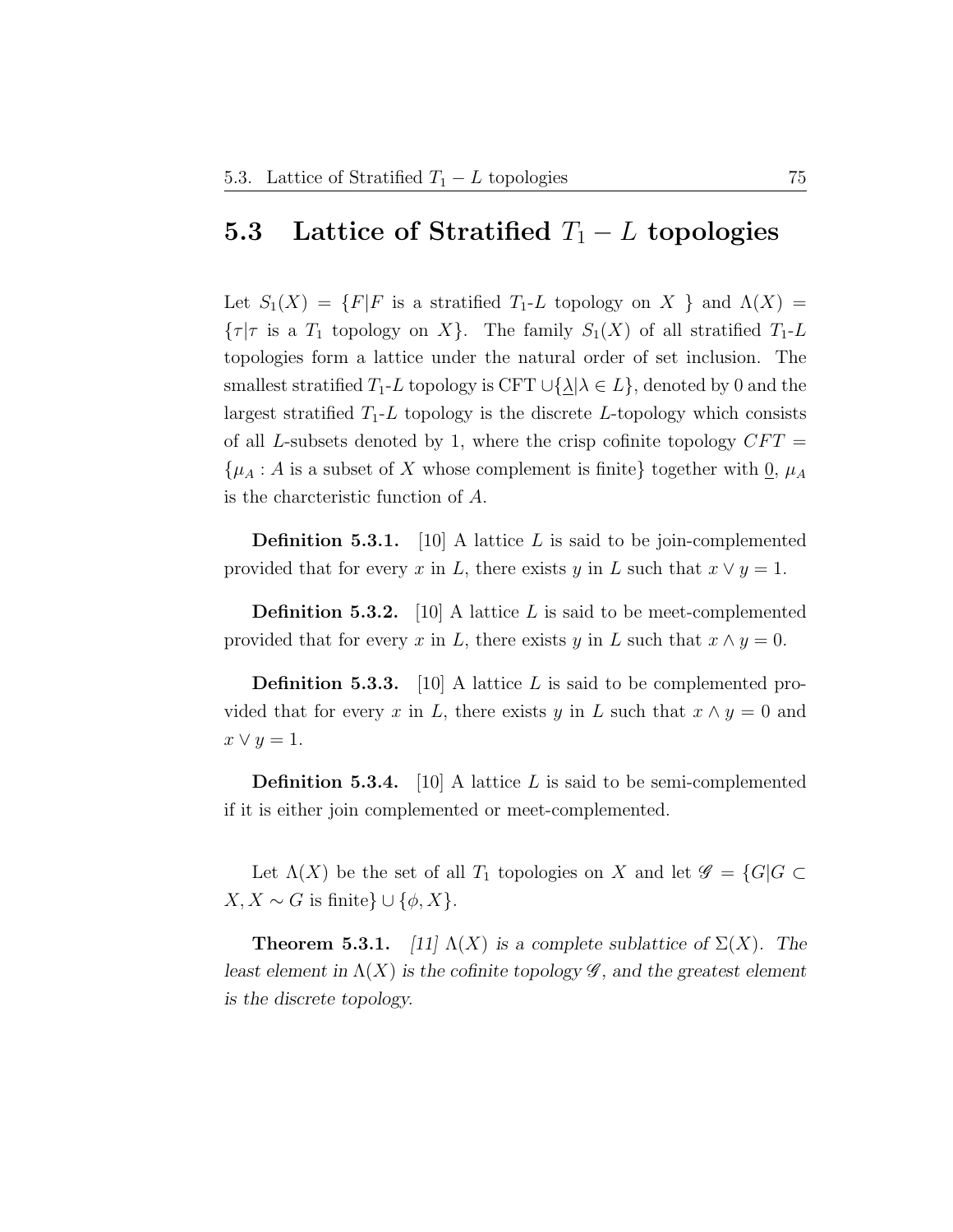**Theorem 5.3.2.** [67]  $\Lambda(X)$  possesses atoms, but is not atomic. The atoms are precisely the topologies of the form  $\mathscr{G} \cup \{x\}.$ 

**Theorem 5.3.3.** [64]  $\tau$  is an anti atom in  $\Lambda(X)$  iff  $\tau = \{G | x \notin \mathbb{R}\}$  $G \text{ or } G \in \mathcal{U}$ , where  $x \in X$  and  $\mathcal{U}$  is a non principal ultrafilter on X.

**Theorem 5.3.4.** [18] The Ultra spaces on a set E are exactly the topologies of the form  $\mathfrak{S}(x, \mathcal{U}) = \wp(E - x) \cup \mathcal{U}$ , where  $x \in E, \mathcal{U}$  is an ultrafilter on E not containing  $\{x\}$ .

**Theorem 5.3.5.** [18]  $\Lambda(X)$  is anti-atomic.

**Theorem 5.3.6.** [57]  $\Lambda(X)$  is not a complemented lattice.

**Theorem 5.3.7.** [4]  $\Lambda(X)$  is not modular and hence not distributive.

**Theorem 5.3.8.** The lattice of stratified  $T_1 - L$  topologies  $S_1(X)$  on a set X is complete.

Proof. Let S be any subset of  $S_1(X)$ . Then S has greatest lower bound and least upper bound, since arbitrary intersection of stratified  $T_1$ -L topologies is a stratified  $T_1$ -L topology and  $S_1(X)$  has greatest element  $\Box$ 1.

**Theorem 5.3.9.** The collection  $S'_1(X)$  of all induced stratified  $T_1$ -L topologies on any set  $X$  is a complete sublattice of the complete lattice  $S_1(X)$ .

Proof. Clearly  $S'_1(X)$  is a subset of  $S_1(X)$ . Let  $F, G \in S'_1(X)$ . Then there exists topologies  $\tau$  and  $\tau'$  in  $\Lambda(X)$  such that  $F = \omega_{1L}(\tau)$  and  $G =$  $\omega_{1L}(\tau')$ . Then  $F \vee G = \omega_{1L}(\tau \vee \tau')$  and  $F \wedge G = \omega_{1L}(\tau \wedge \tau')$ . Hence  $F \vee G$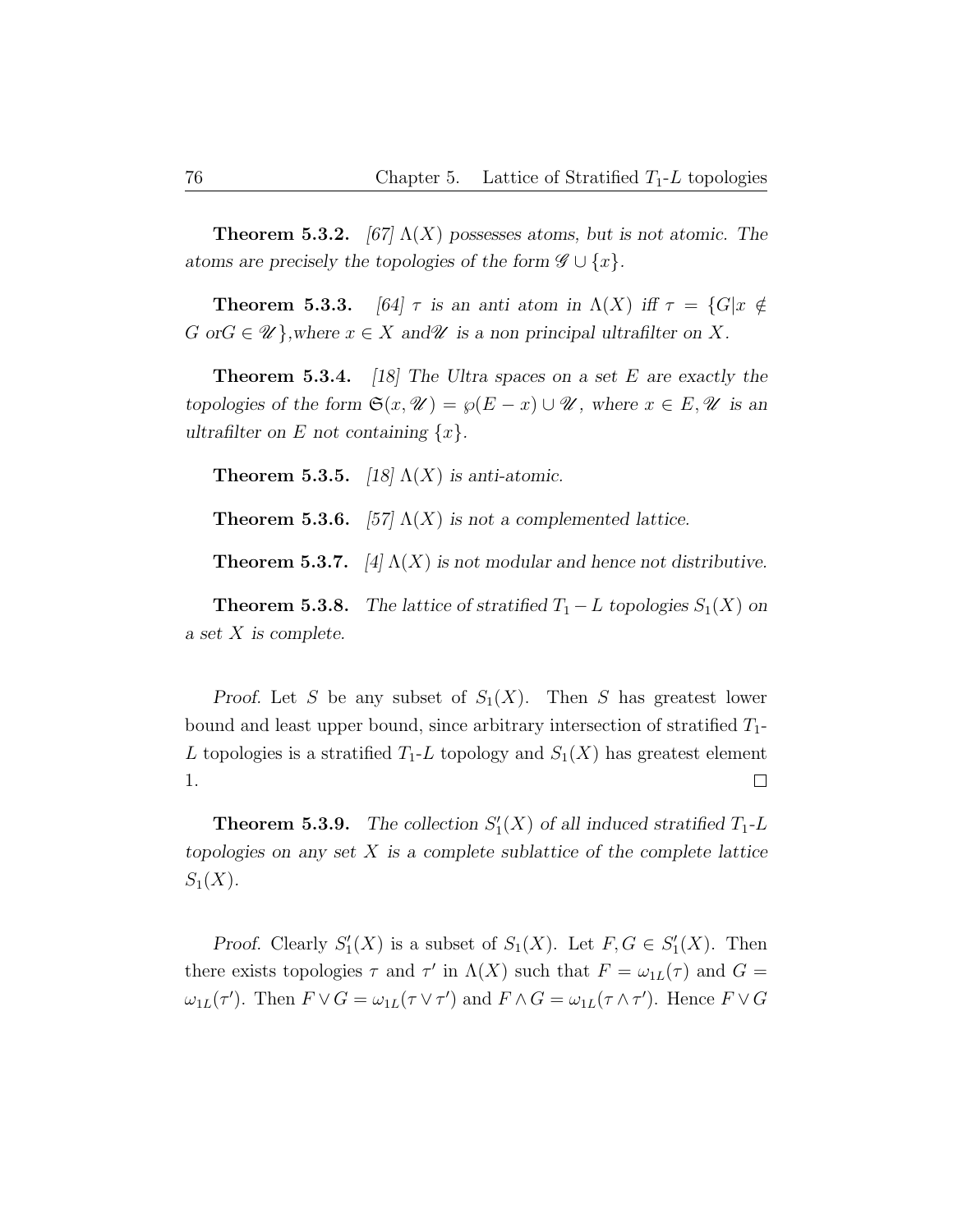and  $F \wedge G$  are in  $S'_1(X)$  sothat  $S'_1(X)$  is a sublattice of  $S_1(X)$ .

Let H be any subset of  $S'_1(X)$ . Then H has the greatest lower bound since arbitrary intersection of  $T_1$  topologies are  $T_1$  topology so that arbitrary intersection of induced stratified  $T_1$ -L topologies are induced stratified  $T_1$ -L topology.

Let K be the set of upper bounds of H. Then K is nonempty, since  $1 \in K$ . Using the above argument, K has the greatest lower bound, say M. Then this M is the least upper bound of H. Thus every subset H of  $S'_{1}(X)$  has the greatest lower bound and least upperbound. Hence  $S'_{1}(X)$  $\Box$ is a complete sublattice of  $S_1(X)$ 

**Remark 5.3.1.** Let  $F = CFT \cup {\{\Delta | \lambda \in L\}} \cup \mu_A^{\alpha}$ , where  $X - A$  is countably infinite,  $\alpha$  is an atom and  $\mu_A^{\alpha}$  is defined by  $\mu_A^{\alpha}(x) = \begin{cases} \alpha & \text{if } x \in A \\ 0 & \text{otherwise} \end{cases}$ 0 otherwise Then F is a stratified  $T_1$ -L topology but it is not induced, since we cannot find a  $T_1$  topology  $\tau$  such that  $\omega_{1L}(\tau) = F$ .

### Proposition 5.3.1[72]

For a stratified L-topology  $(X, \omega_L(\tau))$ , the family  $\beta = \{f_A^{\alpha} | A \in \tau, \alpha \in L\}$ where  $f_A^{\alpha}(x) = \begin{cases} \alpha & \text{if } x \in A \\ 0 & \text{otherwise} \end{cases}$ 0 otherwise is a base for  $\omega_L(\tau)$ .

### Proposition 5.3.2 [72]

For a stratified L-topology  $(X, \omega_L(\tau))$ , the family  $S = {\mu_A|\mu_A}$  is the characteristic function of the open set A in  $\tau$   $\cup$  { $\underline{\alpha}$ | $\alpha \in L$ }, is a subbase for  $\omega_L(\tau)$ .

**Theorem 5.3.10.** The collection  $S'_1(X)$  of all induced stratified  $T_1$ -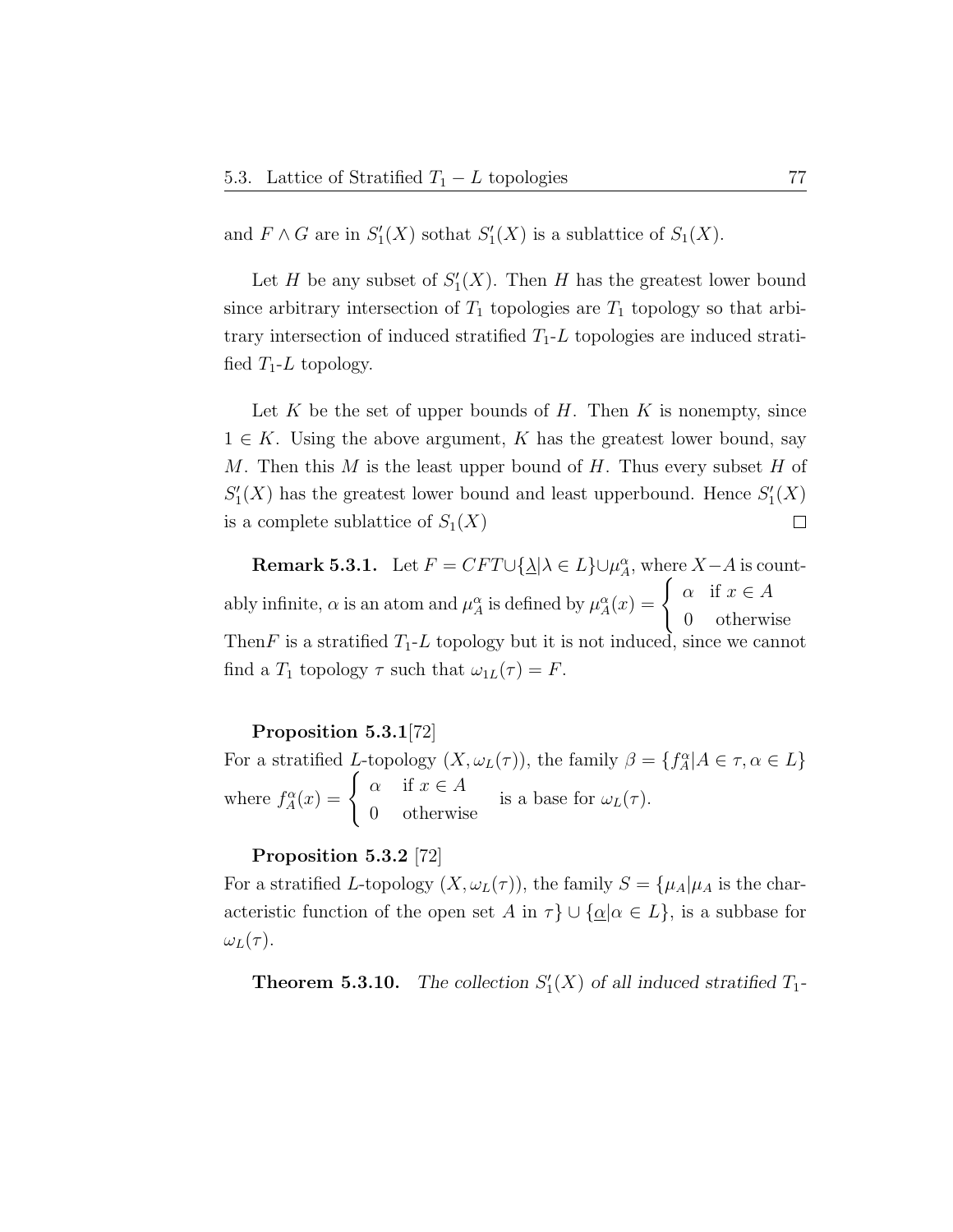L-topologies on any set X forms a lattice isomorphic to  $\Lambda(X)$ .

*Proof.* Let  $X$  be a non empty set and  $L$  be a F-lattice with its Scott topology. Define  $\theta : \Lambda(X) \to S'_1(X)$  by  $\theta(\tau) = \omega_{1L}(\tau)$ , where  $\tau$  is a  $T_1$ topology on  $X$ .

Let  $\tau_1$  and  $\tau_2$  are two  $T_1$  topologies on X.  $\tau_1 \vee \tau_2 = T_1$  topology generated by  $\tau_1$  and  $\tau_2$ .

$$
\omega_{1L}(\tau_1) = \{f | f \text{ is a Scott continuous function from } (X, \tau_1) \to L\}
$$

$$
= L - \text{topology generated by } \{\mu_A | A \in \tau_1\} \cup \{\underline{\alpha} | \alpha \in L\}
$$

$$
\omega_{1L}(\tau_2) = \{f | f \text{ is a Scott continuous function from } (X, \tau_2) \to L\}
$$

$$
= L - \text{topology generated by } \{\mu_A | A \in \tau_2\} \cup \{\underline{\alpha} | \alpha \in L\}
$$

 $\omega_{1L}(\tau_1 \vee \tau_2) = \{f | f \text{ is a Scott continuous function from } (X, (\tau_1 \vee \tau_2) \to L\}$ = L – topology generated by  $\{\mu_A | A \in (\tau_1 \vee \tau_2)\} \cup \{\underline{\alpha} | \alpha \in L\},\$ 

$$
\omega_{1L}(\tau_1) \vee \omega_{1L}(\tau_2) = \text{stratified } T_1 - L \text{ topology generated by } \omega_{1L}(\tau_1) \text{ and } \omega_{1L}(\tau_2)
$$

$$
= L - \text{topology generated by } \{\mu_A | A \in \tau_1\} \cup \{\mu_A | A \in \tau_2\} \cup
$$

$$
\{\underline{\alpha} | \alpha \in L\}
$$

$$
= L - \text{topology generated by } \{\mu_A | A \in (\tau_1 \vee \tau_2)\} \cup \{\underline{\alpha} | \alpha \in L\}
$$

$$
= \{f | f \text{ is a Scott continuous function from } (X, (\tau_1 \vee \tau_2) \to L\}
$$

$$
= \omega_{PL}(\tau_1 \vee \tau_2).
$$

Hence  $\theta(\tau_1 \vee \tau_2) = \theta(\tau_1) \vee \theta(\tau_2)$ .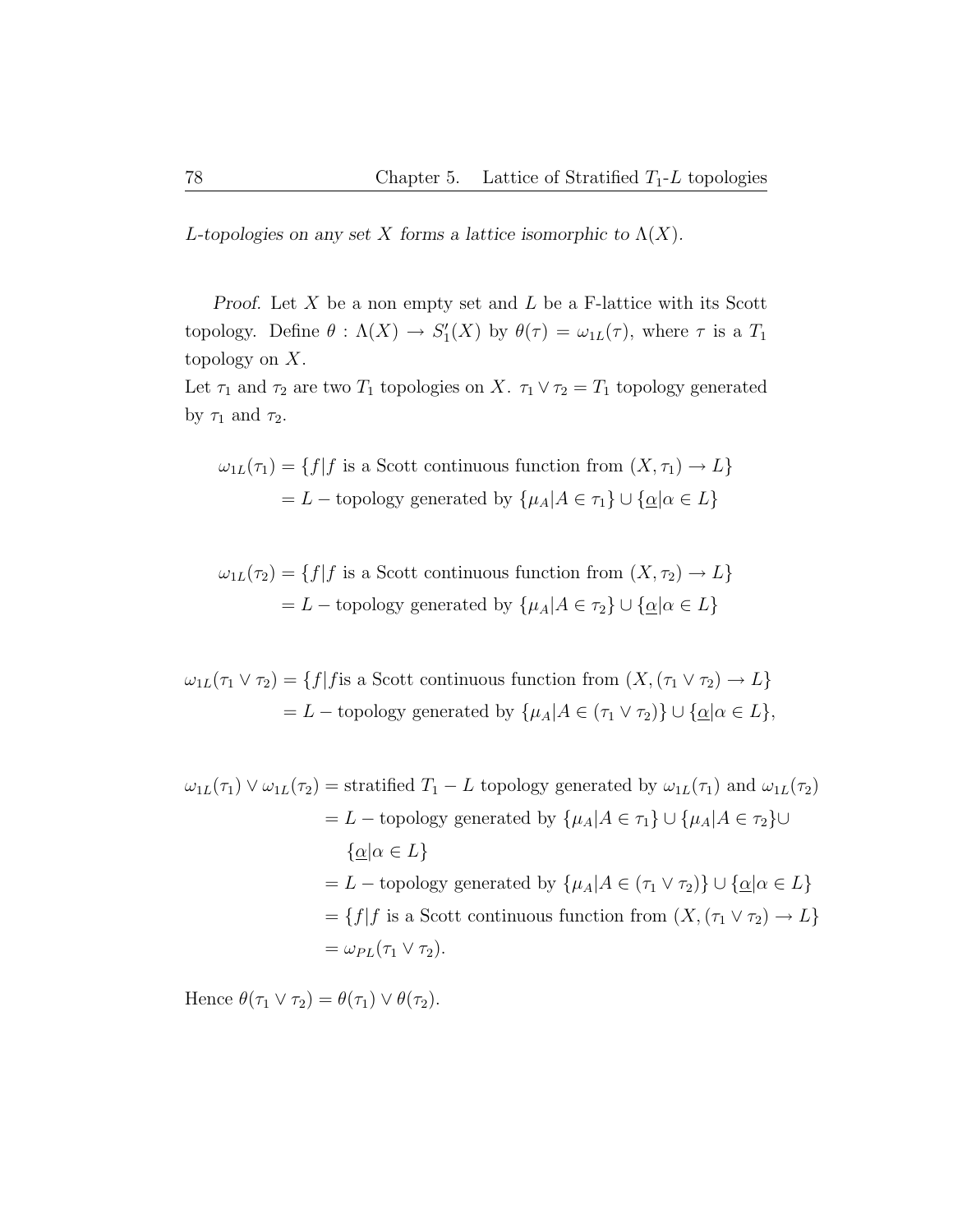### Similarly,

$$
\omega_{1L}(\tau_1 \wedge \tau_2) = \{f | f \text{ is a Scott continuous function from } (X, \tau_1 \wedge \tau_2) \to L\}
$$
  
= L - topology generated by  $\{\mu_A | A \in \tau_1 \wedge \tau_2\} \cup \{\underline{\alpha} | \alpha \in L\}$   
= L - topology generated by  $\{\mu_A | A \in \tau_1\} \cup \{\underline{\alpha} | \alpha \in L\} \wedge$   
L - topology generated by  $\{\mu_A | A \in \tau_2\} \cup \{\underline{\alpha} | \alpha \in L\}$   
=  $\{f | f \text{ is a Scott continuous function from } (X, \tau_1) \to L\} \wedge$   
 $\{f | f \text{ is a Scott continuous function from } (X, \tau_2) \to L\}$   
=  $\omega_{1L}(\tau_1) \wedge \omega_{1L}(\tau_2).$ 

Hence  $\theta(\tau_1 \wedge \tau_2) = \theta(\tau_1) \wedge \theta(\tau_2)$ .

$$
\tau_1 \neq \tau_2 \Rightarrow \{f | f : (X, \tau_1) \to (L, S) \text{ is Scott continuous} \} \neq \{f | f : (X, \tau_2) \to (L, S) \text{ is Scott continuous} \}
$$
  
\n
$$
\Rightarrow \omega_{1L}(\tau_1) \neq \omega_{1L}(\tau_2)
$$
  
\n
$$
\Rightarrow \theta(\tau_1) \neq \theta(\tau_2).
$$

Hence  $\theta$  is one-one. Corresponding to an induced stratified  $T_1$ -L topology  $\omega_{1L}(\tau)$  in  $S'_{1}(X)$ , there is a topology  $\tau$  in  $\Lambda(X)$  such that  $\theta(\tau) = \omega_{1L}(\tau)$ . Hence  $\theta$  is on to. So  $\theta$  is an isomorphism.  $\Box$ 

**Remark 5.3.2.** Since  $S'_1(X)$  is isomorphic to  $\Lambda(X)$ ,  $S'_1(X)$  possesses all the properties of  $\Lambda(X)$ . That is  $S'_{1}(X)$  is complete, not atomic, dually atomic, not complemented and not modular since  $\Lambda$  has these properties. But  $S_1(X)$  has no atoms and dual atoms when  $L = [0, 1]$ .

**Theorem 5.3.11.** The lattice of stratified  $T_1$ -L topologies  $S_1(X)$  on a set X is not modular.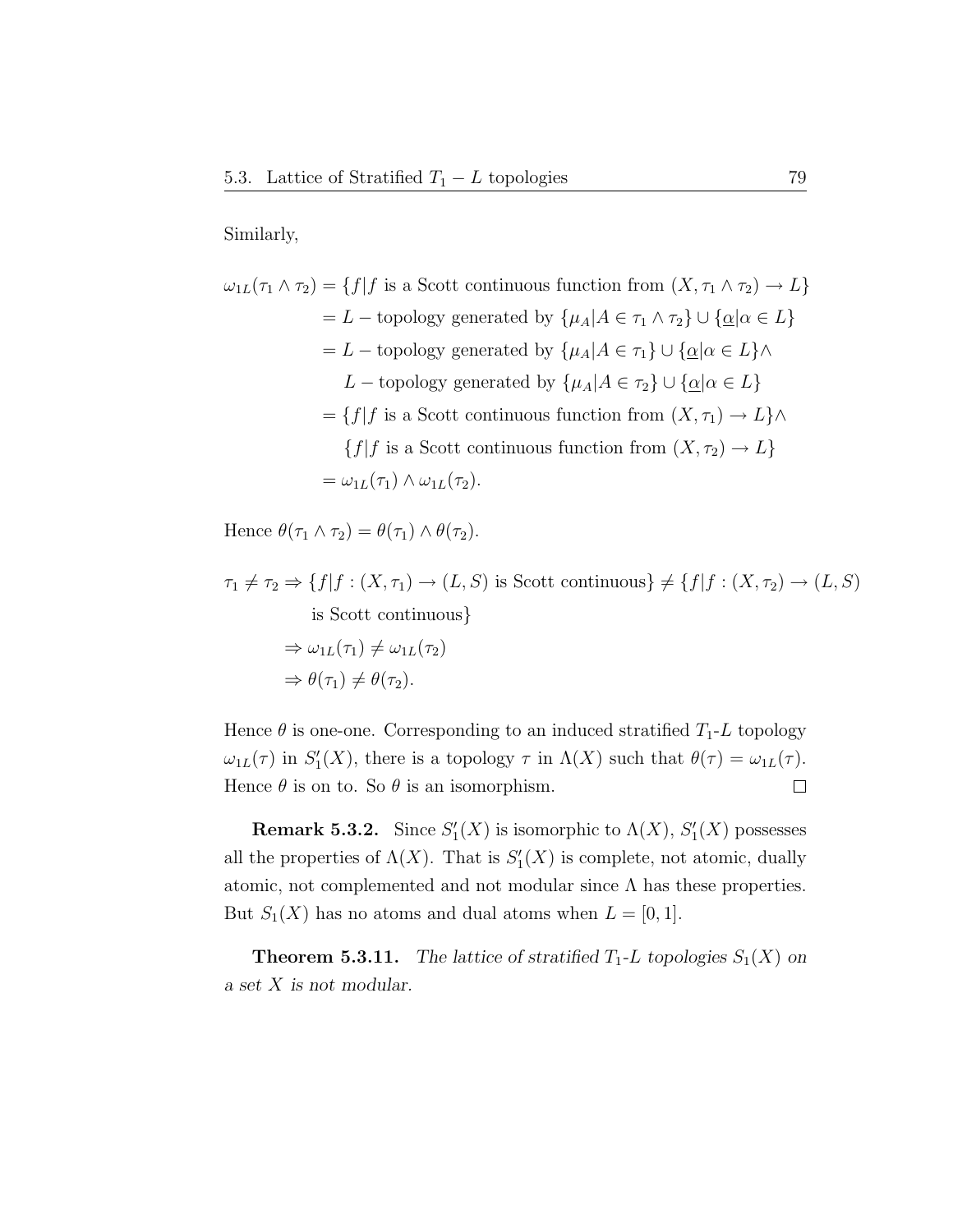Proof. Lattice of  $T_1$ -L topologies  $\Lambda(X)$  is isomorphic to  $S'_1(X)$  and  $\Lambda(X)$  is not modular by theorem 5.3.7. So  $S'_{1}(X)$  is not modular. Since  $S'_{1}(X)$  is a complete sublattice of  $S_{1}(X)$ ,  $S_{1}(X)$  is not modular.  $\Box$ 

**Theorem 5.3.12.** If L has atoms, then the lattice of stratified  $T_1$ -L topologies  $S_1(X)$  on a set X has atoms.

Proof. Let  $\alpha$  be an atom in L and let A be a proper subset of X. The stratified  $T_1$ -L topology of the form  $F_A^{\alpha}$ , where  $F_A^{\alpha}$  is generated by  $0 \cup f_A^{\alpha}$ , where  $f_A^{\alpha}(x) = \begin{cases} \alpha & \text{if } x \in A \\ 0 & \text{otherwise} \end{cases}$ for each atom  $\alpha$  in  $L$ , is an atom in 0 otherwise  $S_1(X)$ .  $\Box$ 

**Theorem 5.3.13.** [62] Let  $(X, F)$  and  $(X, G)$  be two fuzzy topological spaces on X. Then G covers F if and only if  $G = F(g)$  for every  $g \in G - F$ , where  $F(g)$  is the simple extension of F by g.

**Theorem 5.3.14.** If the lattice of stratified  $T_1$ -L topologies  $S_1(X)$ on a set X has atoms, then L has atoms.

Proof. Let F be an atom in  $S_1(X)$ . Since F is an atom, F is a cover of 0(zero element of  $S_1(X)$ ). So by theorem 5.3.13 there exists an element g in  $F - 0$  such that  $F = 0(q)$ , the simple extension of 0 by g. i.e  $0(g) = \{h \vee (k \wedge g) | h, k \in 0, g \notin 0\}.$  This g must be of the form  $f_A^{\alpha}$ , where  $A \subset X$ ,  $\alpha$  is an atom in L. Otherwise we can find a stratified  $T_1$ -L topology  $G$  smaller than  $F$  and greater than  $0$ , which is a contradiction to the hypothesis.  $\Box$ 

By combining theorem 5.3.12 and theorem 5.3.14, we get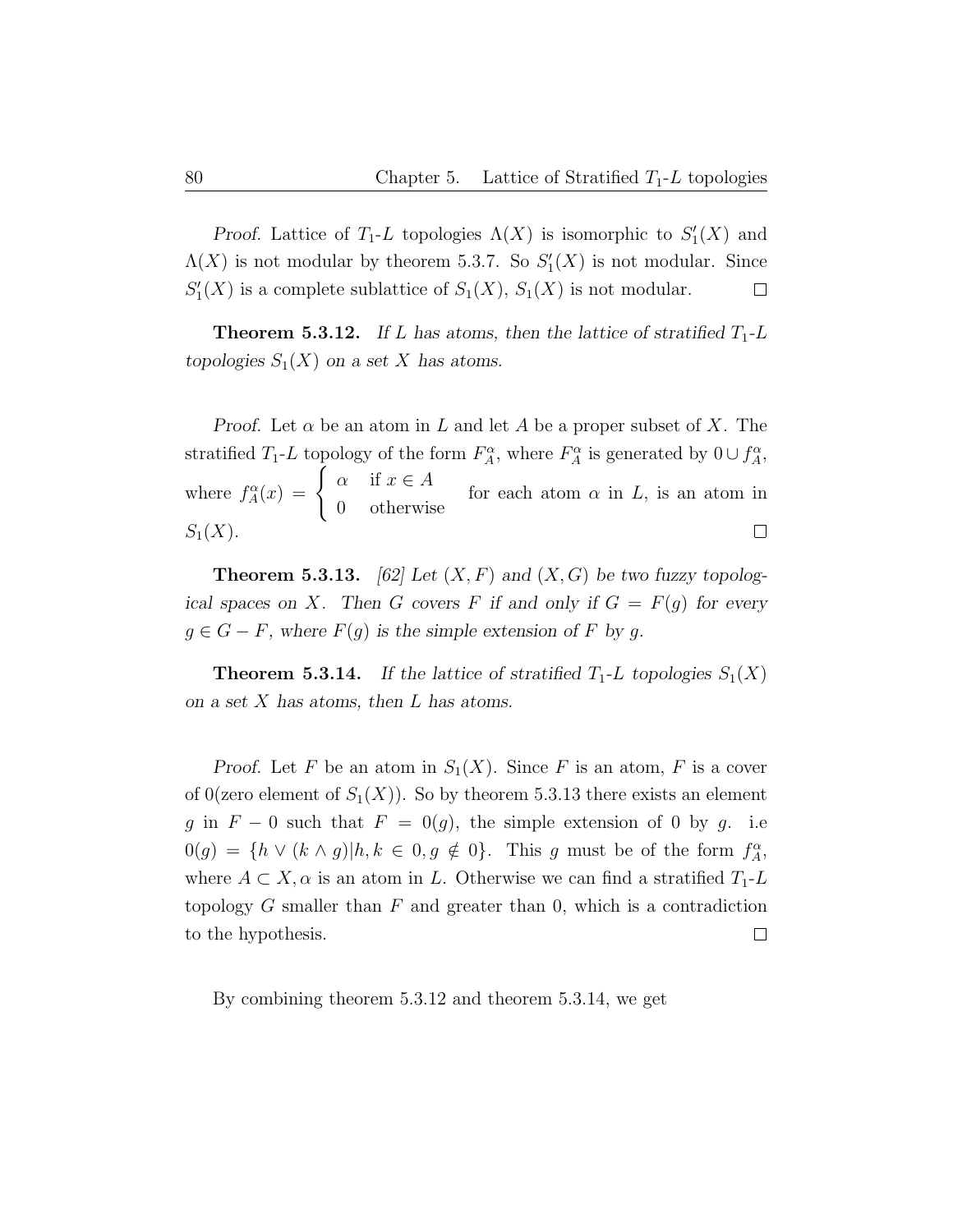**Theorem 5.3.15.** Lattice of stratified  $T_1$ -L topologies  $S_1(X)$  on a set X has atoms if and only if L has atoms.

**Remark 5.3.3.** Atoms in  $S_1(X) = 0(f_A^{\alpha})$ , simple extension of 0 by  $f_A^{\alpha}$ , where  $0 = CFT \cup {\{\underline{\lambda}} | \lambda \in L\}$ . Atoms in  $S'_1(X) = \omega_{1L}(\tau)$ , where  $\tau$ is an atom in  $\Lambda(X)$ , lattice of  $T_1$  topologies on X. Atoms in  $S'_1(X)$  and  $S_1(X)$  are different. Atoms in  $S'_1(X)$  is independent of atoms in L. But  $S_1(X)$  has atoms if and only if L has atoms.

**Theorem 5.3.16.** Lattice of stratified  $T_1$ -L topologies  $S_1(X)$  on a set  $X$  is not atomic even if  $L$  has atoms.

**Example 5.3.1.** Let  $X$  be an infinite set and  $L$  be a  $F$ -lattice with atoms. Let  $P = \{f | f \in L^X \text{ and } f(x) > 0 \text{ for all but finite number of } \}$ points of X { $\}$  together with  $Q$ . Then P is a stratified  $T_1$ -L topology on X and it cannot be expressed as join of atoms.

**Theorem 5.3.17.** If the lattice of stratified  $T_1$ -L topologies on a set X has dual atoms, then L has dual atoms.

Proof. Case 1.

Let X be a nonempty set and L be a finite pseudo complemented chain.

Suppose that F is a dual atom in  $S_1(X)$ . Then F is of the form  $\mathfrak{S}(a_{\beta})$ and  $\beta$  must be the dual atom in L. Otherwise there exists an element G greater than  $F$  and less than 1. Which is a contradiction to the hypothesis.

### Case 2.

Let X be a non empty set and  $L$  is not a finite pseudo complemented chain.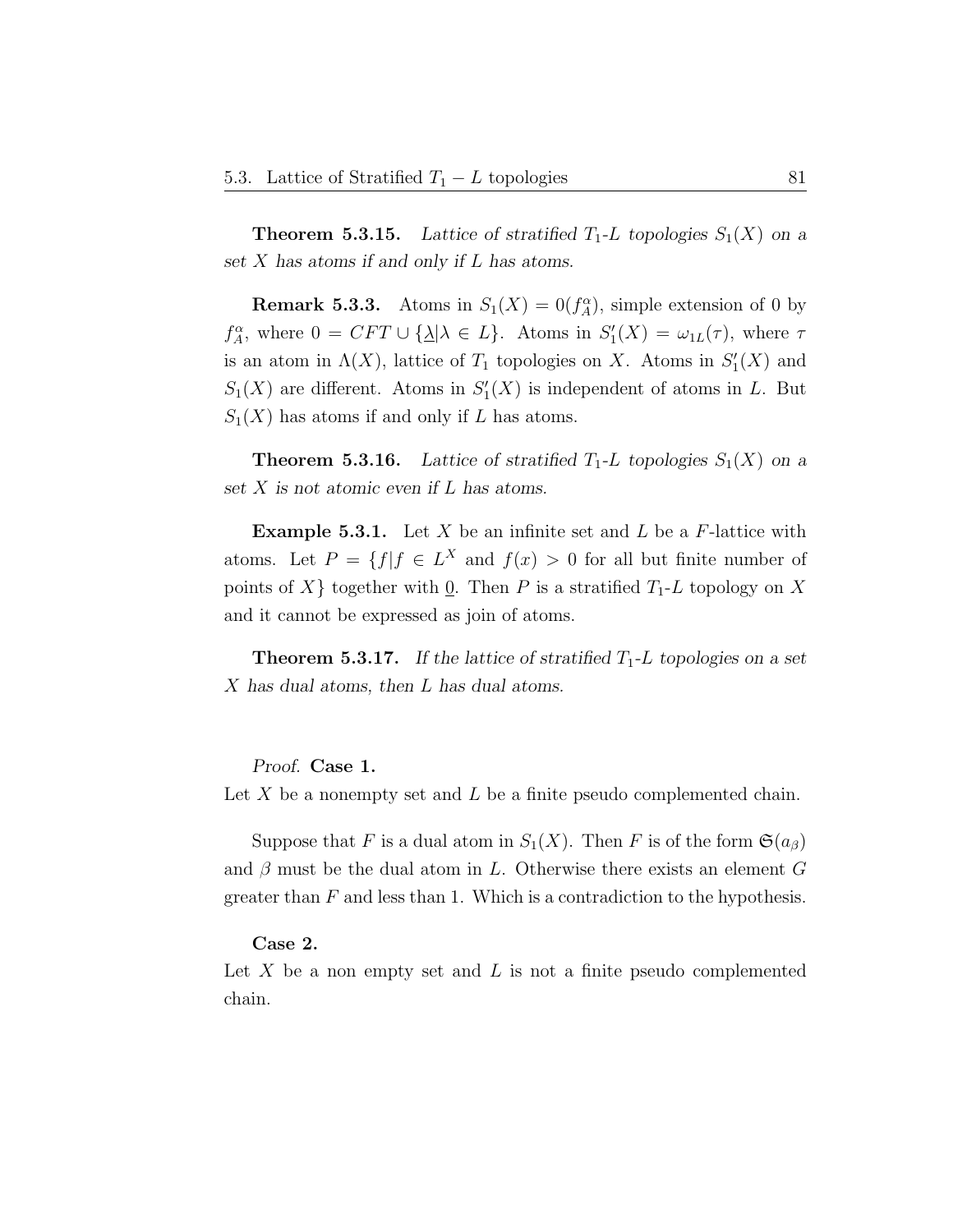Suppose that F is a dual atom in  $S_1(X)$ . Then F is of the form  $\mathfrak{S}_{\beta j}$  and  $\beta_1, \beta_2, \dots$  must be dual atoms in L. Otherwise there exists an element  $G$  greater than  $F$  and less than 1. Which is a contradiction to the hypothesis.

So in either case if  $S_1(X)$  has dual atoms, then L has dual atoms. Hence the proof of the theorem is completed  $\Box$ 

**Theorem 5.3.18.** If L has dual atoms, then the lattice of stratified  $T_1$ -Ltopologies  $S_1(X)$  on a set X has dual atoms.

### Proof. Case 1.

Let X be a non empty set and L be a finite pseudo complemented chain.

Let  $\tau$  be a dual atom in the lattice of  $T_1$  topologies on X. Then by theorem 5.3.4,  $\tau$  must be of the form  $\mathfrak{S}(a, \mathcal{U}) = \wp(X - a) \cup \mathcal{U}$ , where  $a \in X, \mathscr{U}$  is non principal ultrafilter not containing  $\{a\}$ . Then  $\omega_{1L}(\tau) = \{f | f : (X, \tau) \to L \text{ is a scott continuous function}\}.$  Then  $a_{\lambda} \notin$  $\omega_{1L}(\tau)$ ,  $\lambda \in L$ . Let  $\beta$  be the dual atom in L and  $F = \omega_{1L}(\tau) \vee a_{\beta}$ . Then F is the ultra L-topology(dual atom)  $\mathfrak{S}(a_{\beta})$  in  $S_1(X)$ , since the simple extension of  $F$  by  $a_1$  is the discrete L-topology.

### Case 2.

Let X be a non empty set and  $L$  is not a finite pseudo complemented chain.

Let  $\tau$  be a dual atom in the lattice of  $T_1$  topologies on X. Then by theorem 5.3.4,  $\tau$  must be of the form  $\mathfrak{S}(a, \mathcal{U}) = \wp(X-a) \cup \mathcal{U}$ , where  $a \in X, \mathcal{U}$ is non principal ultrafilter not containing  $\{a\}$ . Then  $\omega_{1L}(\tau) = \{f | f :$  $(X, \tau) \to L$  is a scott continuous function}. Then  $a_{\lambda} \notin \omega_{1L}(\tau), \lambda \in L$ .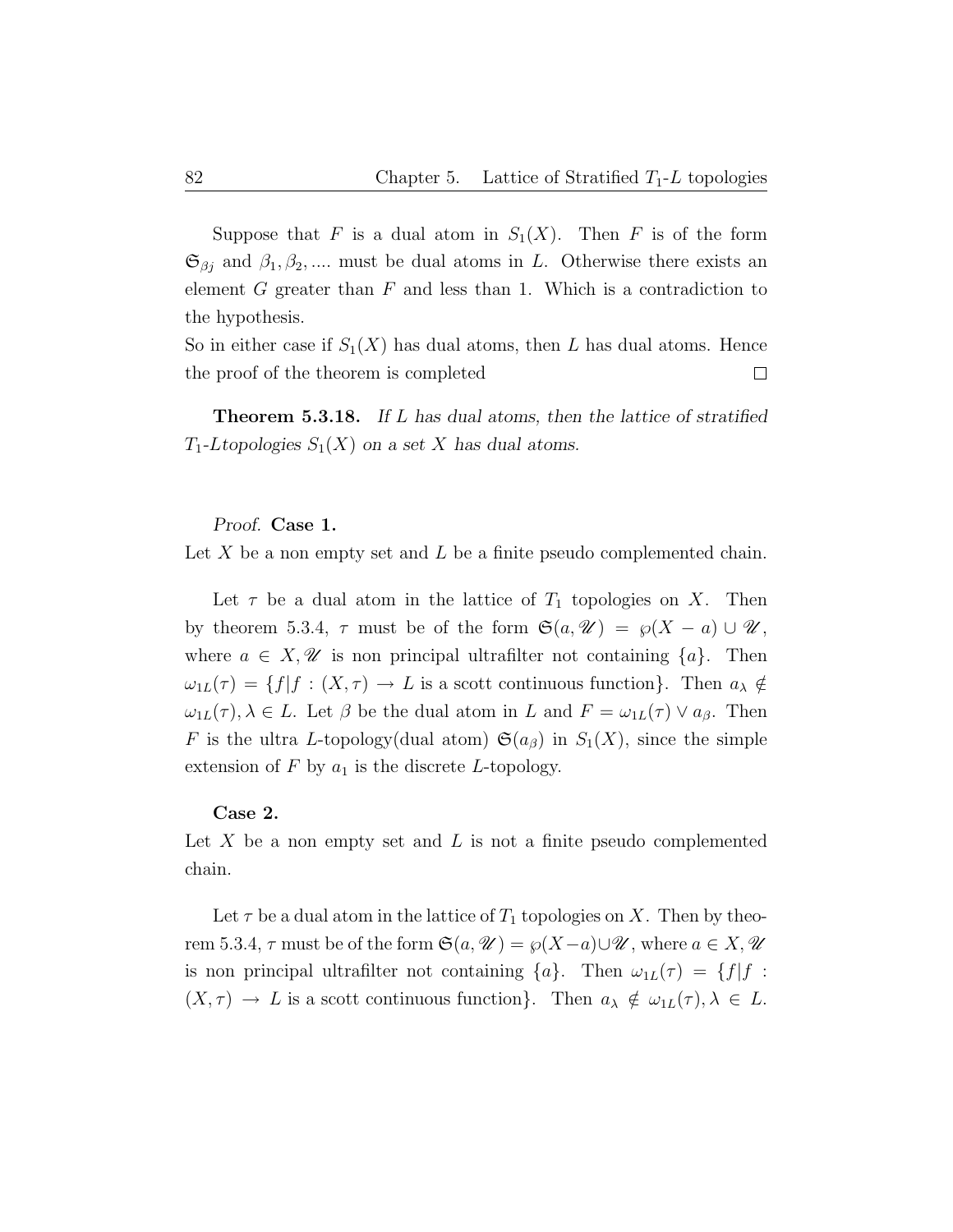Let  $\beta_1, \beta_2, \ldots, \beta_m$  are dual atoms in L and  $F(a_{\beta 1}) = \omega_{1L}(\tau) \vee a_{\beta 1}, F(a_{\beta 2}) =$  $\omega_1(\tau) \vee a_{\beta 2}, \dots, F(a_{\beta m}) = \omega_{1l}(\tau) \vee a_{\beta m}$ . Let  $F_{\beta j}$  is the L-topology generated by  $(m-1)$   $F(a_{\beta i})$  from  $m F(a_{\beta i}), i = 1, 2, ..., m, j = 1, 2, ..., m, i \neq j$ . Then as in case 1.  $F_{\beta j}$  is the ultra L-topology  $\mathfrak{S}_{\beta j}$  in  $S_1(X)$  since the simple extension of  $F_{\beta j}$  by  $a_{\beta j}$  is the discrete L-topology. In both cases since L has dual atoms,  $S_1(X)$  has dual atoms. Hence the  $\Box$ theorem.

Combining theorem 5.3.17 and theorem 5.3.18, we have

**Theorem 5.3.19.** The lattice of stratified  $T_1$ -L topologies  $S_1(X)$  has dual atoms if and only if L has dual atoms.

**Theorem 5.3.20.**  $S_1(X)$  is not dually atomic in general

Proof. This follows from theorem 5.3.19.

**Remark 5.3.4.** If  $\tau$  is a dual atom in  $\Lambda(X)$ , then  $\omega_{1L}(\tau)$  need not be a dual atom in  $S_1(X)$ .

For example, take X any non empty set and  $L = \{0, \alpha, 1\}$ , where  $0 < \alpha < 1$ . Since  $\tau$  is a dual atom in the lattice of  $T_1$ -topologies, the only topology greater than  $\tau$  is the discrete topology on X. Suppose A is a subset of X such that  $A \notin \tau$ . Then  $\omega_{1L}(\tau)$  consists of all Scott continuous functions from  $(X, \tau)$  to L, and the characteristic function of A does not belong to  $\omega_{1L}(\tau)$ . Thus  $\omega_{1L}(\tau) < \omega_{1L}(\tau) \vee \mu_A^{\alpha} < 1$  where  $\mu_A^{\alpha}(x) = \begin{cases} \alpha & \text{if } x \in A \\ 0 & \text{otherwise} \end{cases}$ 0 otherwise Thus  $\omega_{1L}(\tau)$  is not a dual atom in  $S_1(X)$ .

 $\Box$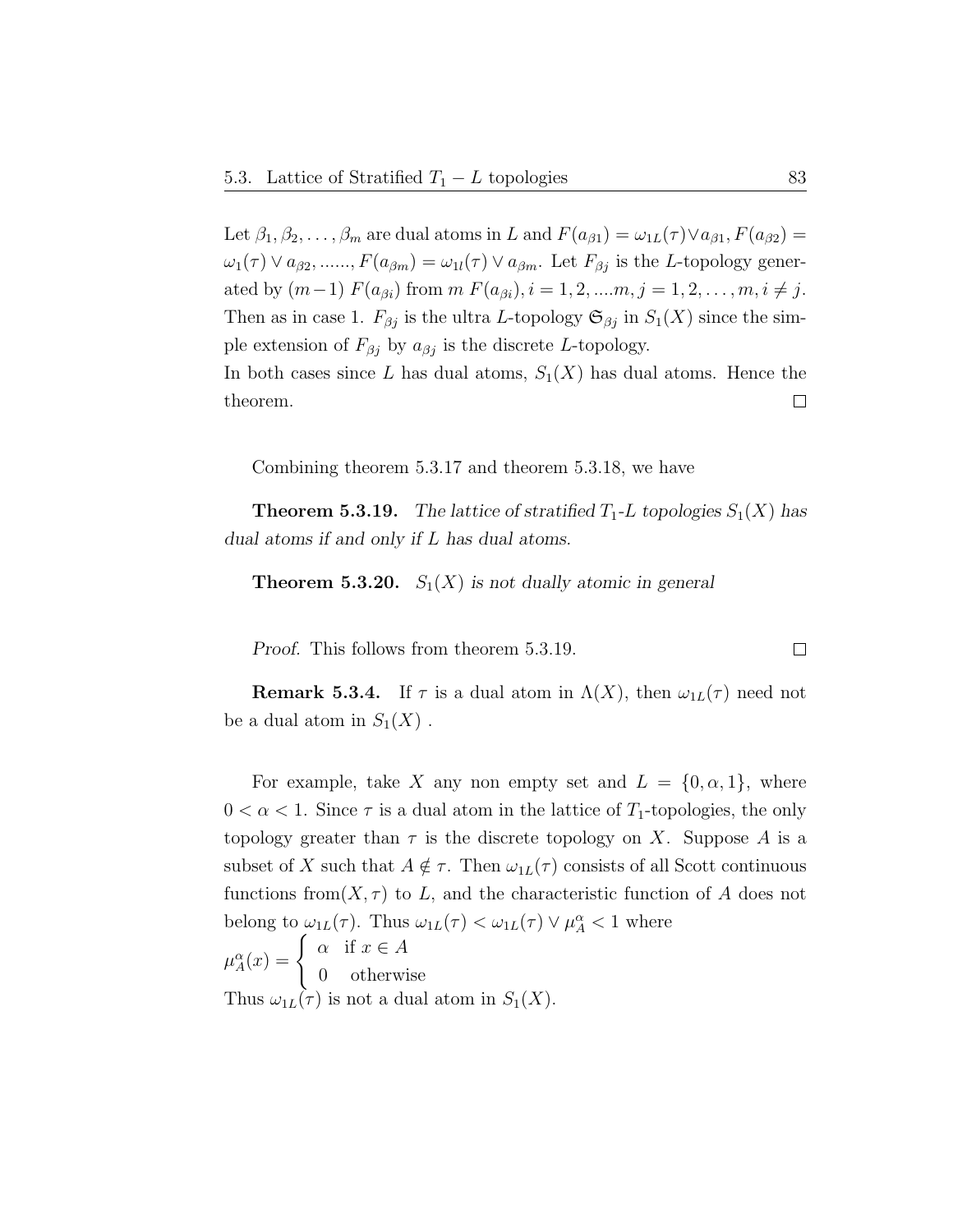**Theorem 5.3.21.**  $S_1(X)$  is not complemented.

Proof. Let F be the stratified  $T_1$ -L topology generated by 0 in  $S_1(X)$ and  $\{x_{\lambda}\}.$  Then 1 is not a complement of F, since  $F \wedge 1 \neq 0$ . Let H be any stratified  $T_1$ -L topology other than 1, the discrete L topology. If  $F \subset H$ , then H cannot be the complement of F. If  $F \nsubseteq H$  and let  $K = \{k : h$  is a Scott continuous function from  $(X, \tau)$  to L and  $k \notin H$ . Then K is non empty. Also  $\{f \wedge h | f \in F, h \in H\}$  is a subbase for  $G = F \vee H$ . Then at least one subset of K is not contained in G and so  $G \neq 1$ . Hence H is not  $\Box$ a complement of F.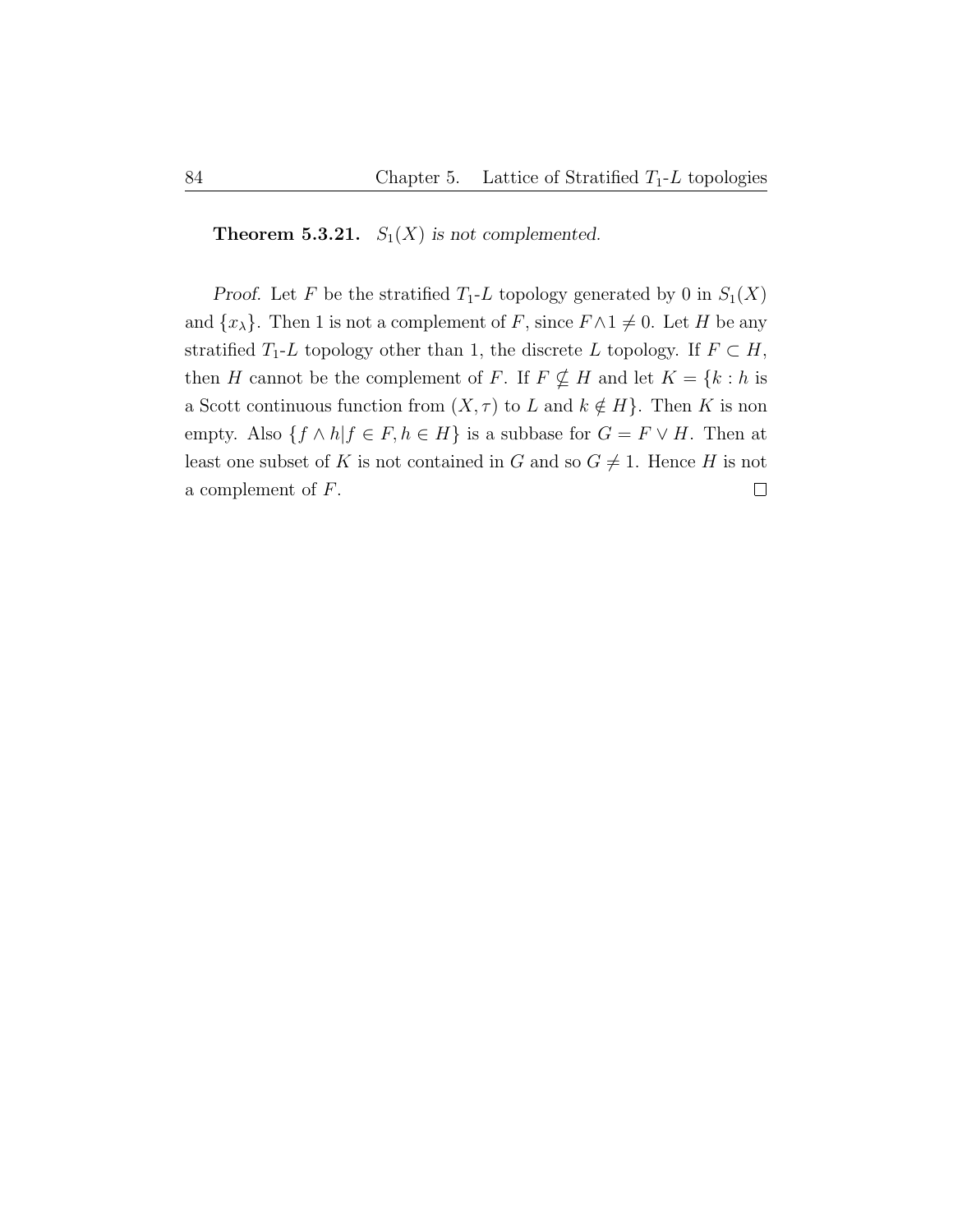# Chapter 6

# Lattice of Principal L-topologies

## 6.1 Introduction

The concept of fuzzy topology was introduced by Chang [13] in 1968, and later in a different way by Lowen [35] and Hutton [27]. Mean while Goguen [23] introduced the concept of L fuzzy sets and consequently the Chang's definition of a fuzzy topology has been extended to L-topology [34]. In this chapter we investigate the lattice structure of the set  $\beta(X)$  of all principal L-topologies on a given set X. In [11], Birkhoff proved that the set  $\Sigma(X)$  of all topologies on a fixed set X, forms a complete lattice

<sup>\*</sup> Some results of this chapter are included in the following paper.

Raji George and T.P. Johnson : On the Lattice of Principal L-topologies. Far East Journal of Mathematical Sciences, Volume 58, Number 1, 2011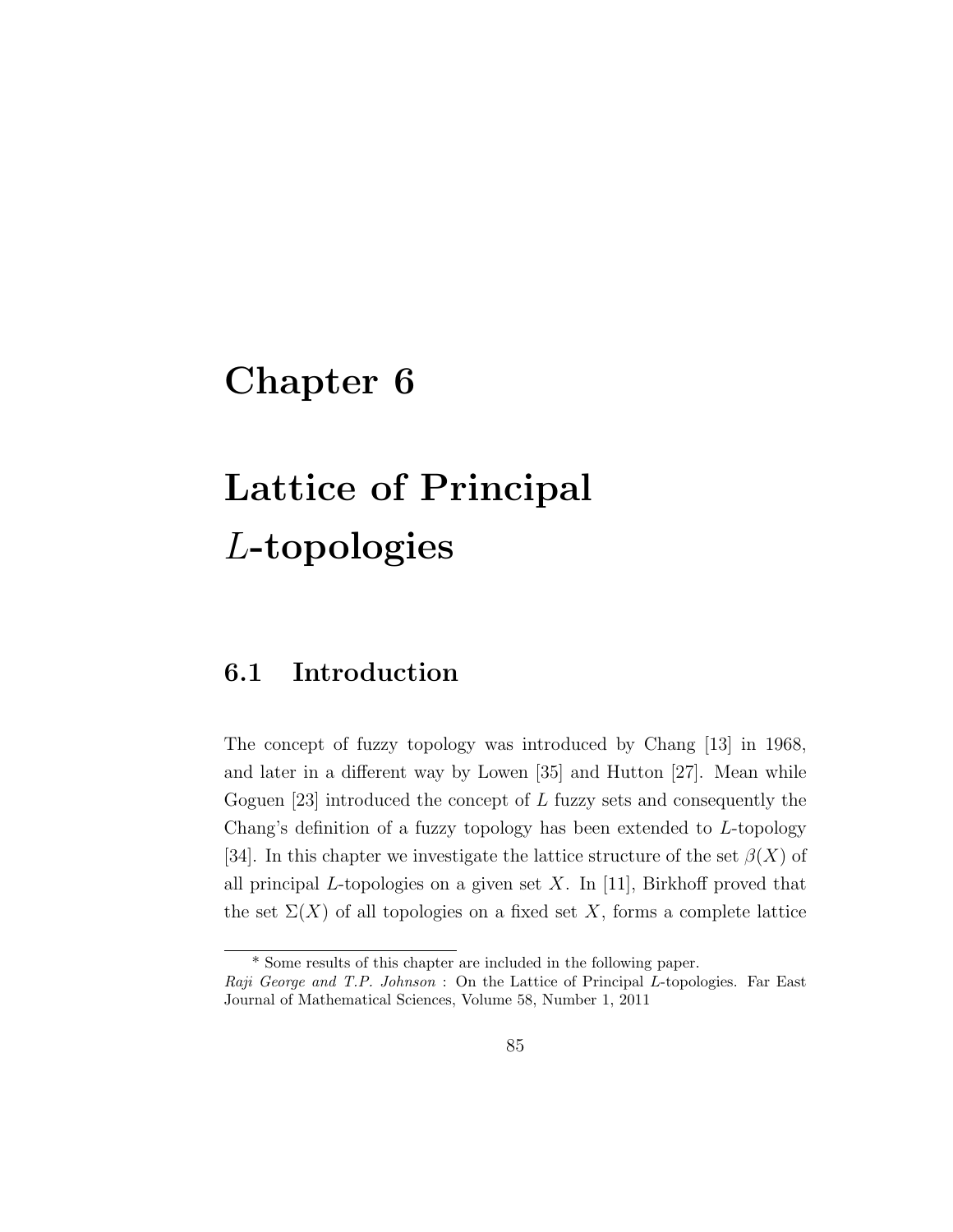with natural order of set inclusion. Vaidyanathaswamy [66] showed that this lattice is not distributive in general. Steiner [58] proved that the lattice of topologies on a set with more than two elements is not even modular. Vaidyanathaswamy [66] determined atoms in this lattice and proved that it is an atomic lattice. Frolich [18] determined dual atoms of this lattice and proved that it is also dually atomic. Van Rooji [68] and Steiner [58] independently proved that the lattice of topologies is complemented. In [30], Johnson studied the lattice structure of the set of all  $L$ -topologies on a given set X. It is quite natural to find sublattices in the lattice of L-topologies and study their properties. The collection  $\beta(X)$ of all principal  $L$ -topologies on a given set  $X$  forms one of the sublattice of the lattice of  $L$ -topologies on  $X$ . Lattice of principal  $L$ -topologies is a complete sublattice of lattice of L-topologies. Also  $\beta(X)$  is neither modular nor complemented. The concept of principal topologies in the crisp case was studied by Steiner [58]. The lattice of principal topologies is a complete lattice whose least element is the indiscrete topology and greatest element is the discrete topology. This lattice is both atomic and dually atomic. It's atoms coincide with those of  $\Sigma(X)$ . However we prove that the lattice  $\beta(X)$  has dual atoms if the membership lattice L is a finite pseudocomplemented chain or a Boolean lattice and if the lattice  $\beta(X)$  has dual atoms, then L has atoms and dual atoms. It is not dually atomic in general. Also it is proved that induced principal L-topologies have complements.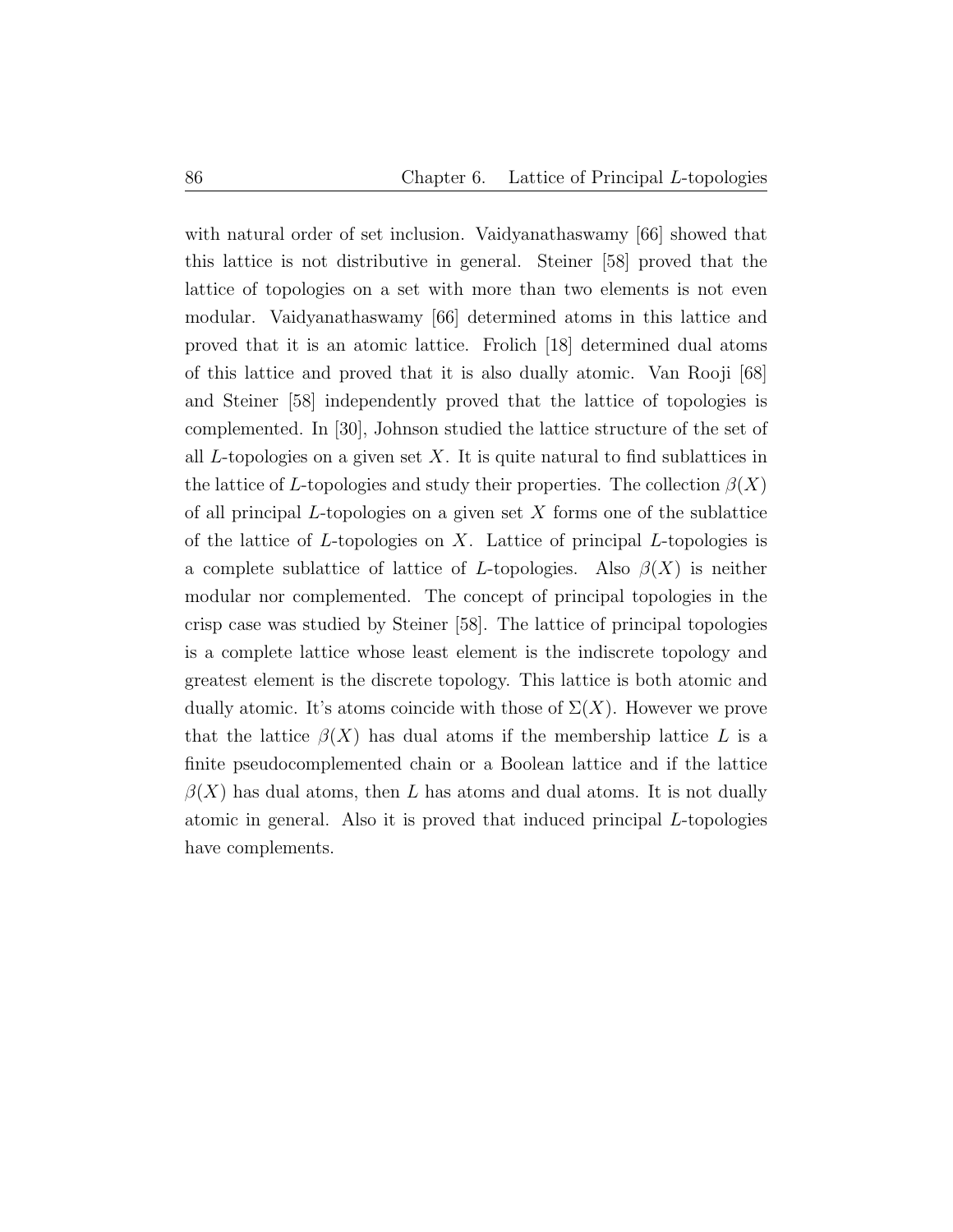### 6.2 Preliminaries

Let X be a non empty ordinary set and  $L$  be a  $F$ -lattice. . We denote the constant function in  $L^X$  taking the value  $\alpha \in L$  by  $\underline{\alpha}$ . The fundamental definitions of L fuzzy set theory and L-topology are assumed to be familiar to the reader. A topological space is called principal if it is discrete or if it can be written as the meet of principal ultra topologies. Steiner [58] proved that this is equivalent to requiring that arbitrary intersection of open sets is open. Analogously we define principal L-topology.

**Definition 6.2.1.** An *L*-topology is called principal *L*-topology if arbitrary intersection of open L-subsets is an open L-subset.

**Example 6.2.1.** Let  $F = \{f | x_p \leq f\}$  together with 0. Then F is a principal L-topology.

**Example 6.2.2.** Let  $X = \{a, b, c\}$ ,  $L = [0, 1]$  and  $F = \{0, 1, \mu_{\{a\}}, \mu_{\{a,b\}}\}$ 

 $f: a \rightarrow .6 \quad g: a \rightarrow 1 \quad h: a \rightarrow 1$  $b \rightarrow .5$   $b \rightarrow 1$   $b \rightarrow .5$  $c \rightarrow .4, \quad c \rightarrow .4, \quad c \rightarrow .4,$  $i: a \rightarrow 1 \quad j: a \rightarrow .6 \quad k: a \rightarrow .6$  $b \rightarrow .5$   $b \rightarrow .5$   $b \rightarrow 0$  $c \to 0$ ,  $c \to 0$ ,  $c \to 0$  $\mathcal{L}$  $\overline{\mathcal{L}}$  $\int$ 

Then  $F$  is a principal  $L$ -topology.

**Example 6.2.3.** Let  $X = \{x, y, z\}, L = \{0, a, b, 1\}$ , diamond lattice. Let  $F = \{0, 1, x_a, y_b, x_a \vee y_b\}$ . Then F is a principal L topology.

**Example 6.2.4.** Let  $X = \{x, y, z\}, L = \{0, a, 1\}, \text{ a pseudocomple-}$ mented chain. Then  $F = \{0, 1, x_a\}$  is a principal L topology.

**Example 6.2.5.** Let  $X = \text{Set of all real numbers}, L = [0, 1]$  and  $F =$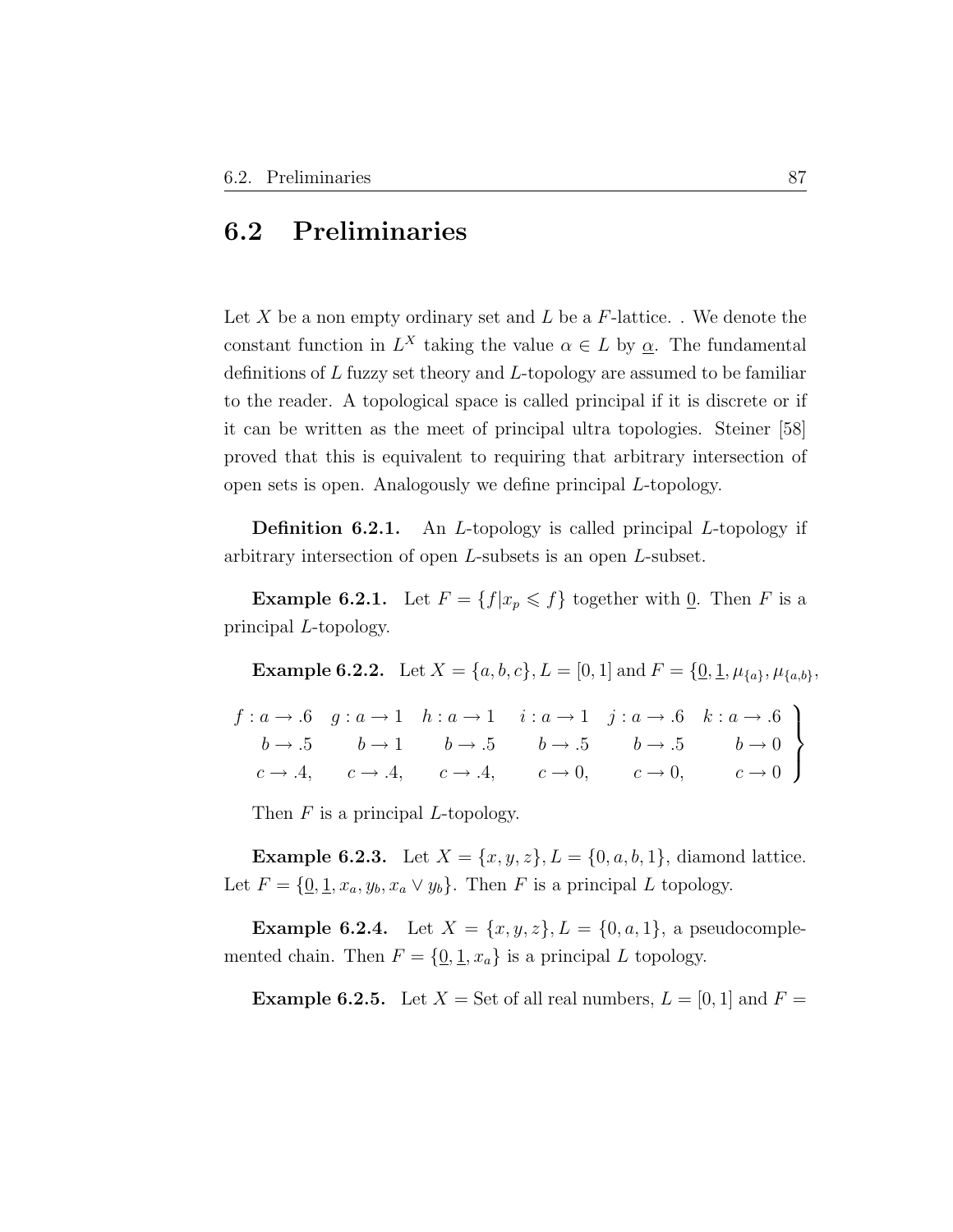${f|f(x) > 0$  for all but finite number of points} together with 0. Then F is not a principal  $L$  topology.

**Definition 6.2.2.** [34] A  $F$ -lattice is a complete and completely distributive lattice with an order reversing involution.

**Definition 6.2.3.** [34] An element of a lattice  $L$  is called an atom, if it is the minimal element of  $L \setminus \{0\}.$ 

**Definition 6.2.4.** [34] An element of a lattice  $L$  is called a dual atom, if it is the maximal element of  $L \setminus \{1\}.$ 

**Definition 6.2.5.** [15] A lattice is said to be bounded if it posses 0 and 1.

**Definition 6.2.6.** [34] A bounded lattice  $L$  is said to be join complemented if for all x in L, there exist  $y \in L$  such that  $x \vee y = 1$ .((Refer figure 6.1)



Figure 6.1: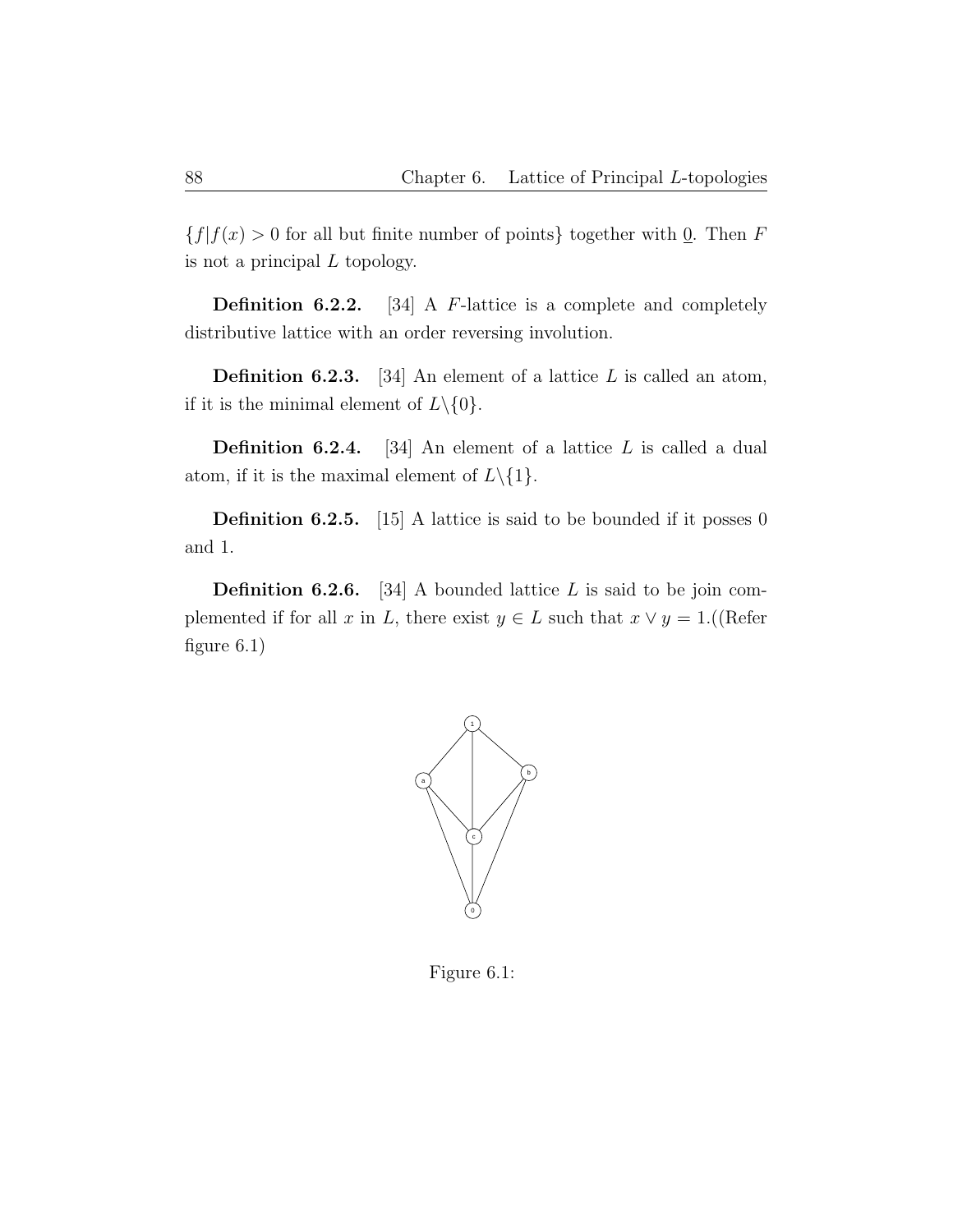**Definition 6.2.7.** [34] A bounded lattice  $L$  is said to be meet complemented if for all  $x \in L$ , there exist  $y \in L$  such that  $x \wedge y = 0$ . (Refer figure 6.2)



Figure 6.2:

Definition 6.2.8. [34] A bounded lattice is said to be complemented if it is both join complemented and meet complemented.(Refer figure 6.3)

**Definition 6.2.9.** [34] A bounded lattice L is said to be semi complemented if it is either join complemented or meet complemented.

**Definition 6.2.10.** [22] An element  $p \in L$  is called prime if  $p \neq 1$ and whenever  $a, b \in L$  with  $a \wedge b \leq p$ , then  $a \leq p$  or  $b \leq p$ . The set of all prime elements of  $L$  will be denoted by Pr  $(L)$ .

**Definition 6.2.11.** [73] The Scott topology on L is the topology  $S$ , generated by the sets of the form  $\{t \in L : t \nleq p\}$ , where  $p \in Pr(L)$ . Let  $(X, \tau)$  be a topological space and  $L$  be a fuzzy lattice.  $f : (X, \tau) \to L$  is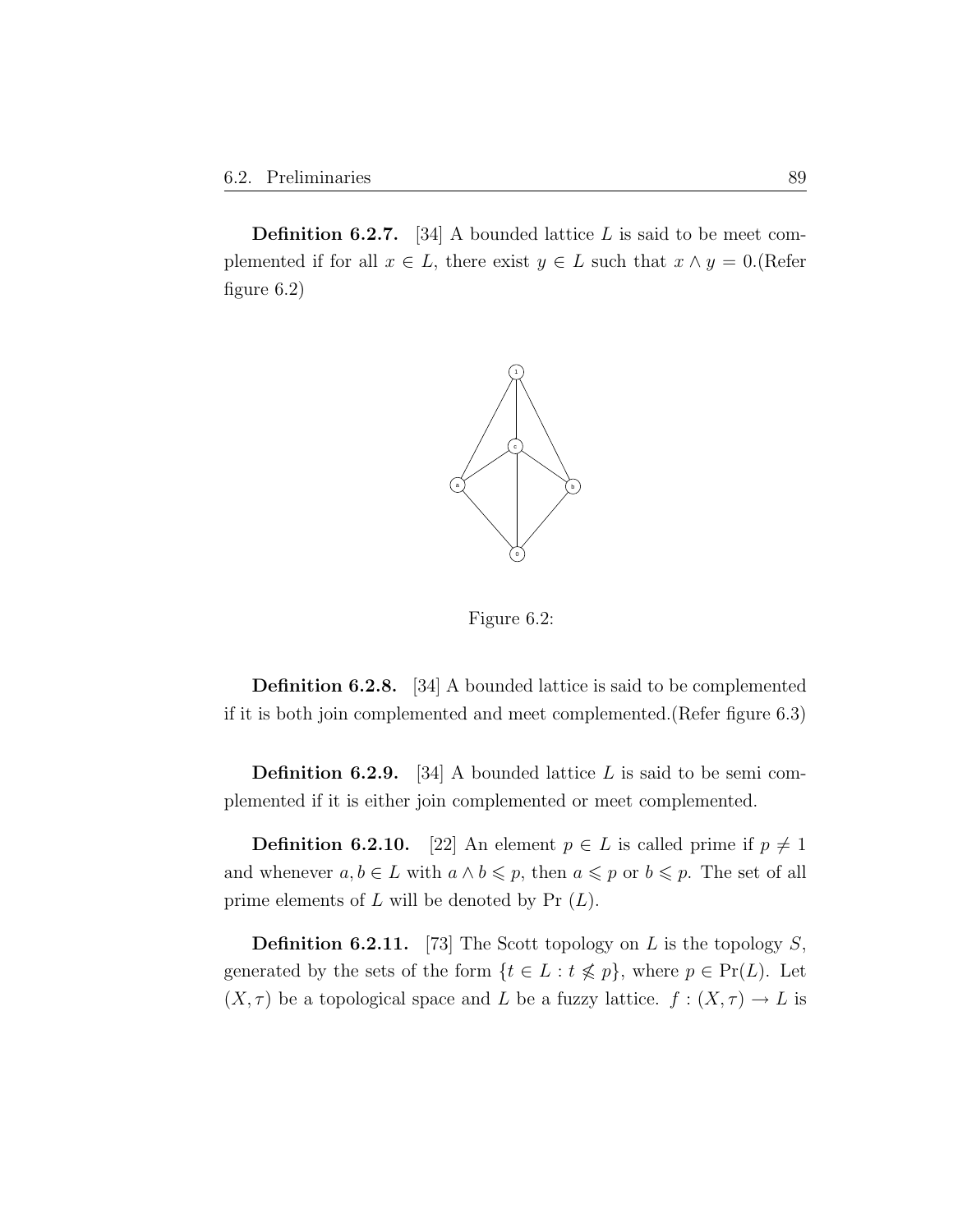

Figure 6.3:

said to be Scott continuous if  $f : (X, \tau) \to (L, S)$  is continuous. i.e. if for every  $p \in \text{pr } (L)$ ,  $f^{-1} \{ t \in L : t \nleq p \} \in \tau$ .

**Remark 6.2.1.** When  $L = [0, 1]$ , the scott topology coincides with a topology of topologically generated spaces of Lowen [35]. Every Scott continuous function need not be lower semi continuous. The set  $\omega_L(\tau) =$  ${f \in L^X | f : (X, \tau) \to L \text{ is scott continuous } }$  is an L-topology. An Ltopology  $F$  on  $X$  is called an induced  $L$ -topology, if there exists a topology  $\tau$  on X such that  $F = \omega_L(\tau)$ . If  $\tau$  is a principal L-topology, then  $\omega_L(\tau)$  is a principal L-topology and is denoted by  $\omega_{PL}(\tau)$ .

#### Note.

If a lattice  $L$  is modular if and only if it has no sublattice isomorphic to  $N_5$  where  $N_5$  is the standard non modular lattice [20].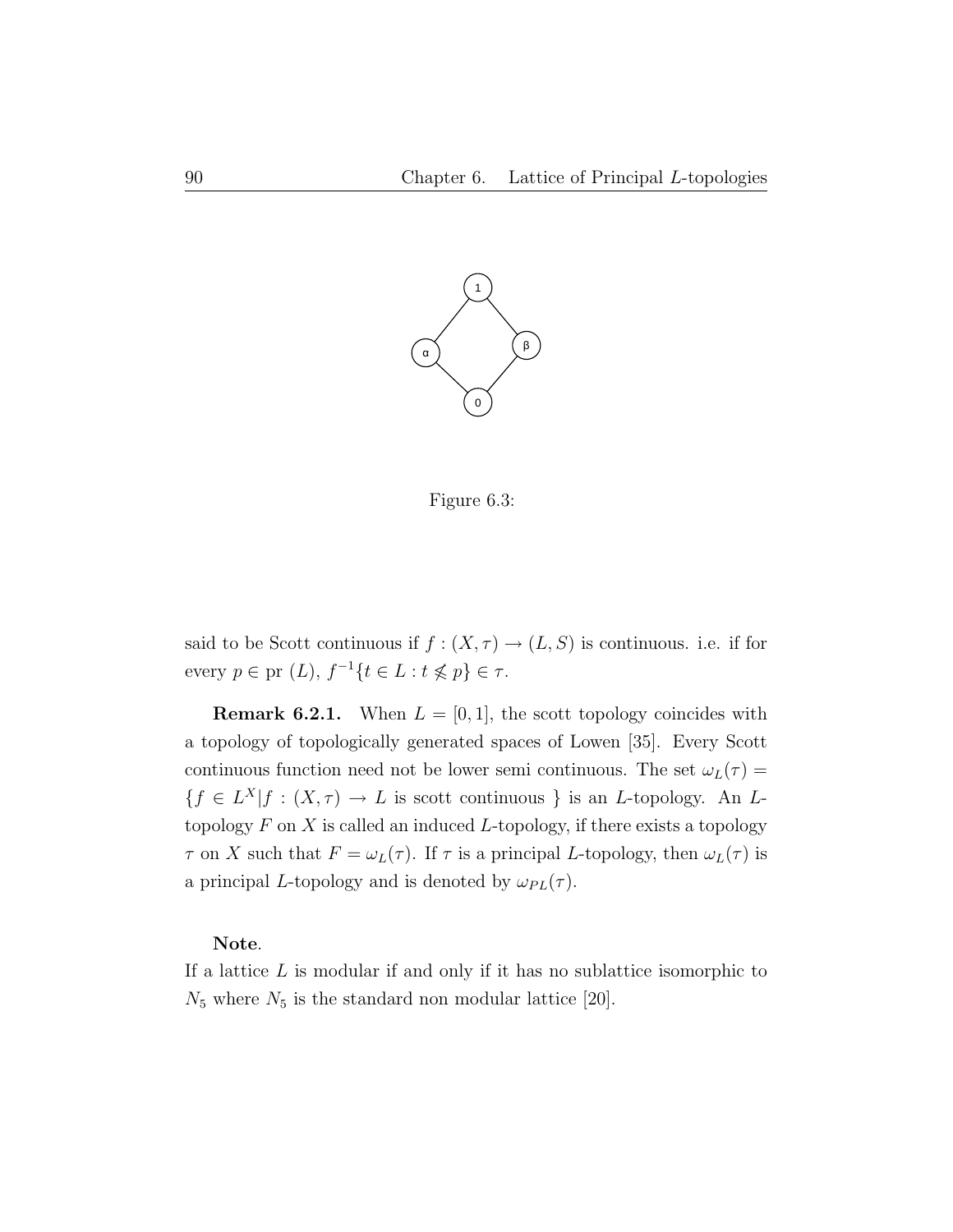### 6.3 Lattice of principal L-topologies

The family  $\beta(X)$  of all principal L-topologies on a given set X forms a lattice under the natural order of set inclusion. The least upper bound of a collection of principal L-topologies belonging to  $\beta(X)$  is the principal Ltopology, which is generated by their union and the greatest lower bound is their intersection. The smallest principal  $L$ -topology is the indiscrete  $L$ topology denoted by 0 and the largest principal L-topology is the discrete L-topology denoted by 1.

**Theorem 6.3.1.** [18] The Ultra spaces on a set E are exactly the topologies of the form  $\mathfrak{S}(x, \mathcal{U}) = \wp(E - x) \cup \mathcal{U}$ , where  $x \in E, \mathcal{U}$  is an ultrafilter on E not containing  $\{x\}$ .

**Theorem 6.3.2.** [62] Let  $(X, F)$  and  $(X, G)$  be two fuzzy topological spaces on X. Then G covers F if and only if  $G = F(g)$  for every  $g \in G - F$ , where  $F(g)$  is the simple extension of F by g.

**Theorem 6.3.3.** The lattice  $\beta(X)$  is complete.

*Proof.* Let S be a subset of  $\beta(X)$  and let  $G = \bigcap$  $H_{\alpha}$ , let  $f_{\alpha} \in G$  $H_{\alpha}$ ∈S then  $f_{\alpha} \in H_{\alpha}$  for each  $\alpha$ . Since  $H_{\alpha}$  is a principal L-topology,  $\wedge f_{\alpha} \in H_{\alpha}$ for each  $\alpha$ . Therefore  $\wedge f_{\alpha} \in \cap H_{\alpha}$  and so  $\wedge f_{\alpha} \in G$ . Thus G is closed under arbitrary intersection. That is  $G \in \beta(X)$  and G is the greatest lower bound of S. Let K be the set of upper bounds of S, then K is non empty, since  $1 \in K$ . Using the above argument K has a greatest lower bound, say  $H$ . Then this  $H$  is the least upper bound of  $S$ . Thus every subset S of  $\beta(X)$  has greatest lower bound and least upper bound. Hence  $\beta(X)$  is complete.  $\Box$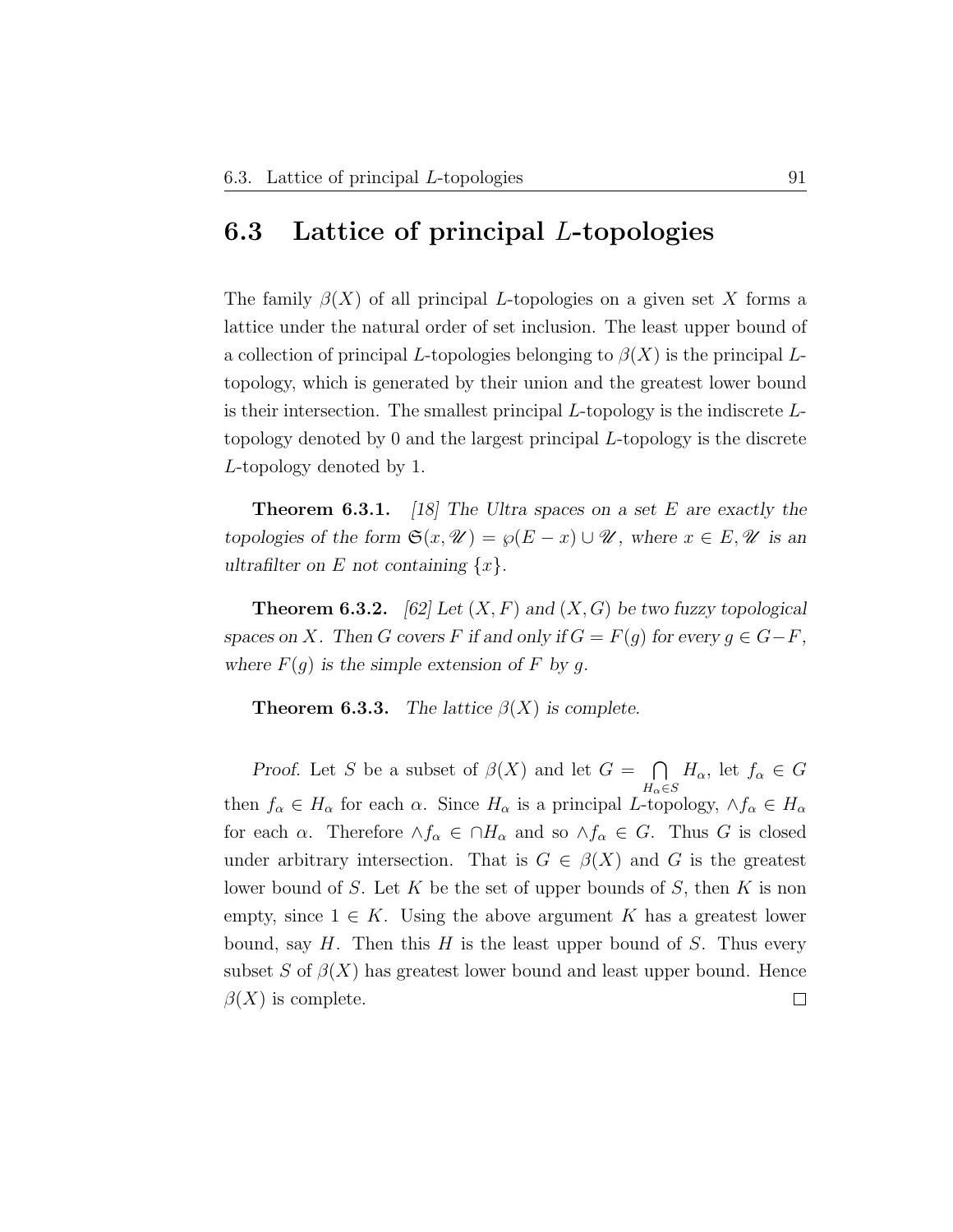**Theorem 6.3.4.**  $\beta(X)$  is atomic.

*Proof.* Atoms in  $\beta(X)$  are of the form  $\mathcal{F}(g) = \{0, 1, g\}$ , where g is an L-subset of X. Let P be any element of  $\beta(X)$ , then  $P = \bigvee$  $\mathcal{F}(g)$ . Hence g∈P  $\beta(X)$  is atomic.  $\Box$ 

**Theorem 6.3.5.**  $\beta(X)$  is not modular.

For example let  $X = \{a, b, c\}$  and  $\tau = \{\phi, X, \{a\}, \{b\}, \{a, b\}\}\$ . Suppose  $F_1 = \{0, 1\}, F_2 = \{0, 1, \mu_{\{a\}}\}, F_3 = \{0, 1, \mu_{\{b\}}\}, F_4 = \{0, 1, \mu_{\{a\}}, \mu_{\{a,b\}}\},$  $F_5 = \{ \underline{0}, \underline{1}, \mu_{\{a\}}, \mu_{\{b\}}, \mu_{\{a,b\}} \}$ , where  $\mu_{\{a\}}, \mu_{\{b\}}$  and  $\mu_{\{a,b\}}$  are the characteristic functions of open subsets  $\{a\}$ ,  $\{b\}$  and  $\{a, b\}$  of  $(X, \tau)$  respectively. Then each element in the collection  $S = \{F_1, F_2, F_3, F_4, F_5\}$  belong to  $\beta(X)$  and S is a sublattice of  $\beta(X)$ , isomorphic to N<sub>5</sub>. Therefore  $\beta(X)$  is not modular.

**Theorem 6.3.6.** If the lattice of principal L-topologies  $\beta(X)$  on a set X has dual atoms, then L has dual atoms and atoms.

Proof. Case 1.

Let X be a non empty set and L be a finite pseudo complemented chain.

If  $\mathfrak{S} = \mathfrak{S}(a, \mathcal{U}(b_\lambda)) = \{f | f(a) = 0\} \cup \{f | f \geq b_\lambda\}$ , then the principal ultra L-topology =  $\mathfrak{S}(a, \mathcal{U}(b_\lambda), a_\beta) = \mathfrak{S}(a_\beta)$  is the simple extension of  $\mathfrak{S}$ by  $a_{\beta}$ , i.e.,  $\mathfrak{S}(a_{\beta}) = \{ f \lor (g \land a_{\beta}), f, g \in \mathfrak{S}, a_{\beta} \notin \mathfrak{S} \}, \text{ where } a, b \in X, \lambda$ and  $\beta$  are the atom and dual atom in L respectively (from chapter 2). So  $\mathfrak{S}(a_{\beta})$  is a dual atom in the lattice of principal L topologies. Since the simple extension of  $\mathfrak{S}(a_{\beta})$  by the L point  $a_1$  is 1(discrete L-topology), by theorem 6.3.2, 1 is a cover of  $\mathfrak{S}(a_{\beta})$ .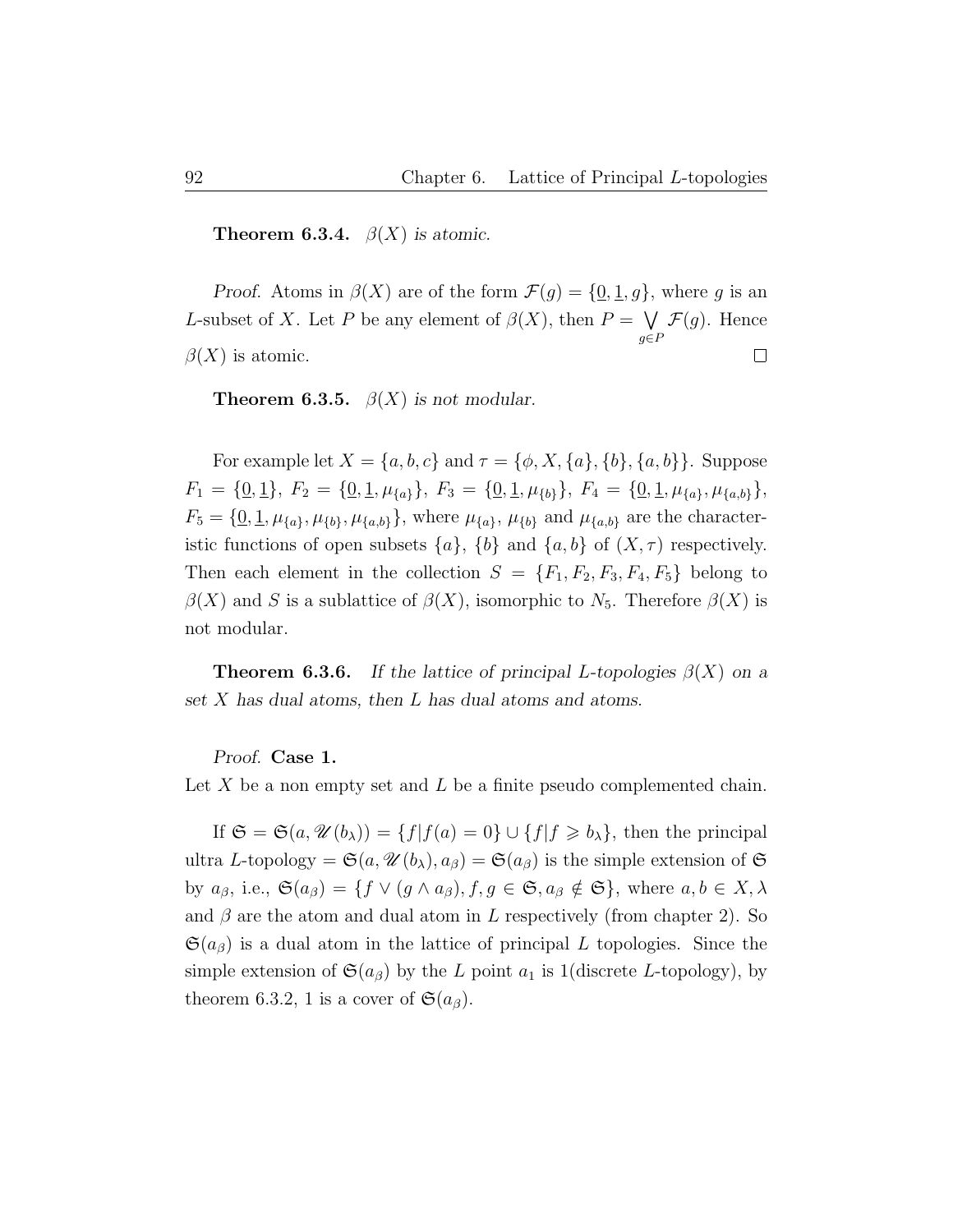Suppose that F is a dual atom in  $\beta(X)$ . Then F is of the form  $\mathfrak{S}(a_{\beta})$  $=\mathfrak{S}(a,\mathscr{U}(b_{\lambda}),a_{\beta})$  and  $\beta$  must be the dual atom and  $\lambda$  must be the atom in  $L$ . Otherwise there exists an element  $G$  greater than  $F$  and less than 1. Which is a contradiction to the hypothesis.

#### Case 2.

Let X be a non empty set and  $L$  be a finite Boolean lattice.

If  $\mathfrak{S} = \mathfrak{S}(a, \mathcal{U}(b_{\lambda})) = \{f | f(a) = 0\} \cup \{f | f \geq b_{\lambda}\}\$ , where  $a, b \in$  $X, \lambda$  is an atom, then a principal ultra L-topology  $\mathfrak{S}_{\beta j}(a, \mathcal{U}(b_{\lambda})) = \mathfrak{S}_{\beta j}$ =L-topology generated by any  $(m-1)$   $\mathfrak{S}(a_{\beta i})$  among  $m$   $\mathfrak{S}(a_{\beta i}), i =$  $1, 2, ..., m, j = 1, 2, ..., m, i \neq j$  if there are m dual atoms  $\beta_1, \beta_2, ..., \beta_m$ , where  $\mathfrak{S}(a_{\beta i})$  is the simple extension of  $\mathfrak{S}$  by  $(a_{\beta i})$ , i.e,  $\mathfrak{S}(a_{\beta i}) = \{f \vee (g \wedge f) \in \mathfrak{S}(a_{\beta i})\}$  $a_{\beta i}$ ,  $f, g \in \mathfrak{S}, a_{\beta i} \notin \mathfrak{S}$ . So  $\mathfrak{S}(\beta_i)$  is a dual atom in the lattice of principal L topologies. Since the simple extension of  $\mathfrak{S}(\beta_j)$  by the L point  $a_{\beta j}$  is 1(discrete L-topology), by theorem 6.3.2, 1 is a cover of  $\mathfrak{S}_{\beta j}$ .

Suppose that F is a dual atom in  $\beta(X)$ . Then F is of the form  $\mathfrak{S}_{\beta j} =$  $\mathfrak{S}_{\beta j}(a,\mathscr{U}(b_{\lambda}))$  and  $\beta_1,\beta_2,...$  must be dual atoms and  $\lambda$  must be atom in L. Otherwise there exists an element  $G$  greater than  $F$  and less than 1. Which is a contradiction to the assumption that F is a dual atom in  $\beta(X)$ . So in either case if  $\beta(X)$  has dual atoms, then L has dual atoms and atoms . Hence the proof of the theorem is completed  $\Box$ 

**Theorem 6.3.7.** If L is a finite pseudo complemented chain or a Boolean lattice, then  $\beta(X)$  has dual atoms.

Proof. Case 1.

Let X be a non empty set and L be a finite pseudo complemented chain.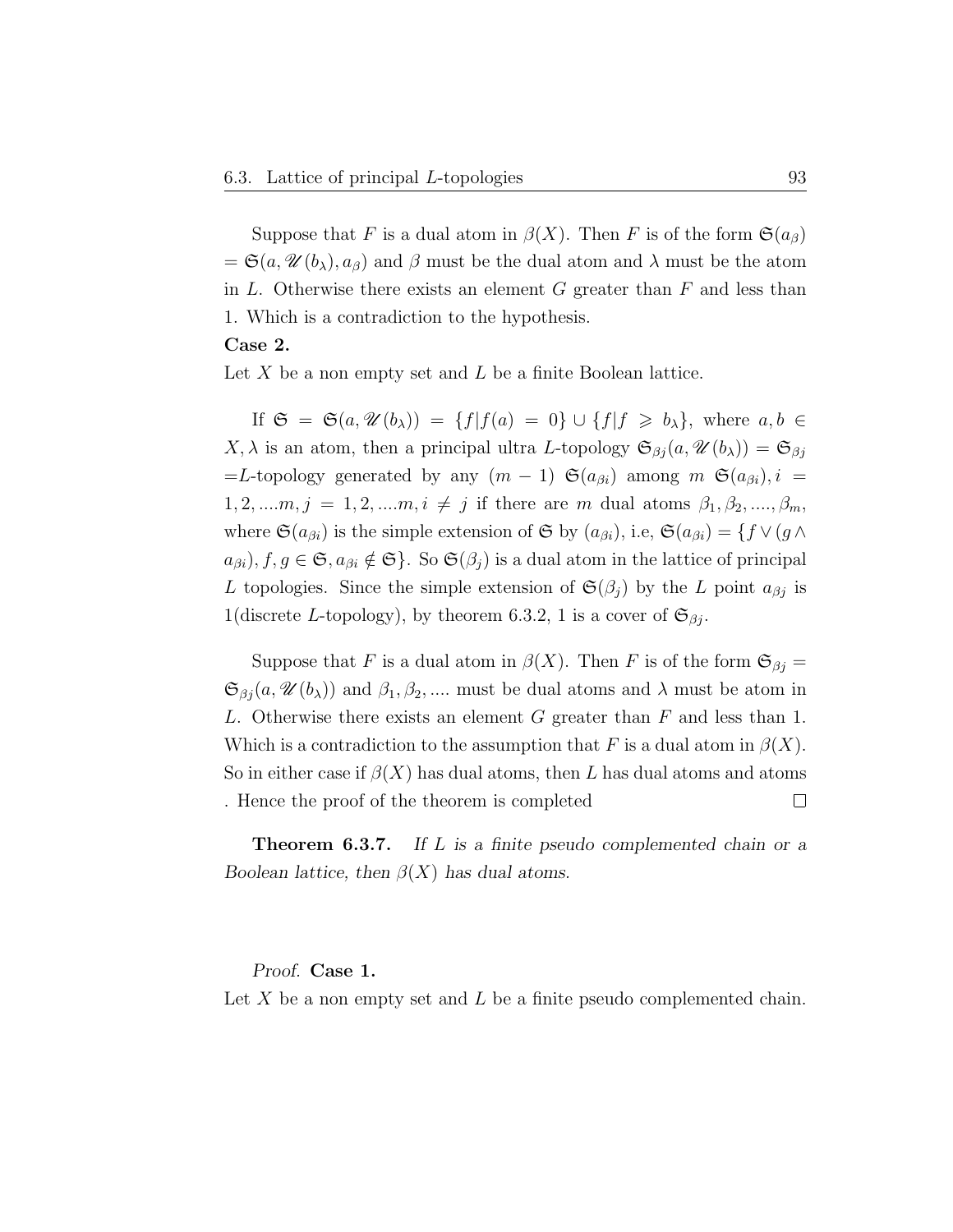Since L is a finite pseudo complemented chain, it has atom and dual atom. Let  $\tau$  be a dual atom in the lattice of principal topologies on X. Then by theorem 6.3.1,  $\tau$  must be of the form  $\mathfrak{S}(a, \mathcal{U}) = \wp(X - a) \cup \mathcal{U}$ , where  $a \in X$ ,  $\mathscr U$  is an ultrafilter not containing  $\{a\}$ . Since  $\tau$  is a principal topology,  $\mathscr U$  is a principal ultra filter so that  $\tau = \mathfrak{S}(a, \mathscr U(b)) = \wp(X-a) \cup$  $\mathscr{U}(b)$ . Then  $\omega_{PL}(\tau) = \{f \geq b_\lambda | f : (X, \tau) \to L \text{ is a scott continuous function}\}, b \in$ X and  $\lambda$  is an atom in L. Then  $a_{\alpha} \notin \omega_{PL}(\tau)$  for  $0 \neq \alpha \in L$ . Let  $\beta$  be the dual atom in L and  $F = \omega_{PL}(\tau) \vee a_{\beta}$ . Then F is the ultra L-topology  $\mathfrak{S}(a_{\beta})$  in  $\beta(X)$  since the simple extension of F by  $a_1$  is the discrete Ltopology.

#### Case 2.

Let X be a non empty set and  $L$  be a finite Boolean lattice.

Since L is a Boolean lattice, it has atoms and dual atoms. Let  $\tau$  be a dual atom in the lattice of principal topologies on  $X$ . Then by theorem 6.3.1,  $\tau$  must be of the form  $\mathfrak{S}(a, \mathcal{U}) = \wp(X - a) \cup \mathcal{U}$ , where  $a \in X, \mathcal{U}$ is an ultrafilter not containing  $\{a\}$ . Since  $\tau$  is a principal topology,  $\mathscr U$  is a principal ultra filter so that  $\tau = \mathfrak{S}(a, \mathcal{U}(b)) = \wp(X - a) \cup \mathcal{U}(b)$ . Then  $\omega_{PL}(\tau) = \{f \geq b_\lambda | f : (X, \tau) \to L \text{ is a scott continuous function}\}, b \in X$ and  $\lambda$  is an atom. Then  $a_{\alpha} \notin \omega_{PL}(\tau)$  for  $0 \neq \alpha \in L$ . Let  $\beta_1, \beta_2, ..., \beta_m$ are dual atoms in L and  $F(a_{\beta 1}) = \omega_{PL}(\tau) \vee a_{\beta 1} F(a_{\beta 2}) = \omega_{PL}(\tau) \vee$  $a_{\beta 2}, \ldots, F(a_{\beta m}) = \omega_{PL}(\tau) \vee a_{\beta m}$ . Let  $F_{\beta j}$  is the L-topology generated by  $(m-1)$   $F(a_{\beta i})$  from  $m$   $F(a_{\beta i}), i = 1, 2, ..., m, j = 1, 2, ..., m, i \neq j$ . Then as in Case 1.  $F_{\beta j}$  is the ultra L-topology  $\mathfrak{S}_{\beta j}$  in  $\beta(X)$  since the simple extension of  $F_{\beta j}$  by  $a_{\beta j}$  is the discrete L-topology. In both cases since L has dual atoms and atoms,  $\beta(X)$  has dual atoms (Ultra

**Theorem 6.3.8.** Lattice of principal L-topologies  $\beta(X)$ , on a set X

 $\Box$ 

L-topology). Hence the theorem.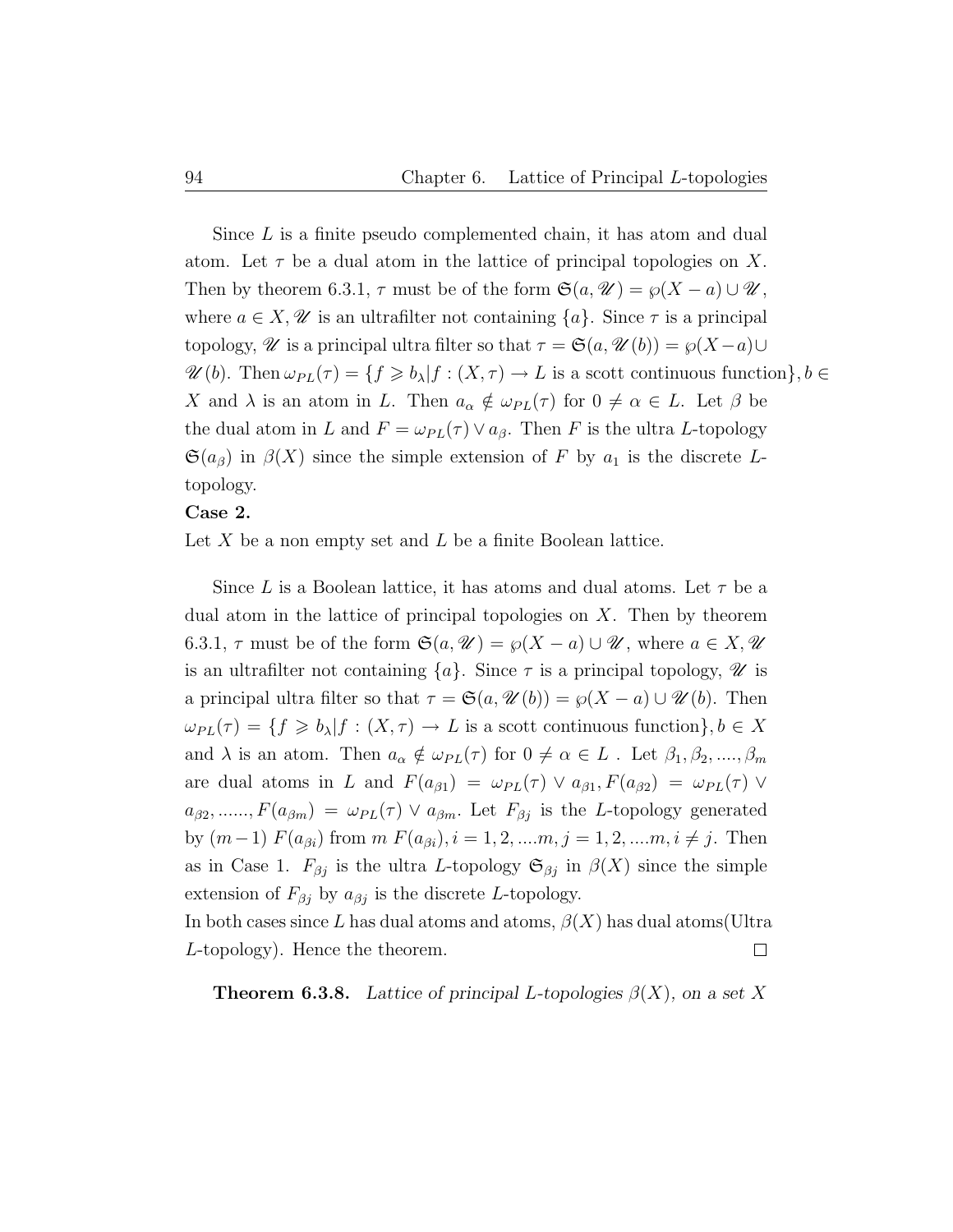is not dually atomic in general.

Proof. This follows from Theorem 6.3.7.  $\Box$ 

#### Proposition 6.3.1.

If  $\tau$  is a dual atom in  $\Pi$ , then  $\omega_{PL}(\tau)$  is not a dual atom in  $\beta(X)$ , in general.

*Proof.* For example, take X as any set and  $L = \{0, \alpha, 1\}$ , where  $0 <$  $\alpha$  < 1. Since  $\tau$  is a dual atom in the lattice of principal topologies, the only principal topology greater than  $\tau$  is the discrete topology on X. Suppose A is a subset of X such that  $A \notin \tau$ . Then  $\omega_{PL}(\tau)$  consists of all Scott continuous functions from  $(X, \tau)$  to L and the characteristic function of A does not belong to  $\omega_{PL}(\tau)$ . Thus  $\omega_{PL}(\tau) < \omega_{PL}(\tau) \vee \{\underline{0}, \underline{1}, \chi_A^{\alpha}\} < 1$ (discrete topology), where  $\chi_A^{\alpha}(x) = \begin{cases} \alpha & \text{if } x \in A \\ 0 & \text{otherwise} \end{cases}$ 0 otherwise Thus  $\omega_{PL}(\tau)$  is not a dual atom in  $\beta(X)$ .  $\Box$ 

#### Proposition 6.3.2.

If  $\tau$  is a dual atom in  $\Pi$ , then  $\omega_{PL}(\tau)$  is a dual atom in  $\beta(X)$  if and only if  $L = \{0, 1\}.$ 

Proof. Can be easily proved.

 $\Box$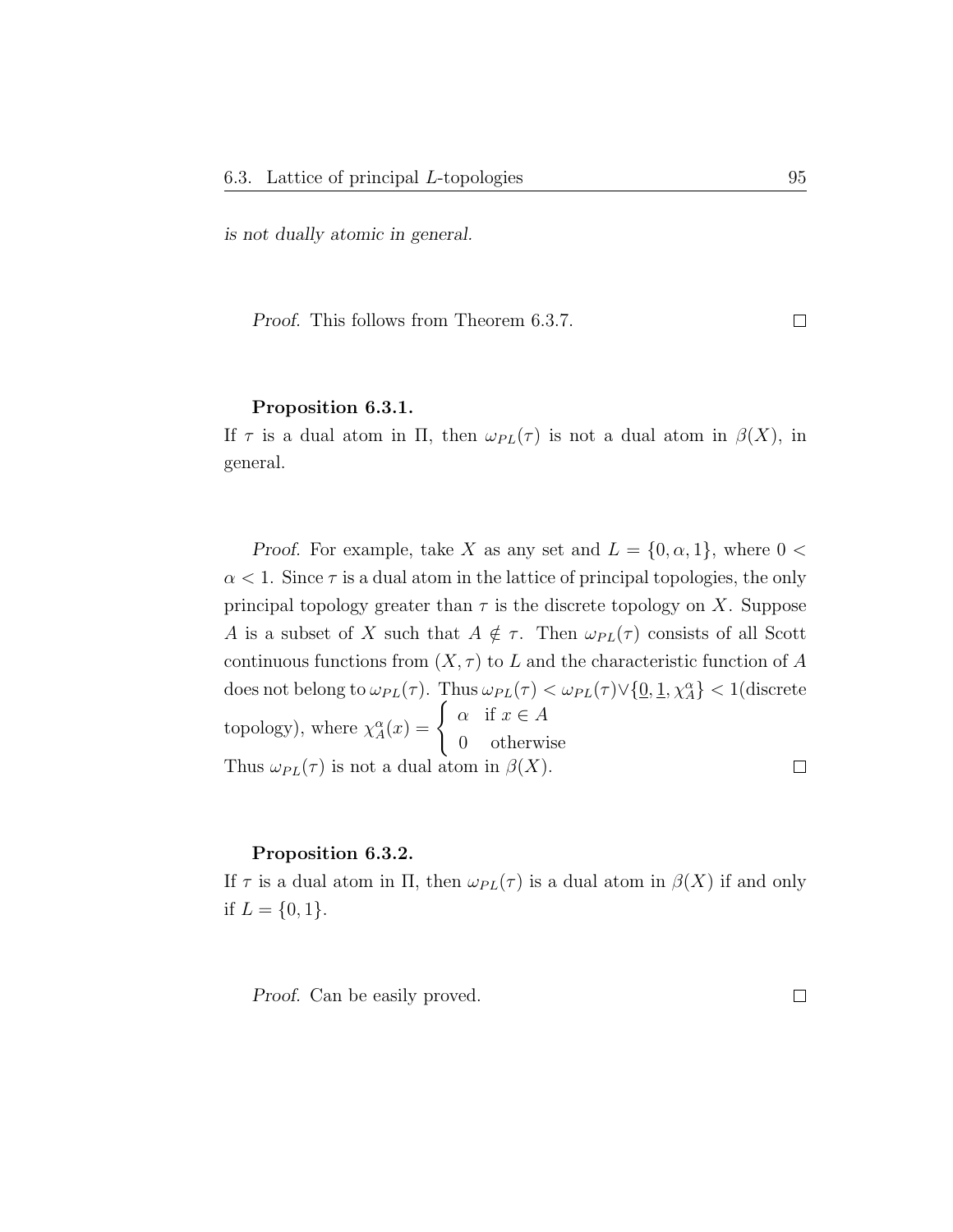## 6.4 Complementation problem in the lattice of principal L- topologies

**Theorem 6.4.1.** Let  $X$  be a non empty set and  $L$  be a  $F$ -lattice. Then the lattice of principal L-topologies  $\beta(X)$  is not complemented in general.

Proof. Let  $F = \{0, 1, h\}$ , where h is not a characteristic function of an open set in  $X$  be a principal  $L$  topology. We claim that  $F$  has no complement. Here 1 is not a complement of  $F$ . Let  $G$  be any principal L-topology in  $\beta(X)$  other than 1. If  $h \in G$ , then G is not a complement of F, since  $F \wedge G \neq 0$ . Suppose that  $h \notin G$ . Clearly G cannot contain simultaneously all characteristic functions of subsets of  $X$  and all constant L-subsets. The set  $K = \{k | k$  is a function from X to L and  $k \notin G\}$  is non empty and two cases arise:

 $(i)$  K contains constant L subsets (ii) K contains at least one characteristic function corresponding to a subset of X. In either case  $H = \{f \wedge g | f \in$  $F, g \in G$  is a base for  $P = F \vee G$ . Then at least one subset of K is not contained in P. Hence  $P \neq 1$ , i.e., G is not a complement of F.  $\Box$ 

**Remark 6.4.1.** Let X be a non empty set and  $L = \{0, \alpha, 1\}$  ordered by  $0 < \alpha < 1$ . Then  $F = \{0, 1, \alpha\}$  is an atom in  $\beta(X)$  and  $\alpha$  is not a characteristic function. Let  $G = \{0,1\} \cup \{\chi_A : A \subset X\}$ ,  $\chi_A$  is the characteristic function of  $A$ . Clearly  $G$  is a principal  $L$ -topology. Then  $F \wedge G = \{0, 1\}$  and  $F \vee G = 1$ . Hence G is a complement of F.

**Theorem 6.4.2.** If F is any principal L-topology on X such that the topology corresponding to the characteristic functions in  $F$  is neither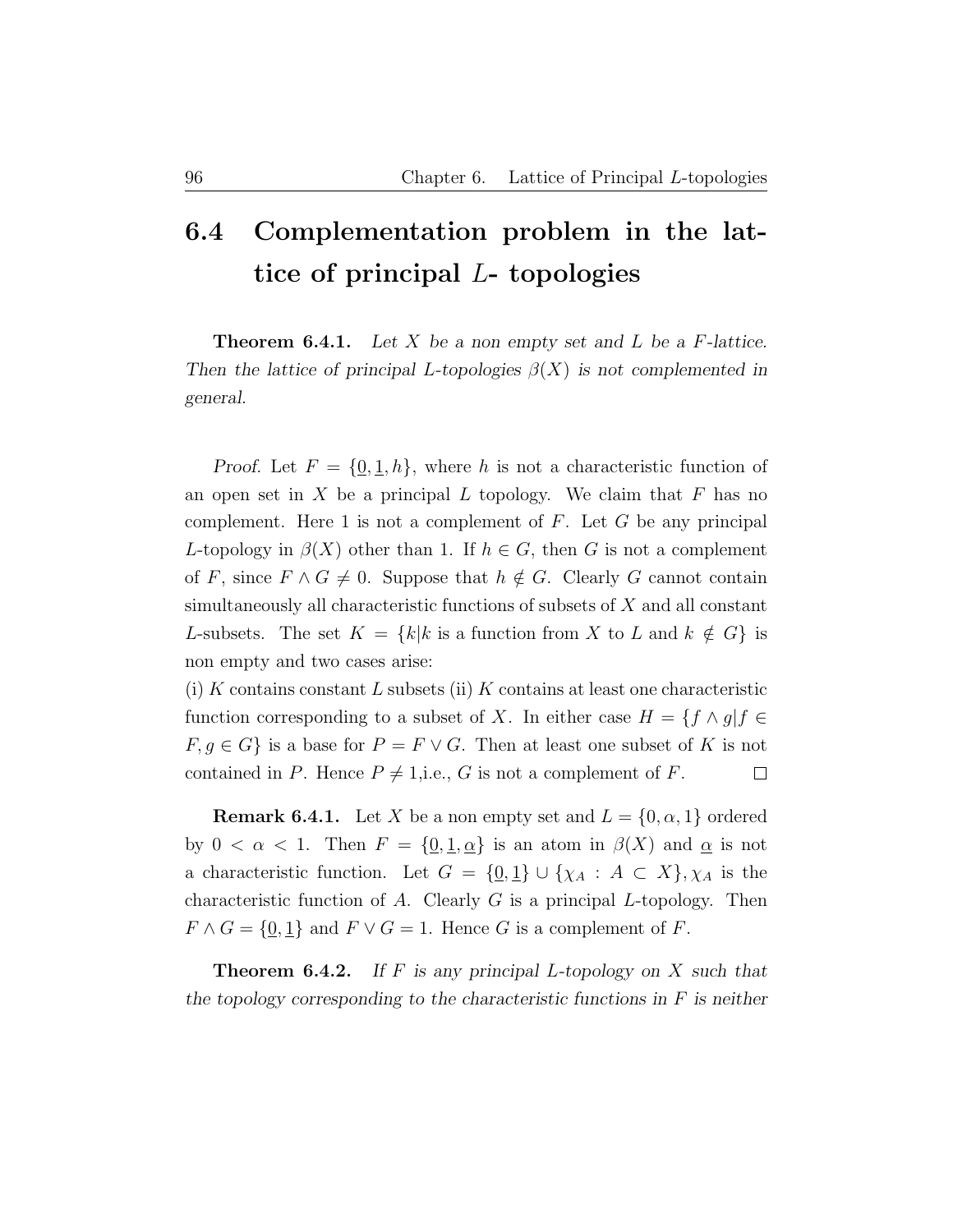discrete nor indiscrete, then F has atleast one join complement.

*Proof.* Let  $\tau$  be the principal topology corresponding to the characteristic function in  $F$ . Since the lattice of principal topologies on  $X$  is complemented [58], we can find a principal topology  $\tau'$  such that  $\tau \wedge \tau' = 0$ and  $\tau \vee \tau' = 1$  in the lattice of principal topologies. Then the principal L-topology generated by  $F \cup \omega_{PL}(\tau') = 1$  in  $\beta(X)$  where  $\omega_{PL}(\tau') = \{f \in$  $L^X|f:(X,\tau')\to L$  is scott continuous }. Hence the proof.  $\Box$ 

**Theorem 6.4.3.** If F is any induced principal L-topology on  $X$ , then F has at least one complement in  $\beta(X)$ .

Proof. Since F is induced there exists a principal topology  $\tau$  in the lattice of principal topologies such that  $\omega_{PL}(\tau) = F$ . Since the lattice of principal topologies is complemented [58], there exist atleast one topology  $\tau'$  in the lattice of principal L-topologies such that  $\tau \wedge \tau' = 0$  and  $\tau \vee \tau' =$ 1 in the lattice of principal L-topologies. Then  $F \vee \omega_{PL}(\tau') = 1$  and  $F \wedge \omega_{PL}(\tau') = 0$  in  $\beta(X)$ .  $\Box$ 

**Remark 6.4.2.** For a given principal topology  $\tau$ , the family  $F_{\tau}$  of all principal L-topologies defined by families of Scott continuous functions from  $(X, \tau)$  to L, form a lattice under the natural order of set inclusion. From this lattice, we can deduce the properties of  $\beta(X)$ .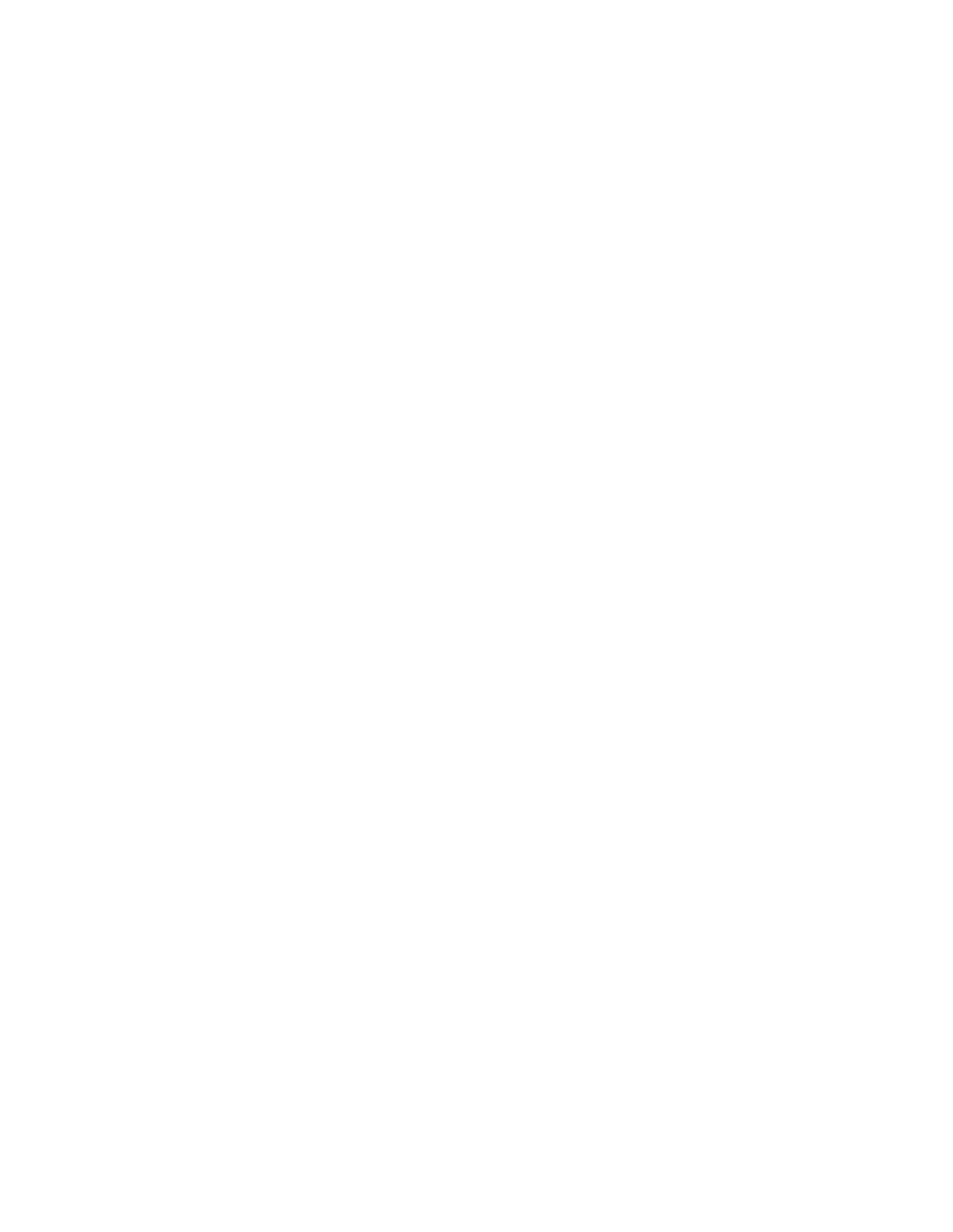## Chapter 7

# Lattice of Weakly Induced Principal L-topologies

### 7.1 Introduction

The concept of induced fuzzy topological space was introduced by Weiss [75]. Lowen called these spaces a topologically generated spaces. Martin [38] introduced a generalized concept, weakly induced spaces, which was called semi induced space by Mashhour et al. [40]. The notion of lower semi continuous functions plays an important tool in defining the above concepts. In ( [24],[5]), Aygun et al. introduced a new class of functions from a topological space  $(X, \tau)$  to a fuzzy lattice(*F*-lattice) L with its

<sup>\*</sup> Some results of this chapter are included in the following paper.

Raji George and T.P. Johnson : The lattice structure of weakly induced principal L-topologies. Annals of Fuzzy Mathematics and Informatics, Volume 4, Number 2, 2012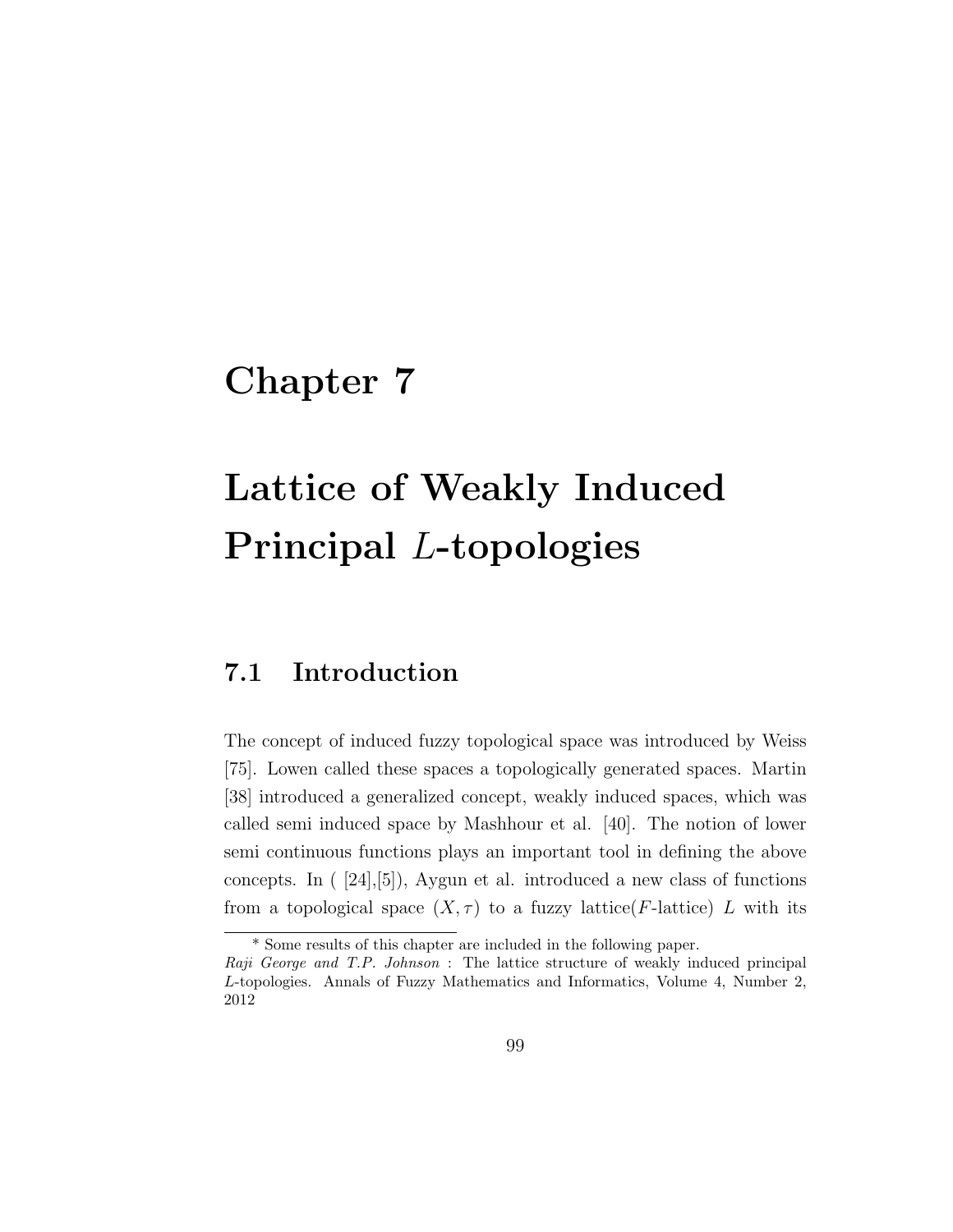scott topology called (completely) scott continuous functions, as a generalization of (completely) lower semi continuous functions from  $(X, \tau)$  to  $[0, 1].$ 

It is known that [30] lattice of L-topologies is complete, atomic and not complemented. In [31], Jose and Johnson generalized weakly induced spaces introduced by Martin [38] using the tool (completely) scott continuous functions and studied the lattice structure of the set  $W(X)$  of all weakly induced  $L$ -topologies on a given set  $X$ . A related problem is to find subfamilies in  $W(X)$  having certain properties. The collection of all weakly induced principal L topologies  $W_P(X)$  form a lattice with the natural order of set inclusion. The concept of principal topologies in the crisp case was studied by Steiner [58]. The lattice of principal topologies is both atomic and dually atomic. Analogously we study the lattice structure of the set of all weakly induced principal L-topologies on a given set X. Here we study properties of the lattice  $W_{P_{\tau}}$  of all weakly induced principal L topologies defined by families of (completely) scott continuous functions with reference to  $\tau$  on X. From the lattice  $W_{P_{\tau}}$  we deduce the lattice  $W_P(X)$  of all weakly induced principal L-topologies on X. It is join complemented. Also we prove that if  $L$  is a finite pseudocomplemented chain or a complemented F-lattice, then  $W_P(X)$  has dual atoms and if L has neither dual atoms nor atoms, then  $W_P(X)$  has no dual atoms.

### 7.2 Preliminaries

Let X be a nonempty ordinary set and  $L = (\leq, \vee, \wedge,')$  be a completely distributive lattice with smallest element 0 and largest element 1,  $0 \neq 1$ ,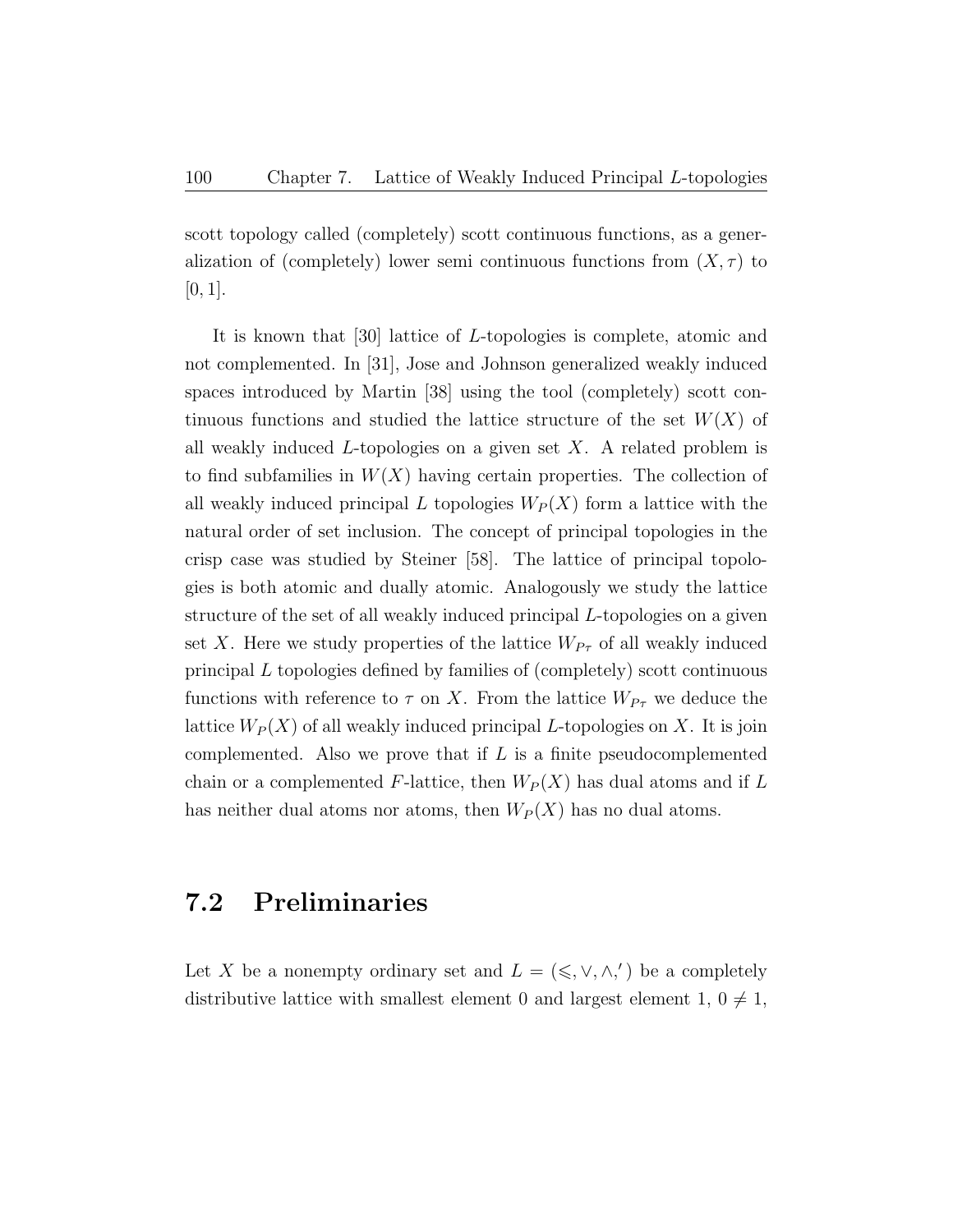and with an order reversing invalution  $a \to a'$   $(a \in L)$  called a F-lattice. We identify the constant function from X to L with value  $\alpha$  by  $\alpha$ . The fundamental definition of L-fuzzy set theory and L-topology are assumed to be familiar to the reader in the sense of Chang [13].

A topological space is called principal if it is discrete or if it can be written as the meet of principal ultra topologies. Steiner [58] proved that this is equivalent to requiring that the arbitrary intersection of open sets is open. Analogously we define principal L-topology as

Definition 7.2.1. An L-topology is called principal L-topology if arbitrary intersection of open  $L$  subsets is an open  $L$  subset.

**Definition 7.2.2.** [34] An element of a lattice  $L$  is called an atom if it is the minimal element of  $L \setminus \{0\}.$ 

**Definition 7.2.3.** [34] An element of a lattice  $L$  is called a dual atom if it is the maximal element of  $L \setminus \{1\}.$ 

**Definition 7.2.4.** [15] A lattice is said to be bounded if it possess smallest element 0 and largest element 1.

**Definition 7.2.5.** [34] A bounded lattice  $L$  is said to be join complemented if for all x in L, there exists y in L such that  $x \vee y = 1$ .

**Definition 7.2.6.** [34] A bounded lattice L is said to be meet complemented if for all x in L, there exist y in L such that  $x \wedge y = 0$ .

Definition 7.2.7. [34] A bounded lattice is said to be complemented if it is both join complemented and meet complemented.

**Definition 7.2.8.** [34] A bounded lattice L is said to be semi-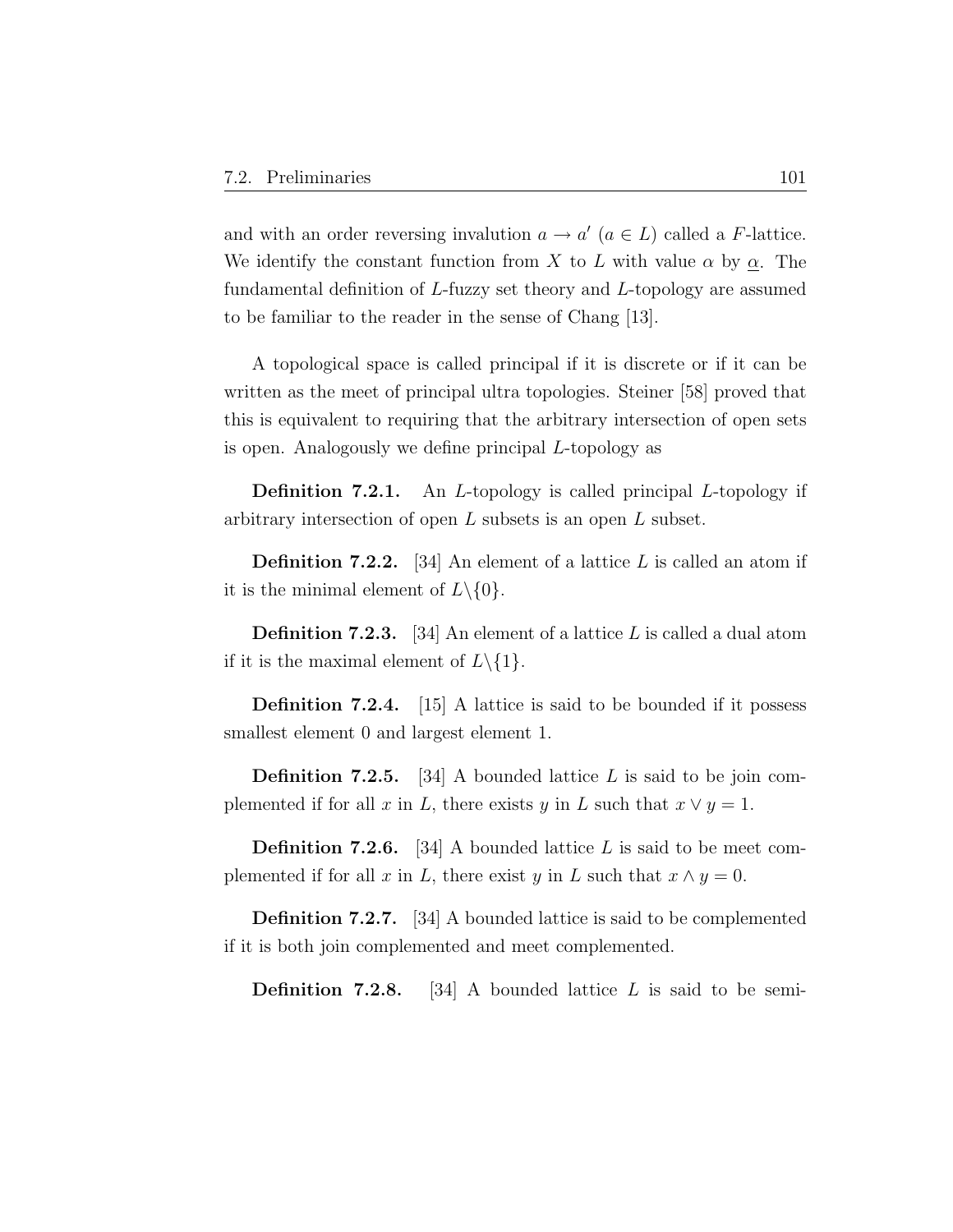complemented if it is either join complemented or meet complemented.

**Definition 7.2.9.** [22] An element p of L is called prime if  $p \neq 1$ and whenever  $a, b \in L$  with  $a \wedge b \leq p$ , then  $a \leq p$  or  $b \leq p$ . The set of all prime elements of  $L$  will be denoted by Pr  $(L)$ .

**Definition 7.2.10.** [73] The scott topology on L is the topology S, generated by the sets of the form  $\{t \in L : t \nleq p\}$  where  $p \in pr(L)$ . Let  $(X, \tau)$  be a topological space and  $f : (X, \tau) \to L$  be a function, where L has its scott topology. We say that  $f$  is scott continuous if for every  $p \in Pr(L), f^{-1}\{t \in L : t \nleq p\} \in \tau.$ 

**Remark 7.2.1.** When  $L = [0, 1]$ , the scott topology coincides with the topology of topologically generated spaces of Lowen [35].

The set  $\omega_L(\tau) = \{ f \in L^X; f : (X, \tau) \to L \text{ is scott continuous } \}$  is an Ltopology. It is the largest element in  $W_{\tau}$ , where  $W_{\tau}$  is the lattice of weakly induced L-topologies defined by families of scott continuous functions with reference to  $\tau$  on X. If  $\tau$  is a principal topology  $\omega_L(\tau)$  is a principal Ltopology, we can denote it by  $\omega_{PL}(\tau)$ . An *L*-topology F on X is called an induced principal L-topology if there exist a principal topology  $\tau$  on X such that  $F = \omega_{PL}(\tau)$ .

**Definition 7.2.11.** ([24], [5]) Let  $(X, \tau)$  be a topological space and  $a \in X$ . A function  $f : (X, \tau) \to L$ , where L has its scott topology, is said to be completely scott continuous at  $a \in X$  if for every  $p \in Pr(L)$ with  $f(a) \nleq p$ , there is a regular open neighbourhood U of a in  $(X, \tau)$ such that  $f(x) \nleq p$  for every  $x \in U$ . That is  $U \subset f^{-1}(\{t \in L : t \nleq p\})$ and f is called completely scott continuous on  $X$ , if f is completely scott continuous at every point of X.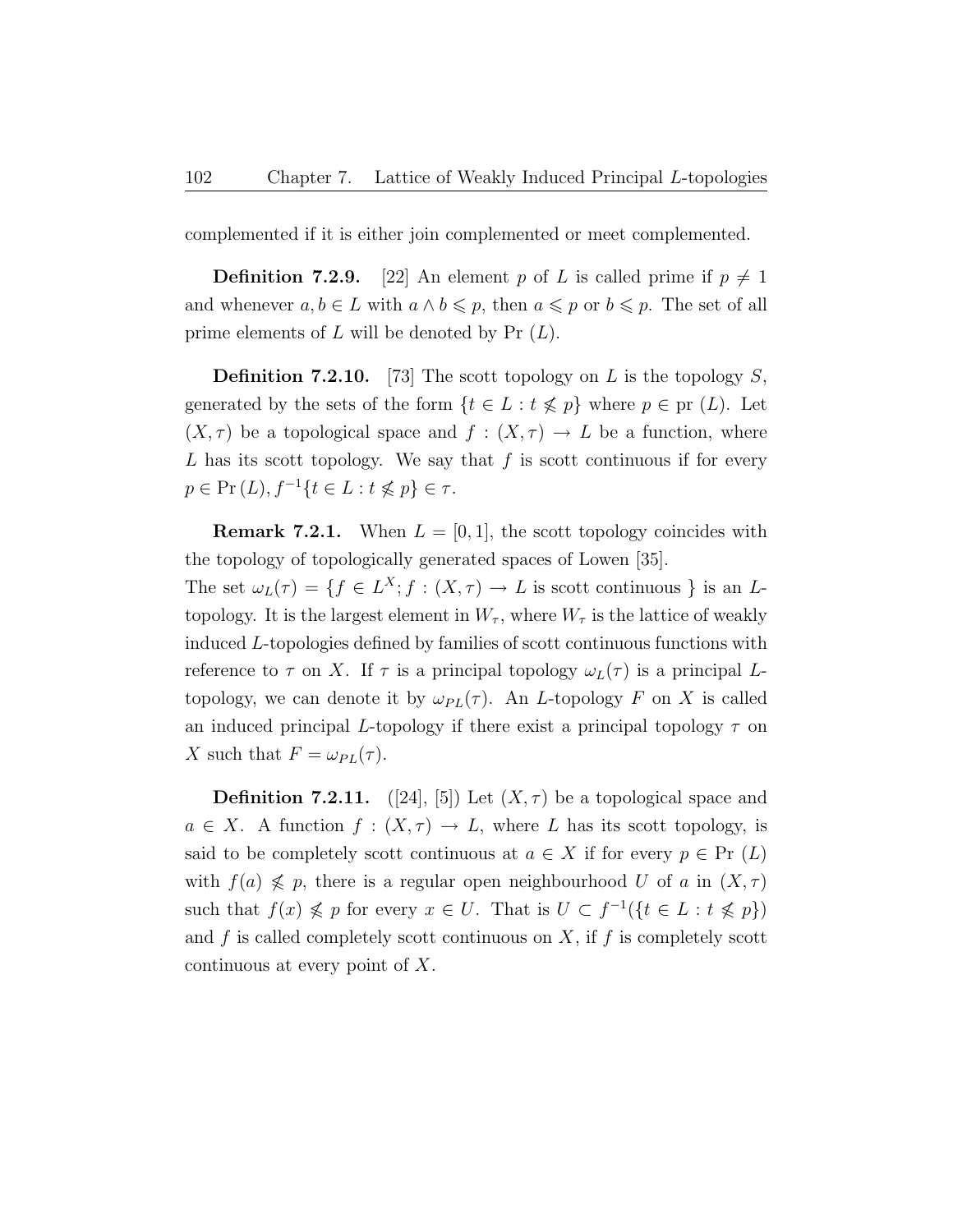#### Note.

Let F be a principal L-topology on the set X, let  $F_c$  denote the 0-1 valued members of  $F$ , that is,  $F_c$  is the set of all characteristic mappings in  $F$ . Then  $F_c$  is a principal L-topology on X. Define  $F_c^* = \{A \subset X : \mu_A \in F_c\}$ where  $\mu_A$  is the characteristic function of  $A$ . The principal L-topological space  $(X, F_c)$  is same as the principal topological space  $(X, F_c^*)$ .

**Definition 7.2.12.** A principal L-topological space  $(X, F)$  is said to be a weakly induced principal L topological space, if for each  $f \in F$ , f is a scott continuous function from  $(X, F_c^*)$  to L.

**Definition 7.2.13.** If  $F$  is the collection of all scott continuous functions from  $(X, F_c^*)$  to L, then F is an induced space and  $F = \omega_{PL}(F_c^*)$ .

## 7.3 Lattice of weakly induced principal Ltopologies

For a given principal topology  $\tau$  on X, the family  $W_{P_{\tau}}$  of all weakly induced principal L-topologies defined by families of scott continuous functions from  $(X, \tau)$  to L forms a lattice under the natural order of set inclusion. The least upperbound of a collection of weakly induced principal L-topologies belonging to  $W_{P_{\tau}}$  is the weakly induced principal L-topology which is generated by their union and the greatest lowerbound is their intersection. The smallest element is the indiscrete L-topology, denoted by 0 and the largest element is denoted by  $1 = \omega_{PL}(\tau)$ .

Also for a principal topology  $\tau$  on X, the family  $CW_{P_{\tau}}$  of all weakly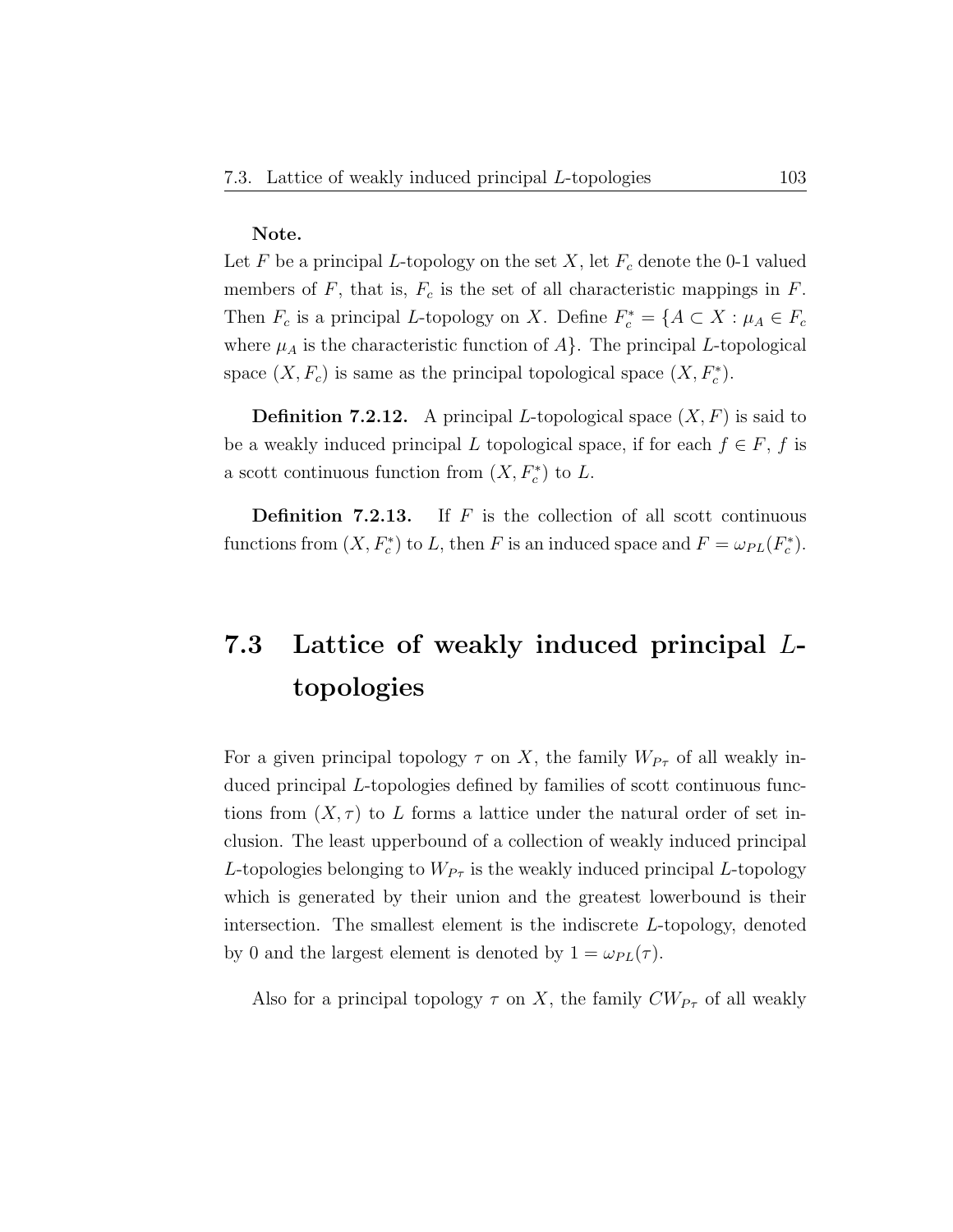induced principal L topologies defined by families of completely scott continuous function from  $(X, \tau)$  to L forms a lattice under the natural order of set inclusion. Since every completely scott continuous function is scott continuous, it follows that  $CW_{P_{\tau}}$  is a sublattice of  $W_{P_{\tau}}$ . We note that  $W_{P_{\tau}}$  and  $CW_{P_{\tau}}$  coincide when each open set in  $\tau$  is regular open.

When  $\tau = D$ , the discrete topology on X, these lattices coincide with lattice of weakly induced principal L-topologies on X.

**Theorem 7.3.1.** [18] The Ultra spaces on a set E are exactly the topologies of the form  $\mathfrak{S}(x, \mathcal{U}) = \wp(E - x) \cup \mathcal{U}$ , where  $x \in E, \mathcal{U}$  is an ultrafilter on E not containing  $\{x\}$ .

**Theorem 7.3.2.** The lattice  $W_{P_{\tau}}$  is complete.

Proof. Let S be a subset of  $W_{P_{\tau}}$  and let  $G = \bigcap$  $F \in S$  $F$ . Clearly  $G$  is a principal L-topology. Let  $g \in G$ . Since each  $F \in S$  is a weakly induced principal L topology, g is a scott continuous mapping from  $(X, (F_c^*)$  to L, that is  $g^{-1}\{t \in L : t \nleq p \text{ where } p \in Pr(L)\}\in F_c^*$  for each  $F \in S$ . Therefore  $g^{-1}\{t \in L : t \nleq p \text{ where } p \in \text{Pr } L\} \in \bigcap$  $F \in S$ ( $F_c^*$ . Hence g is a scott continuous function from  $(X, G_c^*)$  to L, where  $(X, G_c^*) = (X, \bigcap$  $_{F \in S}$  $F_c^*$ ). That is  $G \in W_{P_{\tau}}$  and G is the greatest lower bound of S. Let K be the set of upperbounds of S. Then K is non empty, since  $1 = \omega_{PL}(\tau) \in K$ .

Using the above argument  $K$  has a greatest lowerbound, say  $H$ , then this H is a least upper bound of S. Thus every subset S of  $W_{P_{\tau}}$  has greatest lowerbound and least upperbound. Hence  $W_{P_{\tau}}$  is complete.  $\Box$ 

**Theorem 7.3.3.**  $W_{P_{\tau}}$  is not atomic in general.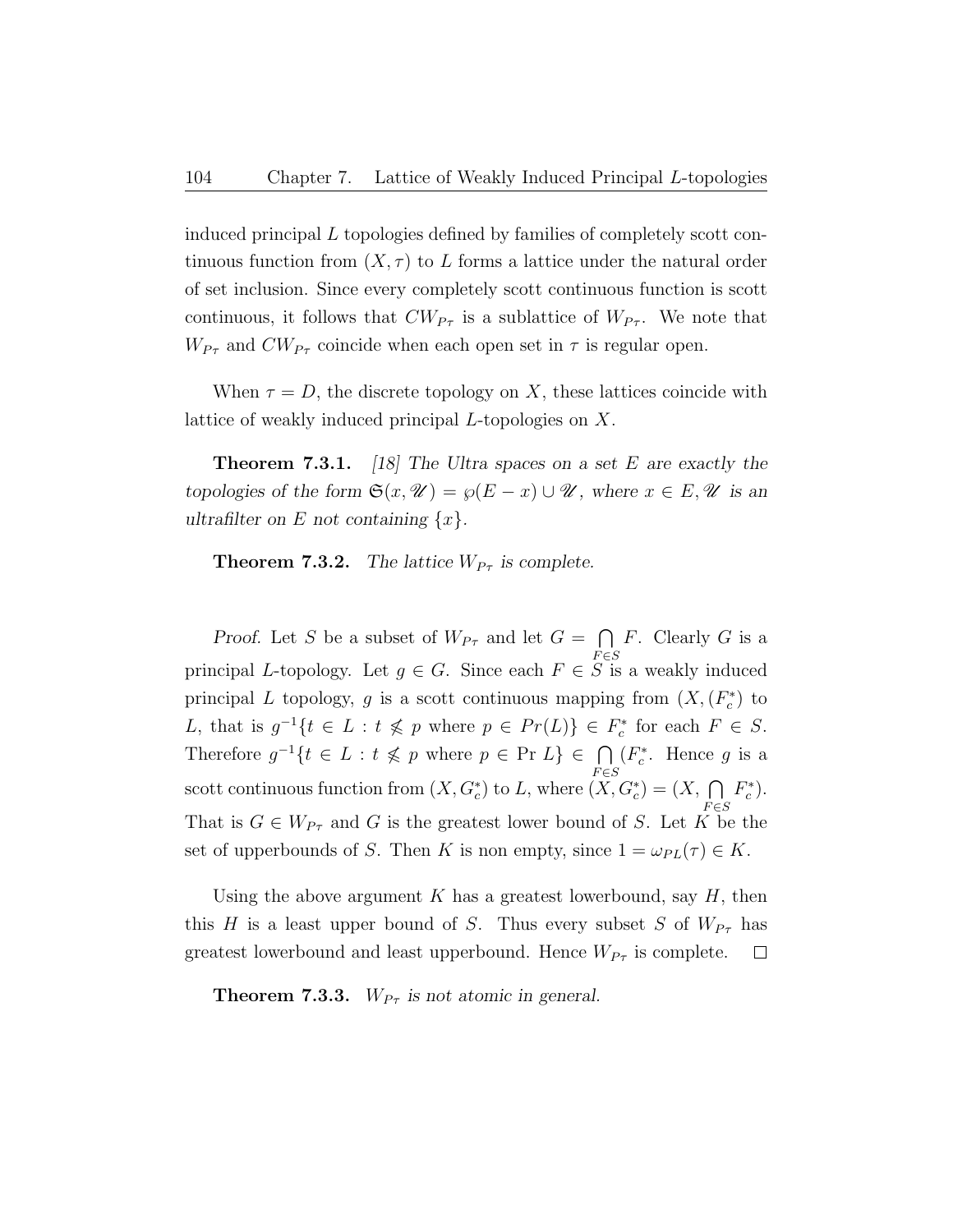Proof. Atoms in  $W_{P\tau}$  are either of the form  $\{\underline{0}, \underline{1}, \underline{\alpha}\}$  or  $\{\underline{0}, \underline{1}, \mu_A\},$ where  $\mu_A$  is the characteristic function of open subsets A of  $(X, \tau)$  and  $\alpha \in$ (0, 1). Let  $X = \{a, b, c\}, \tau = \{\phi, X, \{a\}, \{a, b\}\}\$ and  $F = \{\underline{0}, \underline{1}, \mu_{\{a\}}, \mu_{\{a, b\}}\}$ 

$$
\begin{array}{cccccc}\nf: a \rightarrow .6 & g: a \rightarrow 1 & h: a \rightarrow 1 & i: a \rightarrow 1 & j: a \rightarrow .6 & k: a \rightarrow .6 \\
b \rightarrow .5 & b \rightarrow 1 & b \rightarrow .5 & b \rightarrow .5 & b \rightarrow .5 & b \rightarrow 0 \\
c \rightarrow .4, & c \rightarrow .4, & c \rightarrow .4, & c \rightarrow 0, & c \rightarrow 0, & c \rightarrow 0\n\end{array}
$$

 $F_c = \{ \underline{0}, \underline{1}, \mu_{\{a\}}, \mu_{\{a,b\}} \}.$   $F_c^* = \{ \phi, X, \{a\}, \{a,b\} \} = \tau \text{ and } F \in W_{P\tau}.$ But this F cannot be expressed as join of atoms. Hence  $W_{p\tau}$  is not atomic.  $\Box$ 

#### **Theorem 7.3.4.**  $W_{P_{\tau}}$  is not distributive.

Proof. Since every distributive lattice is necessarily modular, we prove that  $W_{P_{\tau}}$  is not modular. This can be illustrated with an example. Let X be an infinite set and  $\tau$  be the discrete topology D on X. Then  $W_{P_{\tau}}$  becomes lattice of all weakly induced principal L-topologies on X and  $\Pi(X)$ , the lattice of principal topologies on X (identifying its charecteristic functions) is a sublattice of  $W_{PD}$ . We know that  $\Pi(X)$  is not modular and hence not distributive. Thus  $W_{P_{\tau}}$  is not distributive in general.  $\Box$ 

**Theorem 7.3.5.** If L is a finite pseudo complemented chain or a complemented F-lattice, then  $W_P(X)$  has dual atoms.

Proof. case 1.

Let X be a non empty set and  $L$  be a finite pseudo complemented chain.

Since L is a finite pseudo complemented chain, it has atom and dual atom. Let  $\tau$  be a dual atom in the lattice of principal topologies on X.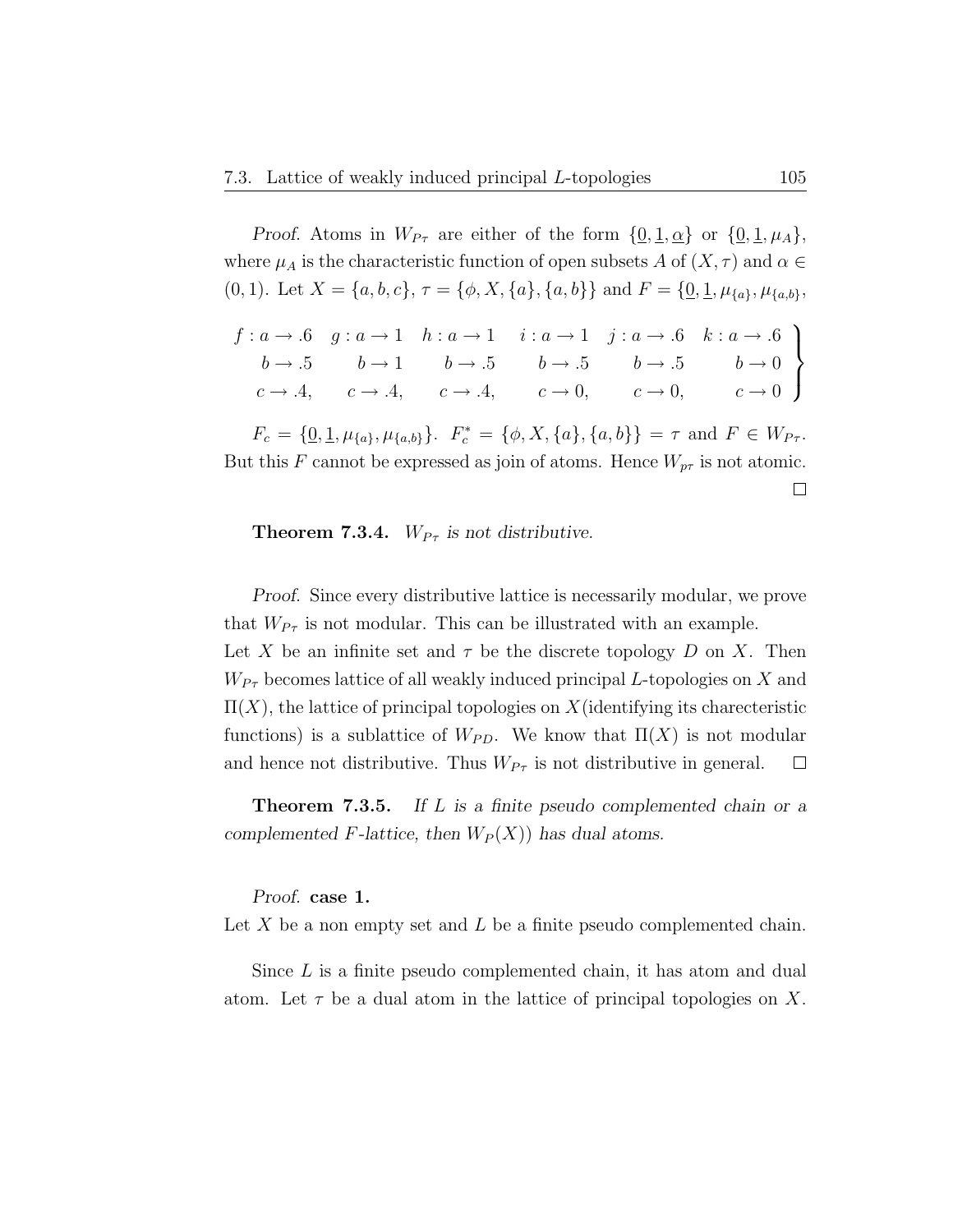Then by theorem 7.3.1,  $\tau$  must be of the form  $\mathfrak{S}(a, \mathcal{U}) = \wp(X - a) \cup \mathcal{U}$ , where  $a \in X, \mathscr{U}$  is an ultrafilter not containing  $\{a\}$ . Since  $\tau$  is a principal topology,  $\mathscr U$  is a principal ultra filter so that  $\tau = \mathfrak{S}(a, \mathscr U(b)) = \wp(X-a) \cup$  $\mathscr{U}(b)$ . Then  $\omega_{PL}(\tau) = \{f \geq b_\lambda | f : (X, \tau) \to L \text{ is a scott continuous function}\}$ from  $(X, \tau)$  to  $L$ ,  $b \in X$  and  $\lambda$  is an atom in L. Then  $a_{\alpha} \notin \omega_{PL}(\tau)$  for  $0 \neq \alpha \in L$ . Let  $\beta$  be the dual atom in L and  $F(a_{\beta}) = \omega_{PL}(\tau) \vee a_{\beta}$ . Then  $F(a_{\beta})$  is the ultra L-topology  $\mathfrak{S}(a_{\beta})$  in  $\beta(X)$  since the simple extension of  $F(a_{\beta})$  by  $a_1$  is the discrete L-topology. Let  $G = F(a_{\beta}), G_c =$  the  $0 - 1$ valued functions in G and  $G_c^* = \{A \subset X | \mu_A \in G_c\}$ . Then the weakly induced principal L-topology defined by Scott continuous funcions from  $(X, (G_c^*)$  to L is a dual atom in  $W_P(X)$ .

#### Case 2.

Let X be a non empty set and L is a finite complemented  $F$ -lattice.

Since  $L$  is a complemented  $F$ -lattice, it has atoms and dual atoms. Let  $\tau$  be a dual atom in the lattice of principal topologies on X. Then by theorem 7.3.1,  $\tau$  must be of the form  $\mathfrak{S}(a, \mathcal{U}) = \wp(X-a) \cup \mathcal{U}$ , where  $a \in X, \mathcal{U}$ is an ultrafilter not containing  $\{a\}$ . Since  $\tau$  is a principal topology,  $\mathscr U$  is a principal ultra filter so that  $\tau = \mathfrak{S}(a, \mathcal{U}(b)) = \wp(X - a) \cup \mathcal{U}(b)$ . Then  $\omega_{PL}(\tau) = \{f \geq b_\lambda | f : (X, \tau) \to L \text{ is a scott continuous function}\}, b \in X$ and  $\lambda$  is an atom. Then  $a_{\alpha} \notin \omega_{PL}(\tau)$  for  $0 \neq \alpha \in L$ . Let  $\beta_1, \beta_2, ..., \beta_m$ are dual atoms in L and  $F(a_{\beta 1}) = \omega_{PL}(\tau) \vee a_{\beta 1} F(a_{\beta 2}) = \omega_{PL}(\tau) \vee$  $a_{\beta 2}, \ldots, F(a_{\beta m}) = \omega_{PL}(\tau) \vee a_{\beta m}$ . Let  $F_{\beta j}$  is the principal L-topology generated by  $(m-1)$   $F(a_{\beta i})$  from  $m$   $F(a_{\beta i}), i = 1, 2, ..., m, j = 1, 2, ..., m, i \neq j$ . Then  $F_{\beta j}$  is the ultra L-topology  $\mathfrak{S}_{\beta j}$  in  $\beta(X)$  since the simple extension of  $F_{\beta j}$  by  $a_{\beta j}$  or  $a_1$  is the discrete L-topology. Take  $G = F_{\beta j}$  and let  $G_c =$  the 0−1 valued functions in G and  $G_c^* = \{A \subset X | \mu_A \in G_c\}$ . Then the weakly induced principal L-topology defined by Scott continuous functions from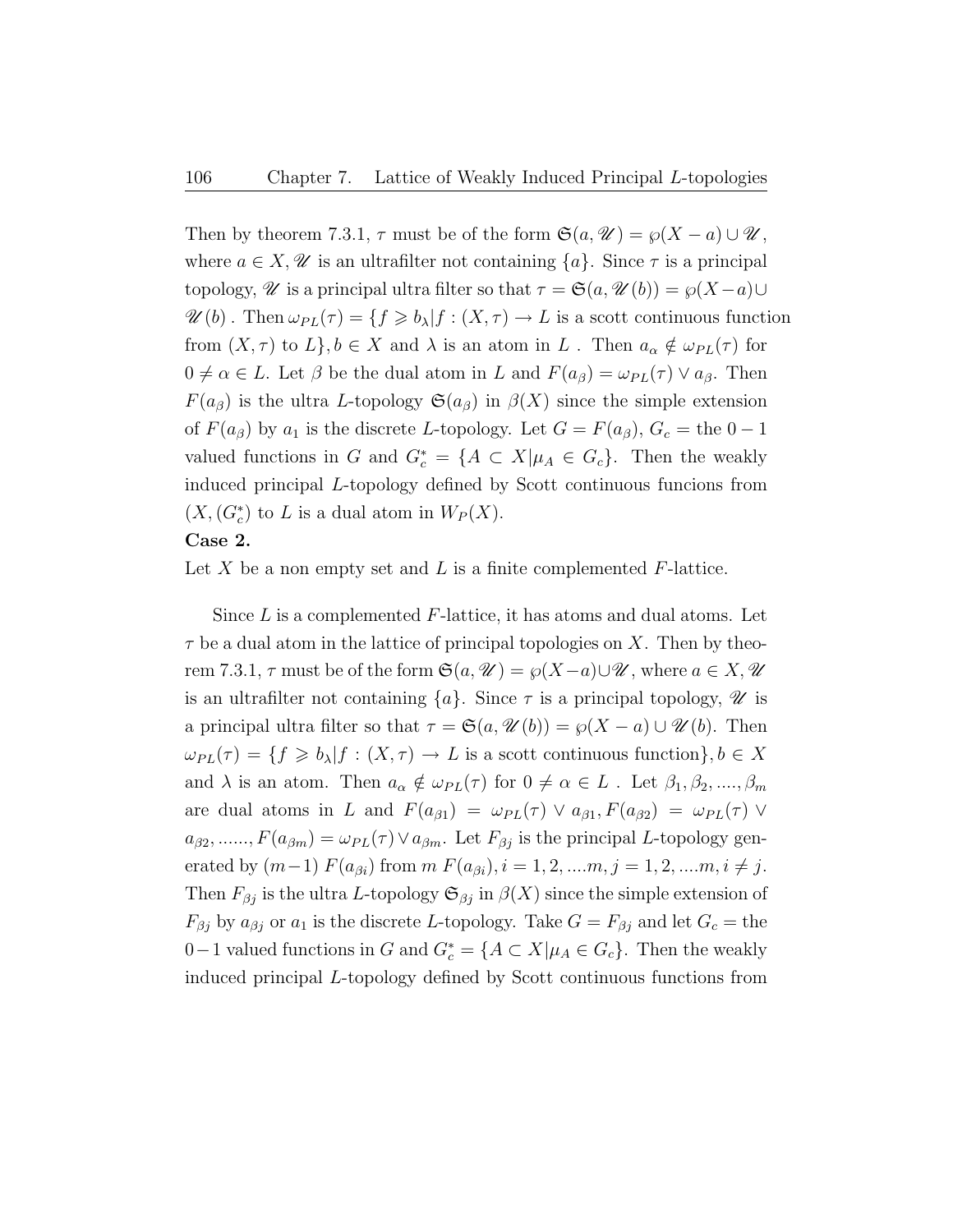$(X, G_c^*)$  to L is a dual atom in  $W_P(X)$ 

In both cases,  $W_P(X)$  has dual atoms. Hence the theorem.  $\Box$ 

**Theorem 7.3.6.** If L has neither dual atoms nor atoms, then  $W_P(X)$ has no dual atoms.

Proof. Let  $F$  be any weakly induced principal  $L$ -topology other than 1. Then we claim that there exists at least one weakly induced principal L-topology finer than  $F$ . Since  $F$  is a weakly induced principal L-topology different from  $1, F$  cannnot contain all characteristic functions of subsets of X. Since L has neither dual atoms nor atoms, the collection S of Scott continuous functions not belonging to F is infinite. If  $g \in S$ , then  $F(g)$ , the simple extension of F by g is a principal L-topology. Take  $G = F(g)$ . Let  $G_c$  denote the 0-1 valued members of G and  $G_c^* = \{A \subset X | \mu_A \in G_c\},\$ where  $\mu_A$  is the characteristic function of A. Then there exists a weakly induced principal  $L$ -topology  $H$  defined by Scott continuous functions from  $(X, G_c^*)$  to L. Thus for any weakly induced principall L-topology F there exists a weakly induced principal L-topology H such that  $F \subset H \neq$ 1. Hence the proof of the theorem is completed.  $\Box$ 

**Theorem 7.3.7.** The lattice  $W_P(X)$  of all weakly induced principal L-topologies on any set X is not dually atomic in general.

Proof. This follows from theorem 7.3.6.

 $\Box$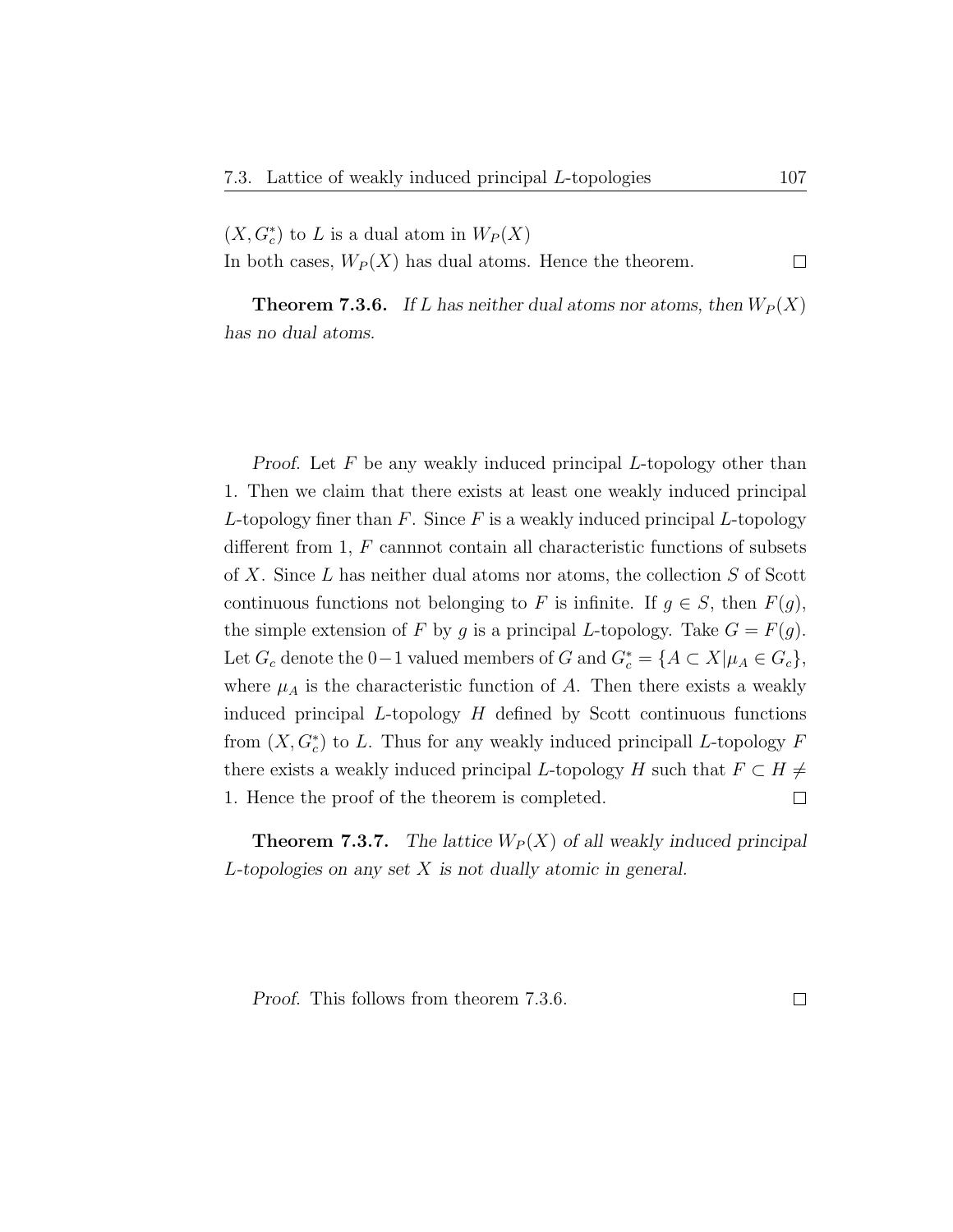## 7.4 Complementation problem in the lattice of weakly induced principal L-topologies

#### Proposition 7.4.1

If L has no dual atoms, then atoms in  $W_{P_{\tau}}$  of the form  $\{0, 1, \alpha\}$  have no complements in  $W_{P_{\tau}}$ .

Proof. Let  $F = \{0, 1, \alpha\}$  be atom in  $W_{P\tau}$ . We claim that F has no complement. 1 is not a complement of F since  $1 \wedge F \neq 0$ . Let P be a weakly induced principal L-topology in  $W_{P_{\tau}}$  other than 1. If  $F \subset P$ , then P cannot be the complement of F, since  $F \wedge P \neq 0$ . If  $F \nsubseteq P$ , let  $F \vee P = G$  and G has the subbase  $\{f \wedge p | f \in F, p \in P\}$ . Then G cannot be equal to 1. Hence  $P$  is not a complement of  $F$ .  $\Box$ 

**Remark 7.4.1.** The above proposition is not true for an arbitrary lattice L. For example, take  $L = \{0, \alpha, 1\}$  ordered by  $0 < \alpha < 1$ . If  $(X, \tau)$  is a principal L topological space and  $K = \{0, 1, \alpha\}$ , then clearly K is an atom in  $W_{P_{\tau}}$ , when  $\alpha$  is not a characteristic function. Let  $H =$  $\{0,1\} \cup \{\mu_A : A \in \tau\}.$  Then H is an element of  $W_{P_{\tau}}$  and  $K \wedge H = 0$  and  $K \vee H = 1$ . Hence H is a complement of K.

**Theorem 7.4.1.**  $W_{P_{\tau}}$  is not complemented.

Proof. This follows from the Proposition 7.4.1.  $\Box$ 

**Remark 7.4.2.** When  $\tau = D$ , the discrete topology on X then  $W_{PD} = W_P(X)$ , the collection of all weakly induced principal L-topologies on X. Let  $\Delta$  denote the family of all weakly induced principal L-topologies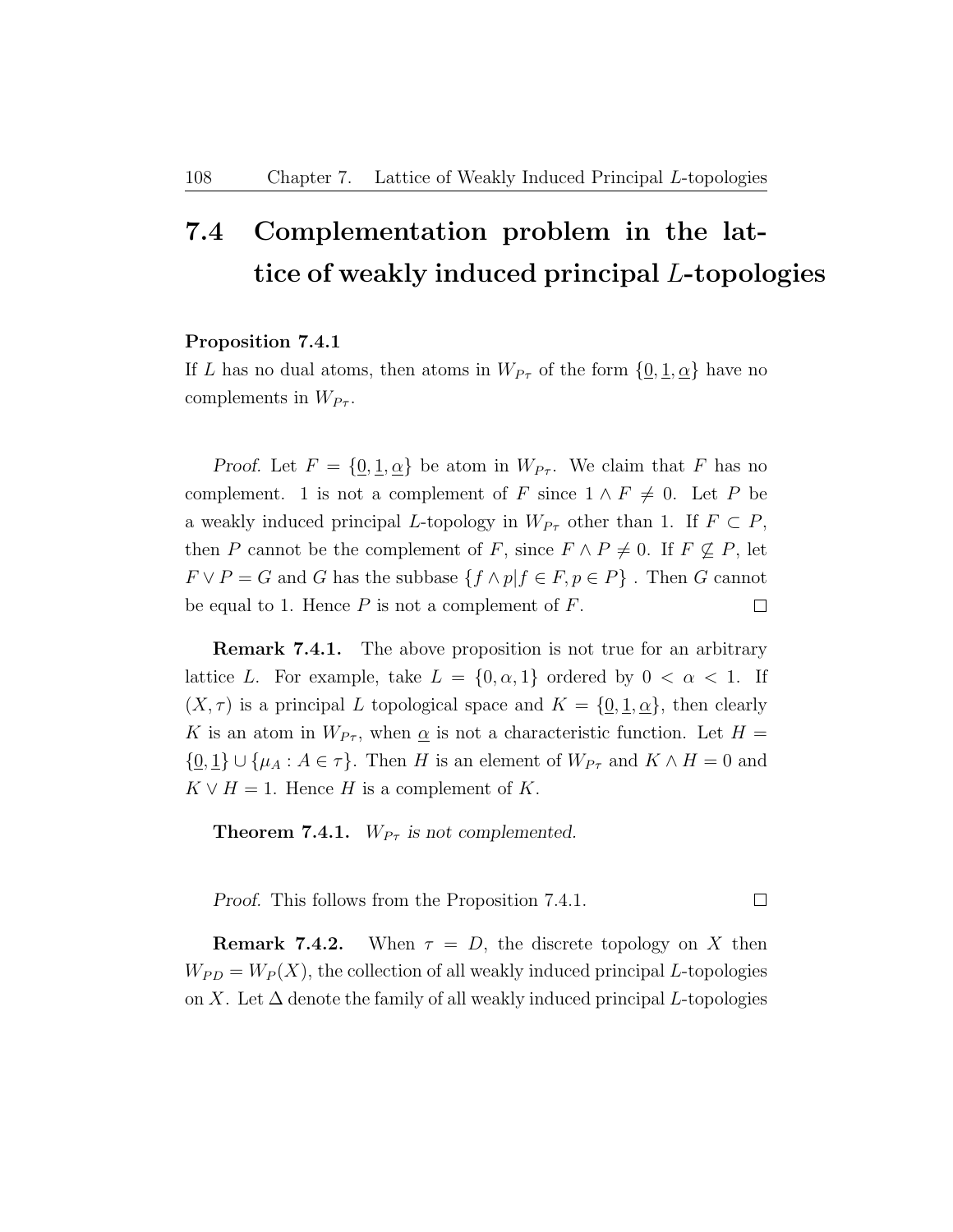defined by scott continuous functions where each scott continuous function is a characteristic function. Then  $\Delta$  is a sublattice of  $W_P(X)$  and is a lattice isomorphic to the lattice of all principal topologies on X. The elements of  $\Delta$  are called crisp principal topologies.

Theorem 7.4.2. The lattice of weakly induced principal L-topologies  $W_P(X)$  is not complemented.

Proof. This follows from theorem 7.4.1.  $\Box$ 

**Theorem 7.4.3.** Every atom in  $W_P(X)$  of the form  $\{0, 1, \mu_A\}$  has complement.

Proof. Let  $F = \{0, 1, \mu_A\}$ . Then F is an element of  $\Pi$ , lattice of principal topologies on X. Since  $\Pi$  is complemented there exists  $\tau$  in  $\Pi$ such that  $\tau \vee F$  equal to the discrete principal topology and  $\tau \wedge F$  equal to the indiscrete principal topology on X. Then  $F \vee \omega_{PL}(\tau) = 1 = \omega_{PL}(D)$ and  $F \wedge \omega_{PL}(\tau) = 0$ .  $\Box$ 

**Theorem 7.4.4.** The lattice  $W_P(X)$  of all weakly induced principal L-topologies on any set X is semi complemented.

Proof. Let  $F \in W_P(X)$ . Since F is weakly induced principal Lopology, there is a principal topology  $\tau = F_c^*$  on X such that each element  $f \in F$  is a scott continuous function from  $(X, F_c^*)$  to L. Since the lattice of principal topologies is complemented, we can find a principal topology  $\tau'$  such that  $F \vee \omega_{PL}(\tau') = 1 = \omega_{PL}(D)$  where D is a discrete topology and  $F \wedge \omega_{PL}(\tau')$  need not be equal to 0, the indiscrete principal L-topology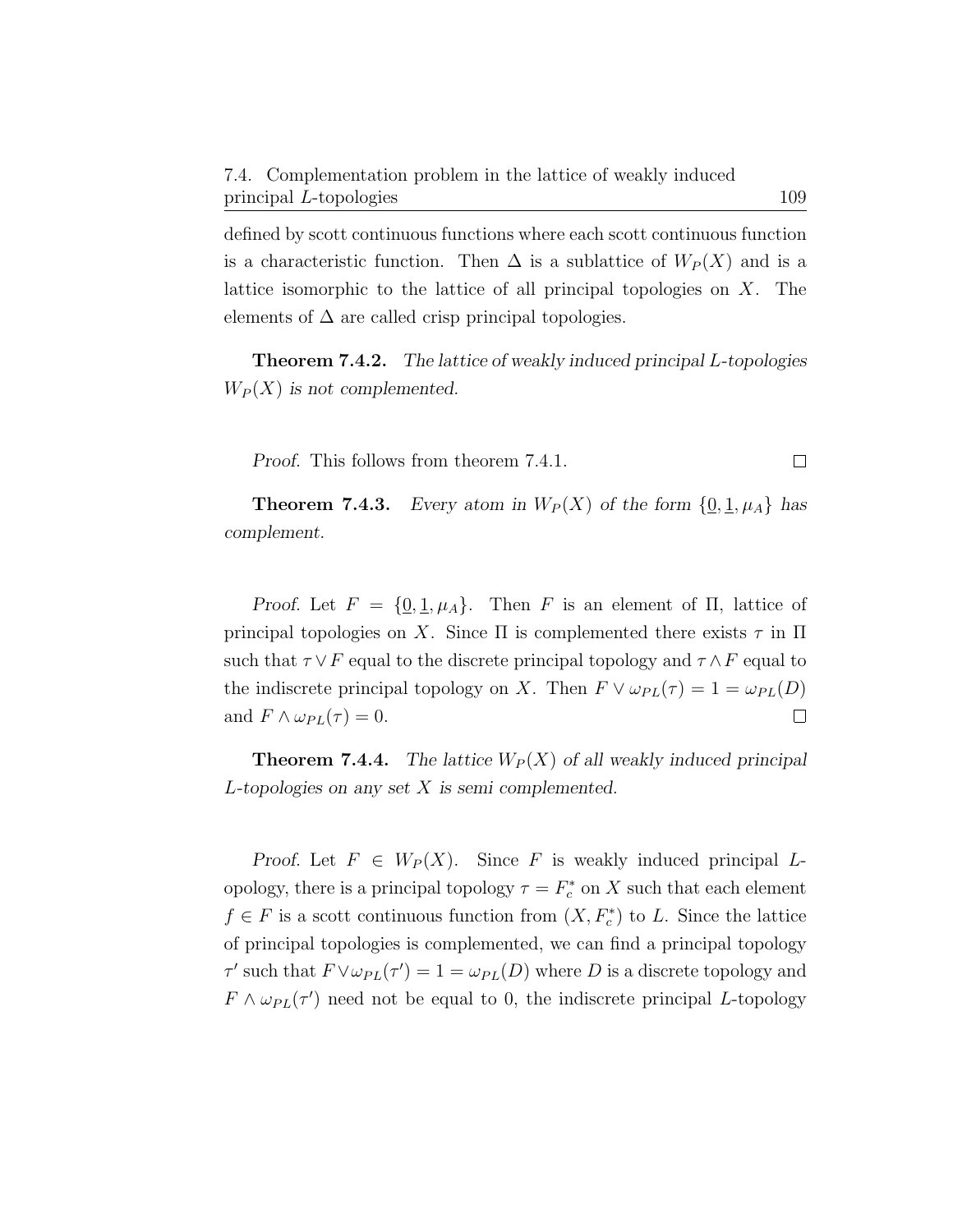on X. Thus every F in  $W_P(X)$  has a join complement. Hence  $W_P(X)$  is semi complemented. $\Box$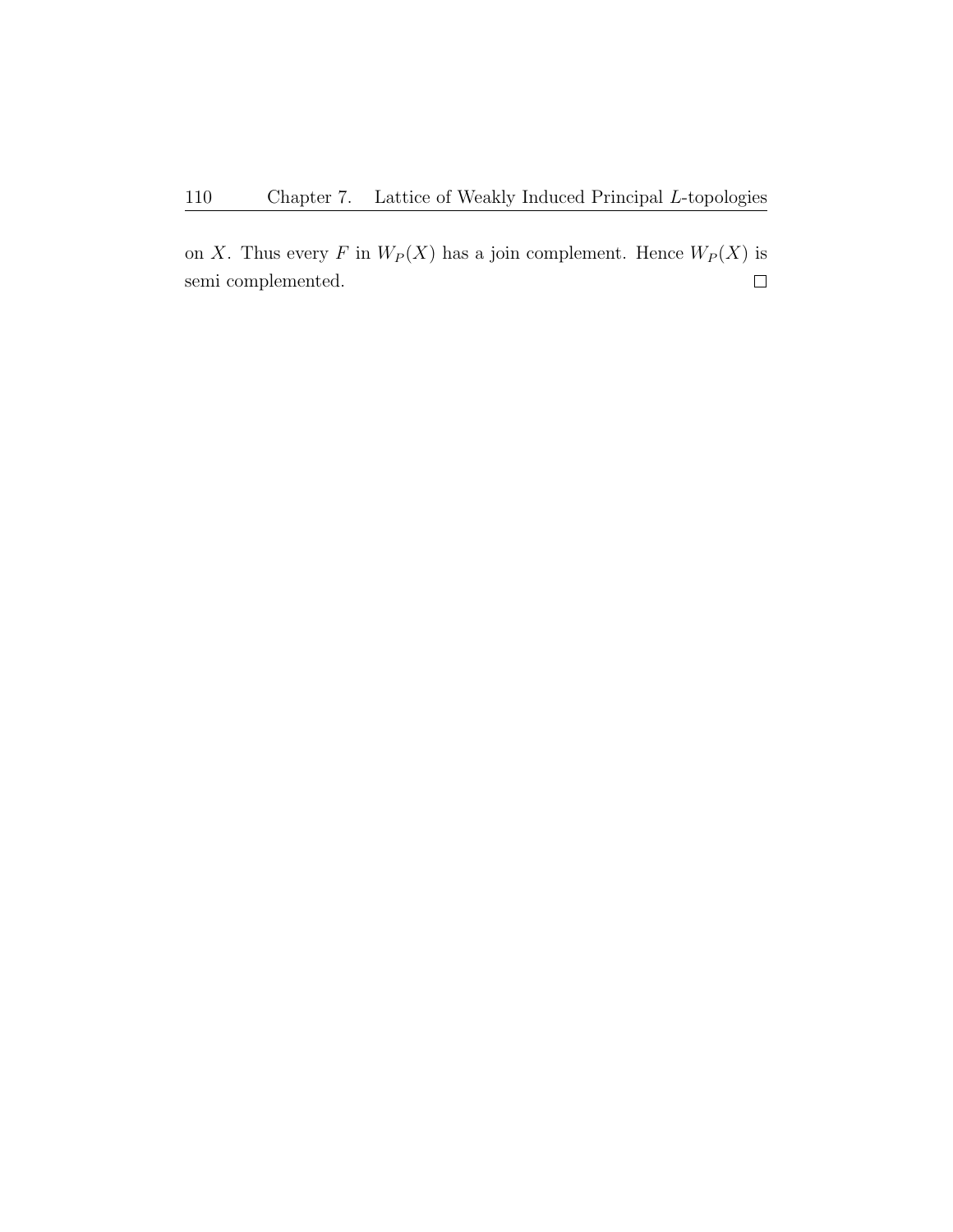## Chapter 8

# Lattice of Stratified Principal L-topologies

### 8.1 Introduction

In this chapter we investigate the lattice structure of the set of all stratified principal L-topologies on a given set X. In [11], Birkhoff described a technique of comparison of topologies and noted that the set of all topologies on a fixed set forms a complete lattice with the natural order of set inclusion. In [24], Aygün, Warner and Kundri introduced a new class of functions from a topological space  $(X, \tau)$  to a fuzzy lattice L with its Scott topology called Scott continuous functions as a generalization of lower semi continuous functions from  $(X, \tau)$  to [0, 1]. It is known [30] that

<sup>\*</sup> Some results of this chapter are included in a paper accepted for publication in International journal of Fuzzy Information and Engineering, Springer.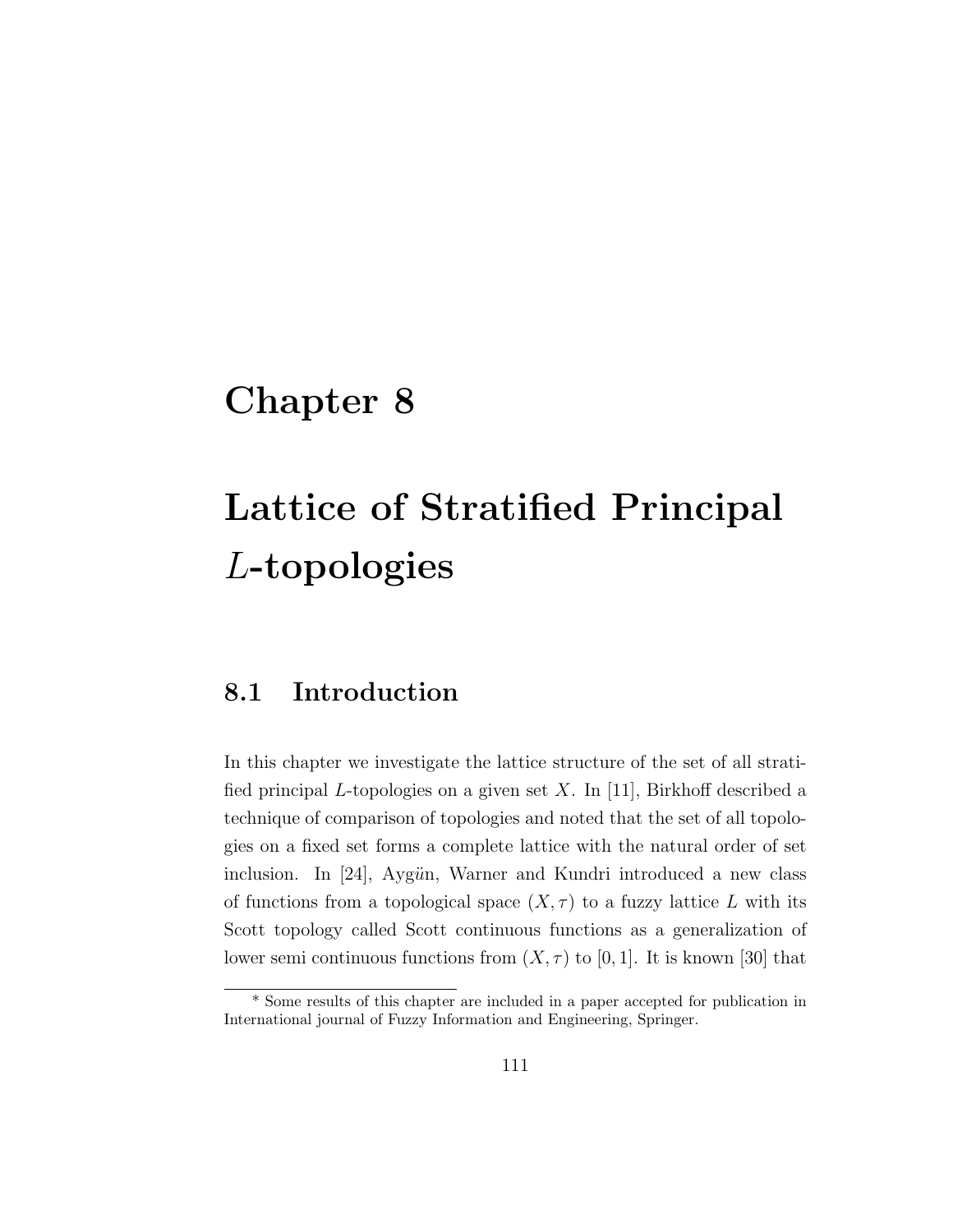the lattice of L-topologies on a given set  $X$  is complete and atomic. In [32], Jose and Johnson studied the lattice structure of the set  $L(X)$  of all stratified L-topologies on a given set  $X$ . A related problem is to find subfamilies in  $L(X)$  having certain properties. The collection of all stratified principal L-topologies  $S_P(X)$  forms a lattice with the natural order of set inclusion. The concept of principal topology in the crisp case was studied by Steiner [58]. The lattice of principal topologies is both atomic and dually atomic. Analogously, we study the lattice structure of the set of all stratified principal L-topologies  $S_P(X)$  on a given set X. This lattice has atoms if and only if the membership lattice  $L$  has atoms. If the lattice  $S_P(X)$  has dual atoms, then L has dual atoms and atoms. Also if L is a finite pseudocomplemented chain or a Boolean lattice, then  $S_P(X)$  has dual atoms. It is also complete and join-complemented.

### 8.2 Preliminaries

Let  $X$  be a non empty set and  $L$  be a completely distributive lattice with an order reversing involution called F-lattice [34]. We denote the constant function in  $L^X$  taking the value  $\alpha \in L$  by  $\underline{\alpha}$ . Here we call L-fuzzy subsets as L-subsets and a subset F of  $L^X$  is called an L-topology in the sense of Chang [13] and Goguen [23] as in [34], if

i.  $0, 1 \in F$ ii.  $f, g \in F$  ⇒  $f \land g \in F$ iii.  $f_i \in F$  for each  $i \in I \Rightarrow \vee_{i \in I} f_i \in F$ .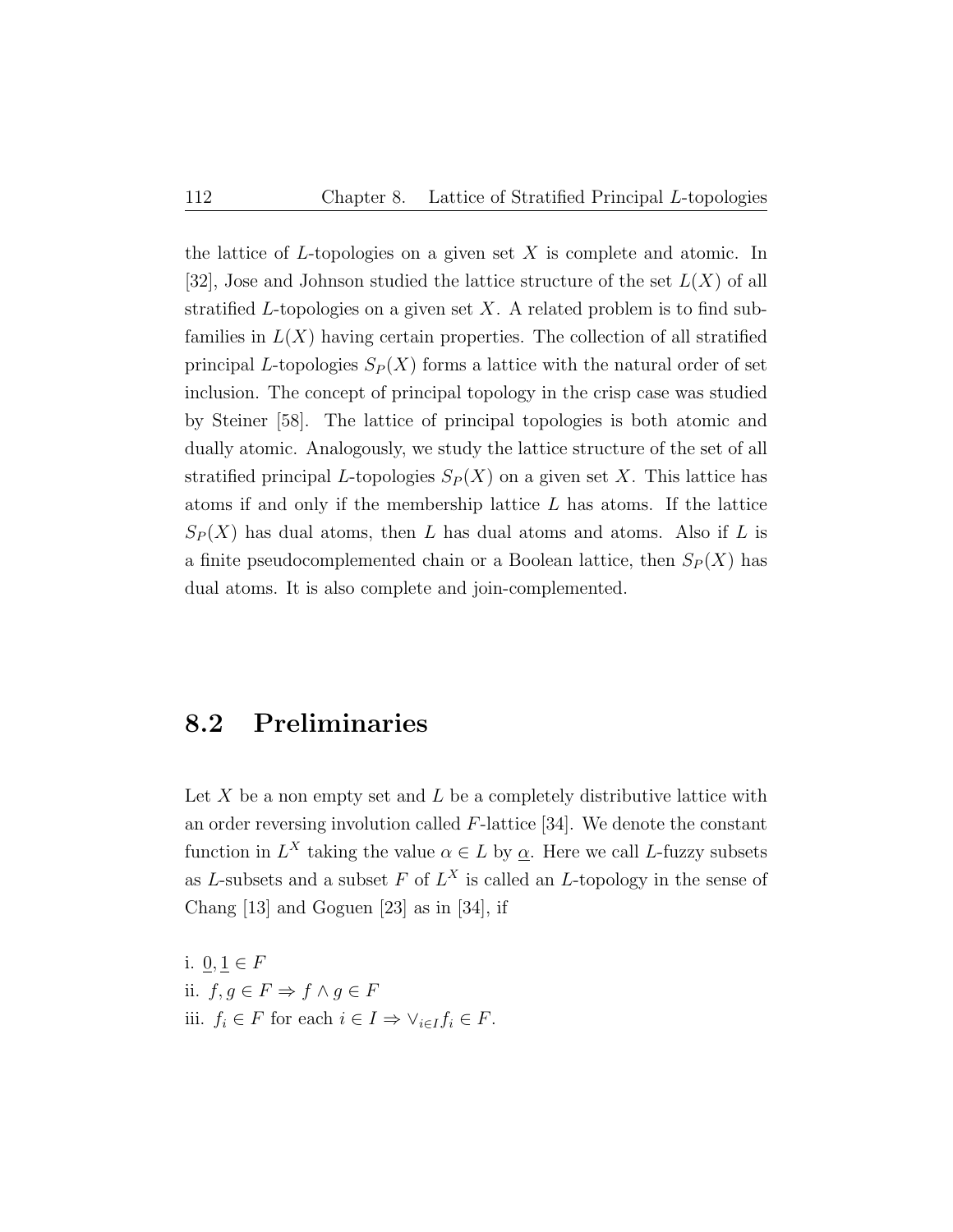A subset  $F$  of  $L^X$  is called a stratified L-topology, if i.  $\alpha \in F$  for all  $\alpha \in L$ ii. f, g ∈ F ⇒ f ∧ g ∈ F iii.  $f_i \in F$  for each  $i \in I \Rightarrow \vee_{i \in I} f_i \in F$ .

(The idea goes up to Lowen [35], while the term "stratified" has appeared for the first time in [42]). Steiner [58] proved that a topology  $\tau$  is a principal topology if and only if arbitrary intersections of open sets are open(such kind of spaces are also called Alexandroff spaces [1]). Analogously, we define principal L-topology.

Definition 8.2.1. An *L*-topology is called principal *L*-topology provided that arbitrary intersections of open L-subsets are open L-subsets.

**Example 8.2.1.** Let X be an infinite set. Then  $F = \{f \in L^X : \underline{\alpha} \leq \alpha\}$ f} together with  $\underline{0}$ , where  $x \in X$  and  $\alpha$  is an atom in L, is a stratified principal L-topology.

**Example 8.2.2.** Let  $X = R$  and  $F = \{f \in L^X : f(x) > 0 \text{ for all }$ but finite number of points of  $X\}$  together with 0. Then F is a stratified L-topology, which is not a principal L-topology.

Definition 8.2.2. A principal L-topology is called stratified principal L-topology provided that it contains every constant L-subset .

**Definition 8.2.3.** An element p of L is called prime if  $p \neq 1$  and whenever  $a, b \in L$  with  $a \wedge b \leq p$ , then  $a \leq p$  or  $b \leq p$ . The set of all prime elements of L will be denoted  $Pr(L)$ .

**Definition 8.2.4.** [73] The Scott topology on L is the topology S, generated by the sets of the form  $\{t \in L : t \nleq p \text{ where } p \in Pr(L)\}.$  Let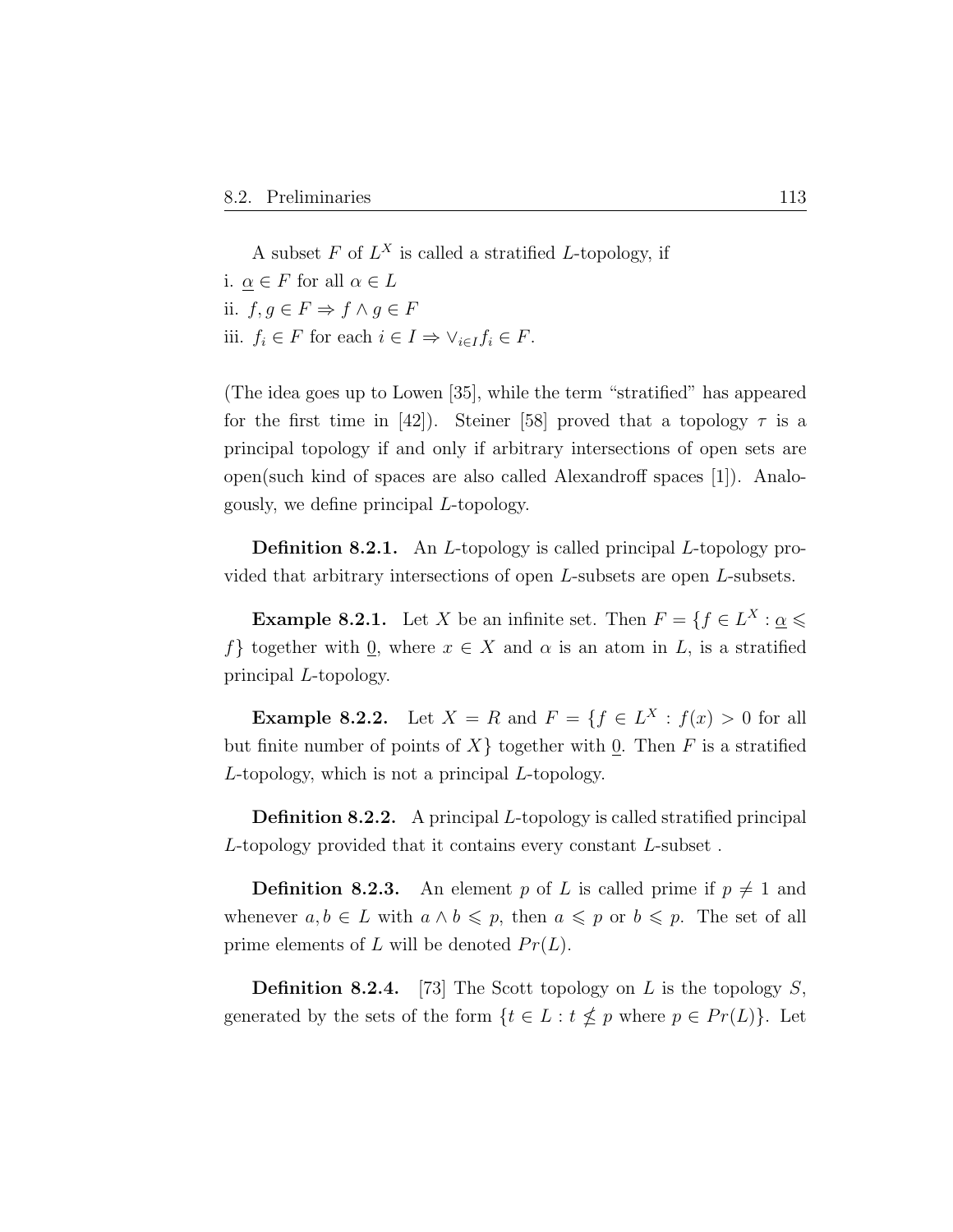$(X, \tau)$  be a topological space and let L be a fuzzy lattice.  $f : (X, \tau) \to L$ is said to be Scott continuous if  $f : (X, \tau) \to (L, S)$  is continuous, i.e., if for every  $p \in Pr(L)$ ,  $f^{-1}\{t \in L : t \nleq p\} \in \tau$ .

**Remark 8.2.1.** When  $L = [0, 1]$ , the Scott topology coincides with the topology of topologically generated spaces of Lowen [35]. The set  $\omega_L(\tau) = \{ f \in L^X | f : (X, \tau) \to L \text{ is Scott continuous} \}$  is a stratified Ltopology. If  $\tau$  is a principal topology, then  $\omega_L(\tau)$  is a stratified principal L-topology, which is denoted  $\omega_{PL}(\tau)$ . A stratified principal L-topology F on X is called induced provided that there exists a principal topology  $\tau$ on X such that  $F = \omega_{PL}(\tau)$ .

### 8.3 Lattice of Stratified Principal L-topologies

Let  $S_P(X) = \{F|F$  is a stratified principal L-topology on X and  $\Pi$  is the lattice of principal topologies on X. The family  $S_P(X)$  of all stratified principal L-topologies forms a lattice under the natural order of set inclusion. The smallest stratified  $L$ -topology is the indiscrete  $L$ -topology, with all constant L-subsets, is denoted 0 and the largest stratified principal L-topology is the discrete L-topology, consisting of all L-subsets and is denoted 1.

**Definition 8.3.1.** [10] A lattice L is said to be join-complemented provided that for every x in L, there exists y in L such that  $x \vee y = 1$ .

**Definition 8.3.2.** [10] A lattice L is said to be meet-complemented provided that for every x in L, there exists y in L such that  $x \wedge y = 0$ .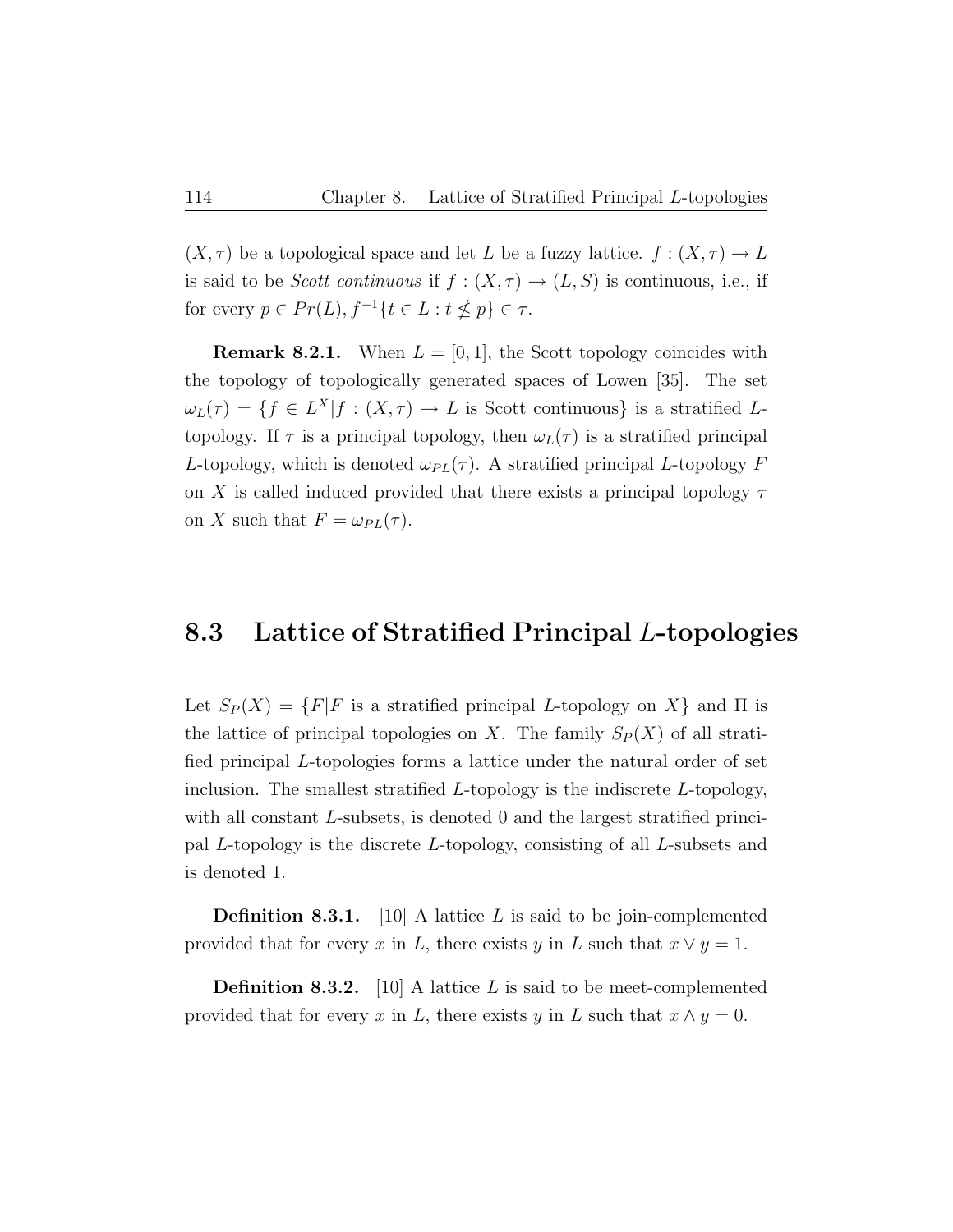**Definition 8.3.3.** [10] A lattice L is said to be complemented provided that for every x in L, there exists y in L such that  $x \wedge y = 0$  and  $x \vee y = 1.$ 

**Definition 8.3.4.** [10] A lattice L is said to be semi-complemented provided that it is either join-complemented or meet-complemented.

**Theorem 8.3.1.** [18] The Ultra spaces on a set E are exactly the topologies of the form  $\mathfrak{S}(x, \mathcal{U}) = \wp(E - x) \cup \mathcal{U}$ , where  $x \in E, \mathcal{U}$  is an ultrafilter on E not containing  $\{x\}$ .

**Theorem 8.3.2.** [58] The lattice of topologies  $\Sigma$  on a set E is distributive if  $E$  has fewer than three elements. If  $E$  has three or more elements,  $\Sigma$  is not even modular.

**Theorem 8.3.3.** [58] The lattice  $\Pi$  of principal topologies is a complemented lattice.

**Theorem 8.3.4.** The lattice of stratified principal L-topologies  $S_P(X)$ on a set X is complete.

Proof. Let K be any subset of  $S_P(X)$ . Then K has the greatest lower bound and the least upper bound, since arbitrary intersections of stratified principal L-topologies are stratified principal L-topologies and  $S_P(X)$  has the greatest element 1.  $\Box$ 

**Theorem 8.3.5.** The collection  $S'_{\ell}$  $P_P(X)$  of all induced stratified principal L-topologies on any set  $X$  is a complete sublattice of the complete lattice  $S_P(X)$ .

Proof. Clearly  $S'_{l}$  $P_P'(X)$  is a subset of  $S_P(X)$ . Let  $F, G \in S'_P$  $P_{P}(X)$ . Then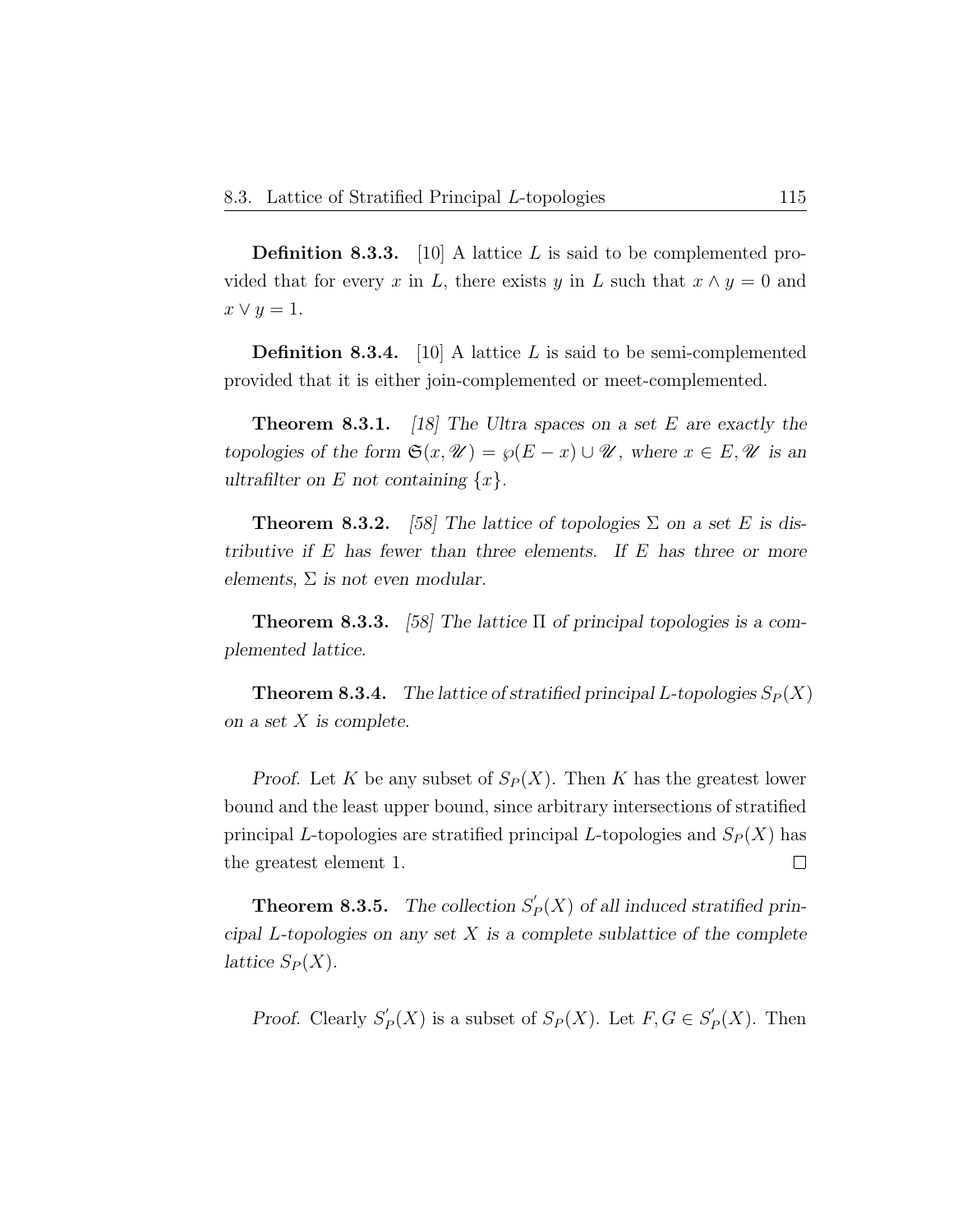there exists topologies  $\tau$  and  $\tau'$  in  $\Pi$  such that  $F = \omega_{PL}(\tau)$  and  $G =$  $\omega_{PL}(\tau')$ . Then  $F \vee G = \omega_{PL}(\tau \vee \tau')$  and  $F \wedge G = \omega_{PL}(\tau \wedge \tau')$ . Hence  $F \vee G$  and  $F \wedge G$  are in  $S'_P$  $S_P'(X)$  so that  $S_P'$  $P_P(X)$  is a sublattice of  $S_P(X)$ .

Let H be any subset of  $S'_{\mathcal{P}}$  $P_P(X)$ . Then H has the greatest lower bound since arbitrary intersections of principal topologies are principal topologies so that arbitrary intersections of induced stratified principal L-topologies are induced stratified principal L-topologies.

Let  $K$  be the set of upper bounds of  $H$ . Then  $K$  is nonempty, since  $1 \in K$ . Using the above argument, K has the greatest lower bound, say M. Then this M is the least upper bound of H. Thus every subset H of  $SP'(X)$  has the greatest lower bound and least upper bound. Hence  $S_{l}^{'}$  $P_P(X)$  is a complete sublattice of  $S_P(X)$ .  $\Box$ 

#### Proposition 8.3.1[72]

For a stratified L-topology  $(X, \omega_L(\tau))$ , the family  $\beta = \{f_A^{\alpha} | A \in \tau, \alpha \in L\}$ where  $f_A^{\alpha}(x) = \begin{cases} \alpha & \text{if } x \in A \\ 0 & \text{otherwise} \end{cases}$ 0 otherwise is a base for  $\omega_L(\tau)$ .

#### Proposition 8.3.2. [72]

For a stratified L-topology  $(X, \omega_L(\tau))$ , the family  $S = {\mu_A|\mu_A}$  is the characteristic function of the open set A in  $\tau$ }  $\cup$  { $\underline{\alpha}$ | $\alpha \in L$ } is a subbase for  $\omega_L(\tau)$ 

**Theorem 8.3.6.** The collection  $S'_{\ell}$  $P_P(X)$  of all induced stratified principal L-topologies on any set X forms a lattice isomorphic to  $\Pi$ .

Proof. Let  $X$  be a nonempty set and  $L$  be an F-lattice with its Scott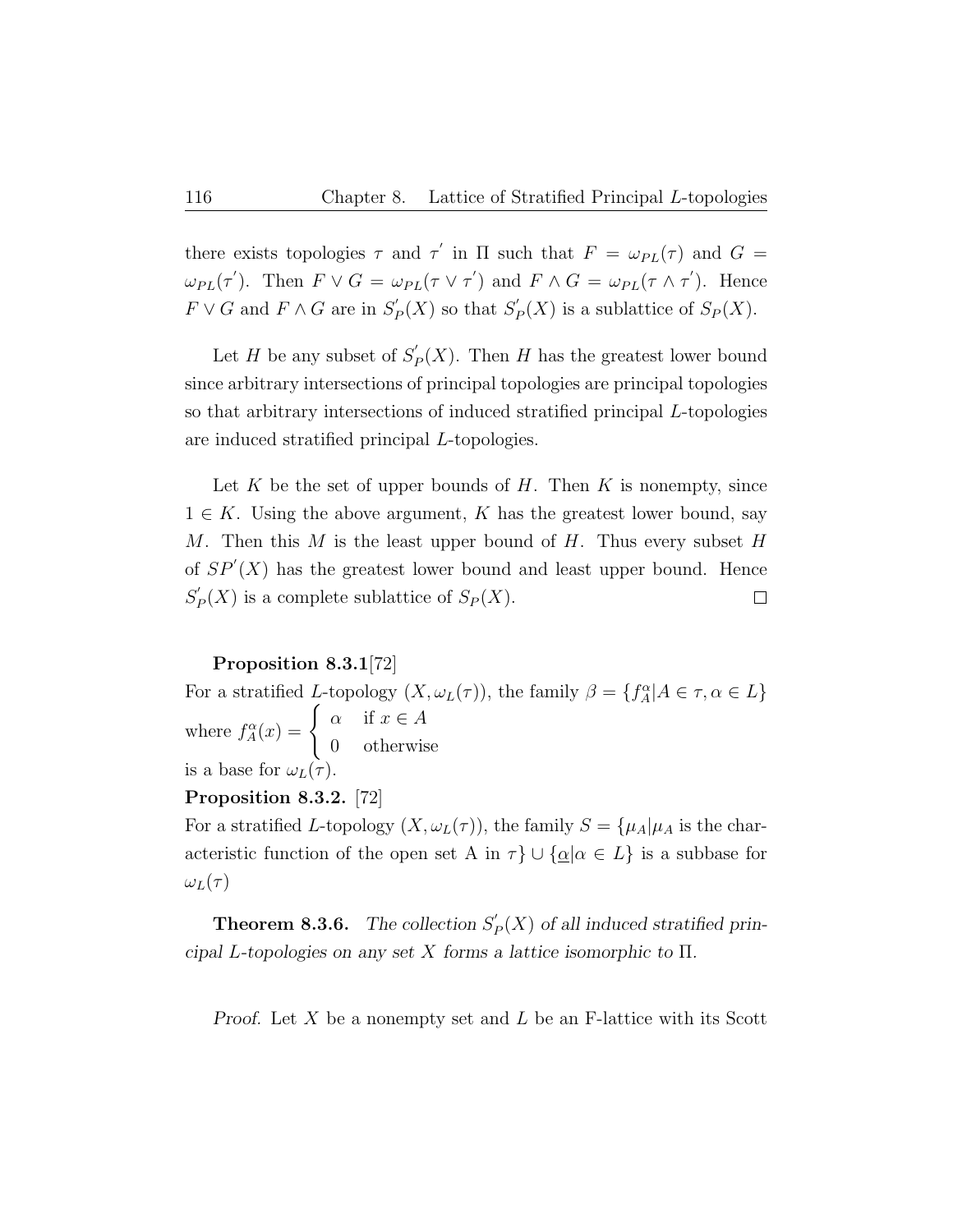topology. Define  $\theta : \Pi \to S'_1$  $\mathcal{P}_P(X)$  by  $\theta(\tau) = \omega_{PL}(\tau)$ , where  $\tau$  is a principal topology on X.

Let  $\tau_1$  and  $\tau_2$  are two principal topologies on X  $\tau_1 \vee \tau_2$  = principal topology generated by  $\tau_1$  and  $\tau_2$ 

$$
\omega_{PL}(\tau_1)) = \{ f | f \text{ is a Scott continuous function from } (X, \tau_1) \to L \}
$$

$$
= L - \text{topology generated by } \{ \mu_A | A \in \tau_1 \} \cup \{ \underline{\alpha} | \alpha \in L \}
$$

 $\omega_{PL}(\tau_2) = \{f | f$  is a Scott continuous function from  $(X, \tau_2) \to L\}$ = L – topology generated by  $\{\mu_A | A \in \tau_2\} \cup \{\underline{\alpha} | \alpha \in L\}$ 

 $\omega_{PL}(\tau_1 \vee \tau_2) = \{f | f \text{ is a Scott continuous function from } (X, (\tau_1 \vee \tau_2) \to L\}$ = L – topology generated by  $\{\mu_A | A \in (\tau_1 \vee \tau_2)\} \cup \{\underline{\alpha} | \alpha \in L\}$ 

$$
\omega_{PL}(\tau_1) \vee \omega_{PL}(\tau_2) = \text{stratified principal } L - \text{topology generated by}
$$
\n
$$
\omega_{PL}(\tau_1) \text{ and } \omega_{PL}(\tau_2)
$$
\n
$$
= L - \text{topology generated by } \{\mu_A | A \in \tau_1\} \cup
$$
\n
$$
\{\mu_A | A \in \tau_2\} \cup \{\underline{\alpha} | \alpha \in L\}
$$
\n
$$
= L - \text{topology generated by } \{\mu_A | A \in (\tau_1 \vee \tau_2)\} \cup \{\underline{\alpha} | \alpha \in L\}
$$
\n
$$
= \{f | f \text{ is a Scott continuous function from } (X, (\tau_1 \vee \tau_2) \to L\}
$$
\n
$$
= \omega_{PL}(\tau_1 \vee \tau_2)
$$

Hence  $\theta(\tau_1 \vee \tau_2) = \theta(\tau_1) \vee \theta(\tau_2)$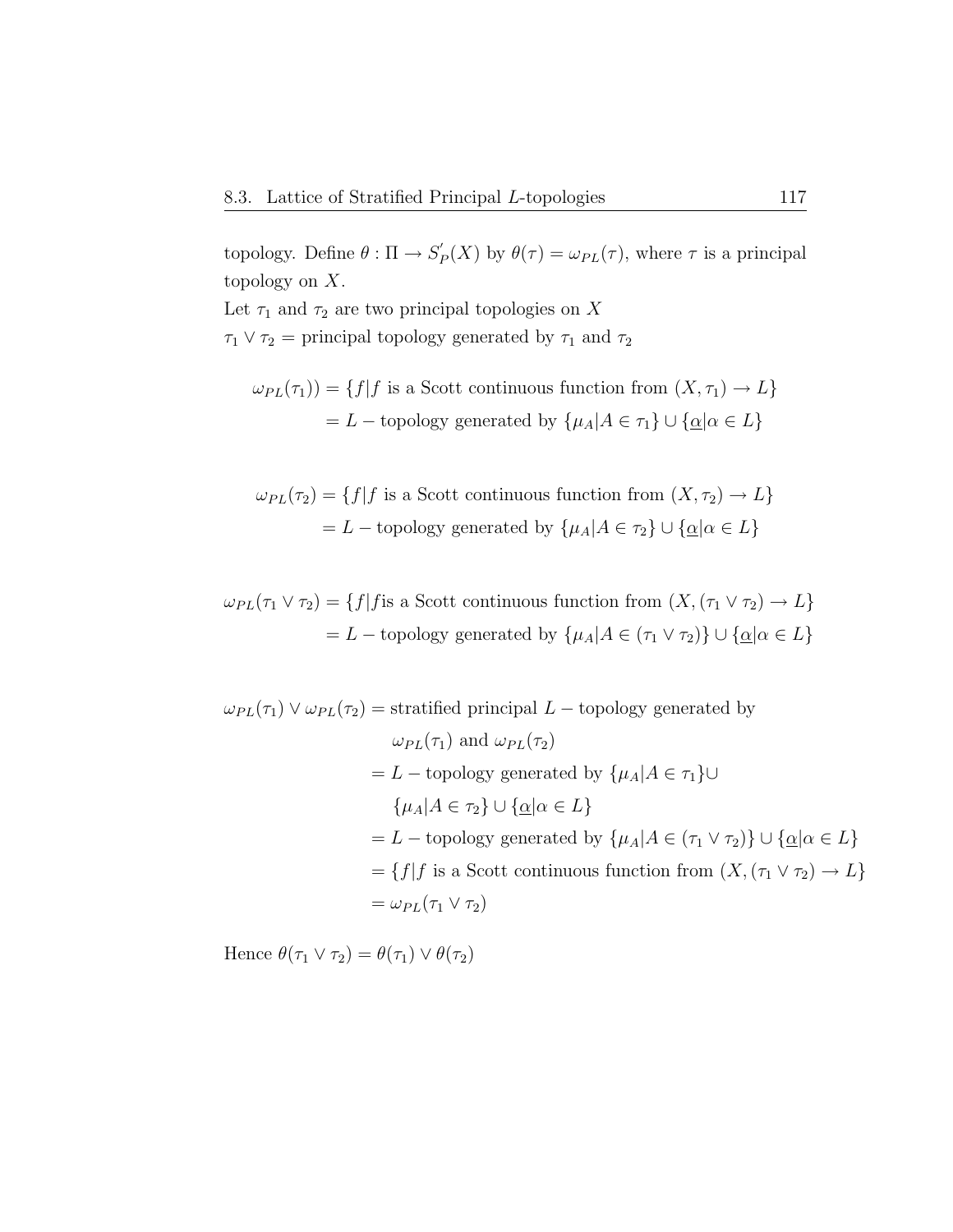Similarly

$$
\omega_{PL}(\tau_1 \wedge \tau_2) = \{f | f \text{ is a Scott continuous function from } (X, \tau_1 \wedge \tau_2) \to L\}
$$
  
= L - topology generated by  $\{\mu_A | A \in \tau_1 \wedge \tau_2\} \cup \{\underline{\alpha} | \alpha \in L\}$   
= L - topology generated by  $\{\mu_A | A \in \tau_1\} \cup \{\underline{\alpha} | \alpha \in L\} \wedge$   
L - topology generated by  $\{\mu_A | A \in \tau_2\} \cup \{\underline{\alpha} | \alpha \in L\}$   
=  $\{f | f \text{ is a Scott continuous function from } (X, \tau_1) \to L\} \wedge$   
 $\{f | f \text{ is a Scott continuous function from } (X, \tau_2) \to L\}$   
=  $\omega_{PL}(\tau_1) \wedge \omega_{PL}(\tau_2)$ 

Hence  $\theta(\tau_1 \wedge \tau_2) = \theta(\tau_1) \wedge \theta(\tau_2)$ 

$$
\tau_1 \neq \tau_2 \Rightarrow \{f | f : (X, \tau_1) \to (L, S) \text{ is Scott continuous}\} \neq \{f | f : (X, \tau_2) \to (L, S) \text{ is Scott continuous}\}
$$
  
\n
$$
\Rightarrow \omega_{PL}(\tau_1) \neq \omega_{PL}(\tau_2)
$$
  
\n
$$
\Rightarrow \theta(\tau_1) \neq \theta(\tau_2)
$$

Hence  $\theta$  is one-one. Corresponding to an induced stratified principal  $L$ topology  $\omega_{PL}(\tau)$  in  $S'_P$  $P_P(X)$ , there is a topology  $\tau$  in  $\Pi$  such that  $\theta(\tau) =$  $\omega_{PL}(\tau)$ . Hence  $\theta$  is on to. So  $\theta$  is an isomorphism.  $\Box$ 

**Remark 8.3.1.** Since  $S'_{l}$  $p'_P(X)$  is isomorphic to  $\Pi$ ,  $S'_P$  $P'_P(X)$  possesses all the properties of  $\Pi$ . That is  $S'_{\mathcal{P}}$  $P_P(X)$  is complete, atomic, dually atomic, complemented and not modular since  $\Pi$  has these properties [58].

**Theorem 8.3.7.** The lattice of stratified principal L-topologies  $S_P(X)$ on a set X is not modular.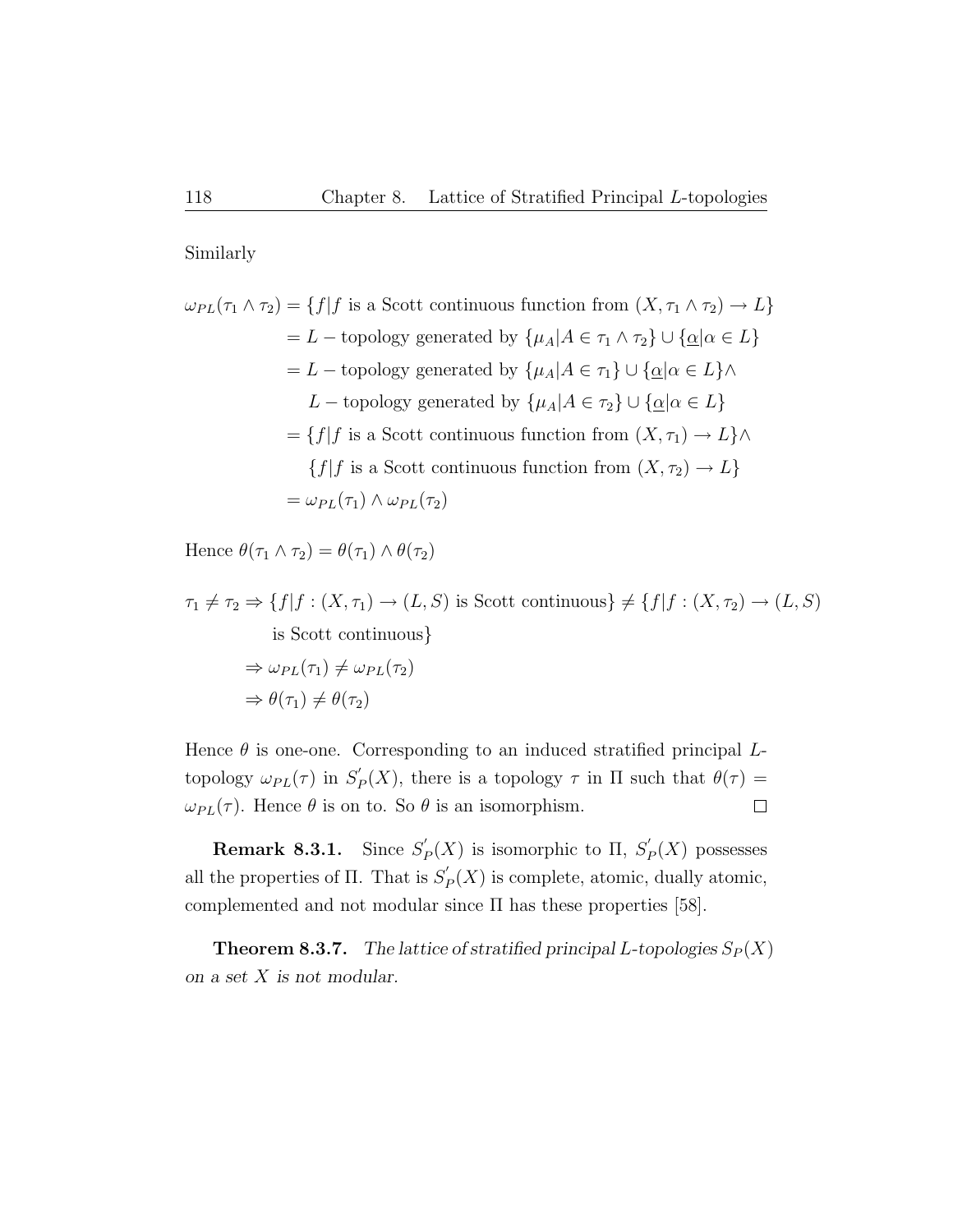Proof. Lattice of principal L-topologies  $\Pi$  is isomorphic to  $S'_{\mathcal{U}}$  $p'(X)$  and  $\Pi$  is not modular [58]. So  $S'$ <sub>1</sub>  $p'_P(X)$  is not modular. Since  $S'_P$  $_P'(X)$  is a complete sublattice of  $S_P(X)$ ,  $S_P(X)$  is not modular.  $\Box$ 

Theorem 8.3.8. If L has atoms, then the lattice of stratified principal L-topologies  $S_P(X)$  on a set X has atoms.

*Proof.* Let  $\alpha$  be an atom in L and let A be a proper subset of X. The stratified principal L-topology of the form  $F_A^{\alpha}$ , where  $F_A^{\alpha}$  is generated by 0∪  $f_A^{\alpha}$ , where 0 is the zero element of  $S_P(X)$  and  $f_A^{\alpha}(x) = \begin{cases} \alpha & \text{if } x \in A \\ 0 & \text{otherwise} \end{cases}$ 0 otherwise for each atom  $\alpha$  in L, is an atom in  $S_P(X)$ .  $\Box$ 

**Theorem 8.3.9.** [62] Let  $(X, F)$  and  $(X, G)$  be two fuzzy topological spaces on X. Then G covers F if and only if  $G = F(g)$  for every  $g \in G - F$ , where  $F(g)$  is the simple extension of F by g.

**Theorem 8.3.10.** If the lattice of stratified principal L-topologies  $S_P(X)$  on a set X has atoms, then L has atoms.

Proof. Assume  $L$  has more than two elements. Let  $F$  be an atom in  $S_P(X)$ . Since F is an atom, F is a cover of  $O(\text{zero element of } S_P(X))$ . So by theorem 8.3.9 there exists an element g in  $F - 0$  such that  $F = 0(g)$ , the simple extension of 0 by g. i.e  $0(g) = \{h \vee (k \wedge g) | h, k \in 0, g \notin 0\}$ . This g must be of the form  $f_A^{\alpha}$ , where  $A \subset X, \alpha$  is an atom in L. Otherwise we can find a stratified principal  $L$ -topology  $G$  smaller than  $F$  and greater than 0, which is a contradiction to the hypothesis.  $\Box$ 

Combining theorem 8.3.8 and theorem 8.3.10, we get the following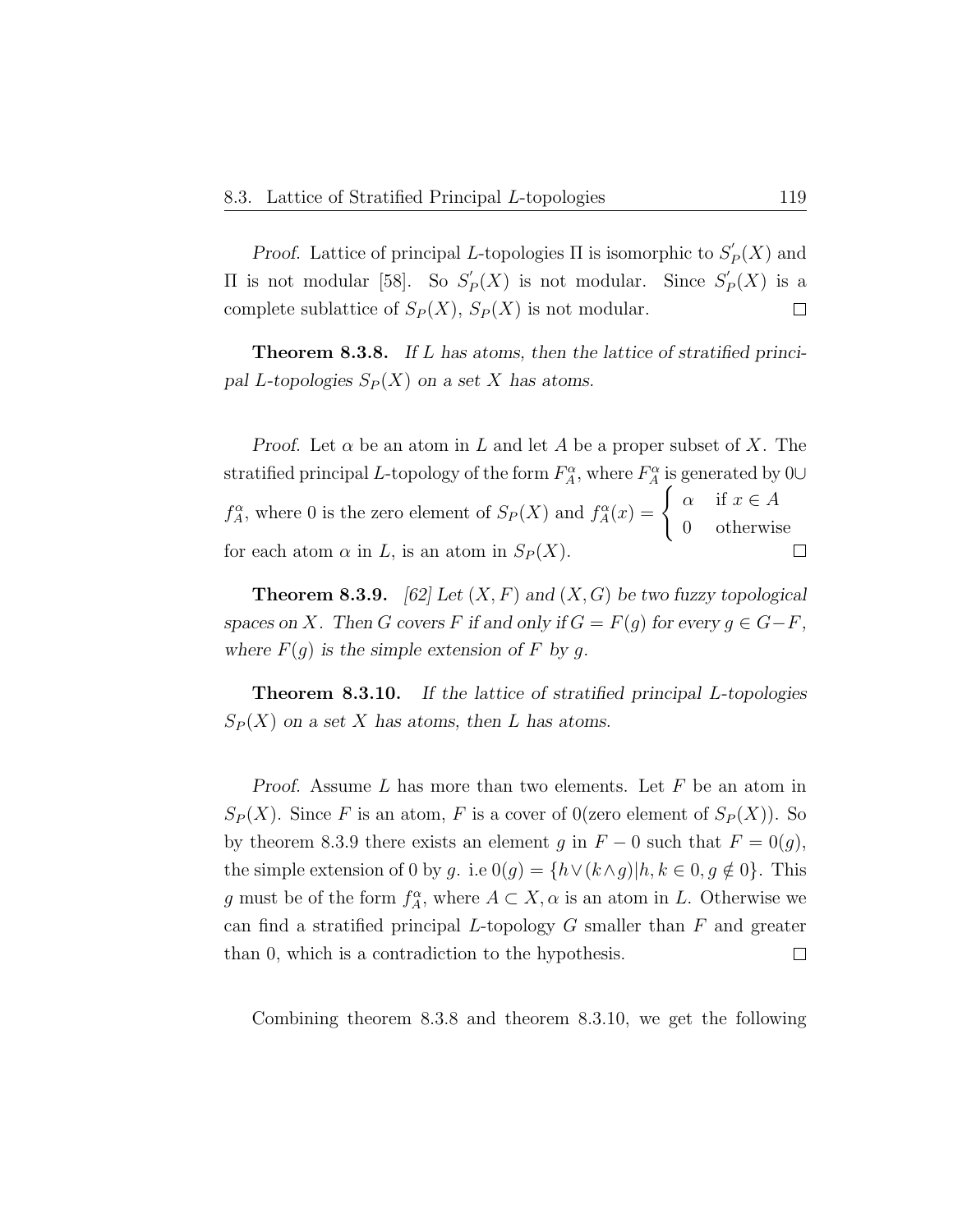Theorem.

Theorem 8.3.11. The lattice of stratified principal L-topologies  $S_P(X)$  on a set X has atoms if and only if L has atoms.

**Remark 8.3.2.** Atoms in  $S_P(X) = 0(f_A^{\alpha})$ , where  $0 = {\{\underline{\lambda}} | \lambda \in L\}$ . Atoms in  $S'_{l}$  $\mathcal{L}_P(X) = \omega_{PL}(\tau)$ , where  $\tau$  is an atom in  $\Pi$ , lattice of principal topologies. Atoms in  $S'$  $P_P'(X)$  and  $S_P(X)$  are different. Atoms in  $S_P'(X)$  $_{P}^{\prime }(X)$ is independent of atoms in L. But  $S_P(X)$  has atoms if and only if L has atoms.

Theorem 8.3.12. The lattice of stratified principal L-topologies  $S_P(X)$  on a set X is not atomic in general.

Proof. Follows from theorem 8.3.11.

**Theorem 8.3.13.** If the lattice of principal L-topologies  $S_P(X)$  on a set X has dual atoms, then L has dual atoms and atoms.

Proof. Case 1.

Let X be a non empty set and L be a finite pseudo complemented chain.

If  $\mathfrak{S} = \mathfrak{S}(a, \mathcal{U}(b_{\lambda})) = \{f | f(a) = 0\} \cup \{f | f \geq b_{\lambda}\}\$ , then the principal ultra L-topology =  $\mathfrak{S}(a, \mathcal{U}(b_\lambda), a_\beta) = \mathfrak{S}(a_\beta)$  is the simple extension of  $\mathfrak{S}$ by  $a_{\beta}$ , i.e.,  $\mathfrak{S}(a_{\beta}) = \{ f \lor (g \land a_{\beta}), f, g \in \mathfrak{S}, a_{\beta} \notin \mathfrak{S} \}, \text{ where } a, b \in X, \lambda$ and  $\beta$  are the atom and dual atom in L respectively (from chapter 2). So  $\mathfrak{S}(a_{\beta})$  is a dual atom in the lattice of principal L topologies. Since the simple extension of  $\mathfrak{S}(a_{\beta})$  by the L point  $a_1$  is 1(discrete L-topology), by theorem 8.3.9, 1 is a cover of  $\mathfrak{S}(a_{\beta})$ .

 $\Box$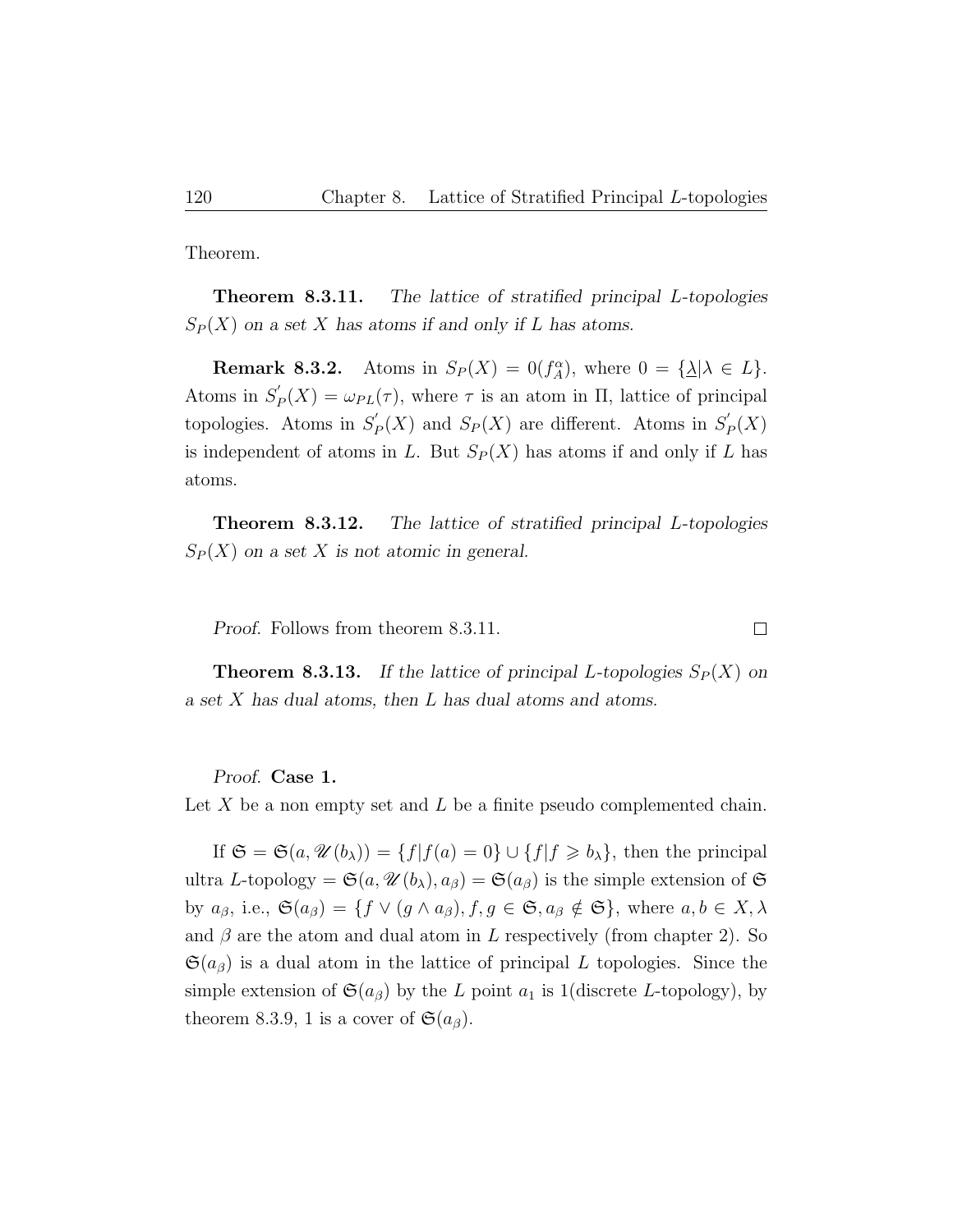Suppose that F is a dual atom in  $S_P(X)$ . Then F is of the form  $\mathfrak{S}(a_\beta)$  $=\mathfrak{S}(a,\mathscr{U}(b_{\lambda}),a_{\beta})$  and  $\beta$  must be the dual atom and  $\lambda$  must be the atom in  $L$ . Otherwise there exists an element  $G$  greater than  $F$  and less than 1. Which is a contradiction to the hypothesis. Case 2.

Let  $X$  be a non empty set and  $L$  be a finite Boolean lattice.

If  $\mathfrak{S} = \mathfrak{S}(a, \mathcal{U}(b_{\lambda})) = \{f | f(a) = 0\} \cup \{f | f \geq b_{\lambda}\}\$ , where  $a, b \in$  $X, \lambda$  is an atom, then a principal ultra L-topology  $\mathfrak{S}_{\beta j}(a, \mathscr{U} b_{\lambda}) = \mathfrak{S}_{\beta j}$ =L-topology generated by any  $(m-1)$   $\mathfrak{S}(a_{\beta i})$  among  $m$   $\mathfrak{S}(a_{\beta i}), i =$  $1, 2, ..., m, j = 1, 2, ..., m, i \neq j$  if there are m dual atoms  $\beta_1, \beta_2, ..., \beta_m$ , where  $\mathfrak{S}(a_{\beta i})$  is the simple extension of  $\mathfrak{S}$  by  $(a_{\beta i})$ , i.e,  $\mathfrak{S}(a_{\beta i}) = \{f \vee (g \wedge f) \in \mathfrak{S}(a_{\beta i})\}$  $a_{\beta i}$ ,  $f, g \in \mathfrak{S}, a_{\beta i} \notin \mathfrak{S}$ . m can be assumed infinite value (from chapter 2). So  $\mathfrak{S}(\beta_j)$  is a dual atom in the lattice of principal L topologies. Since the simple extension of  $\mathfrak{S}(\beta_j)$  by the L point  $a_{\beta j}$  is 1(discrete L-topology), by theorem 8.3.9, 1 is a cover of  $\mathfrak{S}_{\beta i}$ .

Suppose that F is a dual atom in  $\beta(X)$ . Then F is of the form  $\mathfrak{S}_{\beta j} =$  $\mathfrak{S}_{\beta j}(a, \mathscr{U} b_{\lambda})$  and  $\beta_1, \beta_2, \dots$  must be dual atoms and  $\lambda$  must be atom in L. Otherwise there exists an element  $G$  greater than  $F$  and less than 1. Which is a contradiction to the assumption that  $F$  is a dual atom in  $S_P(X)$ .

So in either case if  $S_P(X)$  has dual atoms, then L has dual atoms and atoms . Hence the proof of the theorem is completed.  $\Box$ 

**Theorem 8.3.14.** If L is a finite pseudo complemented chain or a Boolean lattice, then  $S_P(X)$  has dual atoms.

Proof. Case 1.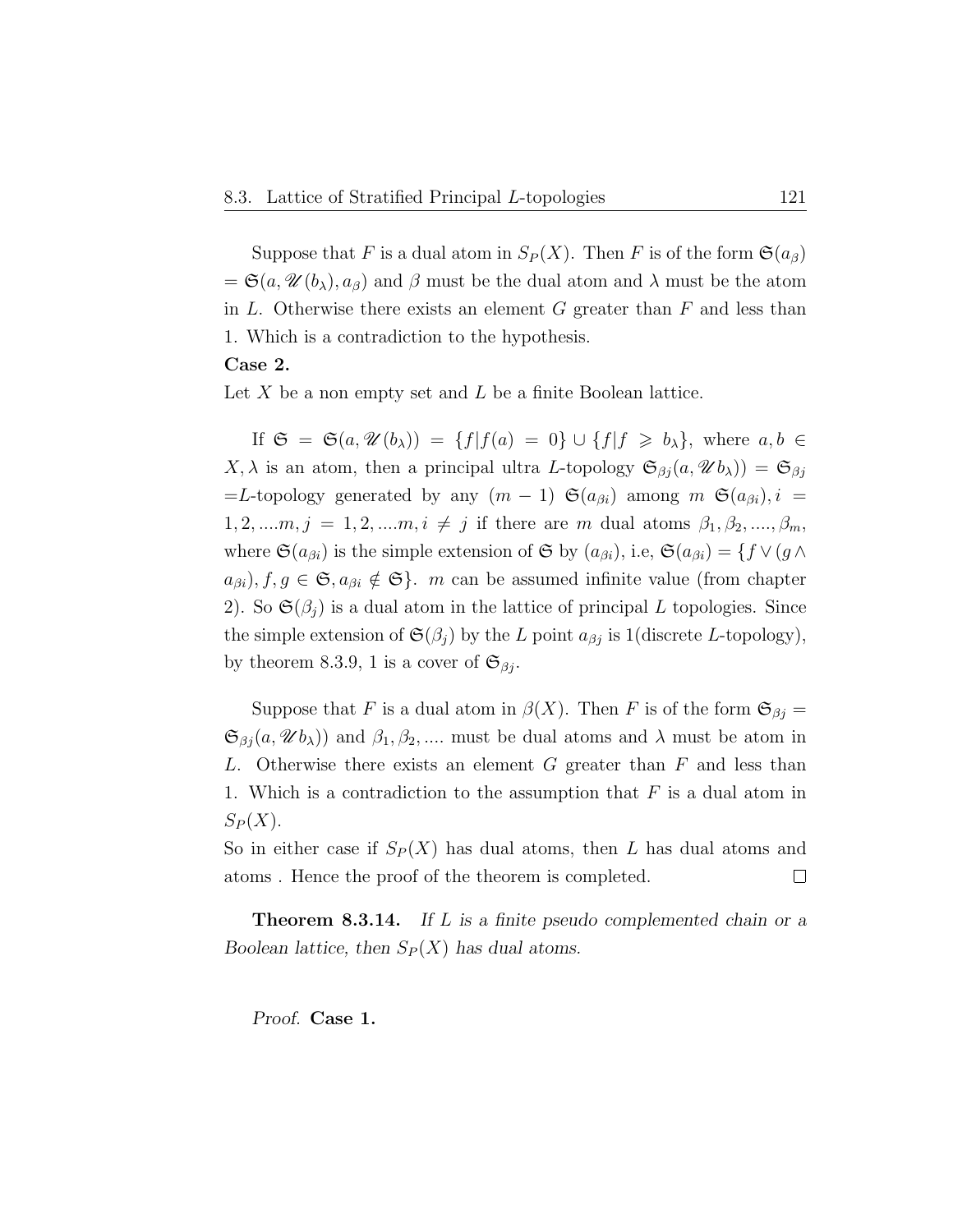Let X be a non empty set and L be a finite pseudo complemented chain.

Since L is a finite pseudo complemented chain, it has atom and dual atom. Let  $\tau$  be a dual atom in the lattice of principal topologies on X. Then by theorem 8.3.1,  $\tau$  must be of the form  $\mathfrak{S}(a, \mathcal{U}) = \wp(X - a) \cup \mathcal{U}$ , where  $a \in X$ ,  $\mathscr U$  is an ultrafilter not containing  $\{a\}$ . Since  $\tau$  is a principal topology,  $\mathscr U$  is a principal ultra filter so that  $\tau = \mathfrak{S}(a, \mathscr U(b)) = \wp(X-a) \cup$  $\mathscr{U}(b)$ . Then  $\omega_{PL}(\tau) = \{f \geq b_\lambda | f : (X, \tau) \to L \text{ is a scott continuous function}\}$ from $(X, \tau)$  to  $L\}$ ,  $b \in X$  and  $\lambda$  is an atom in  $L$ . Then  $\omega_{PL}(\tau)$  is a stratified principal L-topology and  $a_{\alpha} \notin \omega_{PL}(\tau)$  for  $0 \neq \alpha \in L$ . Let  $\beta$  be the dual atom in L and  $F = \omega_{PL}(\tau) \vee a_{\beta}$ . Then F is the ultra L-topology  $\mathfrak{S}(a_{\beta})$  in  $S_P(X)$  since the simple extension of F by  $a_1$  is the discrete Ltopology.

#### Case 2.

Let  $X$  be a non empty set and  $L$  be a finite Boolean lattice.

Since L is a Boolean lattice, it has atoms and dual atoms. Let  $\tau$  be a dual atom in the lattice of principal topologies on  $X$ . Then by theorem 8.3.1,  $\tau$  must be of the form  $\mathfrak{S}(a, \mathcal{U}) = \varphi(X-a) \cup \mathcal{U}$ , where  $a \in X, \mathcal{U}$  is an ultrafilter not containing  $\{a\}$ . Since  $\tau$  is a principal topology,  $\mathscr U$  is a principal ultra filter so that  $\tau = \mathfrak{S}(a, \mathcal{U}(b)) = \wp(X-a) \cup \mathcal{U}(b)$ . Then  $\omega_{PL}(\tau) =$  ${f \geq b_\lambda | f : (X, \tau) \to L \text{ is a scott continuous function from } (X, \tau) \text{ to } L}, b \in$ X and  $\lambda$  is an atom. Then  $a_{\alpha} \notin \omega_{PL}(\tau)$  for  $0 \neq \alpha \in L$ . Let  $\beta_1, \beta_2, ..., \beta_m$ are dual atoms in L and  $F(a_{\beta 1}) = \omega_{PL}(\tau) \vee a_{\beta 1} F(a_{\beta 2}) = \omega_{PL}(\tau) \vee$  $a_{\beta 2}, \ldots, F(a_{\beta m}) = \omega_{PL}(\tau) \vee a_{\beta m}$ . Let  $F_{\beta j}$  is the L-topology generated by  $(m-1)$   $F(a_{\beta i})$  from  $m F(a_{\beta i}), i = 1, 2, ..., m, j = 1, 2, ..., m, i \neq j$ . Then as in case 1,  $F_{\beta j}$  is the ultra L-topology  $\mathfrak{S}_{\beta j}$  in  $\beta(X)$  since the simple extension of  $F_{\beta j}$  by  $a_{\beta j}$  is the discrete L-topology. In both cases,  $S_P(X)$  has dual atoms. Hence the theorem.  $\Box$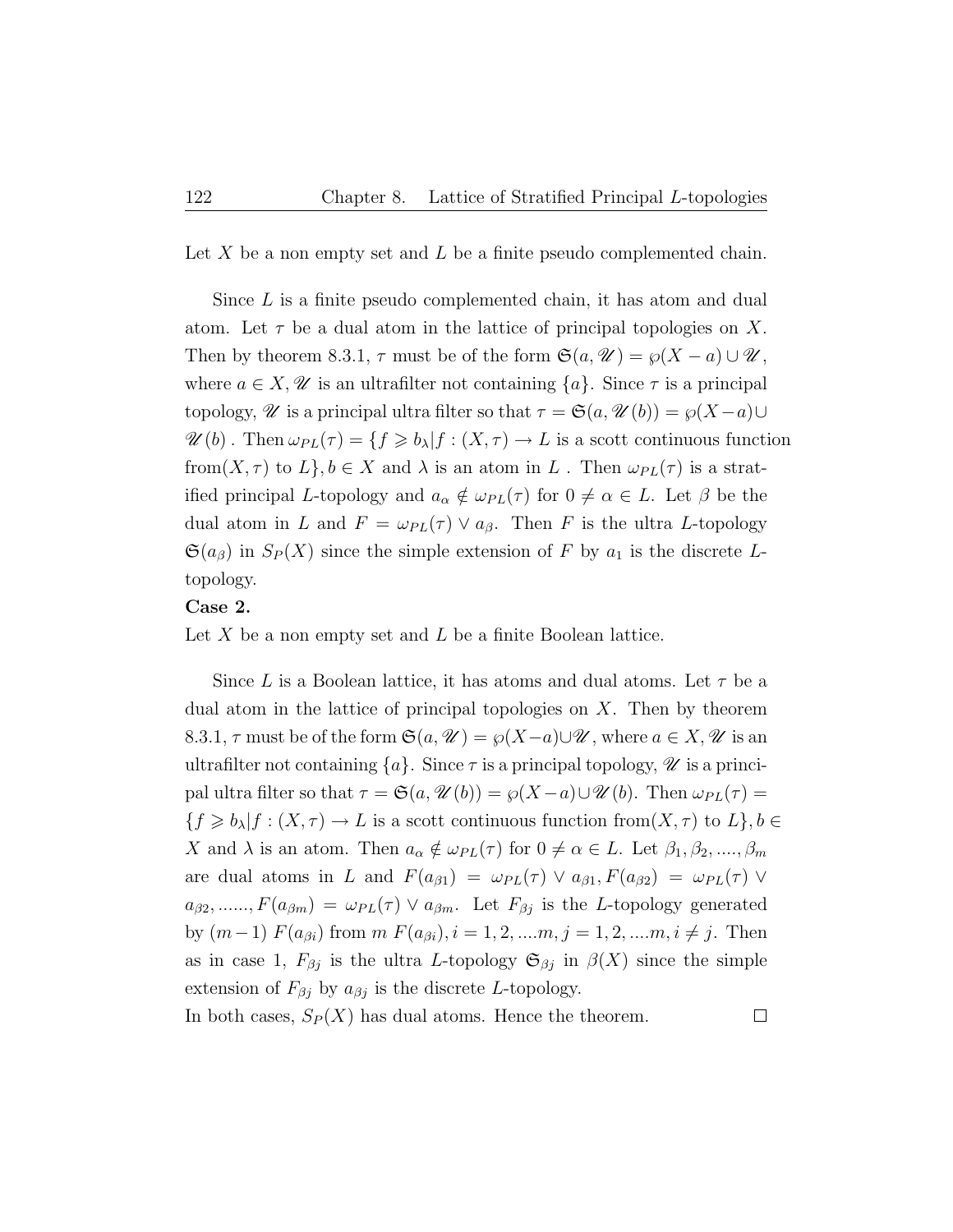Theorem 8.3.15. The lattice of stratified principal L-topologies  $S_P(X)$  on a set X is not dually atomic in general.

Proof. Follows from theorem 8.3.14.

## 8.4 Complementation problem in the lattice of stratified principal L-topologies

**Theorem 8.4.1.** If F is any stratified principal L-topology on X such that the topology corresponding to the characteristic functions in F is neither discrete nor indiscrete, then F has at least one join-complement.

*Proof.* Let  $\tau$  be the principal topology corresponding to the characteristic functions in F. Since the lattice  $\Pi$  is complemented [58], we can find  $\tau'$  in  $\Pi$  such that  $\tau \wedge \tau' = 0$  and  $\tau \vee \tau' = 1$  in  $\Pi$ . Then  $F \vee \omega_{PL}(\tau') = 1$ and  $F \wedge \omega_{PL}(\tau') \neq 0$  in  $S_P(X)$ .  $\Box$ 

**Theorem 8.4.2.** The lattice of stratified principal L-topologies  $S_P(X)$ on a set X is semi-complemented.

Proof. Let F be any stratified principal L-topology on X and  $\tau$  be the topology corresponding to the characteristic functions in F. Let  $\tau'$  be a complement of  $\tau$  in  $\Pi$ . Then  $F \vee \omega_{PL}(\tau') = 1$  in  $S_P(X)$ .  $\Box$ 

**Theorem 8.4.3.** If  $F$  is an induced stratified principal  $L$ -topology  $S_P(X)$  on X, then F has at least one complement in  $S_P(X)$ .

 $\Box$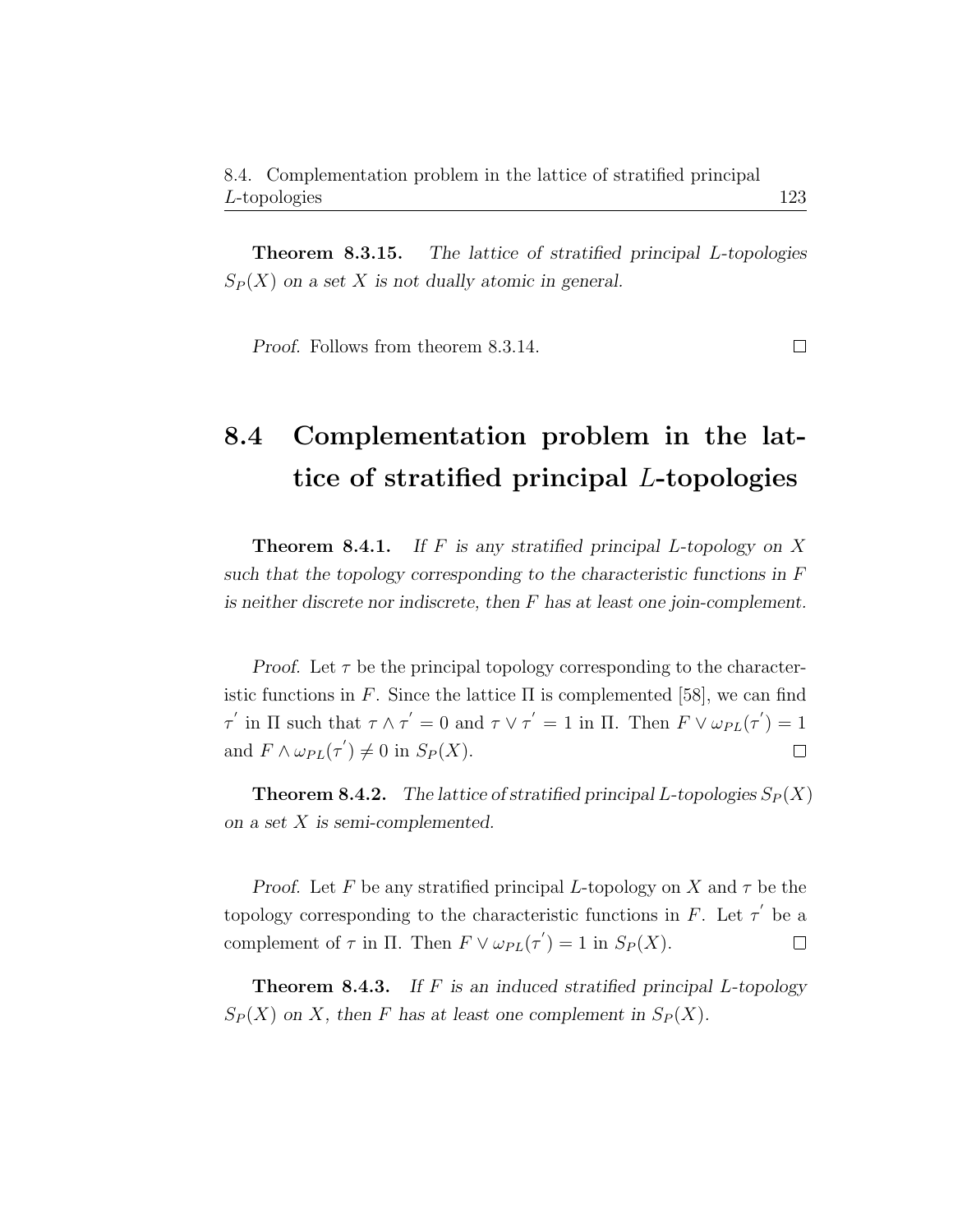Proof. Since F is induced, there exists a topology  $\tau$  in  $\Pi$  such that  $\omega_{PL}(\tau) = F$ . Since  $\Pi$  is complemented, there exists at least one topology  $\tau'$  on  $\Pi$  such that  $\tau \wedge \tau' = 0$  and  $\tau \vee \tau' = 1$  in  $\Pi$ . Then  $F \vee \omega_{PL}(\tau') = 1$ and  $F \wedge \omega_{PL}(\tau') = 0$  in  $S_P(X)$ .  $\Box$ 

Remark 8.4.1. We have analyzed the lattice structure of the set of all stratified principal  $L$  topologies on an arbitrary set  $X$  and have obtained characterization for certain properties of it. This study reveals more about the interplay between L-topology and lattice theory. Also for a given principal topology  $\tau$  on X, the family  $F_{p\tau}$  of all stratified principal L-topologies defined by families of Scott continuous functions from  $(X, \tau)$ to L, forms a lattice under the natural order of set inclusion. From this lattice, we can deduce properties of  $S_P(X)$  and  $S'_P$  $P_{P}(X).$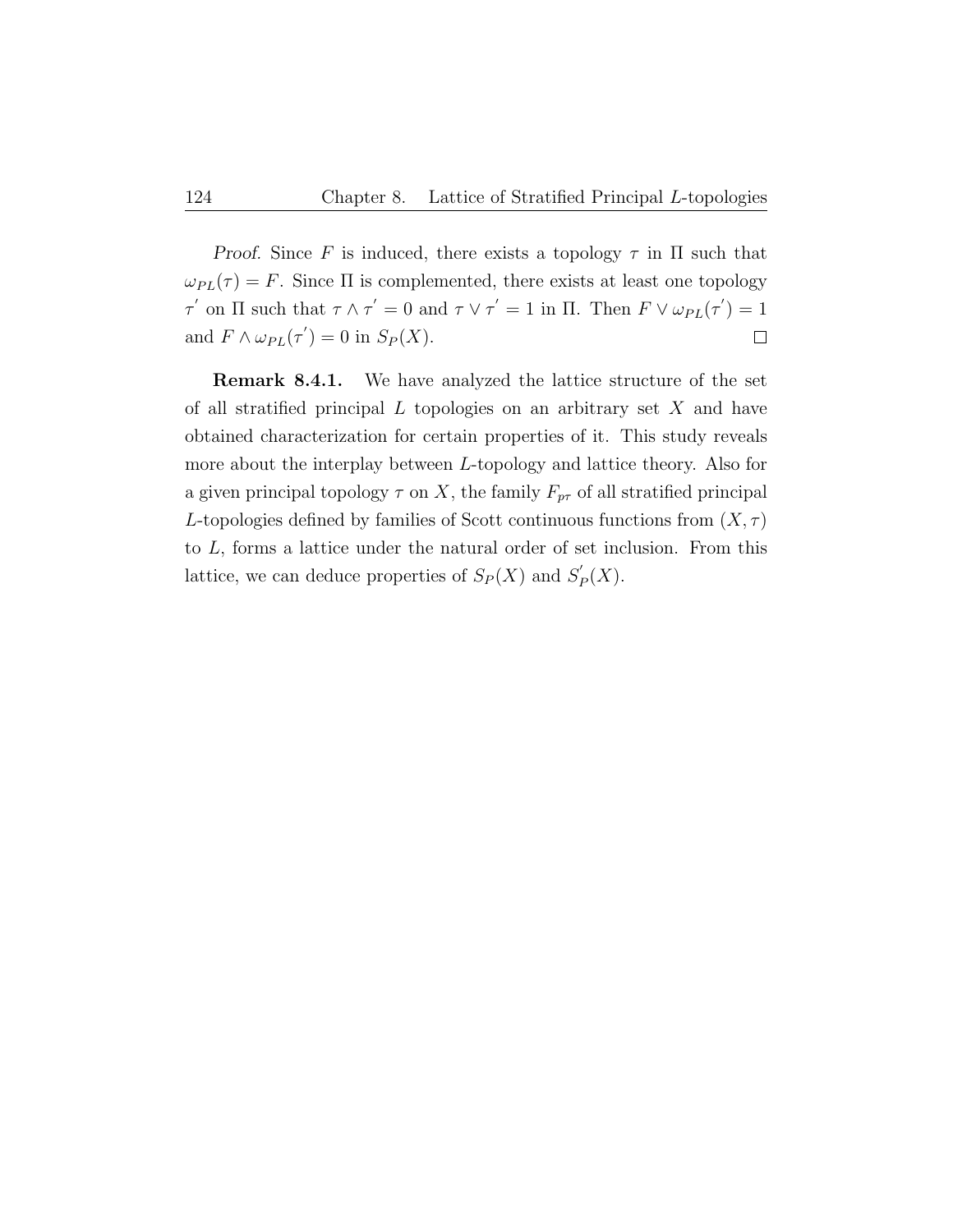# Chapter 9

# Lattice of L-closure operators

## 9.1 Introduction

In 1965 Zadeh [77] introduced fuzzy sets as a generalization of ordinary sets. After that Chang [13] introduced fuzzy topology and that led to the discussion of various aspects of  $L$ -topology by many authors. The Cech closure spaces introduced by Cech.  $[12]$  is a generalization of the topological spaces. The theory of fuzzy closure spaces has been established by Mashhour and Ghanim [39] and Srivastava et. al ([45],[54]). The definition of Mashhour and Ghanim is an analogue of  $\check{C}$ ech closure spaces and Srivastava et. al. have introduced it as an analogue of the definition of closure space given by Dikranjan et. al.[16]. Based on [54], Rekha Srivas-

<sup>\*</sup> Some results of this chapter are included in the following paper.

Raji George and T.P. Johnson : On the Lattice of L-closure operators, International Journal of Science and Research, Volume 2, Number 3, 2013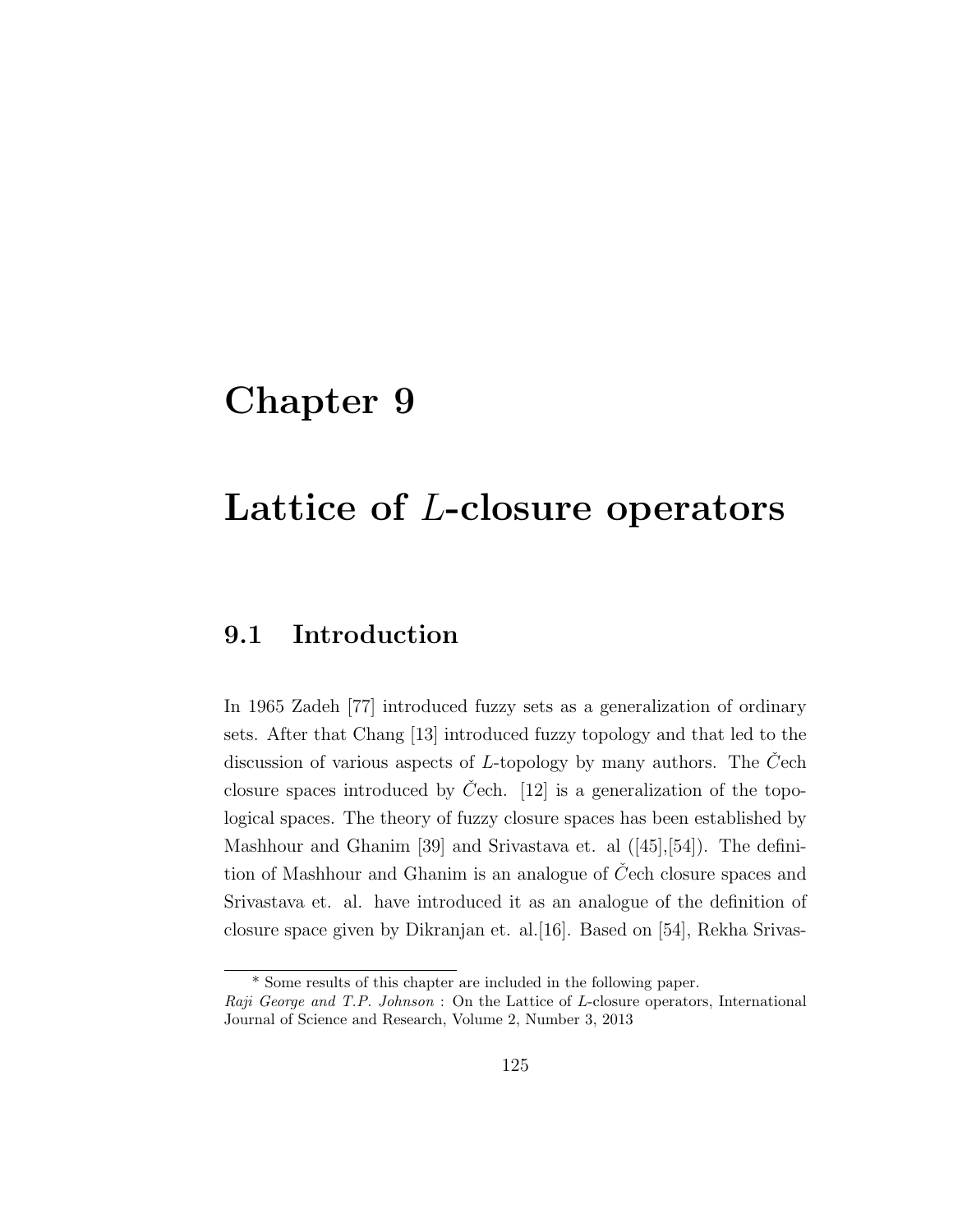tava and Manjari Srivastava studied the subspace of a fuzzy closure space. The notion of  $T_0$ -fuzzy closure spaces and  $T_1$  fuzzy closure spaces were also introduced in [45]. In [43] Ramachandran studied some properties of lattice of closure operators. In [28] Johnson studied some properties of the lattice  $L(X)$  of all fuzzy closure operators on a fixed set X. In [76] Wu-Neng Zhou introduced the concept of L-closure spaces and the convergence in L-closure spaces. In this chapter we study properties of the lattice  $LC(X)$  of L-closure operators and L-closure spaces which is a generalization of the concept of fuzzy closure spaces. Here we proved that the complete lattice  $LC(X)$  is not modular. Also we identify the infra L-closure operator and ultra L-closure operator and establish the relation between ultra L-topology and ultra L-closure operator. We proved that an L-closure operator is an ultra L-closure operator if and only if it is the L-closure operator associated with an ultra L-topology. Also proved that infra L-closure operators are less than or equal to any non principal ultra L-closure operator and no non principal ultra L-closure operator has a complement so that the lattice of L-closure operators is not complemented in general.

### 9.2 Preliminaries

A completely distributive lattice  $L$  is called a  $F$ -lattice, if there is an order reversing involution from  $L$  to  $L$ . Let  $X$  be any nonempty set and  $L$  is a  $F$ -lattice. The fundamental definition of L-fuzzy set theory and L-fuzzy topology are assumed to be familiar to the reader as in [34]. Here we call L-fuzzy subsets as L subsets and L-fuzzy topology as L-topology.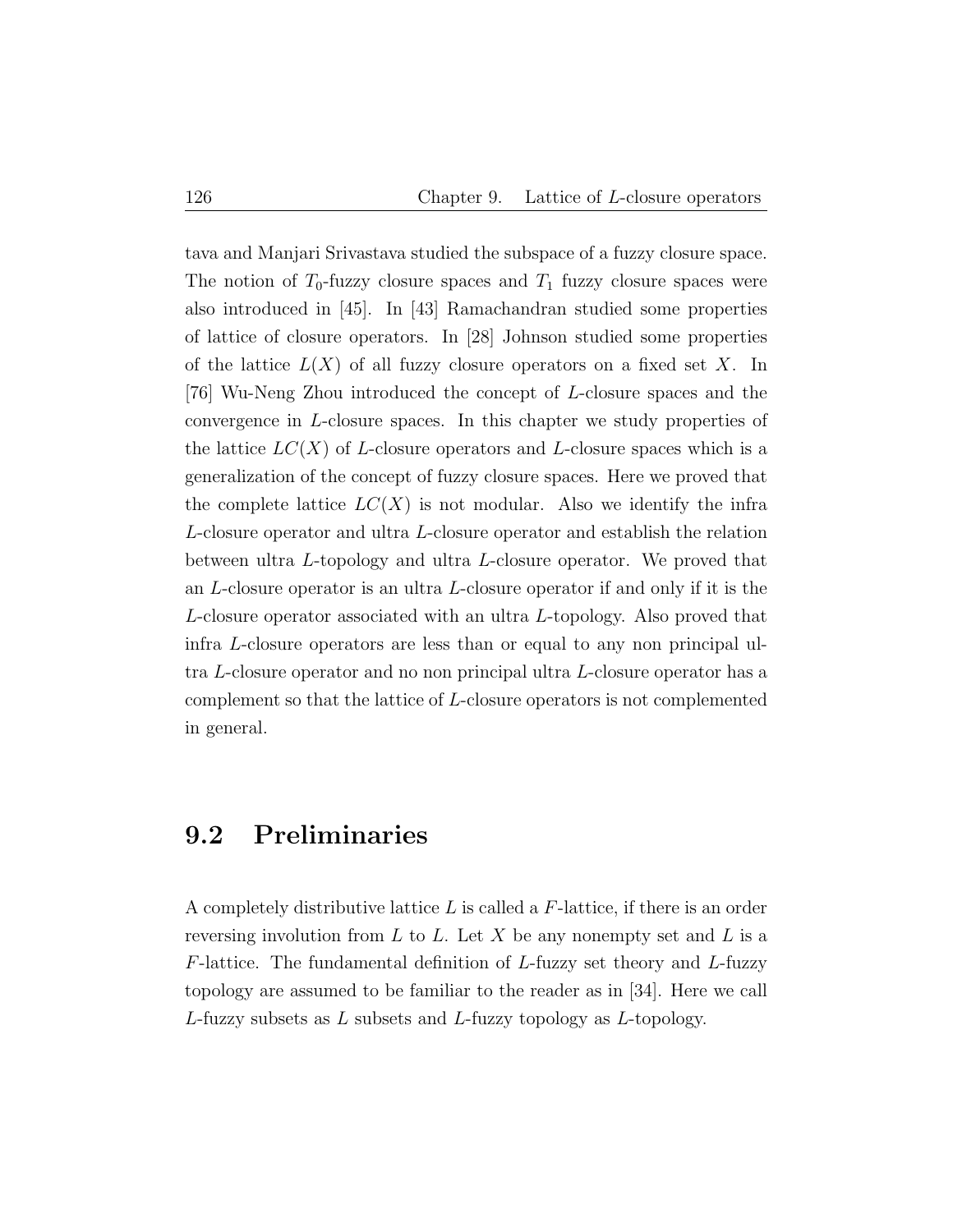**Definition 9.2.1.** [39] A Čech fuzzy closure operator on a set X is a function  $\chi: I^X \to I^X$ , satisfying the following three axioms

(i). 
$$
\chi(0) = 0
$$
,

- (ii).  $f \leq \chi(f)$  for every f in  $I^X$ ,
- (iii).  $\chi(f \vee g) = \chi(f) \vee \chi(g)$  where  $I = [0, 1]$ .

For convenience it is called fuzzy closure operator on X and  $(X, \chi)$ is called fuzzy closure space. In [76] Wu-Neng Zhou defined L-closure operator as follows.

**Definition 9.2.2.** A mapping  $C: L^X \to L^X$  is called an *L*-closure operator or an L-closure, if it satisfies the following conditions for any  $A, B \in L^X$ :

(i). 
$$
C(0_X) = 0_X
$$
,

- (ii).  $A \leqslant C(A)$ ,
- (iii).  $A \leq B$  implies  $C(A) \leq C(B)$ ,
- (iv).  $C(C(A)) = C(A)$ .

But in this chapter we take the definition of L-closure operator as a generalization of fuzzy closure operator in [39]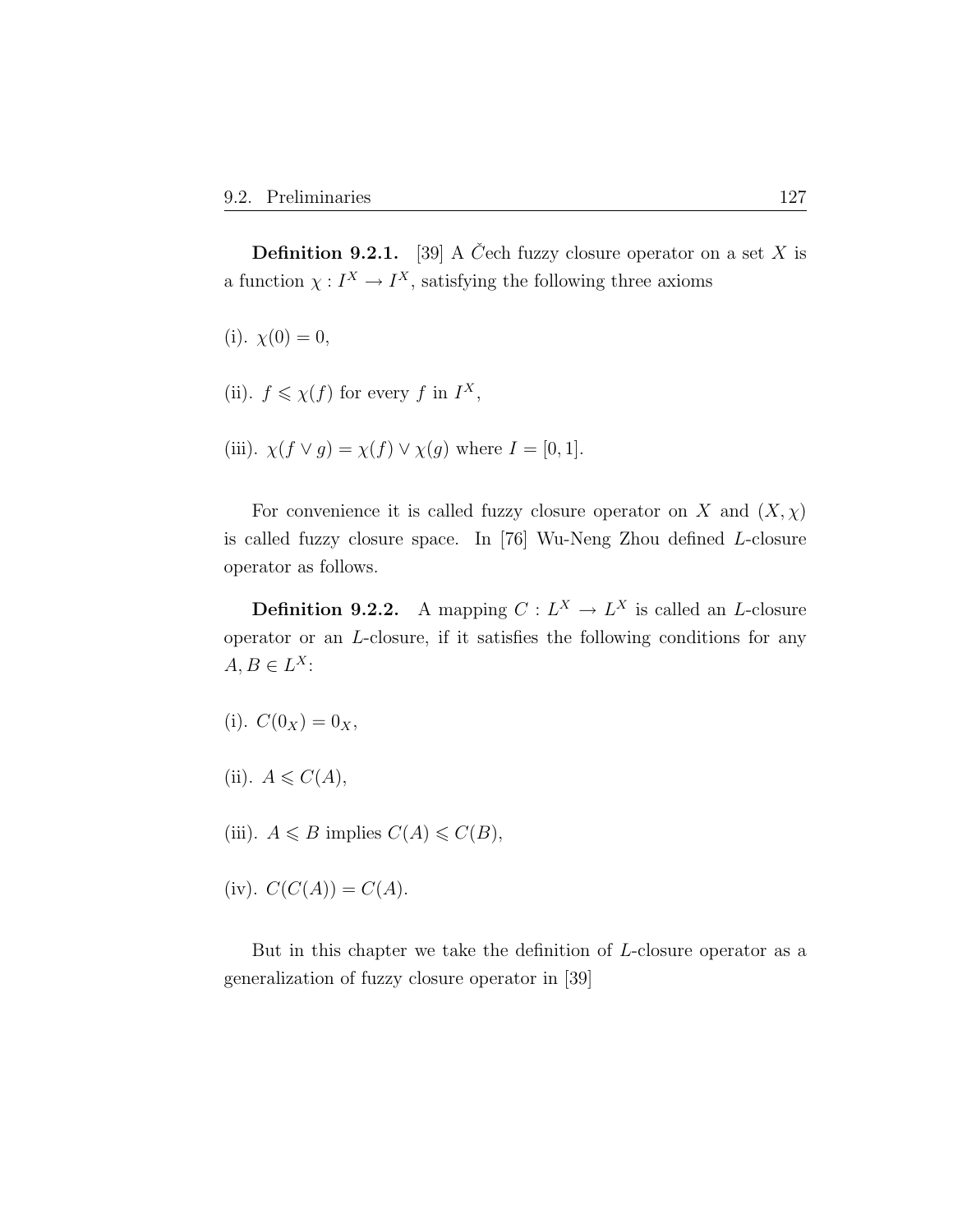**Definition 9.2.3.** Let X be a non empty set and L be a F lattice. An L-closure operator on  $L^X$  is a mapping  $\psi: L^X \to L^X$  satisfying the following conditions:

(i)  $\psi(\underline{0}) = \underline{0}$ ,

(ii)  $f \leqslant \psi(f)$ ,

(iii) 
$$
\psi(f \vee g) = \psi(f) \vee \psi(g)
$$
 for every  $f, g \in L^X$ .

The pair  $(X, \psi)$  is called an *L*-closure space. An *L*-subset f of X is said to be an L-closed set in  $(X, \psi)$  if  $\psi(f) = f$ . An L-subset f of X is open if its complement is closed in  $(X, \psi)$ . The set of all open L-subsets of  $(X, \psi)$  form an L-topology on X called the L-topology associated with the *L*-closure operator  $\psi$ .

Let F be an L-topology on a set X. Then a function  $\psi: L^X \to L^X$ defined by  $\psi(f) = \bar{f}$  for all  $f \in L^X$ , where  $\bar{f}$  denotes the closure of f with respect to  $F$  is called the *L*-closure operator associated with the  $L$ -topology  $F$ .

An L-closure operator on a set X is called L-topological if it is the  $L$ closure operator associated with an L-topology on X. That is  $\psi(\psi(f)) =$  $\psi(f)$  for all  $f \in L^X$ . Note that different L-closure operators can have the same associated L-topology. But different L-topologies cannot have the same associated L-closure operator.

**Example 9.2.1.** Let 
$$
X = \{a, b, c\}
$$
,  $L = \{0, \alpha, \beta, 1\}$ . Let  $\psi_1 : L^X \to$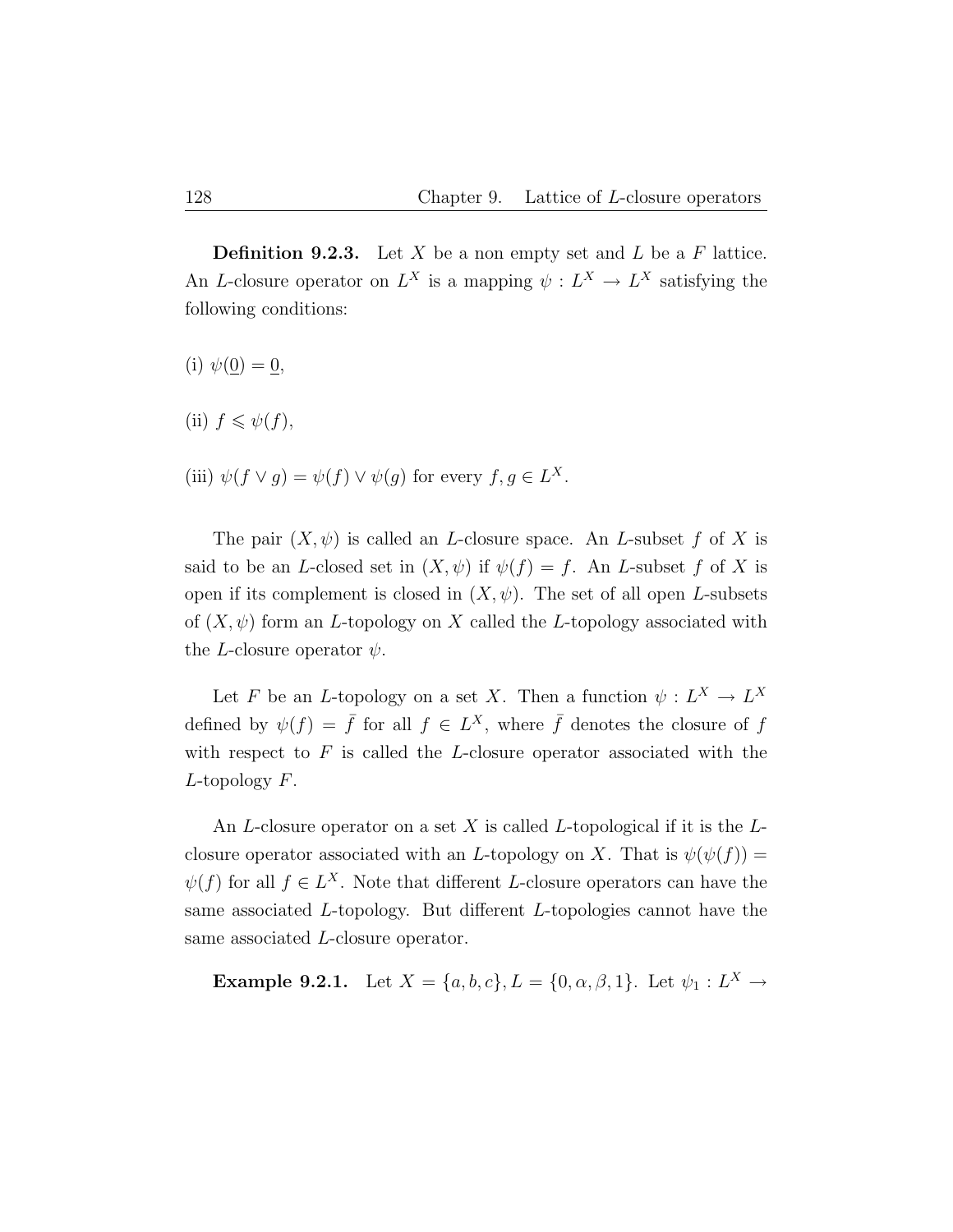$L^X$  defined by

$$
\psi_1(f) = \begin{cases} \n\frac{0}{f} & \text{if } f = \underline{0} \\ \n\frac{\beta}{1} & \text{if } f(x) < \beta, \forall x \in X \\ \n\frac{1}{1} & \text{otherwise} \n\end{cases}
$$

Then  $\psi_1$  is a fuzzy closure operator.  $\psi_2: L^X \to L^X$  defined by

$$
\psi_2(f) = \begin{cases} \underline{0} & \text{if } f = 0\\ \underline{1} & \text{otherwise} \end{cases}
$$

Then  $\psi_2$  is a fuzzy closure operator.

Associated fuzzy topologies of  $\psi_1$  and  $\psi_2$  are same, which is the indiscrete fuzzy topology.

### 9.3 Lattice of L-closure operators

Let  $\psi_1$  and  $\psi_2$  be *L*-closure operators on *X*. Then  $\psi_1 \leq \psi_2$  if and only if  $\psi_2(f) \leq \psi_1(f)$  for every f in  $L^X$ . The relation  $\leq$  defined above is a partial order on the set of all *L*-closure operators on  $L^X$ . We denote the poset by  $LC(X)$ . Then  $LC(X)$  is a lattice. The L-closure operator D on X defined by  $D(f) = f$  for every f in  $L^X$  is called the discrete L-closure operator. The L-closure operator I on X defined by  $I(f) = \begin{cases} 0 & \text{if } f = 0 \\ 0 & \text{if } f = 0 \end{cases}$ 1 otherwise is called the indiscrete L-closure operator.

**Remark 9.3.1.** *D* and *I* are the *L*-closure operators associated with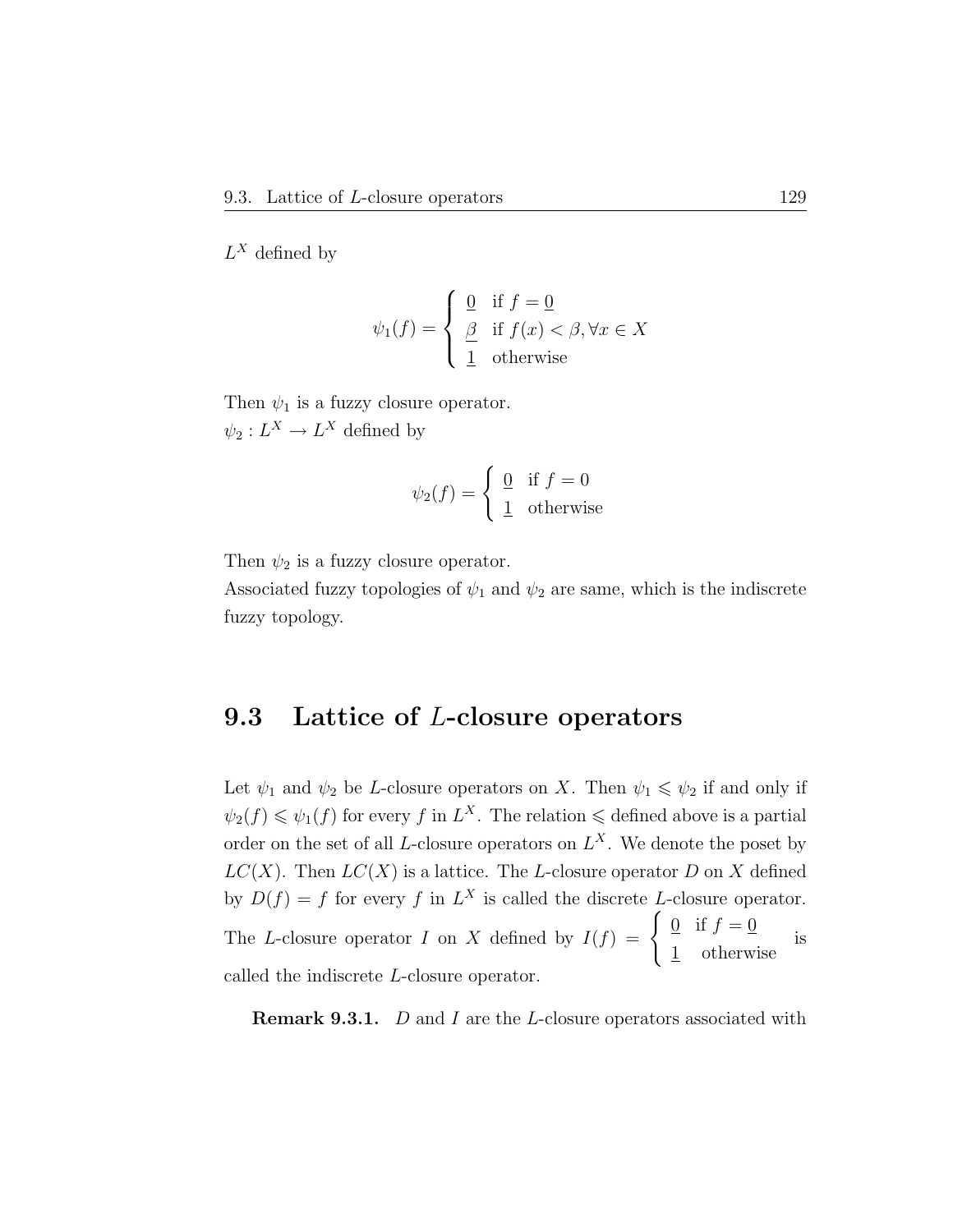the discrete and indiscrete L-topologies on X respectively. Moreover D is the unique L-closure operator whose associated L-topology is discrete. Also I and D are the smallest and the largest elements of  $LC(X)$  respectively.

**Theorem 9.3.1.**  $LC(X)$  is a complete lattice.

Proof. It is enough to show that every subset of  $LC(X)$  has greatest lower bound in  $LC(X)$ . Let  $S = \{\chi_j | j \in J\}$  be a subset of  $LC(X)$ . Then sup  $\sup_{j\in J}\{\chi_j(f)\} = \inf_{j\in J}\{\chi_j\}$  is an *L*-closure operator and is the greatest lower bound of S in  $LC(X)$ .  $\Box$ 

**Definition 9.3.1.** [20] A lattice L is called modular if it satisfies the condition  $x \geq z$  implies that  $(x \wedge y) \vee z = x \wedge (y \vee z)$ ,  $\forall x, y, z \in L$ . Lattice of L closure operators  $LC(X)$  is modular if and only if  $\chi \geqslant \eta \Rightarrow$  $\chi \wedge (\psi \vee \eta) = (\chi \wedge \psi) \vee \eta, \forall \chi, \psi, \eta \in LC(X).$ 

**Theorem 9.3.2.**  $LC(X)$  is not modular.

Proof. Let X be any set and  $x \in X$ . Define  $\psi_x, \chi_x, \eta_x$  from  $L^X \to L^X$ by

$$
\psi_x(\underline{0}) = \underline{0}
$$
  

$$
\psi_x(f)(y) = \begin{cases} f(y) & \text{if } y \neq x \\ 1 & \text{if } y = x \end{cases}
$$
  

$$
\chi_x(\underline{0}) = \underline{0}
$$
  

$$
\chi_x(f)(y) = \begin{cases} 1 & \text{if } y \neq x \\ f(y) & \text{if } y = x \end{cases}
$$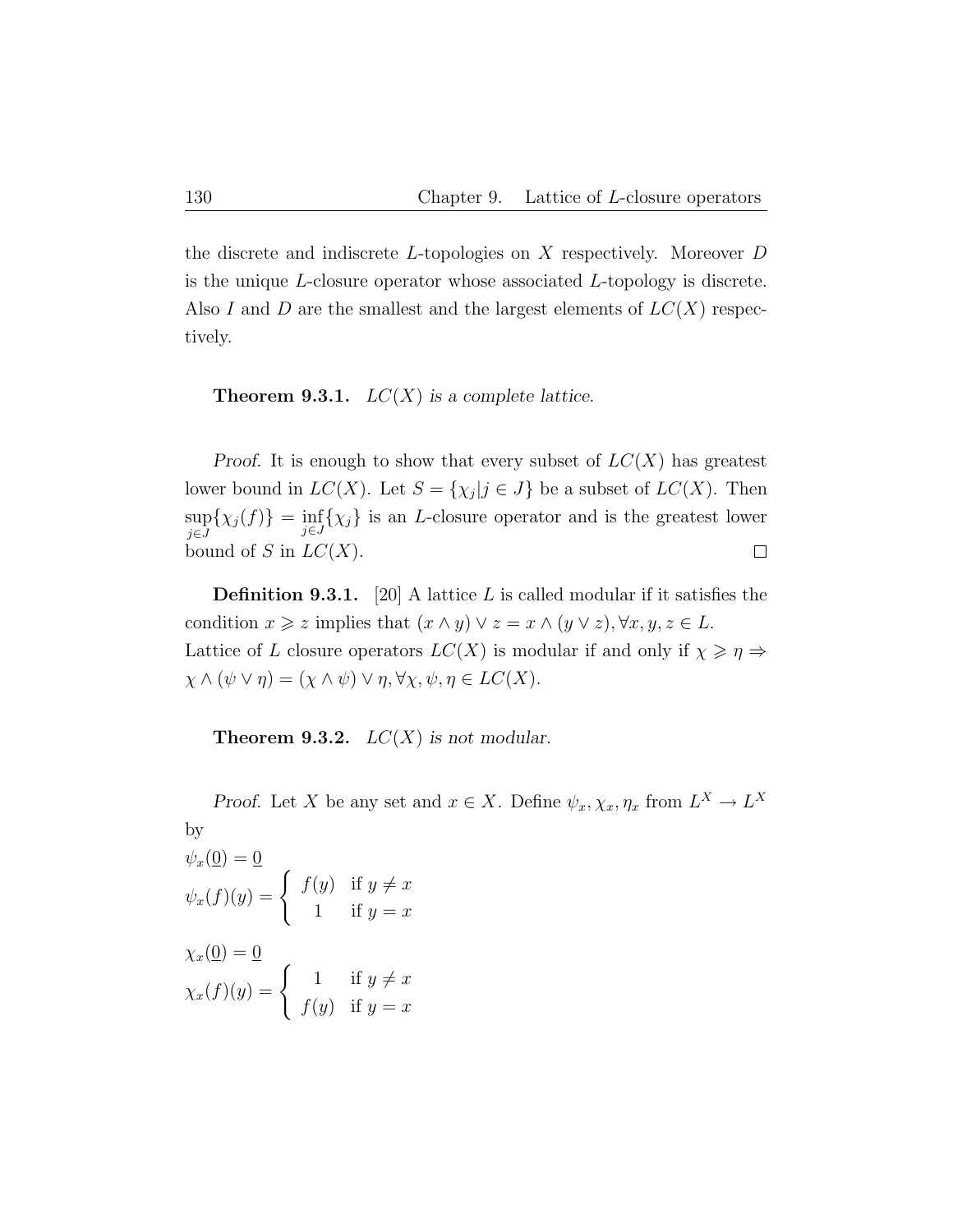$$
\eta_x(\underline{0}) = \underline{0}
$$
  
\n
$$
\eta_x(f)(y) = \begin{cases}\n1 & \text{if } y \neq x \\
\beta & \text{if } y = x\n\end{cases} \text{ and } \beta \ge f(y)
$$
  
\nThen  $\chi_x(f)(y) \le \eta_x(f)(y), \forall y$ . Hence  $\chi_x \ge \eta_x$ .

$$
\chi_x \wedge \psi_x = \inf(\chi_x, \psi_x)
$$
  
\n
$$
= \sup(\chi_x(f)(y), \psi_x(f)(y))
$$
  
\n
$$
= 1
$$
  
\n
$$
(\chi_x \wedge \psi_x) \vee \eta_x = \inf(1, \eta_x(f)(y))
$$
  
\n
$$
= f(y)
$$
  
\n
$$
\psi_x \vee \eta_x = \sup(\psi_x, \eta_x)
$$
  
\n
$$
= \inf(\psi_x(f)(y), \eta_x(f)(y))
$$
  
\n
$$
= f(y)
$$
  
\n
$$
\chi_x \wedge (\psi_x \vee \eta_x) = \sup(\chi_x(f)(y), f(y))
$$
  
\n
$$
= 1
$$

There fore  $\chi_x \wedge (\psi_x \vee \eta_x \neq (\chi_x \wedge \psi_x) \vee \eta_x)$ So  $LC(X)$  is not modular.

**Definition 9.3.2.** An *L*-closure operator on *X* is called an infra  $L$ closure operator if the only L-closure operator on X strictly smaller than it is I.

Let X be any set and  $a, b \in X$  such that  $a \neq b$ . Define  $\psi_{a,b} : L^X \longrightarrow$  $L^X$  by  $\psi_{a,b}(f) =$  $\sqrt{ }$  $\int$  $\overline{\mathcal{L}}$ f if  $f = 0$  $g_{\alpha,b}$  if  $f = a_{\alpha}$ 1 otherwise ,

 $\Box$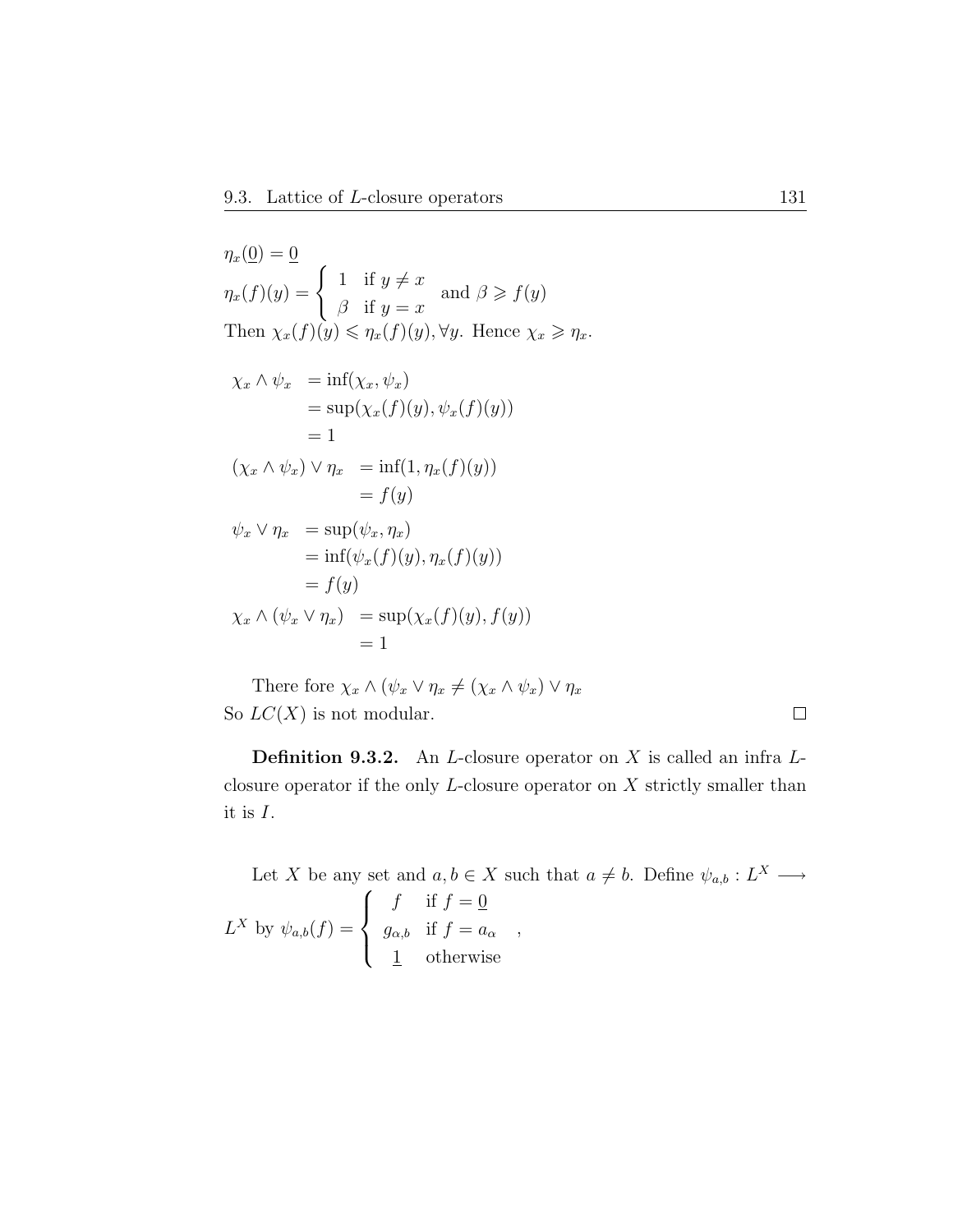$\alpha$  is a dual atom in L and  $g_{\alpha,b}$  is defined by  $g_{\alpha,b}(a) = \begin{cases} 1 & \text{if } a \neq b \\ 0 & \text{if } b \end{cases}$  $\alpha$  if  $a = b$ In the topological context Ramachandran [43] proved that a closure operator on X is an infra closure operator if and only if it is of the form  $V_{a,b}$ for some  $a, b$  in  $X, a \neq b$ , where  $V_{a,b}$  is defined by

$$
V_{a,b}(A) = \begin{cases} \phi & \text{if } A = \phi \\ X - \{b\} & \text{if } A = \{a\} \\ X & \text{otherwise} \end{cases}
$$

Analogously in the L-topological context we prove the following theorem.

Theorem 9.3.3. An L-closure operator is an infra L-closure operator if and only if it is of the form  $\psi_{a,b}$  for some  $a, b \in X, a \neq b$ .

Proof. Let  $\psi$  be an *L*-closure operator on *X* strictly smaller than  $\psi_{a,b}$ , then  $\psi(a_{\alpha})$  will be strictly greater than  $\psi_{a,b}(a_{\alpha}) = g_{\alpha,b}$  and hence equal to <u>1</u> so that  $\psi(f) = 1, \forall f \in L^X$  other than <u>0</u>. Hence  $\psi = I$ . Thus all L-closure operators of the form  $\psi_{a,b}$  are infra L-closure operators.

Conversely let  $\psi$  be any L closure operator other than I. Then we can find a non zero L-subset f such that  $\psi(f) \neq I(f) = 1$  (ie  $\psi(f) \neq 1$ ) and elements  $a_{\alpha}, b_{\beta}$  such that  $a_{\alpha} \leq f$  and  $b_{\beta}$  not in  $\psi(f)$ . Then  $b_{\beta}$  is not an element of  $\psi(a_{\alpha})$ . That is  $b_{\beta} \nleq \psi(a_{\alpha}) \Rightarrow g_{\alpha,b} \nleq \psi(a_{\alpha})$ . That is  $\psi_{a,b}(a_{\alpha}) \nleq \psi(a_{\alpha})$ . Also  $\psi_{a,b}(k) = 1$  for every nonzero L-subset k other than  $a_{\alpha}$ . So  $\psi_{a,b}(f) \geq \psi(f), \forall f$ . That is  $\psi_{a,b} \leq \psi$ . Thus all infra *L*-closure operators are of the form  $\psi_{a,b}$  for  $a, b \in X$  such that  $a \neq b$ .  $\Box$ 

**Remark 9.3.2.** When  $L = I$  there is no infra L-closure operator.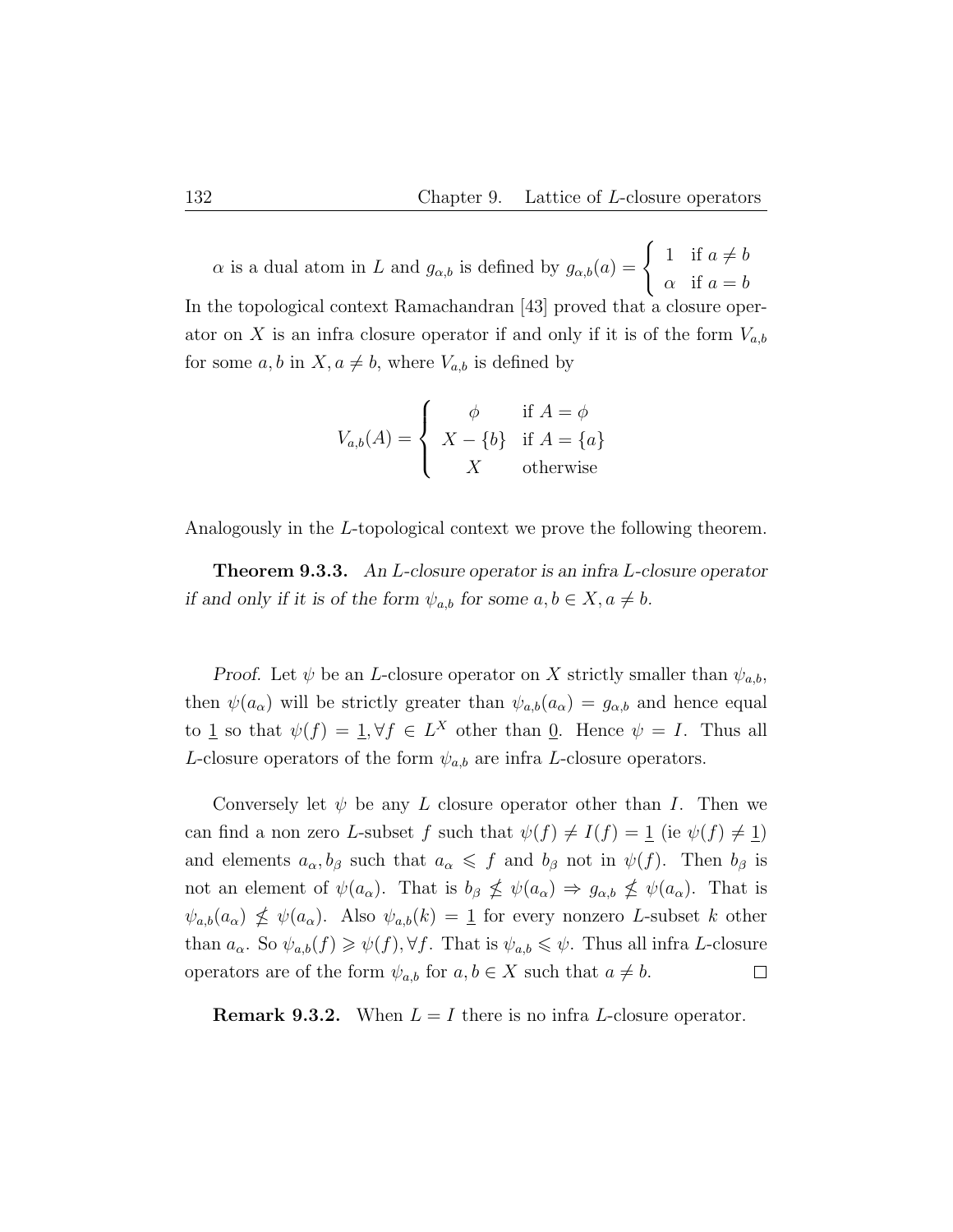**Definition 9.3.3.** An *L*-topology  $F$  on  $X$  is an ultra *L*-topology if the only L-topology on  $X$  strictly finer than  $F$  is the discrete L-topology.

Let X be a non empty set and L is a finite pseudo complemented chain. If  $\mathfrak{S} = \mathfrak{S}(a, \mathcal{U}(b_\lambda)) = \{f | f(a) = 0\} \cup \{f | f \geq b_\lambda\}$ , then a principal ultra L-topology =  $\mathfrak{S}(a, \mathcal{U}(b_\lambda), a_\beta) = \mathfrak{S}(a_\beta)$ , which is the simple extension of  $\mathfrak{S}$  by  $a_{\beta}$ , i.e, $\mathfrak{S}(a_{\beta}) = \{ f \lor (g \land a_{\beta}), f, g \in \mathfrak{S}, a_{\beta} \notin \mathfrak{S} \}$ , where  $a, b \in X, \lambda$ and  $\beta$  are the atom and dual atom in L respectively.

Let X be a nonempty set and L is a finite Boolean lattice. If  $\mathfrak{S} =$  $\mathfrak{S}(a, \mathcal{U}(b_{\lambda})) = \{f | f(a) = 0\} \cup \{f | f \ge b_{\lambda}\}, \text{ where } a, b \in X, \lambda \text{ is an }$ atom, then a principal ultra L-topology denoted by  $\mathfrak{S}_{\beta j} = L$ -topology generated by any  $(m-1)$   $\mathfrak{S}(a_{\beta i})$  among  $m$   $\mathfrak{S}(a_{\beta i}), i = 1, 2, \dots, m, j =$  $1, 2, \ldots, m, i \neq j$  if there are m dual atoms  $\beta_1, \beta_2, \ldots, \beta_m$ , where  $\mathfrak{S}(a_{\beta i}) =$ simple extension of  $\mathfrak{S}$  by  $a_{\beta i}$ 

Let  $X$  be an infinite set and  $L$  is a finite pseudo complemented chain. If  $\mathfrak{S} = \mathfrak{S}(a, \mathcal{U}) = \{f | f(a) = 0\} \cup \mathcal{U}$  where  $\mathcal U$  is a non principal ultra L-filter not containing  $a_{\lambda}, 0 \neq \lambda \in L$ . Then the non principal ultra Ltopology =  $\mathfrak{S}(a, \mathscr{U}, a_{\beta}) = \mathfrak{S}(a_{\beta})$ , is the simple extension of  $\mathfrak{S}$  by  $a_{\beta}$ , where  $a \in X$ ,  $\beta$  is the dual atom in L.

Let X be an infinite set and L is a finite Boolean lattice. If  $\mathfrak{S} =$  $\mathfrak{S}(a, \mathscr{U}), a \in X$ , then a non principal ultra L-topology  $\mathfrak{S}_{\beta i} = L$ -topology generated by any  $(m-1)$   $\mathfrak{S}(a_{\beta i})$  among  $m \mathfrak{S}(a_{\beta i}), i = 1, 2, ..., m, j =$ 1, 2, ...,  $m, i \neq j$ , if there are m dual atoms  $\beta_1, \beta_2, \ldots, \beta_m$ , where  $\mathfrak{S}(a_{\beta i}) =$ simple extension of  $\mathfrak S$  by  $a_{\beta i}$ .

If X is a non empty set and L is a diamond lattice  $\{0, \alpha, \beta, 1\}$  then the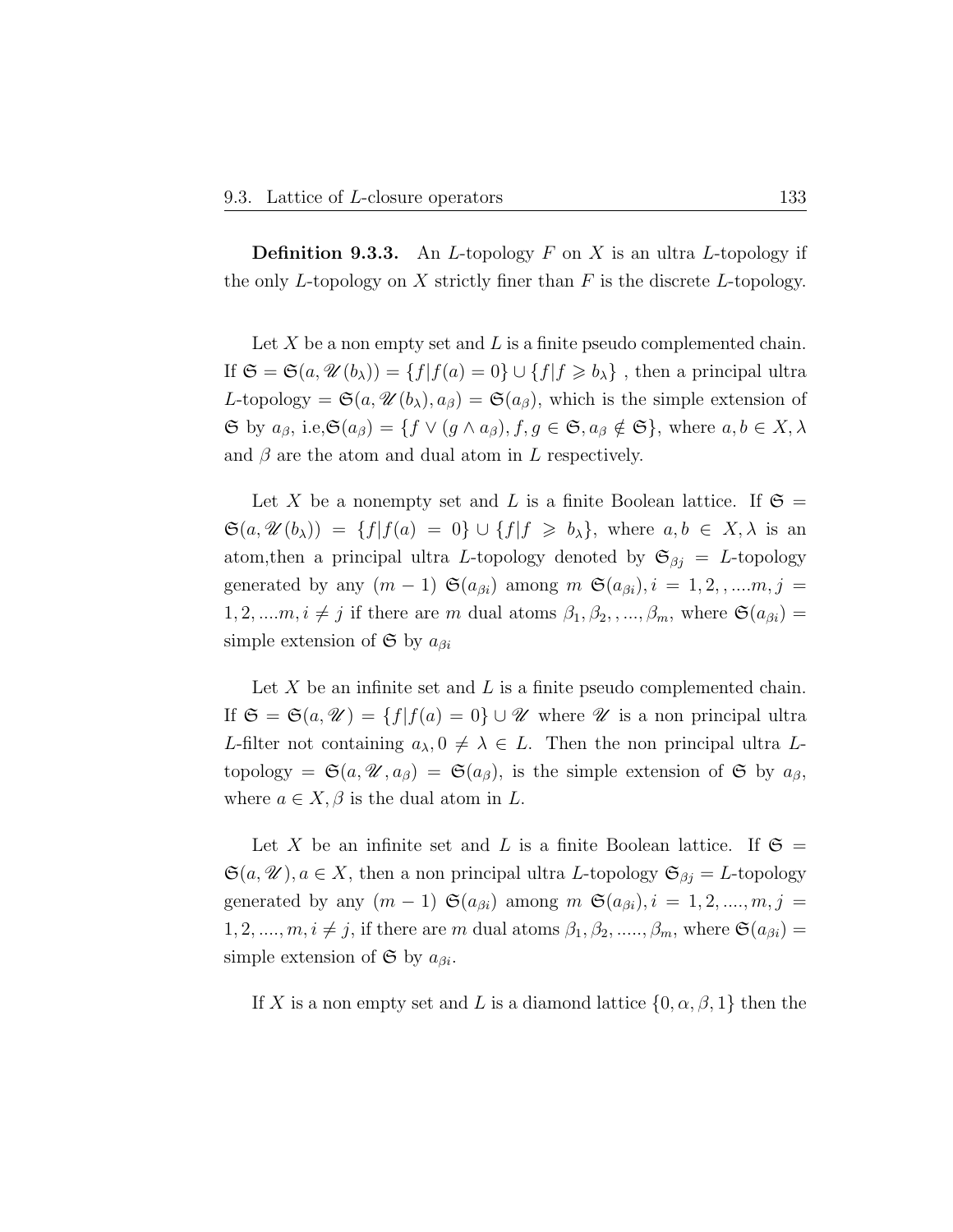L-closure operator  $\psi$  associated with an ultra L-topology  $\mathfrak{S}(a, \mathscr{U}, a_{\beta}), a \in$  $X$ , is given by

$$
\psi(f) = \begin{cases} f & \text{if } f = \underline{0} \text{ or } a_{\alpha} \leq f \text{ or } cf \in \mathcal{U} \\ f \vee a_{\alpha} & \text{otherwise} \end{cases}
$$

In topological context it is known that a closure operator on  $X$  is an ultra closure operator if and only if it is the closure operator associated with some ultra topology on  $X$  and in L-topological context we prove the following theorem.

**Theorem 9.3.4.** Let  $X$  is a non empty set and  $L$  is a diamond lattice  $\{0, \alpha, \beta, 1\}$ . Then an *L*-closure operator on *X* is an ultra *L*-closure operator if and only if it is the L-closure operator associated with some ultra  $L$ -topology on  $X$ .

Proof. Let  $\mathfrak{S}(a, \mathcal{U}, a_{\beta})$  be an ultra L-topology on X and  $\psi$  be the associated L-closure operator. Let  $\psi'$  be an L-closure operator on X strictly larger than  $\psi$ . Then there exists an L subset f of X such that  $\psi'(f) < \psi(f)$ . But  $\psi'(f) \neq \psi(f)$ . Then  $\psi(f) = f \vee a_{\alpha}$  and  $\psi'(f) = f$ , which means that complement of f is open in  $(X, \psi')$  and not open in  $(X, \psi)$ . Also every open set in  $(X, \psi)$  is open in  $(X, \psi')$ . Thus the associated L- topology of  $\psi'$  is strictly larger than the ultra L-topology and hece is discrete. Thus  $\psi' = D$ . Hence the L-closure operator associated with an ultra L-topology is an ultra L-closure operator.

Next to prove that every ultra L-closure operator is the L-closure operator associated with an ultra L-topology.

Let  $\psi$  be an *L*-closure operator on X other than D. It suffices to prove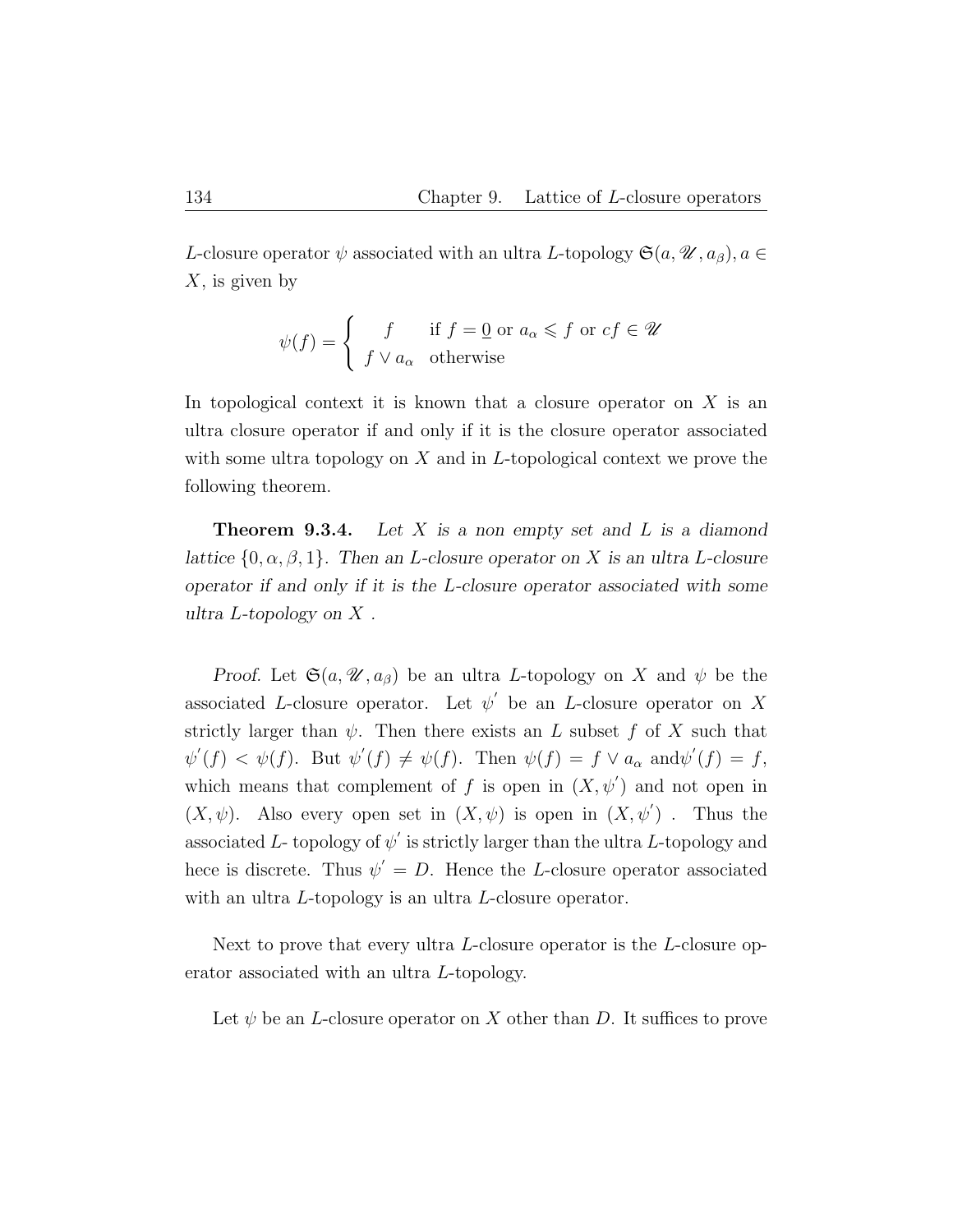that there exists an L-closure operator associated with an ultra L-topology larger than  $\psi$ . Since  $\psi \neq D$  there exists an element a of X such that  $a_{\alpha}$ is not open in  $(X, \psi)$ . Now consider  $\mathfrak{S} = \{f | f(a) = 0\} \cup \mathscr{U}$  where  $\mathscr{U}$  is an ultra L-filter not containing  $a_{\lambda}, 0 \neq \lambda \in L$ . Then  $a_{\alpha}$  is not an element of G. Now consider the ultra L-topology  $\mathfrak{S}(a, \mathcal{U}, a_{\alpha}) =$  simple extension of  $\mathfrak{S}$  by  $a_{\alpha}$ . Let  $\psi'$  be the *L*-closure operator associated with it. Then  $\psi \leq \psi'$ . Otherwice if  $\psi' \leq \psi$ , then every open set in  $\psi'$  is open in  $\psi$ . But  $a_{\alpha}$  is open in  $\psi'$ . So it must be open in  $\psi$ , which is a contradiction.  $\Box$ 

Remark 9.3.3. In a similar way we can prove the above theorem when L is a finite pseudo complemented chain or other Boolean lattices.

**Definition 9.3.4.** Let  $x \in X, \lambda \in L$ . An L point  $x_{\lambda}$  is defined by  $x_{\lambda}(y) = \begin{cases} \lambda & \text{if } y = x \\ 0 & \text{if } y \end{cases}$ 0 if  $y \neq x$ where  $0 < \lambda \leq 1$ 

**Definition 9.3.5.** An *L*-closure operator  $\psi$  on *X* is  $T_1$  if every *L* point is closed. That is  $\psi(x_\lambda) = x_\lambda, \forall x \in X, \lambda \in L$ .

**Definition 9.3.6.** [62] Let  $\psi_1 = \{f | \psi(f) \} = f\}$ . A fuzzy closure space  $(X, \psi)$  is called quasi-separated if and only if for any two fuzzy points  $x_{\lambda}$  and  $y_{\gamma}$  with  $x_{\lambda} \in C(y_{\gamma})$ , there exist  $f, g \in \psi_1$  such that  $x_{\lambda} \in f \leq C(y_{\gamma})$ and  $y_{\gamma} \in g \leqslant C(x_{\lambda}).$ 

Theorem 9.3.5. [62]

A fuzzy closure space is quasi-separated if and only if every fuzzy point in  $X$  is Cech-fuzzy closed.

#### Proposition 9.3.1.

Let  $\psi_1 = \{ f \in L^X | \psi(f) \rangle = f \}.$  An *L*-closure space  $(X, \psi)$  is said to be  $T_1$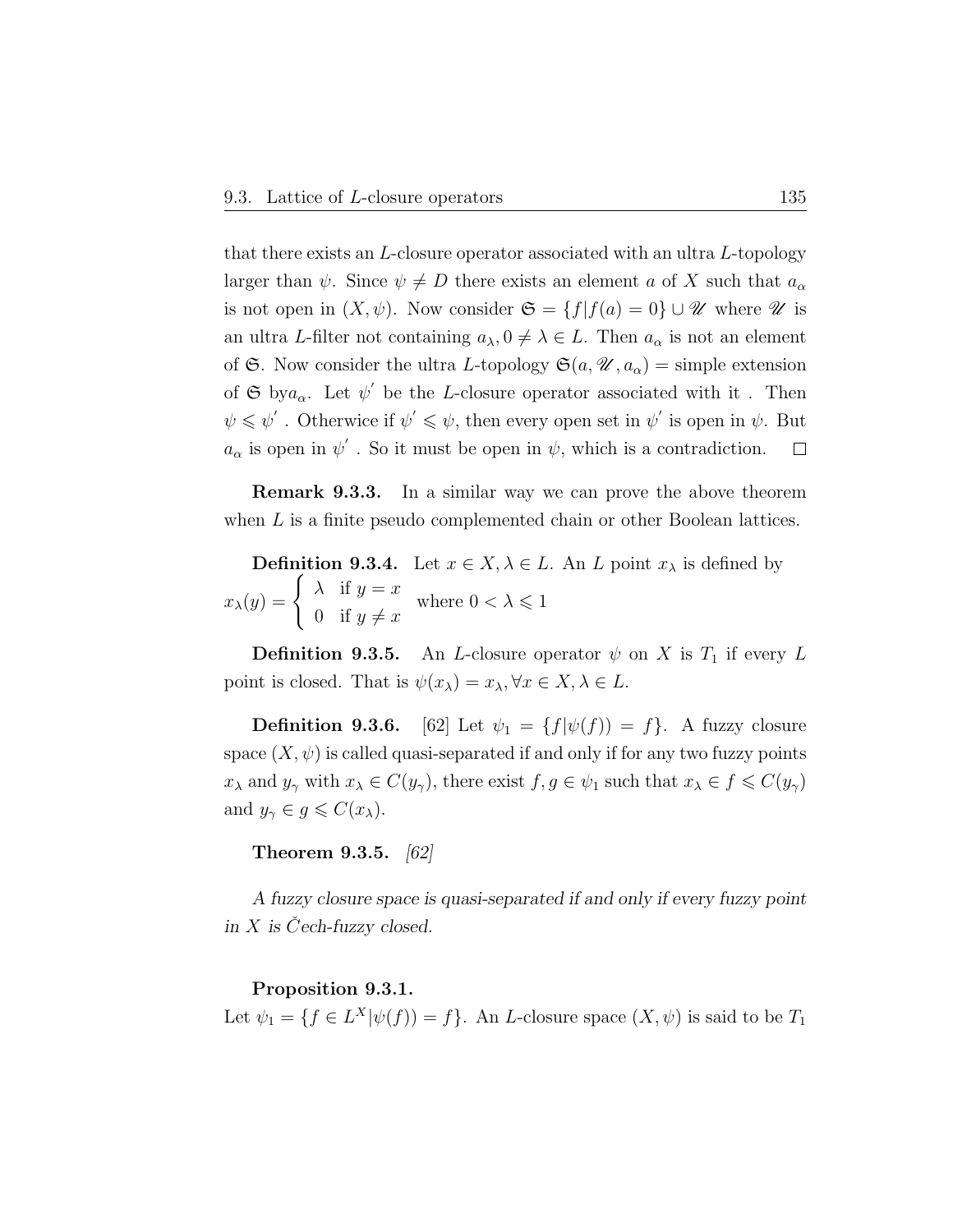if for every pair of distinct L points  $x_{\lambda}$  and  $y_{\gamma}$ , there exist  $f, g \in \psi_1$  such that  $x_{\lambda} \in f \leqslant C(y_{\gamma})$  and  $y_{\gamma} \in g \leqslant C(x_{\lambda})$ .

Proof. Necessary part

Suppose that the L-closure operator  $\psi$  is  $T_1$ . Then by definition  $\psi(x_\lambda) =$  $x_{\lambda}$  Then by theorem 9.3.5 the L-closure space( $X, \psi$ ) is quasi separated. Hence for every pair of distinct L points  $x_{\lambda}$  and  $y_{\gamma}$ , there exist  $f, g \in \psi_1$ such that  $x_{\lambda} \in f \leqslant C(y_{\gamma})$  and  $y_{\gamma} \in g \leqslant C(x_{\lambda})$ . Sufficient part

Suppose that for every pair of distinct L points  $x_{\lambda}$  and  $y_{\gamma}$ , there exist  $f, g \in \psi_1$  such that  $x_{\lambda} \in f \leqslant C(y_{\gamma})$  and  $y_{\gamma} \in g \leqslant C(x_{\lambda})$ . Then by definition  $(X, \psi)$  is quasi separated. Then by theorem 9.3.5,  $(X, \psi)$  is a  $T_1L$ -closure space.  $\Box$ 

#### Proposition 9.3.2. [62]

An L-closure space  $(X, \psi)$  is  $T_1$  if and only if the associated L topological space  $(X, F)$  is  $T_1$ 

Theorem 9.3.6. Infra L-closure operators are less than or equal to any non principal ultra L-closure operator.

*Proof.* Let  $\psi_{a,b}$  be an infra L-closure operator and  $\psi$  be a non principal ultra L-closure operator. Since  $\psi_{a,b}(f) = \mathbf{1}$  for all f in  $L^X$  other than  $\mathbf{0}$ and  $a_{\alpha}$ , it is enough to show that  $\psi(a_{\alpha}) < \psi_{a,b}(a_{\alpha}) = g_{\alpha,b}$ . Since all non principal ultra  $L$ -topologies are  $T_1$ , the corresponding  $L$ -closure operators are  $T_1$  by the above proposition. Hence by the definition  $\psi(a_\alpha) = a_\alpha$ . That is  $a_{\alpha} < g_{\alpha,b} \Rightarrow \psi(a_{\alpha}) < \psi_{a,b}(a_{\alpha})$ That is  $\psi(f) \leq \psi_{a,b}(f) \forall f \Rightarrow \psi_{a,b} \leq \psi$ .  $\Box$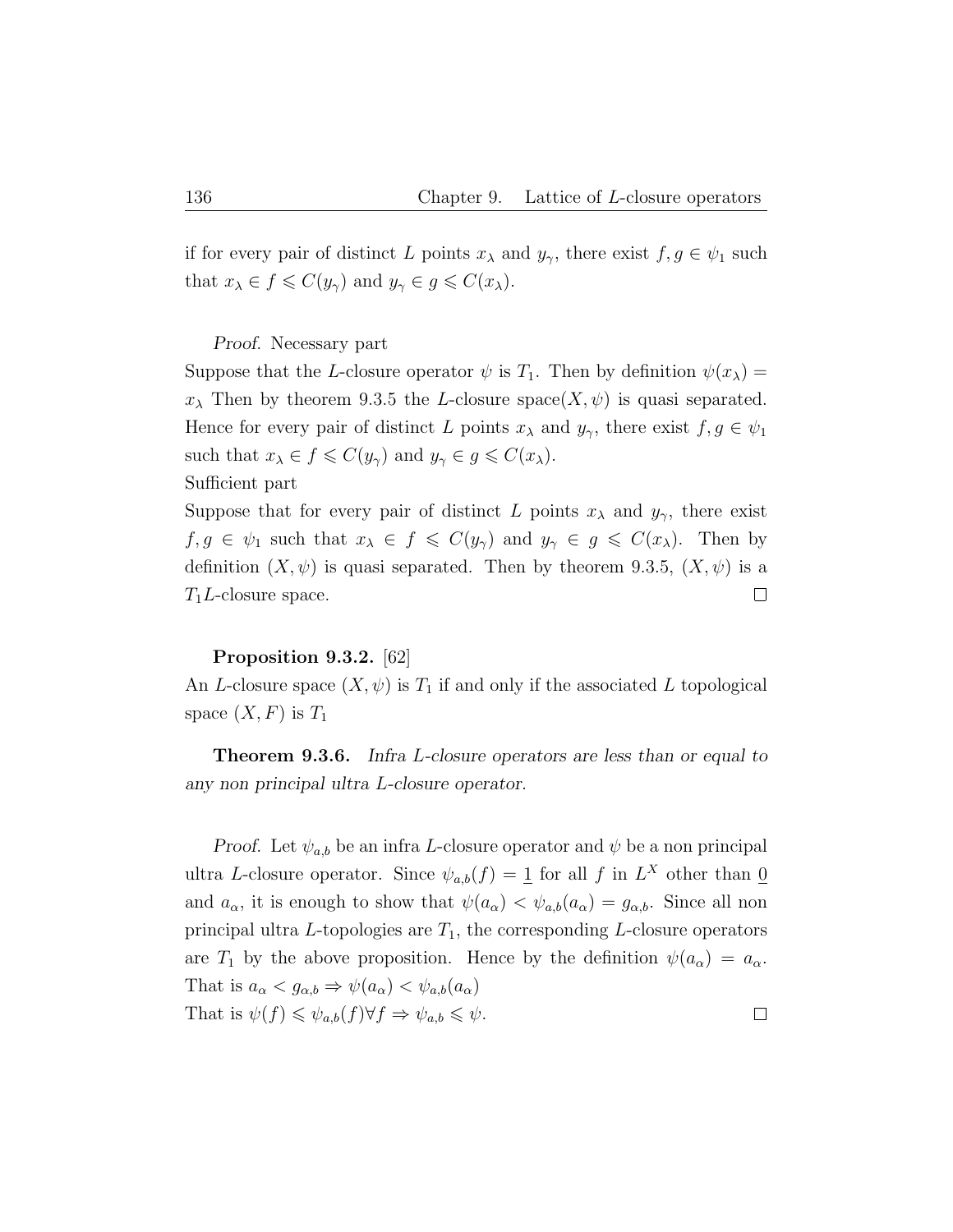**Theorem 9.3.7.** No non principal ultra L-closure operator has a complement.

Proof. Assume the contrary. Let  $\psi$  be a non principal ultra L-closure operator with a complement  $\psi'$  in the lattice  $LC(X)$ . Since  $\psi'$  is not indiscrete there exists an infra L-closure operator  $\psi_{a,b} \leqslant \psi'$  by the proof of the theorem 9.3.3. But  $\psi_{a,b} \leq \psi$  by theorem 9.3.6. This contradicts the fact that  $\psi$  and  $\psi'$  are complements in the lattice  $LC(X)$  and hence the proof of the theorem.  $\Box$ 

Remark 9.3.4. The lattice of L-closure operators is not complemented in general.

If L is a diamond lattice, the principal ultra L-closure operator associated with the principal ultra L-topology  $\mathfrak{S}(a, \mathcal{U}(b_{\beta}), a_{\beta})$  is given by

$$
\phi_{a,b}(f) = \begin{cases} f & \text{if } f = \underline{0} \text{ or } a_{\alpha} \leqslant f \text{ or } cf \in \mathcal{U}(b_{\beta}) \\ f \vee a_{\alpha} & \text{otherwise} \end{cases}
$$

**Theorem 9.3.8.** An infra L-closure operator  $\psi_{a,b}$  and  $\phi_{b,a}$  are in comparable if L is a diamond lattice.

*Proof.* We have  $\psi_{a,b}(a_{\alpha}) = g_{\alpha,b}$  and  $\phi_{b,a}(a_\alpha) = a_\alpha \vee b_\beta$ Since  $\alpha$  and  $\beta$  are not comparable,  $\psi_{a,b}$  and  $\phi_{b,a}$  are not comparable.  $\Box$ 

Remark 9.3.5. In a similar way, we can discuss the above theorem if L is a finie pseudo complemented chain or other Boolean lattices.

**Definition 9.3.7.** An *L*-closure space  $(X, \psi)$  is said to be  $T_0$  if for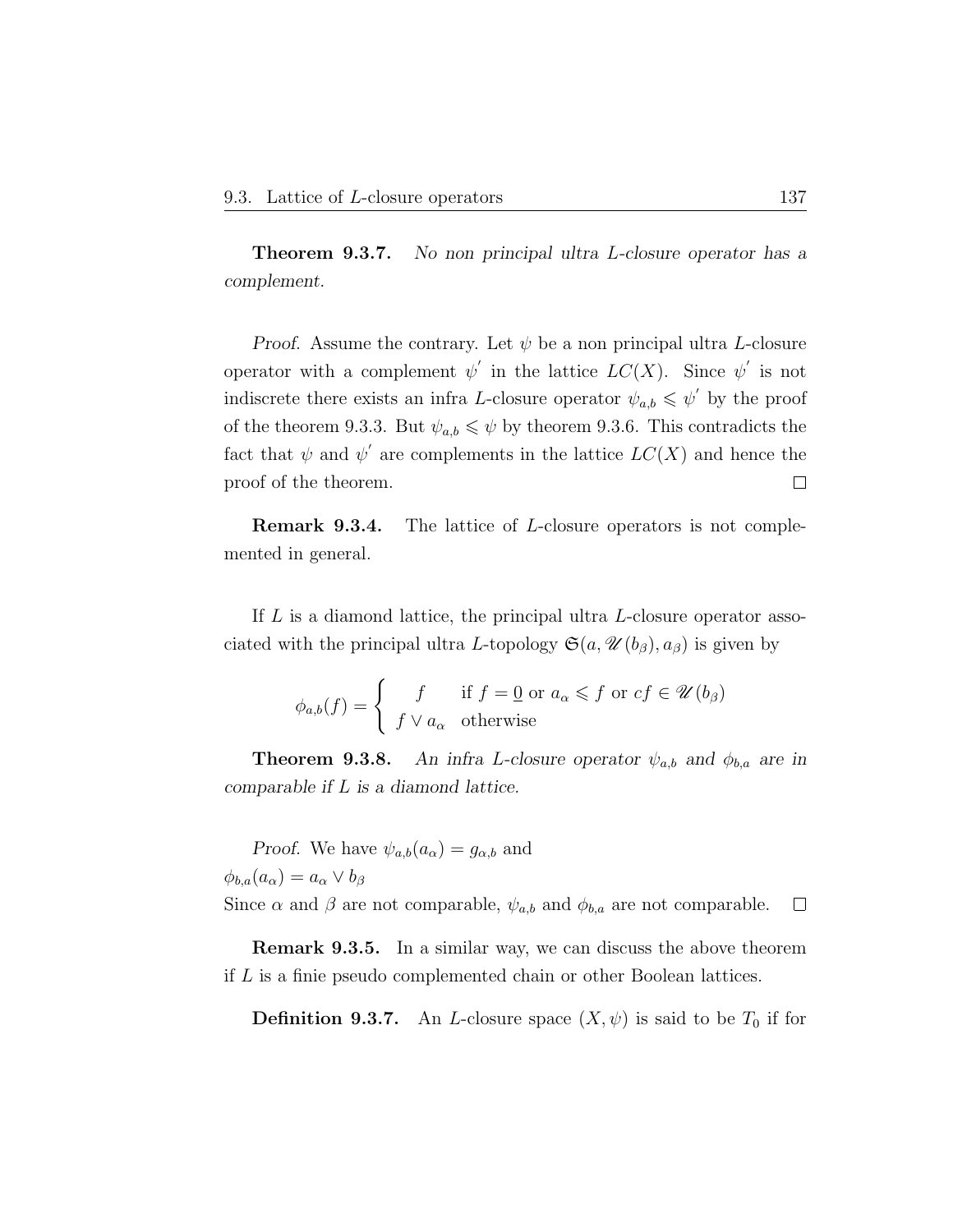all  $x, y \in X, x \neq y, \exists$  a closed L-subset f such that  $f(x) \neq f(y)$ .

**Example 9.3.1.** Let  $X = \{a, b, c\}$  and  $L = \{0, \alpha, \beta, 1\}$ , a diamond lattice. Consider the L-topology

$$
\phi = \{ \underline{0}, a_{\alpha}, b_{\beta}, \mu_{\{a\}}, \mu_{\{b\}}, \mu_{\{a,b\}}, \underline{1}, \qquad b \rightarrow \beta \qquad b \rightarrow 1 \qquad b \rightarrow \beta \}
$$
  

$$
c \rightarrow 0, \qquad c \rightarrow 0, \qquad c \rightarrow 0, \qquad c \rightarrow 0,
$$

Define  $c: L^X \to L^X$  by  $c(f) = \wedge \{g \in \phi : g \geq f\}$ , for all  $f \in L^X$ . Then  $(X, c)$  is a  $T_0$  *L*-closure space.

**Definition 9.3.8.** An *L*-closure space  $(X, \psi)$  is said to be  $T_1$ , if every L point  $x_{\lambda}$  is closed.

Example 9.3.2. Let  $X = \{a, b, c\}$  and  $L = \{0, \alpha, \beta, 1\}$ . Consider the discrete L-topology  $L^X$ . Define  $c: L^X \to L^X$  by  $c(f) = \Lambda \{ g \in L^X :$  $g \geq f$  for all  $f \in L^X$ . Then  $(X, c)$  is a  $T_1$  *L*-closure space.

**Remark 9.3.6.** Every  $T_1$  *L*-closure space is  $T_0$ . But the converse need not be true.

Example 9.3.3. Let  $X = \{a, b\}$  and  $L = \{0, \alpha, \beta, 1\}$ , a diamond lattice. Consider the L-topology

 $\phi = {\mathbf{0}, a_{\alpha}, \mu_{\{a\}}, \underline{1}}.$  Define  $c: L^X \to L^X$  by  $c(f) = \Lambda \{g \in \phi : g \geqslant f\},$ for all  $f \in L^X$ . Then  $(X, c)$  is a  $T_0$  L-closure space. But it is not a  $T_1$ L-closure space, since  $b_{\beta}$  is not closed in  $(X, c)$ .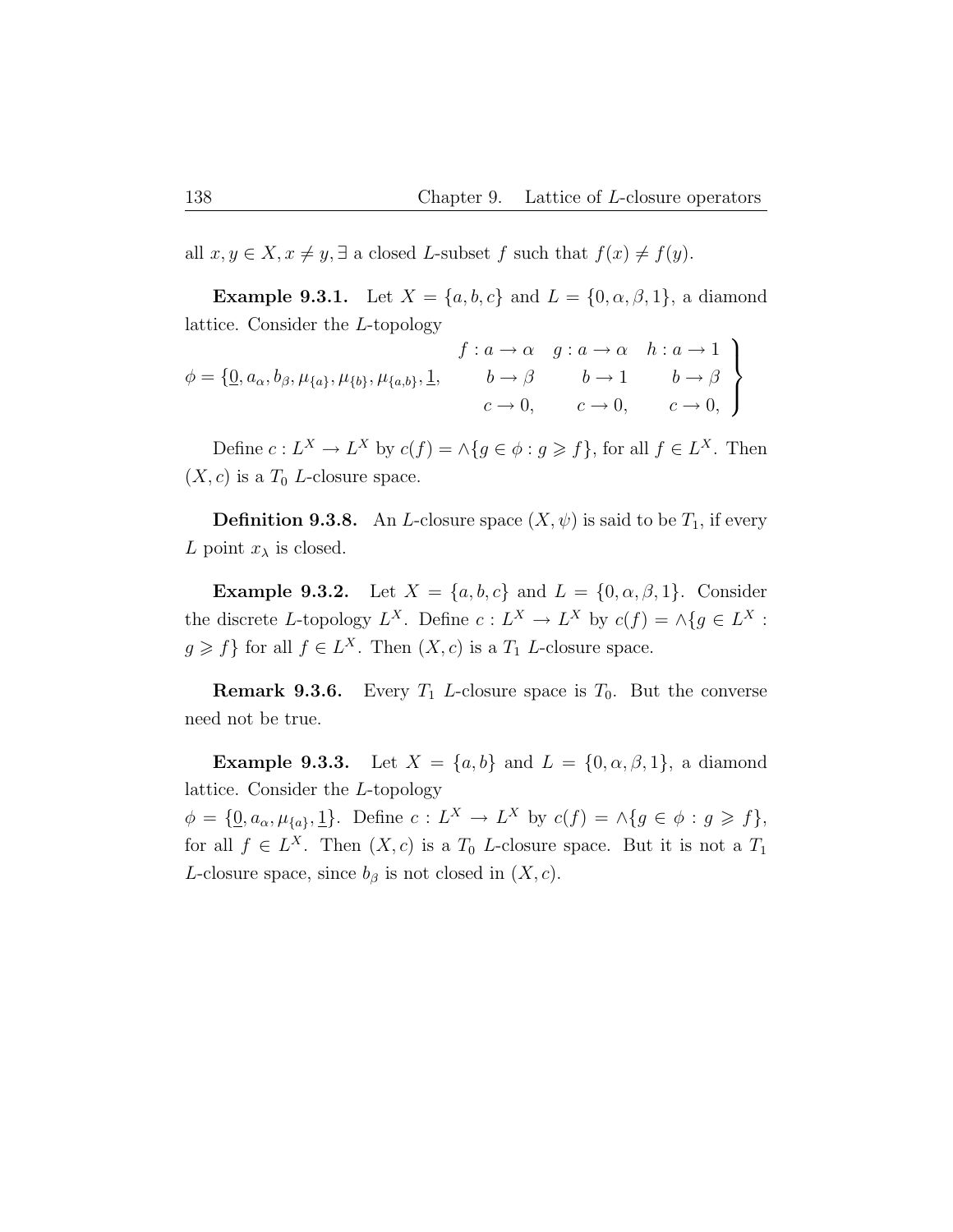# Concluding remarks and suggestions for further study

We have identified the principal and non principal ultra L-topologies and determined the number of ultra L-topologies on an arbitrary set. Also we have analyzed the lattice structure of some sublattices of Lattice of L-topologies. However it is not yet analyzed in detail that under what condition on the  $F$ -lattice  $L$ , the above lattices are dually atomic.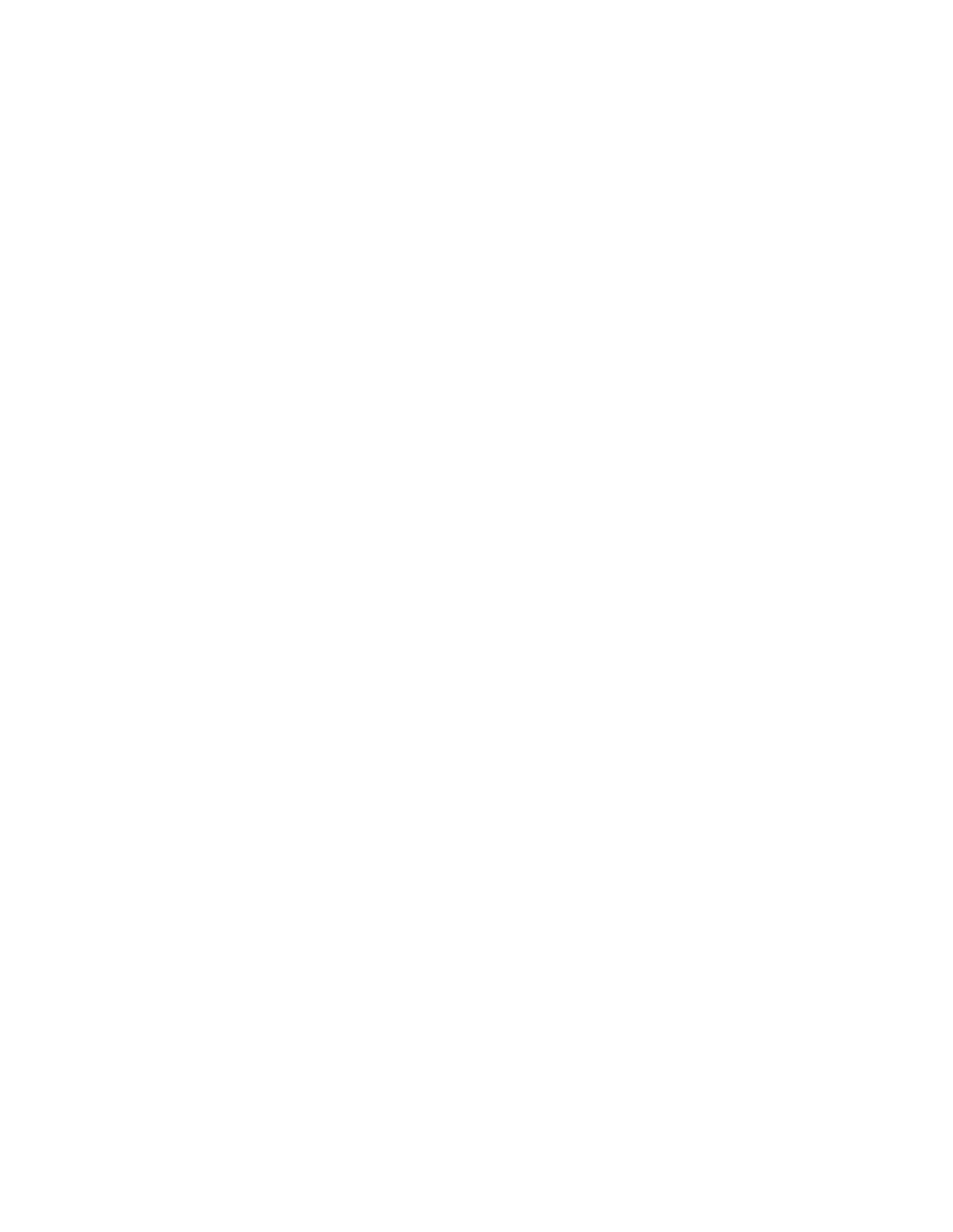# Bibliography

- [1] Arenas, F. G. : Alexandroff spaces, Acta Math. Univ. Comen., New Ser. 68 no.1 (1999), 17-25.
- [2] Arya, S. P. and Gupta, R. : On Strongly continuous mapping, Kyunpook Math. J. 14 (1974), 131-143.
- [3] Babu Sundar, S. : Some Lattice Problems in Fuzzy Set Theory and Fuzzy Topology, Thesis for Ph. D. Degree, Cochin University of Science and Technology, 1989.
- [4] Bagley, R. W. and David Ellis: On the topolattice and permutation group of an infinite set Math. Japon 3 (1954), 63-70.
- [5] Bhaumik, R. N. and Mukharjee, A. : Completely induced fuzzy topological spaces, Fuzzy Sets and Systems, 47 (1992), 387-390.
- [6] Bhaumik, R. N. and Mukharjee, A. : Completely lowr semi continuous functions, Math. Education 26, 2 (1992), 66-69.
- [7] Bhaumik, R. N. and Mukharjee, A. : Some more results on completely induced fuzzy topological spaces, Fuzzy Sets and Systems 50 (1992), 113-117.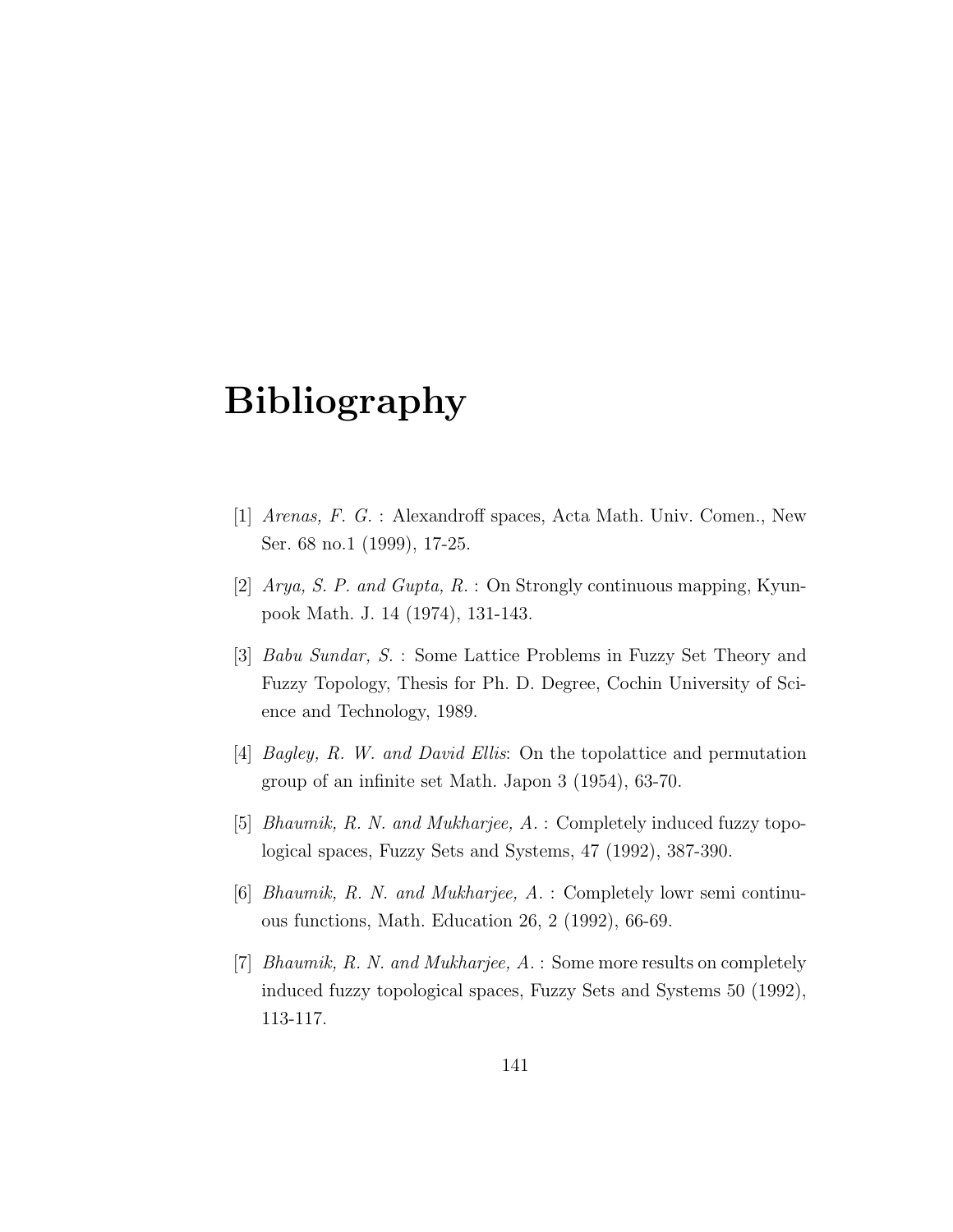- [8] Birkhoff, G. : Lattice Theory, First edition. Amer. Math. Soc. Providence, R. I.
- [9] Birkhoff, G. : Lattice Theory, Second edition Amer. Math. Soc. Providence, R. I.
- [10] Birkhoff, G. : Lattice Theory, Amer. Math. Soc. Colloq, Pub, Vol 25,  $3^{rd}$  edition, Providence (1967).
- [11] Birkhoff, G. : On the combination of topologies, Fund. Math. 26 (1936), 156-166.
- [12]  $Cech E.$ : Topological Spaces, John Wiely and Sons 1966.
- [13] Chang, C. L. : Fuzzy topological spaces , J. Math. Anal. Appl. 24 (1968), 182-190.
- [14] Chattopadhyay, Hazra, R. N. and Samanta, S. K. : Gradation of openness, fuzzy topology, Fuzzy Sets and Systems 49 (1992), 237- 242.
- [15] Davey, D. V. and Priestley, H. A. : Introduction to lattice and order, Second edition, Cambridge University Press, New York, (2002).
- [16] Dikranjan, D., Giulli, E. and Tozzi, A. : Topological Categories and closure operators, Questiones Math.11 (1988), 323-337.
- [17] Dowker, C. H. and Papert, D. : On Uryshon's lemma, In General Topology and its Relation to Modern Analysis and Algebra, Proc. Prague Symposium, (1996) (Academia, Prague, 1967), 111-114.
- [18] Frohlich, O. : Das Halbordnungs system der topologischen Raume auf einer Menge, Math. Annnalen 156 (1964), 79-95.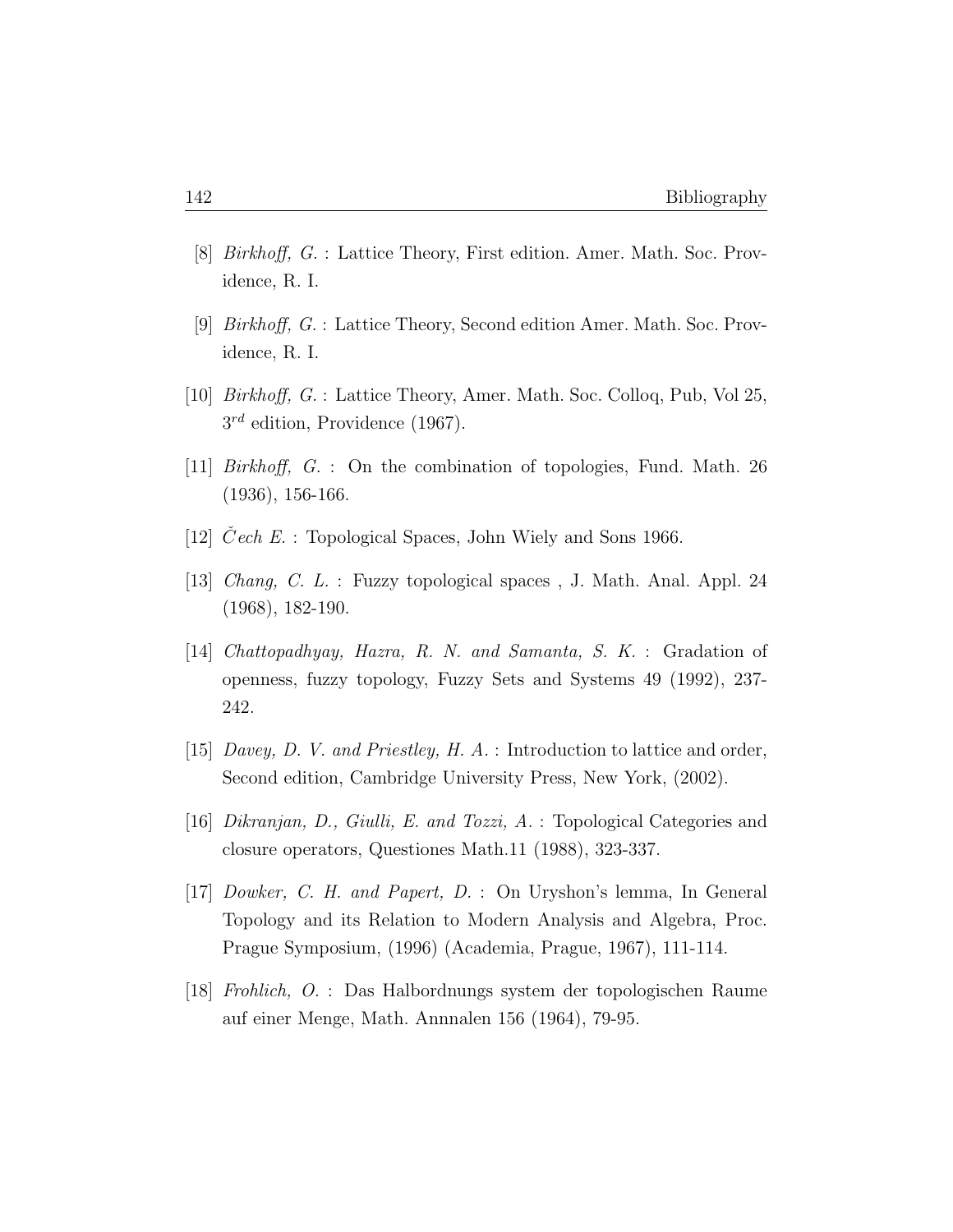- [19] Gaifman, H. : Remark on complementation in the lattice of all topologies, Canad. J. Math 18 (1966), 83-88.
- [20] George Grätzer: General lattice theory, Academic Press, New York, San Francisco (1978).
- [21] Ghanim M. H., Kerre E. E. and Mashhour A. S. : Seperation axioms, subspaces and sums in fuzzy topology, J. Math. Anal. Appl. 102 (1984), 189-202.
- [22] Gierz G. et. al: A compendium of continuous lattices, Springer, Berlin (1980).
- [23] *Goguen, J. A.* : L-fuzzy sets, J. Math. Anal. Appl. 18 (1967), 145-174.
- [24] Halis Aygün, Warner, M. W. and Kudri, S. R. T. : Completely induced L-fuzzy topological spaces, Fuzzy Sets and Systems 103 (1999), 513-523.
- [25] *Hartmanis*, J. : On the lattice of topologies, Canad. J. Math. 10 (1958), 547-553.
- [26] Hutton, B. and Reilly, I. : Seperation axioms in fuzzy topological spaces, Fuzzy Sets and Systems 3 (1980), 93-104.
- [27] Hutton, B. : Uniformities on fuzzy topological space, J. Math. Anal. Appl., 58(3) (1977), 559–571.
- [28] Johnson, T. P. : Completely homogeneous fuzzy closure spaces and lattice of fuzzy closure operators, Fuzzy Sets and Systems 52 (1992), 89-91.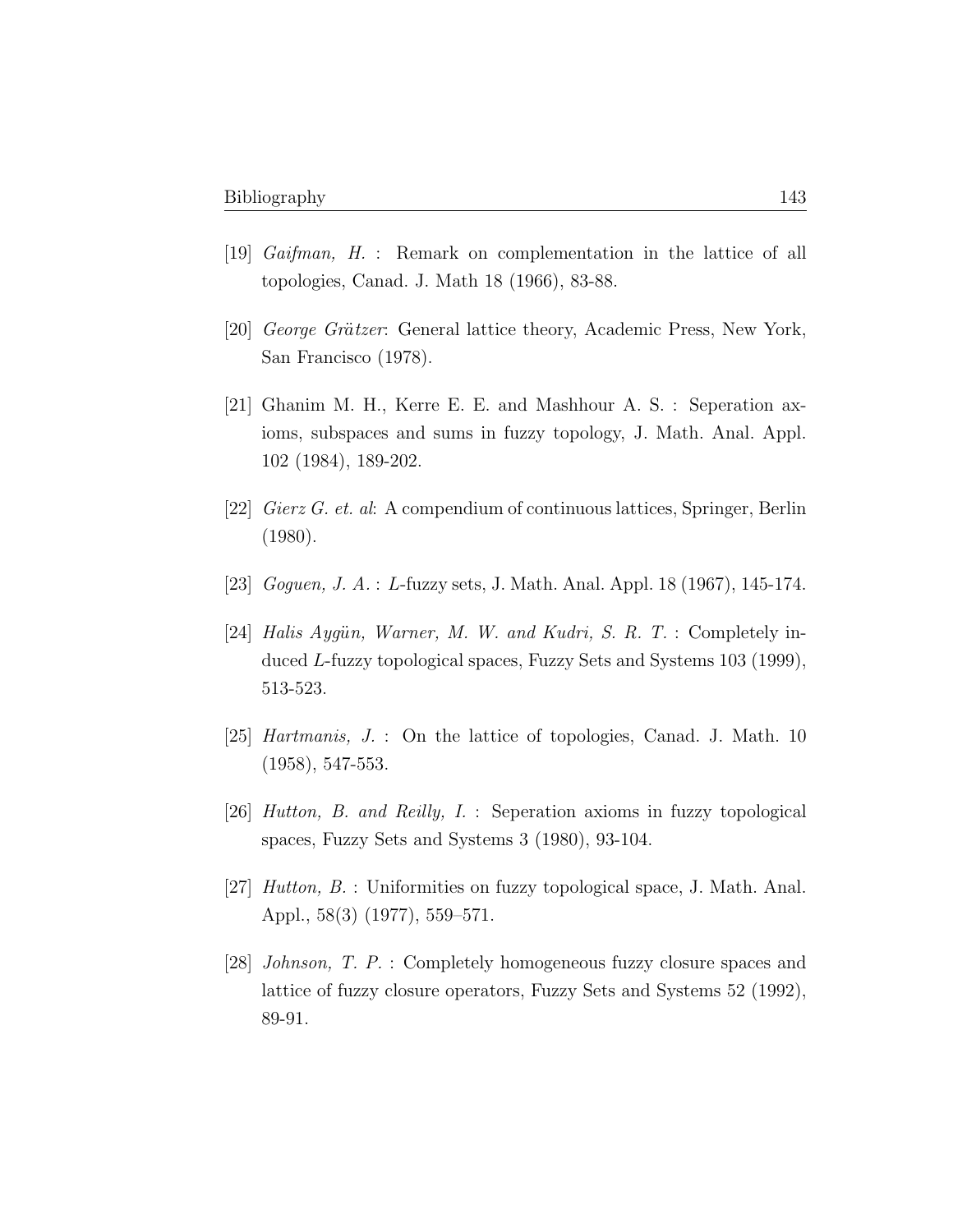- [29] Johnson, T. P. : On the lattice of fuzzy topologies, Fuzzy Sets and Systems 48 (1992), 133-135.
- [30] Johnson, T. P. : On lattices of L-topologies, Indian Journal of Mathematics Vol.46 No.1 (2004), 21-26.
- [31] Jose, V. K. and Johnson, T. P. : Lattice of weakly induced Ltopologies, The Journal of fuzzy Mathematics Vol. 16, No. 2, (2008), 327-333.
- [32] Jose, V. K. and Johnson, T. P. : On the lattice of stratified Ltopologies, The Journal of Fuzzy Mathematics Vol. 16 No. 1 (2008).
- [33] *Katsaras, A. K.* : On fuzzy proximity spaces, J. Math Ana. and Appl. 75 (1980), 571-583.
- [34] Liu Ying-Ming, Luo Mao-Kang: Fuzzy Topology, World Scientific Publishers, Singapore, (1997).
- [35] Lowen, R.: Fuzzy topological spaces and fuzzy compactness, J. Math. Anal. Appl. 56 (1976), 621-633.
- [36] Lowen, R. : Initial and final fuzzy topologies and the fuzzy Tychonoff theorem, J.Math. Anal. Appl. 58 (1977), 11-21.
- [37] *Madhavan Namboothiri*, *N. M.* : On Fuzzy Cech closure space and C-Reflexive Relations, Bulletin of Kerala Mathematics Association Vol. 9 No. 1, (2012), 63-77.
- [38] Martin, H. W. : On weakly induced fuzzy topological spaces, J. Math. Anal. Appl., 78 (1980), 634–637.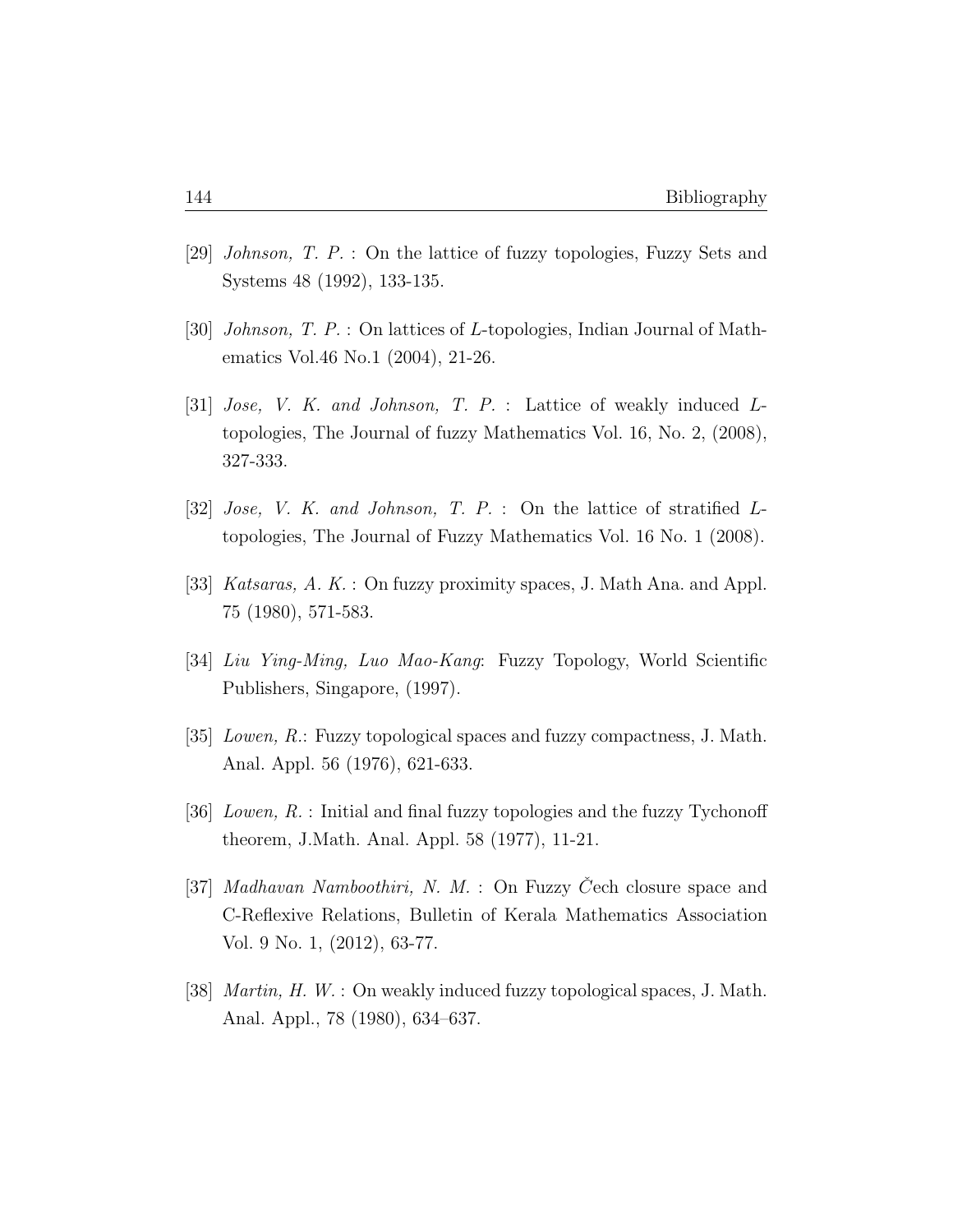- [39] Mashhour, A. S., Ghanim, M. H. : Fuzzy closure spaces, J.Math. Anal. Appl. 106 (1985), 154-170.
- [40] Mashhour, A. S., Ghanim, M. H., A. El Wakril and Moris, N. M. : Semi induced fuzzy topologies, Fuzzy Sets and Systems, 31 (1989), 1-18.
- [41] Paul S. Schnare: Multiple complementation in the lattice of topologies, Fun. Math. 62 (1958), 53-59.
- [42] Pu, P.-M. and Liu, Y.-M. : Fuzzy topology II: Product and quotient spaces, J. Math. Anal. Appl. 77 (1980), 20-37.
- [43] Ramachandran, P. T. : Some problems in Set topology relating group of homeomorphism and order, Ph. D Thesis, Cochin University (1985).
- [44] Rekha Srivastava, Lal, S. N. and Srivastava, A. K. : On fuzzy  $T_1$ topological space, J. Math. Anal. Appl. 127 (1987), 1–7.
- [45] Rekha Srivastava, Manjari Srivastava: On  $T_0$  and  $T_1$ -fuzzy closure spaces, Fuzzy Sets and Systems 109 (2000), 263-269.
- [46] Rodabaugh S. E. : A catogorical accomodation of various notions of fuzzy topology, Fuzzy Sets and Systems 9 (1983), 241-265.
- [47] Rodabaugh, S. E. : Categorical Foundations of Variable-Basis Fuzzy Topology, Mathematics of Fuzzy Sets: Logic, Topology and Measure Theory(U. Höhle and S. E. Rodabaugh, eds.), The Handbooks of Fuzzy Sets Series, vol. 3, Dordrecht: Kluwer Academic Publishers, (1999), 273-388.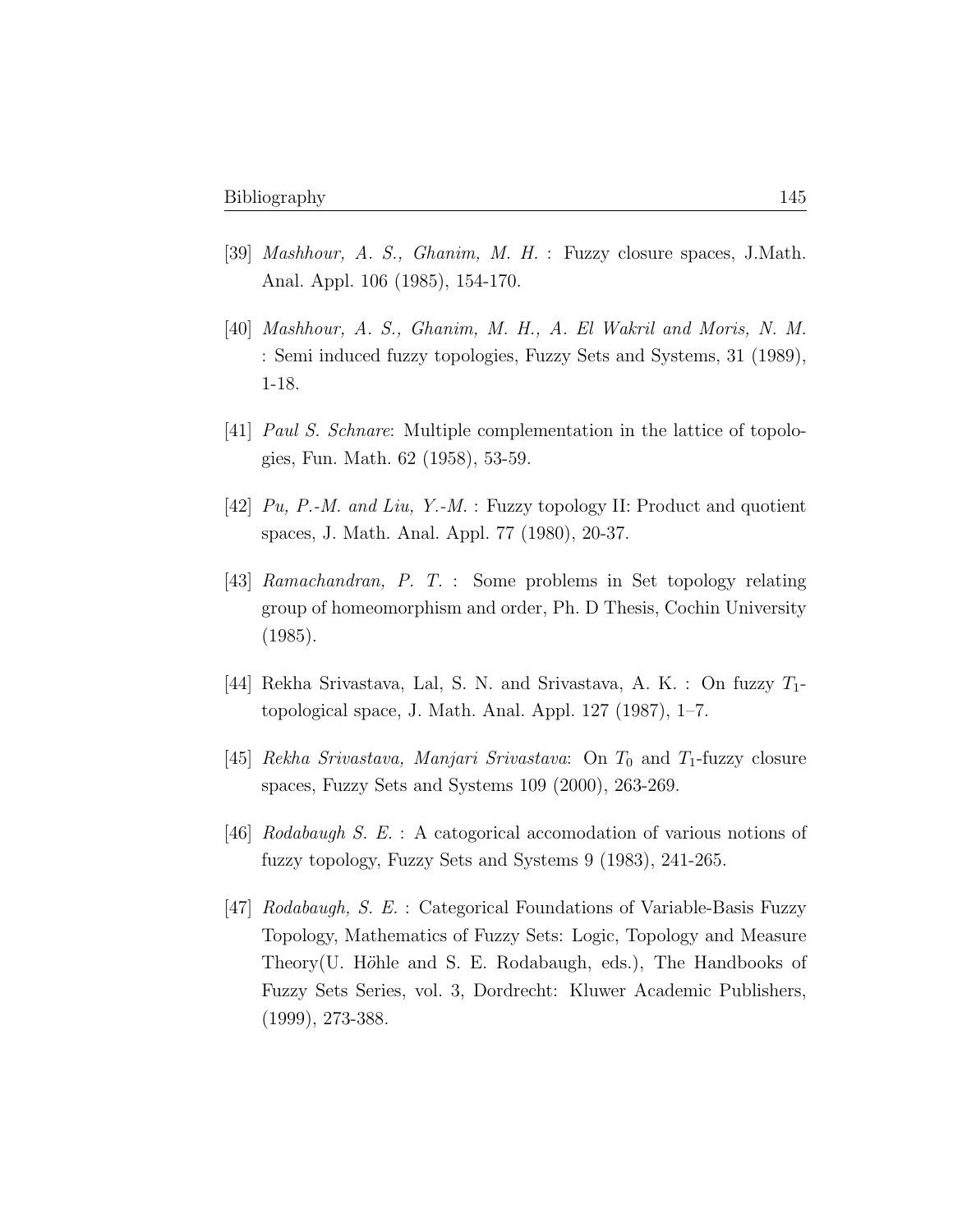- [48] Rodabaugh, S. E. : Power set operator based foundation for pointset lattice theoretic(poslat) fuzzy set theories and topologies, Quaest. Math. 20, no. 3 (1997), 463-530.
- [49] Rodabaugh, S. E. : Power set operator Foundations for Poslat Fuzzy Set Theories and Topologies, Mathematics of Fuzzy Sets: Logic, Topology and Measure Theory(U. Höhle and S. E. Rodabaugh, eds.), The Handbooks of Fuzzy Sets Series,vol. 3, Dordrecht: Kluwer Academic Publishers, (1999), 91-116.
- [50] Rodabaugh, S. E. : Relationship of Algebraic Theories to Powerset Theories and Fuzzy Topological Theories for Lattice-valued Mathematics, Int. J. Math. Sci. (2007), 1-71.
- [51] Rodabaugh, S. E. : Relationship of algebraic theories to Powersets over objects in Set and SetxC, Fuzzy Seta. Syst. 161, no.3 (2010), 453-470.
- [52] Shostak, A. P. : On a fuzzy topological structure, Rend. Circ. Mat. Palermo Ser II, no. 11 (1985), 89-103.
- [53] Shun, G. Z. : Subtopological molecular lattices, J. Northeastern Math. 4 (1986), 395-402.
- [54] Srivastava, R., Srivastava, A. K. and Choubey, A. : Fuzzy closure spaces, J.Fuzzy Math. 2 (1994), 525-534.
- [55] Srivastava, Rekha, Lal, S. N. and Arun K. Srivastava: Fuzzy Hausdorff topological spaces, J. Math. Anal. Appl. 81 (1981), 497-506.
- [56] Srivastava and Gupta, R. L. : Fuzzy proximity structure and fuzzy ultra filters, J. Math. Ana. and appl.94 (1983), 297-311.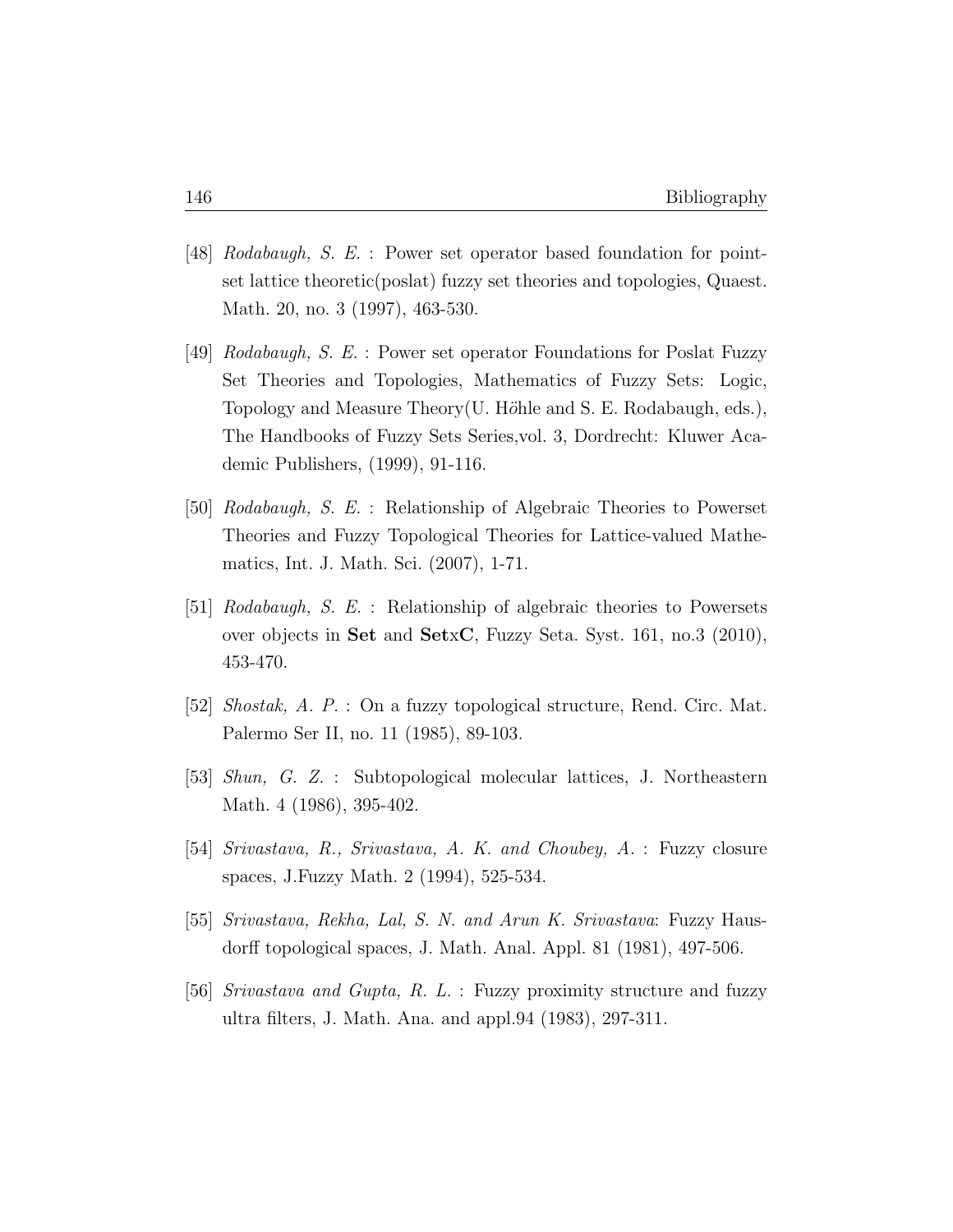- [57] Steiner, A. K. : Complementation in the lattice of  $T_1$ -topologies, Proc. Amer. Math. Soc, 17 (1966), 884-886.
- [58] Steiner, A. K. : The lattice of topologies, structure and complementation, Trans. Amer. Math. Soc. 122 (1966), 379-397.
- [59] Steiner, A. K. : Ultra spaces and the lattice of topologies. Technical Report No. 84 June 1965.
- [60] Stephen Willard: General Topology, Addison-Wesley Publishing Company, 1970.
- [61] Stone, M. H. : The theory of representations for Boolean algebras. Trans. Amer. Math Soc. 40 (1936), 37-111.
- [62] Sunil C. Mathew : A study on covers in the lattice of Fuzzy topologies, Thesis for Ph.D. Degree M. G. University (2002).
- [63] Sunitha, T. A. : A study of Cech closure spaces, Ph.D. Thesis, Cochin University of Science and Technology (1994).
- [64] *Teng-Sun Liu*: A note on maximal  $T_1$ -topologies, Portugal. Math. 18 (1959), 235–236.
- $[65]$  Ulrich Höhle: Upper semi continuous fuzzy sets and applictions, J. Math. Anal. Appl. 78 (1980), 659-673.
- [66] Vaidyanathswamy, R. : Set topology, Chelsea, Publ. co., New York (1960).
- [67] Vaidyanathaswamy, R. : Treatise on Set Topology, Indian Math Soc Madras (1947).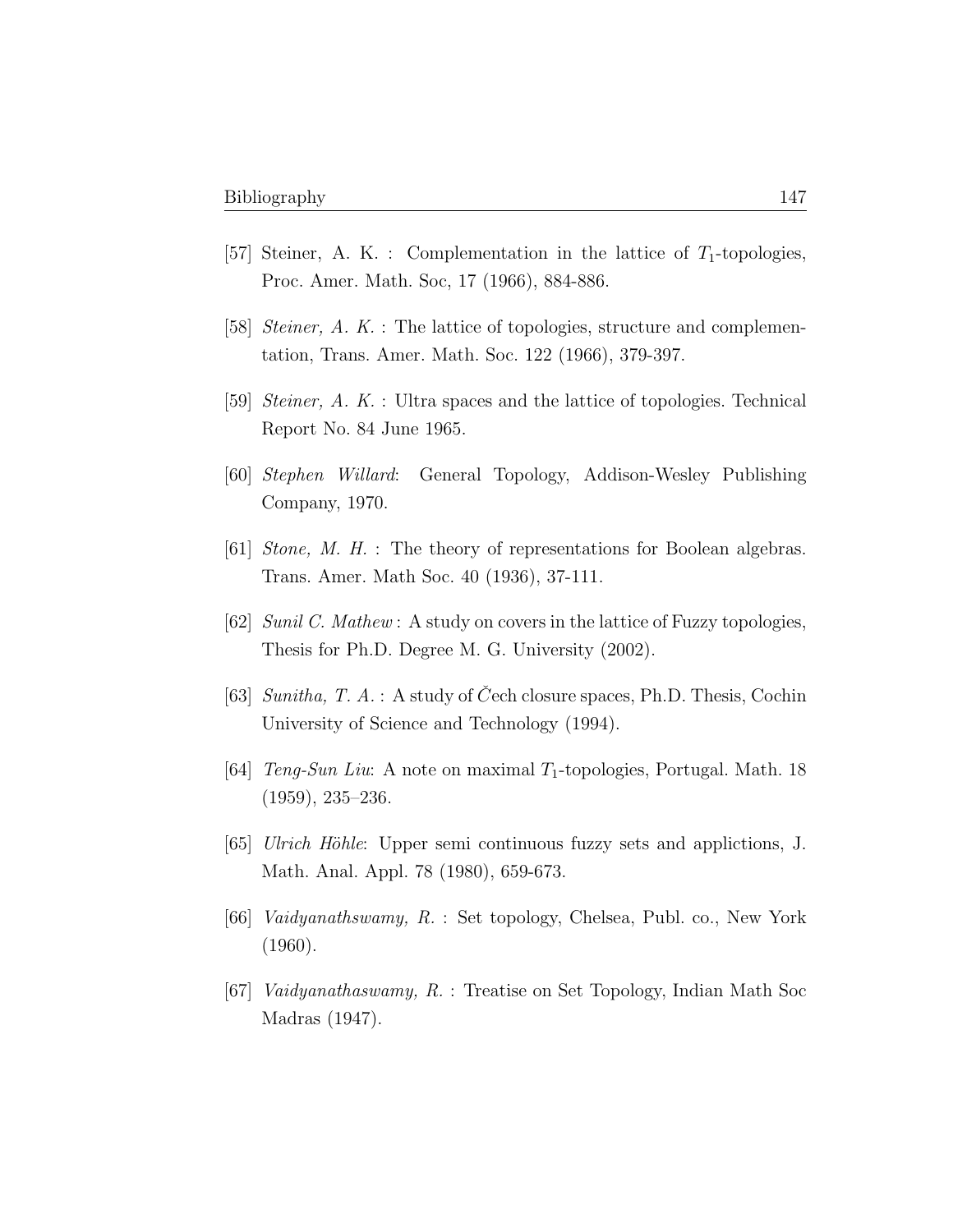- [68] Van Rooji, A. C. M. : The lattice of all topologies is complemented, Canad. J. Math. 20 (1968), 805–807.
- [69] Wallman, H. : Lattices and topological spaces. Ann. Math 39(2) (1938), 112-126.
- [70] Wang, G. J. : Theory of topological molecular lattices, Fuzzy Sets and Systems 47 (1992),351-376.
- [71] Wang, G. J. : Topological molecular lattices, Kexue Tongbao 29 (1984), 19-23.
- [72] Warner, M. W. : Frame fuzzy points and membership, Fuzzy Sets and Systems 42 (1991), 335-344.
- [73] Warner, M. W. and McLean, R. G. : On compact hausdorff L-fuzzy spaces, Fuzzy Sets and Systems 56 (1993), 103-110.
- [74] Warren, R. H. :Convergence in Fuzzy Topology, Rocky Mountain J. Math. 13 (1983), 31-36.
- [75] Weiss,M.D.: Fixed points, separation and induced topologies for fuzzy sets, J. Math. Anal. Appl., 50 (1975), 142–150.
- [76] Wu-Neng Zhou: Generalization of L-closure spaces, Fuzzy Sets and Systems 149 (2005), 415-432.
- [77] Zadeh L. A. : Fuzzy sets, Information and Control, 8 (1965), 338-353.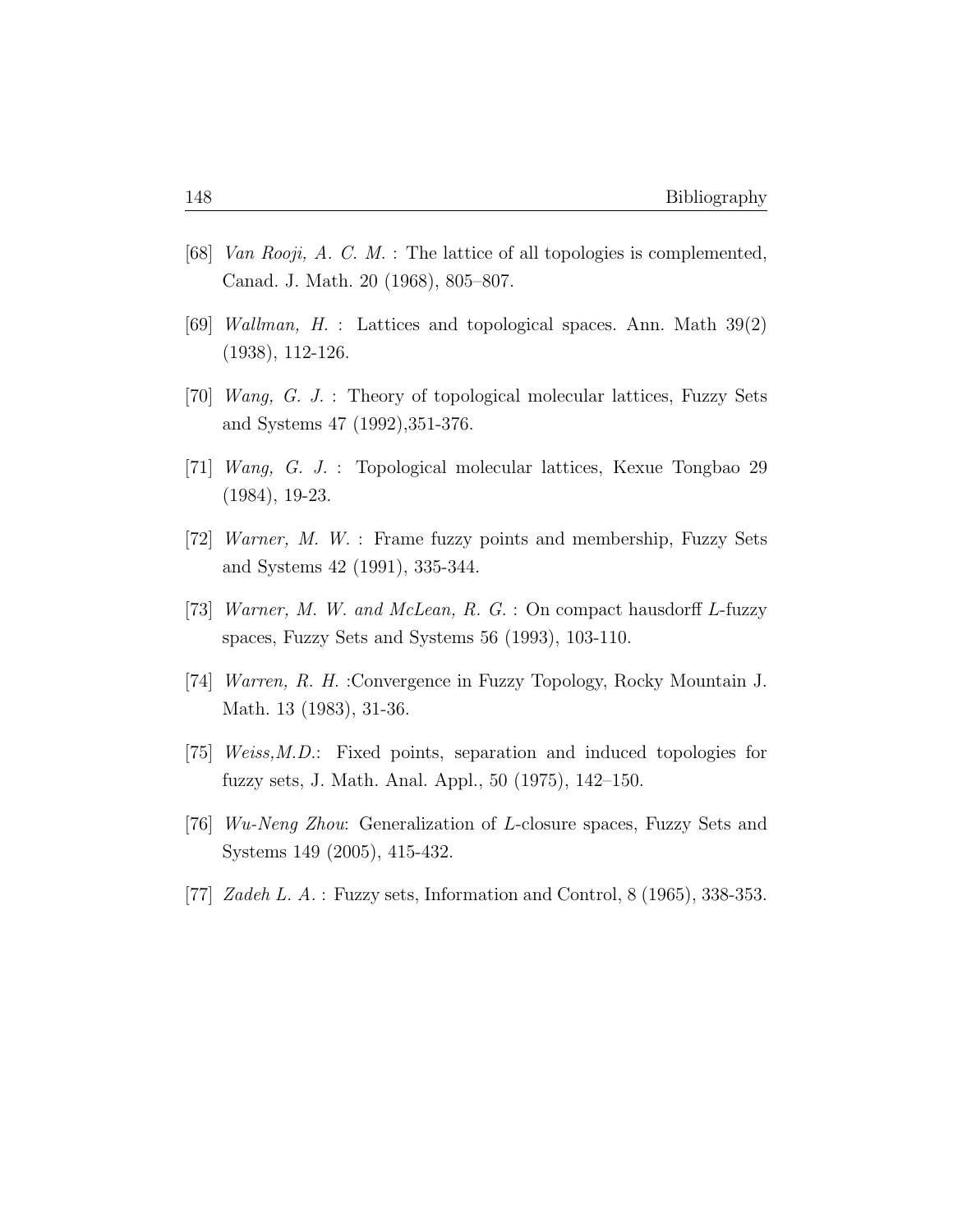## List of Papers published

- Raji George, T. P. Johnson: Ultra L-Topologies in the Lattice of  $L$ -Topologies, International Journal of Engineering Research and Technology.
- Raji George, T. P. Johnson: Lattice properties of  $T_1$ -L Topologies, Missouri Journal of Mathematical Sciences, USA.
- Raji George, T. P. Johnson: On the Lattice of Weakly Induced  $T_1 - L$  Topologies, Annals of Pure and Applied Mathematics
- Raji George, T. P. Johnson: On the Lattice of principal  $L$ -topologies, Far East Journal of Mathematical Sciences.
- Raji George, T. P. Johnson: The lattice structure of weakly induced principal L-topologies, Annals of Fuzzy Mathematics and Informatics, Kyung Moon Sa Co.
- Raji George, T. P. Johnson: On the Lattice of L-closure operators, International Journal of Science and Research.
- Raji George, T. P. Johnson: On the Lattice of Stratified Principal L-topologies, International Journal of Fuzzy Information and Engineering, Springer. (Accepted for publication)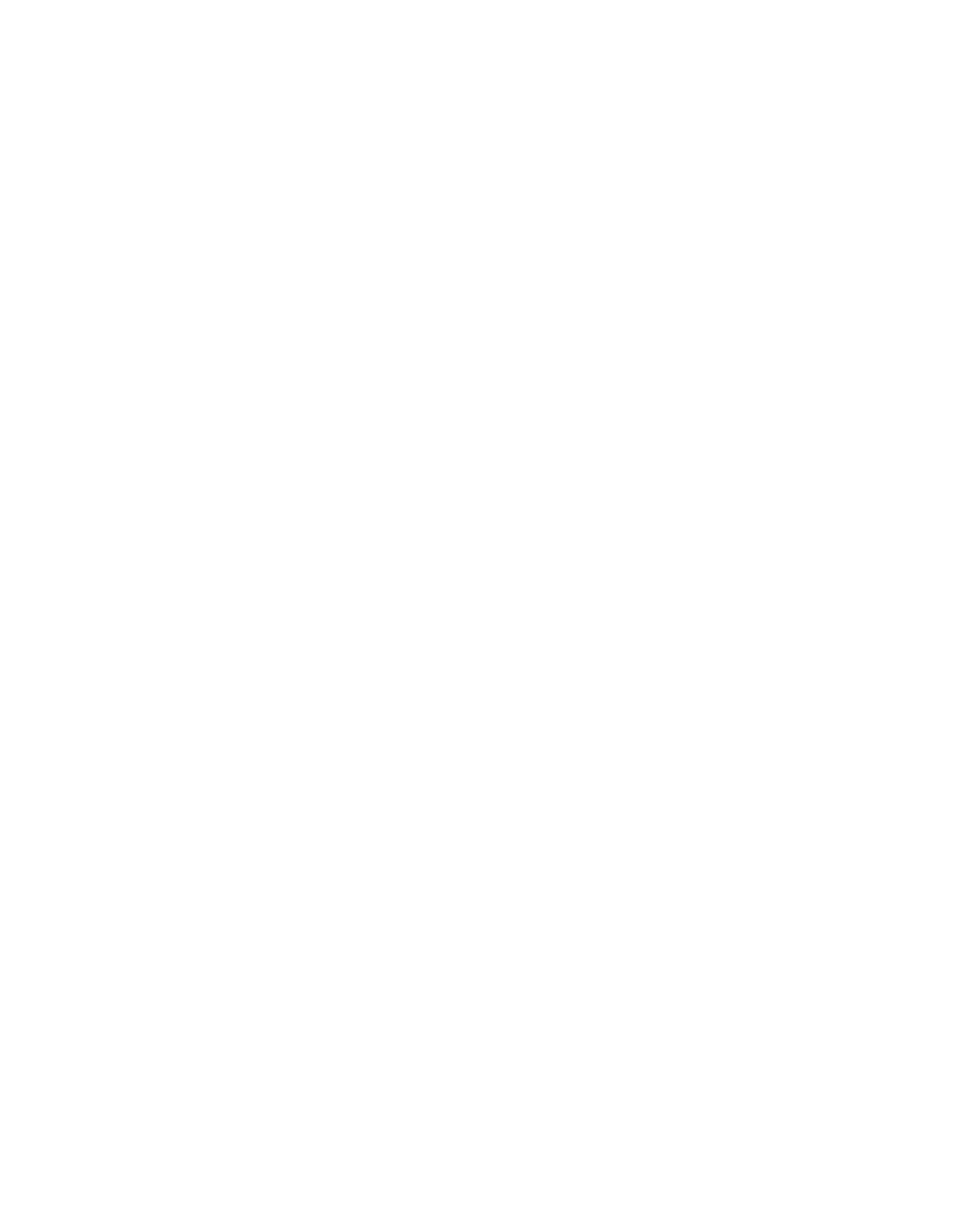"This is the LORD's doing; it is marvelous in our eyes."

Psalm 118 : 23